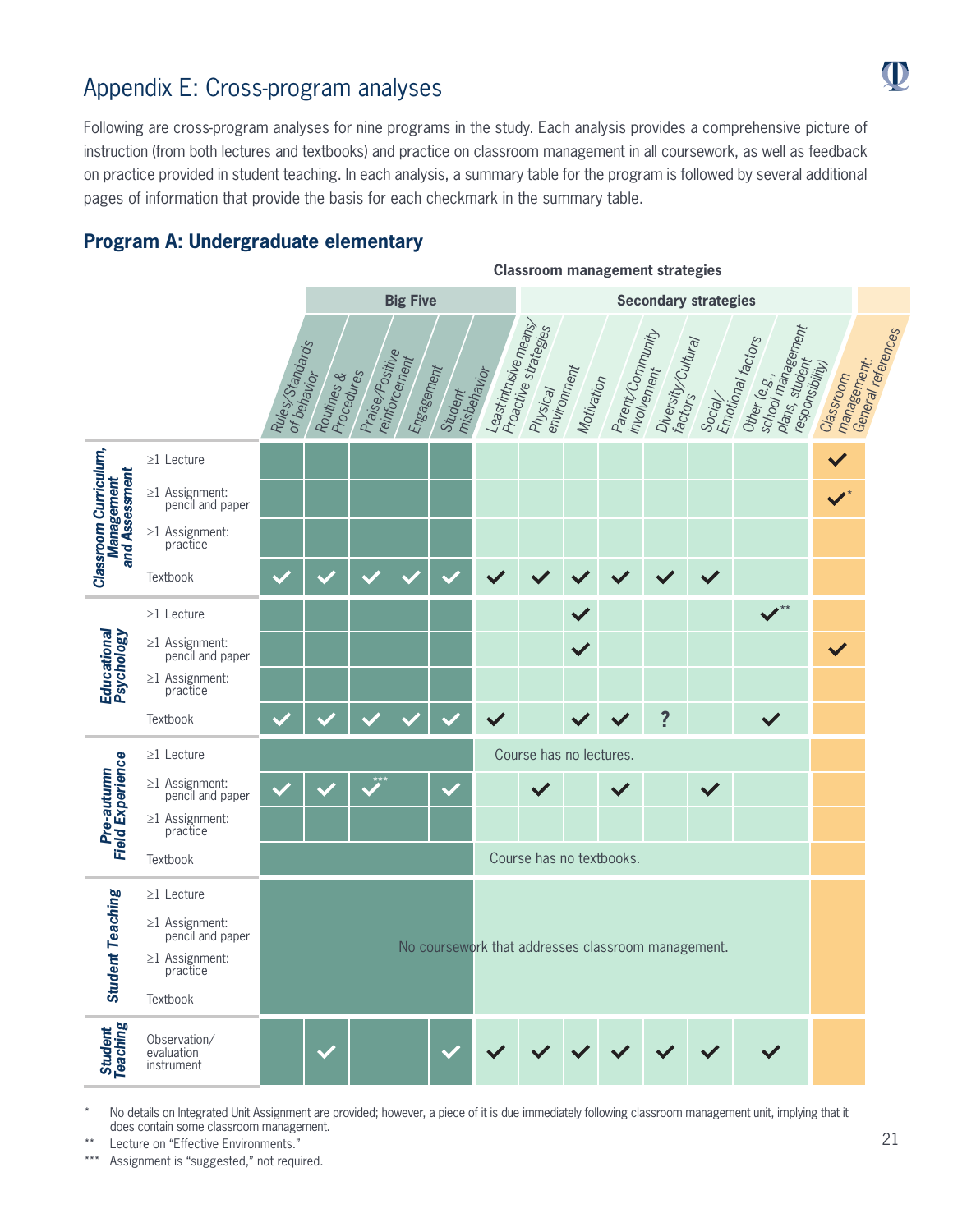# Program A **Course:** *Classroom Curriculum, Management, and Assessment*

#### **Classroom management strategies**

|                                                                   |                               | <b>Big Five</b>                                                                                  |                                                        |                                                                                |                                                        |                                    |            |                                                    | <b>Other strategies</b>                                 |                                                                      |                                                               |                                                         |
|-------------------------------------------------------------------|-------------------------------|--------------------------------------------------------------------------------------------------|--------------------------------------------------------|--------------------------------------------------------------------------------|--------------------------------------------------------|------------------------------------|------------|----------------------------------------------------|---------------------------------------------------------|----------------------------------------------------------------------|---------------------------------------------------------------|---------------------------------------------------------|
| $\omega$<br>ndard:<br>₫<br>ಕ<br>ನ<br>$\overline{\mathbb{Q}}$<br>っ | S<br>చ<br>ocedu<br>ΘS<br>utin | $\sigma$<br><b>Siti</b><br>èr<br>–<br>Φ<br>$\Omega$<br>$\sigma$<br>$\overline{\sigma}$<br>느<br>Œ | 亡<br>$\mathbf{e}$<br>agem<br>$\overline{90}$<br>└<br>ப | vior<br>$\bar{\sigma}$<br>Φ<br>$\mathsf{d}$<br>$\Omega$<br>ğ<br>$\frac{3}{10}$ | mean:<br>strategies<br>Jsive<br>east intru<br>roactive | lent<br>environm<br><b>Tysical</b> | Motivation | nunity<br>ement<br>ਠ<br>involv<br>aren<br>$\Omega$ | $\overline{\sigma}$<br>高<br><b>Diversity</b><br>factors | notiona<br>S<br>$\overline{\overline{\mathbb{C}}}$<br>factor<br>Soci | ā<br>ದಿ<br>≔<br>ia<br>espor<br>ìer<br>S<br>S<br>芦<br>$\omega$ | <b>ICes</b><br>ഉ<br>efe<br>Sro<br>б<br>CD.<br>Sp<br>Ger |

#### **LECTURES RELEVANT TO CLASSR**

**Classroom Management Unit:** Dr. Harry Wong Video and Lecture from Charles' text; overview of classroom management

**Classroom Management Unit:**  Charles, Chapters 1-4\*

**Classroom Management Unit:**  Charles, Chapters 5-7

**Classroom Management Unit:**  Charles, Chapters 8-11

**Classroom Management Unit:**  Charles, Chapters 12-15

#### **LECTURES NOT RELEVANT TO CLASSROOM MANAGEMENT**

**Classroom Assessment Unit:**  Burke, Chapters 1-3

Burke, Chapters 1-3<br>**Classroom Assessment Unit:**<br>Burke. Chapters 4-6 Burke, Chapters 4-6

> **Classroom Assessment Unit:**  Burke, Chapters 7- Conclusion

**Classroom Methods & Materials:**  Joyce, Chapters 1,2, 4

**Classroom Methods & Materials:**  Joyce, Chapters 16-18

**Classroom Methods & Materials:**  Joyce, Chapters 12-15

**Classroom Methods & Materials:**  Joyce, Chapters 7,11,9

**Classroom Methods & Materials:**  Joyce, Chapters 5,6,8,10

#### **ASSIGNMENTS RELEVANT TO CLASSROOM MANAGEMENT**

#### **Exam #1\*\***

### **ASSIGNMENTS NOT RELEVANT TO CLASSROOM MANAGEMENT**

#### **Exams 2 & 3**

#### **Design an integrated themed unit plan**

- a. *Use Backward Design* for curriculum planning (see Wiggins & McTighe, 2003).
- b. Pose *essential questions* to focus student inquiry and to integrate curriculum (see Marzano, 2001).
- c. Modify curriculum for at least *three special needs*, using current theories (i.e., Gardner's Multiple Intelligences, McCarthy's 4MAT) to describe a typical range of student learning characteristics and modify curriculum to accommodate a type range of special needs (see Tomlinson, 2000).
- d. Identify and justify elements of *Models of Teaching* (Joyce) in the instructional design.
- e. Design lesson plans incorporating least three different *Models*.

#### 22 **Notebook/ Portfolio**

- While many specific topics are addressed in the Charles textbook chapters assigned (e.g., rules, routines, student engagement, addressing misbehavior), we cannot be certain that these topics were discussed in a lecture, especially given that the textbook often only briefly touches on these topics.
- 
- \*\* Because Exam #1 follows the lectures on classroom management, we assume that it tests teacher candidates on classroom management.

|  | <b>?OOM MANAGEMENT</b> |  |  |  |  |  |  |
|--|------------------------|--|--|--|--|--|--|
|  |                        |  |  |  |  |  |  |
|  |                        |  |  |  |  |  |  |
|  |                        |  |  |  |  |  |  |
|  |                        |  |  |  |  |  |  |
|  |                        |  |  |  |  |  |  |
|  |                        |  |  |  |  |  |  |

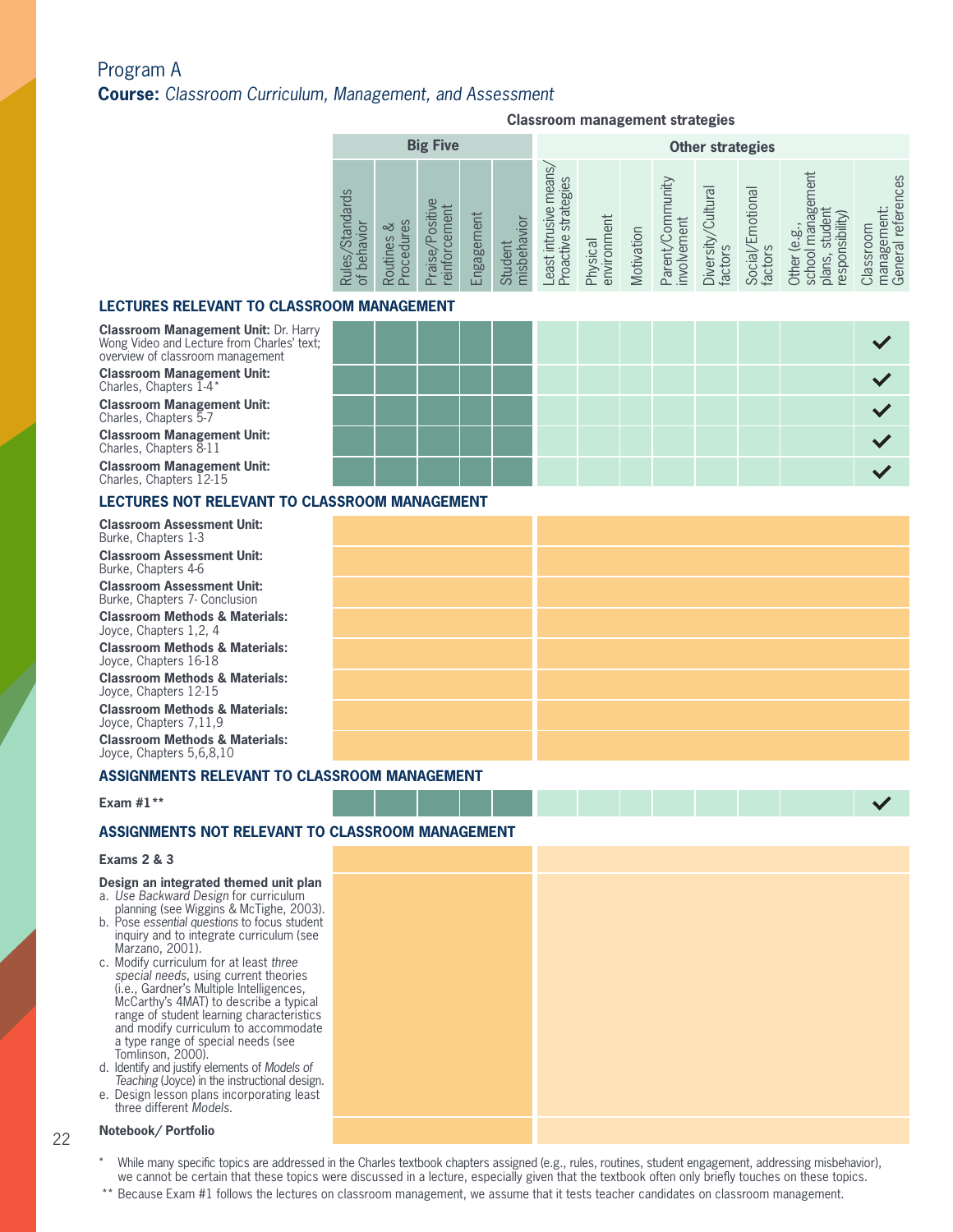# **Textbook relevant to classroom management:**

Charles, C.M. (2005). *Building classroom discipline* (10th ed.). New York: Pearson.

| <b>Topic</b>                                   | <b>How addressed</b>                                                                                                                                                                                                                                                                                                                                                                                                                                                                                                                                   |
|------------------------------------------------|--------------------------------------------------------------------------------------------------------------------------------------------------------------------------------------------------------------------------------------------------------------------------------------------------------------------------------------------------------------------------------------------------------------------------------------------------------------------------------------------------------------------------------------------------------|
| Rules/Standards of behavior                    | Ch <sub>5</sub><br>"Morish asks teachers to train their students to comply with rules, limits, and authority.  When you establish<br>rules, you must commit to ensuring they are obeyed" (pp. 87-8; see also p. 93).<br>"even with good management teachers need a discipline approach that contains rules and consequences""<br>Ch <sub>6</sub><br>(pp. 104-5).                                                                                                                                                                                       |
|                                                | "Classroom rules are used to formalize expectations about behavior. General rules, fairly few in number, define<br>Ch <sub>7</sub><br>the teacher's broad guidelines, standards and expectations for work and behavior.  Specific rules relate to<br>procedures and routines" (p. 124).                                                                                                                                                                                                                                                                |
|                                                | "Work with students to establish standards of conduct in the classroom.  Once agreements and consequenc-<br>Ch 8<br>es are established, they should be put in writing and all students should sign the document" (p. 147).                                                                                                                                                                                                                                                                                                                             |
|                                                | "The first thing you should do when students arrive for class the first day is to teach them exactly what the<br>Ch <sub>11</sub><br>rules mean.  In his book Classroom Discipline 101, you can find his exact wording for 11 rules and his<br>suggestions for teaching them to students" (p. 197).                                                                                                                                                                                                                                                    |
|                                                | How Do I Finalize a System of Discipline Designated Especially for Me and My Students?, Sec. Communicating<br>Ch 16<br>My Discipline plan to Students and Others (p. 290).                                                                                                                                                                                                                                                                                                                                                                             |
| Routines & Procedures                          | Ch <sub>6</sub><br>"To establish good procedures, do two things. First, decide what routines are necessary for the activities you<br>will provide, and second, make lists of the procedural steps students must follow in order to participate in<br>and benefit from the activities"; detailed discussion of various procedures follows, including: morning entry<br>procedures; desk procedures; line-up procedures; lunch procedures; basic assembly procedures; and more<br>(pp. $106-11$ ).                                                       |
|                                                | Ch <sub>7</sub><br>"To help teachers make a maximum use of time available for instruction, Jones recommends establishing a<br>classroom structure that gives close attention to rules, routines, and responsibility training" (p. 123).                                                                                                                                                                                                                                                                                                                |
|                                                | "Organize procedures. Good organization is your best friend. Make sure you have procedures for everything"<br>Ch <sub>11</sub><br>(p. 203).                                                                                                                                                                                                                                                                                                                                                                                                            |
| Praise/Positive reinforcement                  | Ch <sub>4</sub><br>What are the Foundations that Underline Today's Best Systems?, Sec. Congruent Communication, "Teachers<br>Should Use Appreciative Praise" (p. 69).                                                                                                                                                                                                                                                                                                                                                                                  |
| Engagement                                     | Ch <sub>7</sub><br>Brief discussion includes: "Jones found the best teachers keep students actively involved in lessons. To<br>help teachers maintain student involvement, Jones developed a teaching approach he calls Say, See, Do<br>teaching." $(p. 127)$ .                                                                                                                                                                                                                                                                                        |
|                                                | Brief discussion of using marker boards to maintain student engagement (pp. 263-4).<br>Ch 14                                                                                                                                                                                                                                                                                                                                                                                                                                                           |
| Student misbehavior                            | Ch 8<br>"Teachers must intervene when class agreements or rules are broken. These interventions, which should be<br>nonpunitive, are intended to stop the misbehavior and get the student's mind back on classwork" (p. 148).<br>Extended discussion of responses to different kinds of misbehavior: "attention-seeking behavior"; "attempts<br>Ch <sub>9</sub><br>to avoid failure or embarrassment"; "angry students"; "control-seeking students"; "overly energetic students";<br>'bored students" and "uninformed students" (pp. 164-7).           |
|                                                | "On occasions when students fail to  [behave], teachers can greatly improve their effectiveness by abandon-<br>Ch10<br>ingdamaging practices." (p. 186).                                                                                                                                                                                                                                                                                                                                                                                               |
|                                                | Discussion outlines ten "damaging practices" and their preferred alternatives (pp. 186-8).<br>Ch 10<br>Extended discussion of reasons for sending students out of the room: "In Segan's approach, only three things<br>Ch 11                                                                                                                                                                                                                                                                                                                           |
|                                                | call for students to get sent from the room-defiance, repeated disruption, and gross disrespect" (pp. 207-9).                                                                                                                                                                                                                                                                                                                                                                                                                                          |
|                                                | ""Synergetic Management emphasizes the prevention of misbehavior, but it can also deal effectively when mis-<br>Ch <sub>14</sub><br>behavior when it occurs.  four types of intervention are presented here  Reminders and Body Language;<br>Identifying and Addressing Cause of Misbehavior; Having the Student Identify More Responsible Behavior;<br>Working Together to Find a Solution" [Given the range of techniques, this section is included in both "Student<br>misbehavior" and "Least intrusive means/ Proactive strategies." (pp. 256-7). |
|                                                | Discussion of conflict resolution during group work: "Potential conflict should be addressed at the beginning<br>Ch <sub>15</sub><br>of group work. Guidelines might include the need for all participants to give each other feedback online and<br>directions on how to proceed when impasses or serious conflicts occur" (p. 278).                                                                                                                                                                                                                  |
| Least intrusive means/<br>Proactive strategies | Ch <sub>7</sub><br>Discussion of use of nonverbal techniques in setting limits, including "eye contact," "physical proximity," "body<br>carriage" and "facial expressions" (p. 126).                                                                                                                                                                                                                                                                                                                                                                   |
|                                                | "How To Intervene When Students Misbehave:  "Suppose Syong is annoying Neri. Before saying anything<br>Ch10<br>to Syong, you would prompt her to stop by using an unobtrusive technique, such as facial expression, eye<br>contact, hand signal, moving near Syong, changing voice tone" (p. 186).                                                                                                                                                                                                                                                     |
|                                                | Brief discussion of the use of eye contact: "Looking students in the eye and having them look you in the eye<br>Ch <sub>11</sub><br>reinforces your authority.  Remember, you are looking for full nonverbal and verbal compliance with your<br>directions" (p. 203).                                                                                                                                                                                                                                                                                  |
|                                                | "Synergetic Management emphasizes the prevention of misbehavior, but it can also deal effectively when mis-<br>Ch <sub>14</sub><br>behavior when it occurs.  four types of intervention are presented here  Reminders and Body Language;<br>Identifying and Addressing Cause of Misbehavior; Having the Student Identify More Responsible Behavior;<br>Working Together to Find a Solution" (pp. 256-7).<br>How Do I Finalize a System of Discipline Designated Especially for Me and My Students?, Sec. Prevention (p. 295).<br>Ch16                  |

23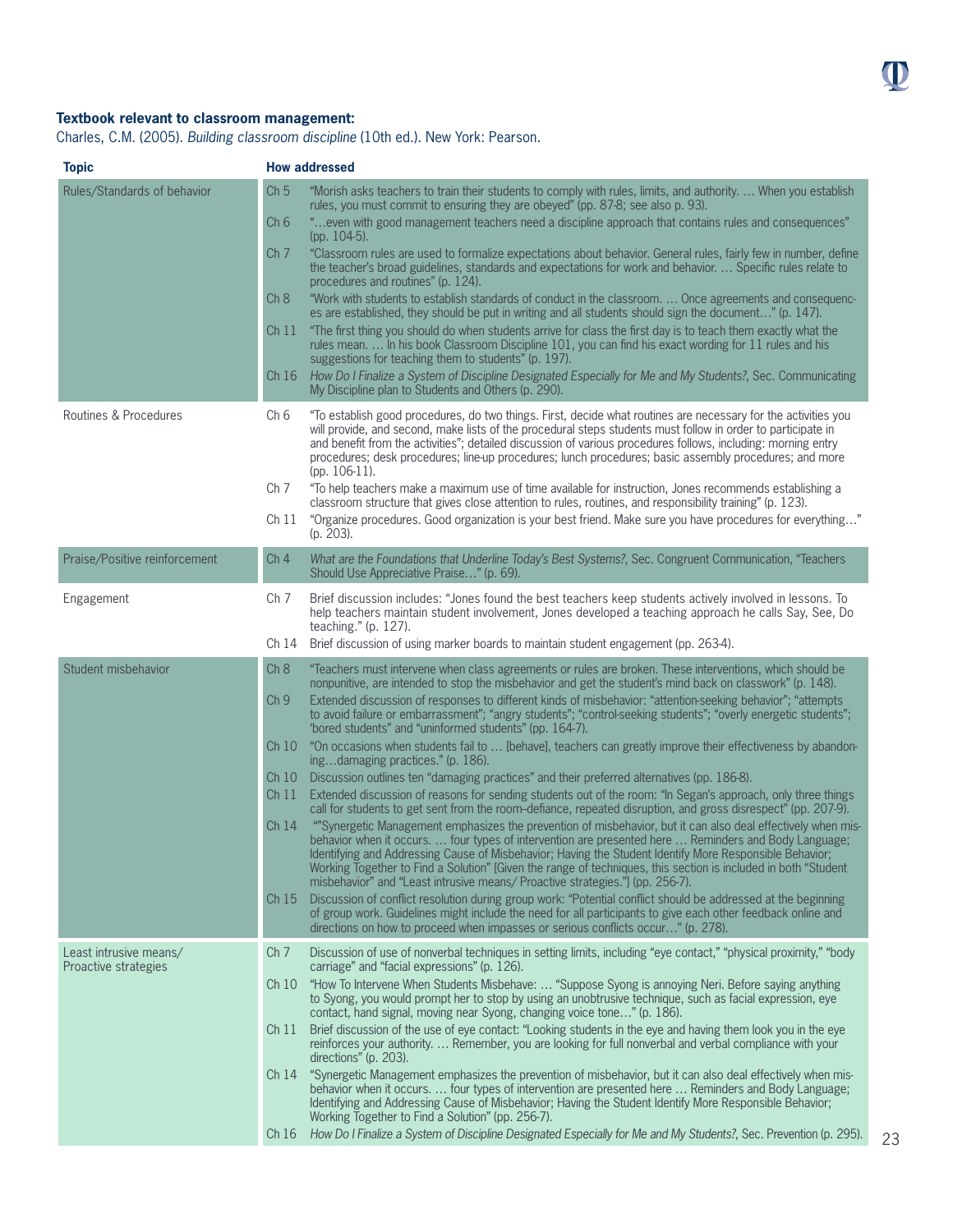| Physical environment         | Ch <sub>2</sub><br>Ch <sub>7</sub><br>Ch 11           | Brief discussion of importance of reducing students' "physical discomfort" (p. 36).<br>Brief discussion of room arrangement. "Jones urges teachers to maintain close contact with students and<br>move among them while they are engaged in seat work and cooperative learning" (p. 124).<br>Brief discussion of room arrangement. "Have everything in your room, including your materials, neat and<br>organized" (p. $203$ ).                                    |
|------------------------------|-------------------------------------------------------|--------------------------------------------------------------------------------------------------------------------------------------------------------------------------------------------------------------------------------------------------------------------------------------------------------------------------------------------------------------------------------------------------------------------------------------------------------------------|
| <b>Motivation</b>            | Ch <sub>5</sub><br>Ch <sub>9</sub><br>Ch <sub>7</sub> | Brief discussion of motivation and rewards: "Real Discipline does not rely on high natural motivation. Instead,<br>it teaches students how to persevere and work through activities that are not especially appealing" (pp. 95-6).<br>Very brief discussion of internal vs. external motivation (p. 178).<br>How Does Fred Jones Establish Class Discipline?, Sec. Increase Student Motivation and Responsibility through<br>Judicious Use of Incentives (p. 128). |
| Parent/Community involvement | Ch 11<br>Ch <sub>9</sub>                              | Brief discussion includes: "As for parents, Segan doesn't believe they will be of much help to you in discipline<br>matters" (p. 209).<br>How Does Spencer Kagan Use Structures?, Sec. Parent and Community Alliances and Schoolwide Programs<br>$(p. 167)$ .                                                                                                                                                                                                      |
| Diversity/Cultural factors   | Ch <sub>2</sub>                                       | Sec. on Socio-Cultural Realities that Influence Behavior which includes the following subheadings: "Values That<br>Are Usually Emphasized in Schools"; "Are Where Values May Come into Conflict"; "Economic Realities That<br>Impinge on Student Behavior"; "Hidden Rules of Students in Poverty"; "Why Some Students Feel Undervalued<br>and Powerless"; "General Suggestions for Working with Students from All Societal and Economic Groups" (pp.<br>$28-31$ ). |
| Social/Emotional factors     | Ch 15                                                 | How Does Van Wie Build and Maintain Democratic Communication?, Sec. Regarding Standards of Social<br>Emotional Learning (p. 275).                                                                                                                                                                                                                                                                                                                                  |
| Other (specify)              |                                                       |                                                                                                                                                                                                                                                                                                                                                                                                                                                                    |

# **2013** Program A **Course:** *Educational Psychology*

# **Classroom management strategies**

|                           |                                                                                                   | <b>Big Five</b>                                                       |                                    |                            | <b>Other strategies</b>                          |                         |            |                                           |                                 |                                             |                                                                                           |                                                         |
|---------------------------|---------------------------------------------------------------------------------------------------|-----------------------------------------------------------------------|------------------------------------|----------------------------|--------------------------------------------------|-------------------------|------------|-------------------------------------------|---------------------------------|---------------------------------------------|-------------------------------------------------------------------------------------------|---------------------------------------------------------|
| <b>Standards</b><br>ules, | Sə<br>nawor<br>చ<br>rocedur<br>$\omega$<br>outine:<br>jed<br>$\overline{\sigma}$<br>∼<br>$\Omega$ | $\omega$<br>ositiv<br>men<br>$\omega$<br>$\Omega$<br>reinforc<br>aise | hent<br>agem<br>$\infty$<br>Ë<br>ш | misbehavior<br>ent<br>Stud | mean<br>strategies<br>east intrusive<br>roactive | environment<br>Physical | Motivation | $m$ ity<br>Commu<br>involvement<br>arent, | Cultura<br>Diversity<br>factors | motional<br><b>Social/E</b><br>S<br>factor: | lent<br>ᇰ<br>nsibility<br><b>bc</b><br>$\omega$<br>respon<br>S,<br>ē<br>èř<br>ಕ<br>夫<br>ਨ | references<br>ent:<br>lassroom<br>듦<br>General<br>nanag |

### **LECTURES RELEVANT TO CLASSROOM MANAGEMENT**

| <b>Motivation</b>             |  |  |  |  |  |  |  |
|-------------------------------|--|--|--|--|--|--|--|
| <b>Effective Environments</b> |  |  |  |  |  |  |  |

### **LECTURES NOT RELEVANT TO CLASSROOM MANAGEMENT**

| <b>Introduction</b>                      |  |  |
|------------------------------------------|--|--|
| <b>Development</b>                       |  |  |
| <b>Development and Diversity</b>         |  |  |
| <b>Learning Theories</b>                 |  |  |
| <b>Learning Theories and Instruction</b> |  |  |
| <b>Constructivism and Accommodation</b>  |  |  |
| <b>Exceptionalities and Assessment</b>   |  |  |
| <b>Assessment</b>                        |  |  |
|                                          |  |  |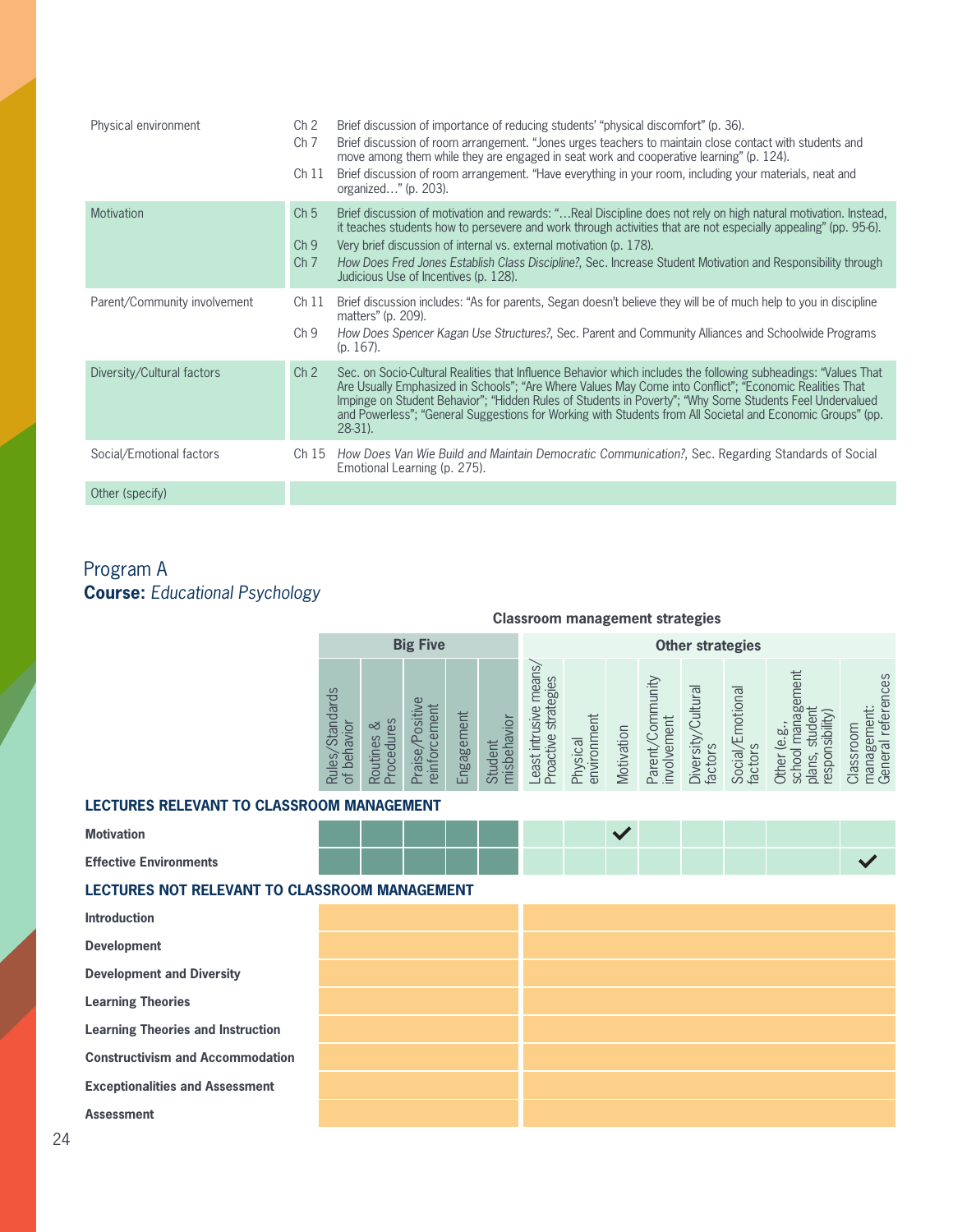

|                                                                                              |                                                       | <b>Big Five</b>                                                             |                    |                            | <b>Other strategies</b>                            |                              |            |                                        |                                                              |                                 |                                                                                            |                                                                                                             |
|----------------------------------------------------------------------------------------------|-------------------------------------------------------|-----------------------------------------------------------------------------|--------------------|----------------------------|----------------------------------------------------|------------------------------|------------|----------------------------------------|--------------------------------------------------------------|---------------------------------|--------------------------------------------------------------------------------------------|-------------------------------------------------------------------------------------------------------------|
| S<br><b>Standard</b><br>$\overline{\Omega}$<br>INBI<br>beh<br><b>Rules</b><br>$\overline{a}$ | es<br>చ<br>rocedur<br>Routines<br>$\overline{\Omega}$ | $\overline{\mathsf{P}}$<br>siti<br>Jer<br>Č<br>$\omega$<br>aise,<br>rojuje. | ement<br>ngag<br>ш | misbehavior<br>ent<br>Stud | means<br>strategies<br>east intrusive<br>Proactive | lent<br>environm<br>Physical | Motivation | hunity<br>involvement<br>БĆ<br>Parenty | $\overline{\sigma}$<br>Cultur<br><b>Diversity</b><br>factors | motional<br>Social/E<br>factors | en<br>agel<br>(Villid)<br>ѿ<br>þý<br>ق<br>respor<br><b>Schoo</b><br><b>Other</b><br>plans, | nces<br>ē<br>refer<br>lassroom<br>ດນ<br>$\overline{a}$<br>60<br>έ<br>mana<br>Gener<br>$\overline{\epsilon}$ |

# **ASSIGNMENTS RELEVANT TO CLASSROOM MANAGEMENT**

**Classroom Management Case Study** 

You will read one case study that presents one or more classroom management issues, locate and review current research articles from peer-reviewed scientific journals that address the same or similar issues and possible solutions, and write a paper in which you recommend a course of action. Case studies, a list of appropriate journals, and specific guidelines will be provided by the instructor. This paper must be posted in your LiveText portfolio, and I must be listed as a "Reviewer" for you to receive credit for this assignment. This case study is worth 52 points.

#### **Imaginary Classroom Assignment**

You and a partner will complete a multipart assignment applying educational psychology concepts and practices to an imaginary classroom. Specific guidelines will be provided in a separate handout. This Imaginary Classroom assignment is worth a total of 150 points.

#### **Tests**

There will be four tests consisting of multiple choice and short answer questions, and covering material from the textbook and in-class lectures/activities. The lowest of your four test grades will be dropped from your final grade. The fourth test will occur during our scheduled final exam time, and will be cumulative. Each test is worth 75 points.

|  | KUUM MARAGEMENT |  |  |              |  |  |  |
|--|-----------------|--|--|--------------|--|--|--|
|  |                 |  |  |              |  |  |  |
|  |                 |  |  |              |  |  |  |
|  |                 |  |  | $\checkmark$ |  |  |  |

\* We assume that the tests would cover the same classroom management topics that were addressed in lectures.

#### **Textbook relevant to classroom management:**

Slavin, R.E. (2006) *Educational psychology: Theory and practice* (8th Ed.). Upper Saddle River, NJ: Pearson.

| <b>Topic</b>                  |                                             | <b>How addressed</b>                                                                                                                                                                                                                                                                                                                                                                                                             |
|-------------------------------|---------------------------------------------|----------------------------------------------------------------------------------------------------------------------------------------------------------------------------------------------------------------------------------------------------------------------------------------------------------------------------------------------------------------------------------------------------------------------------------|
| Rules/Standards of behavior   | Ch <sub>11</sub>                            | Brief discussion on "One of the first management-related tasks at the start of the year is setting class rules.<br>Three principles govern this process. " (pp. 339-40).                                                                                                                                                                                                                                                         |
| Routines & Procedures         | Ch 11                                       | Brief discussion of transitions: "Transitions are the seams of class management at which classroom order is<br>most likely to come apart"; "When making a transition, the teacher should give a clear signal"; "Before a<br>transition is made, students must be certain about what they are to do when the signal is given" (pp. 334-5).<br>Ch 11 Discussion of momentum (p. 333).                                              |
| Praise/Positive reinforcement | Ch <sub>11</sub><br>Ch10<br>Ch <sub>5</sub> | Two methods discussed: 1) "praising behavior that is incompatible with misbehavior" ("That is, catch students<br>in the act of doing it right."); and 2) "praising other students" ("It is often possible to get one student to behave<br>by praising others for behaving.") (pp. 343-4).<br>Motivating Students to Learn, Sec. Using Praise Effectively (p. 319).<br>Possibly relevant text on "positive reinforcers" (p. 133). |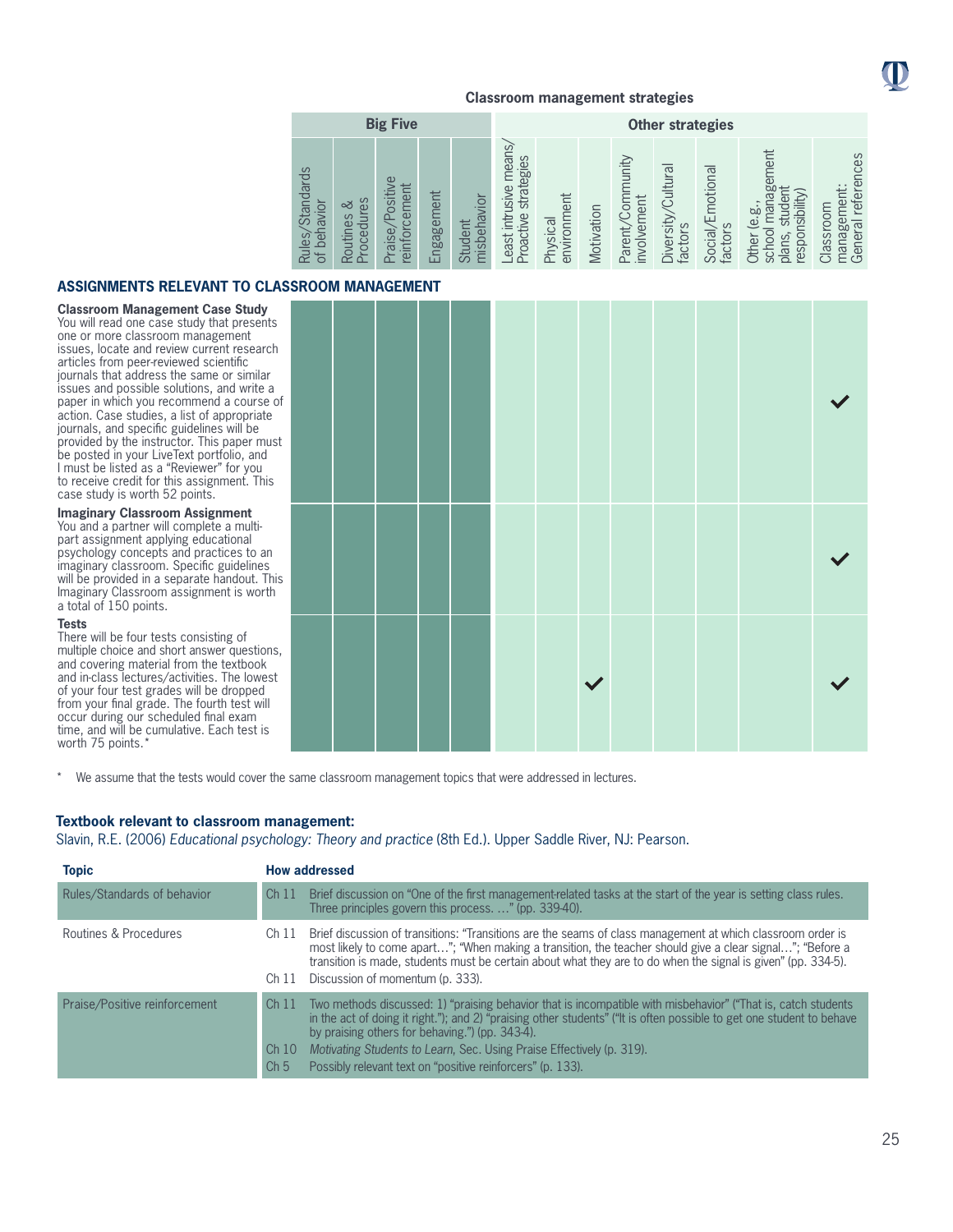| Engagement                                     | Ch 11           | Brief discussion on "The best way to increase students' time on-task is to teach lessons that are so interesting,<br>engaging, and relevant to students' interests that students will pay attention and eagerly do what is asked of<br>them" (p. 333).                                                                                                                                                                                                                                                                                                                                                                                                                                                                                   |
|------------------------------------------------|-----------------|------------------------------------------------------------------------------------------------------------------------------------------------------------------------------------------------------------------------------------------------------------------------------------------------------------------------------------------------------------------------------------------------------------------------------------------------------------------------------------------------------------------------------------------------------------------------------------------------------------------------------------------------------------------------------------------------------------------------------------------|
|                                                | Ch 11           | Very brief discussion of "engaged time, or time on-task, the number of minutes actually spent learning" (p. 330).                                                                                                                                                                                                                                                                                                                                                                                                                                                                                                                                                                                                                        |
| Student misbehavior                            | Ch11<br>Ch11    | Brief discussion of applying consequences "when all previous steps have been ineffective in getting the student<br>to comply with a clearly stated and reasonable request" (pp. 344-5).<br>Discussion of misbehavior including: how misbehavior is maintained by reinforcers; use of target behaviors<br>and reinforcers; and the use of "punishers" ("a punisher is any unpleasant stimulus that an individual will try to<br>avoid"); the only technique for addressing misbehavior discussed with any specificity is the time out, in which<br>"The teacher tells a misbehaving student to go to a separate part of the classroom, the hall, the principal's or<br>vice principal's office, or another teacher's class" (pp. 345-50). |
| Least intrusive means/<br>Proactive strategies | Ch 11           | Brief discussion of (pp. 342-4). The "principle of least intervention" and the importance of "prevention" both<br>emphasized.<br>Ch 11 A section discusses the importance of "nonverbal cues," by the use of which "Teachers can eliminate much<br>routine classroom behavior without breaking the momentum of the lesson In contrast, verbal reprimands can<br>cause a ripple effect"; "verbal reminders" are also discussed briefly (pp. 343-4).                                                                                                                                                                                                                                                                                       |
| Physical environment                           |                 | Not addressed                                                                                                                                                                                                                                                                                                                                                                                                                                                                                                                                                                                                                                                                                                                            |
| Motivation                                     | Ch10            | Sec. How Can Teachers Increase Students' Motivation to Learn? Topics include: "intrinsic and extrinsic moti-<br>vation"; the use of rewards; enhancement of intrinsic motivation; and extrinsic incentives (pp. 312-8).                                                                                                                                                                                                                                                                                                                                                                                                                                                                                                                  |
| Parent/Community involvement                   | Ch <sub>4</sub> | Student Diversity, Sec. School, Family, and Community Partnerships (p. 97).                                                                                                                                                                                                                                                                                                                                                                                                                                                                                                                                                                                                                                                              |
| Diversity/Cultural factors                     | Ch <sub>4</sub> | Student Diversity (p. 101).<br>[Note: All of Ch. 4 is devoted to the topic of "Student Diversity," but the material presented is not oriented toward<br>classroom management concerns.]                                                                                                                                                                                                                                                                                                                                                                                                                                                                                                                                                  |
| Social/Emotional factors                       |                 | Not addressed                                                                                                                                                                                                                                                                                                                                                                                                                                                                                                                                                                                                                                                                                                                            |
| Other (specify)                                |                 |                                                                                                                                                                                                                                                                                                                                                                                                                                                                                                                                                                                                                                                                                                                                          |

# Program A **Course:** *Pre-Autumn Field Experience*

### **Classroom management strategies**

|                           |                                                                        | <b>Big Five</b>                                                         |                               |                                                                       | <b>Other strategies</b>                           |                              |            |                                                    |                                                                   |                                     |                                                                                                                                                          |                                                     |  |
|---------------------------|------------------------------------------------------------------------|-------------------------------------------------------------------------|-------------------------------|-----------------------------------------------------------------------|---------------------------------------------------|------------------------------|------------|----------------------------------------------------|-------------------------------------------------------------------|-------------------------------------|----------------------------------------------------------------------------------------------------------------------------------------------------------|-----------------------------------------------------|--|
| <b>Standards</b><br>Rules | nawor<br>చ<br>$\sigma$<br>outines<br>ᅙ<br>beh<br><b>OCE</b><br>ðf<br>n | Φ<br>emen<br>ositi<br>infor<br>Se,<br>.<br>ನ<br>$\overline{\mathsf{D}}$ | gement<br>$\sigma$<br>po<br>ப | vior<br>$\bar{\mathfrak{D}}$<br>Ìed<br>ᇰ<br>Bn<br>$\frac{1}{2}$<br>க் | means<br>strategies<br>east intrusive<br>roactive | lent<br>environm<br>Physical | Motivation | nunity<br>involvement<br>uo;<br>arent,<br>$\alpha$ | $\overline{\sigma}$<br>Cultur<br><b>Diversity</b><br>S<br>factor: | motional<br>Social/E<br>S<br>factor | Ξ<br>$\overline{\mathtt{\omega}}$<br>bilit<br><b>bc</b><br>$\overline{\mathrm{SI}}$<br>$\omega$<br>pdsə<br>ၯ<br><u>so</u><br><b>)ther</b><br>ಕ<br>Ċ<br>៑ | references<br>nei<br>Classroom<br>nanage<br>General |  |

### **LECTURES RELEVANT TO CLASSROOM MANAGEMENT**

**None**

## **LECTURES NOT RELEVANT TO CLASSROOM MANAGEMENT**

#### **None**

### **ASSIGNMENTS RELEVANT TO CLASSROOM MANAGEMENT**

### **Suggested Learning Experiences**

Observe and discuss with the cooperating teacher these components of the management program.

- Techniques for classroom management and discipline
- $\blacksquare$  Techniques for establishing rapport with students.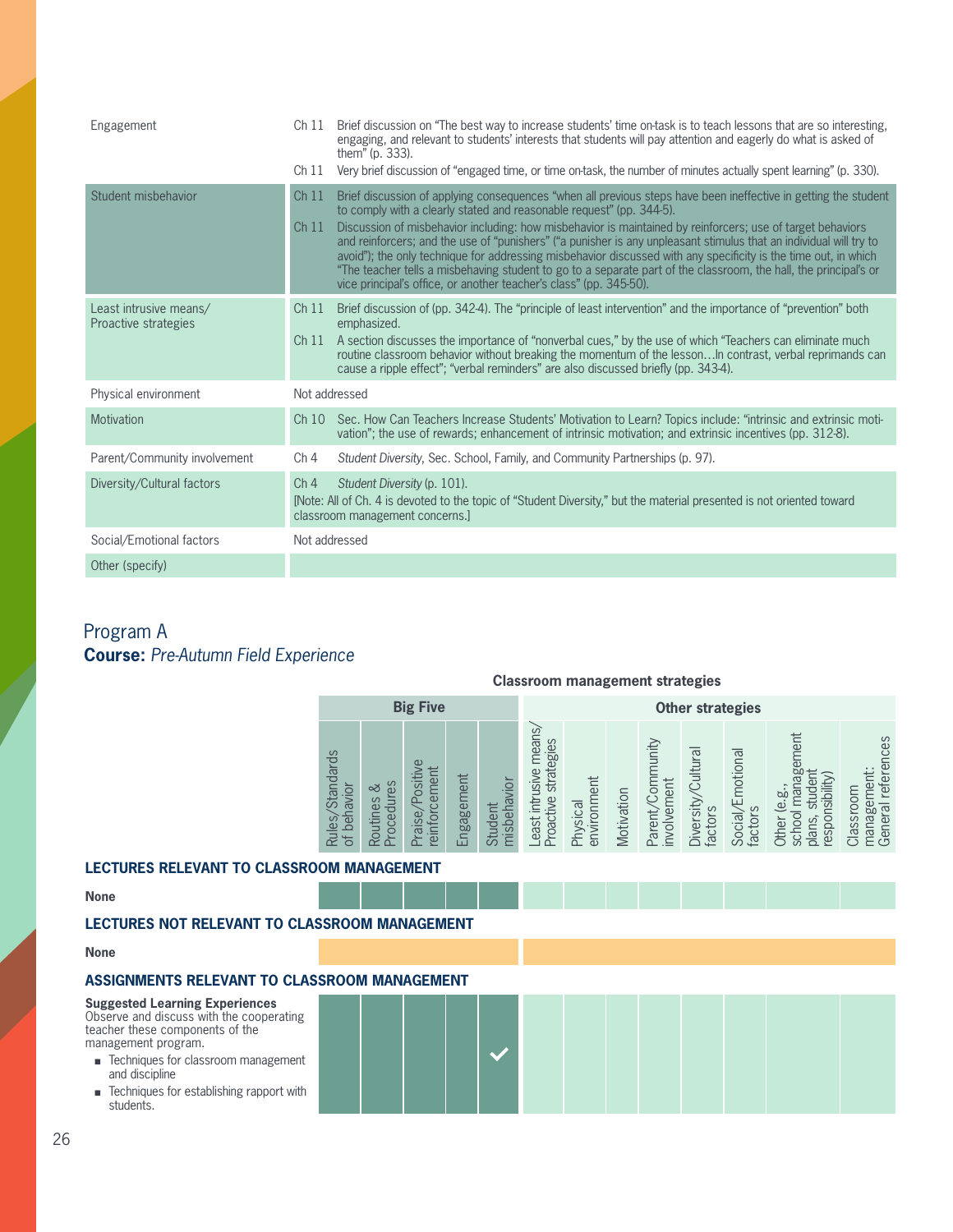

#### **Suggested Learning Experiences**

3. Assume responsibility for part of the classroom management, such as taking roll and distributing materials.

**Suggested Learning Experiences** Observe and discuss with the cooperating teacher, as the situation permits, the following methods and techniques:

8. Contract teaching – Consequences and rewards are stated.

**Observe and note the professional relationships among administrators, teachers, other certified and noncertified personnel, students and their parents. How are parents involved in the learning of their children?**

**Observe and note various classroom management procedures demonstrated by classroom teachers.**

6. Establishing rapport with students

**Observe Consequences for Infractions and mark as Effective/ Ineffective**

**Classroom rules, procedures and routines that affect the lesson**

**Physical arrangement and grouping patterns that affect the lesson**

#### **ASSIGNMENTS NOT RELEVANT TO CLASSROOM MANAGEMENT**

**Identify and record aspects of the school's curricular and extracurricular programs.** 

**Discuss community resources and services available to the classroom teacher.**

**Discuss and record the organizational structure of the district.**

**Observe and record information about the use of Constructivism in the PK-12 classrooms.**

**Observe and describe the different teaching methods demonstrated by classroom teachers.**

**Participate in selective instructional and student-related activities and attend professional meetings.**

|                                |                          | <b>Big Five</b>                  |            |                        |                                               |                         |            |                                 | <b>Other strategies</b>       |                             |                                                                        |                                                |
|--------------------------------|--------------------------|----------------------------------|------------|------------------------|-----------------------------------------------|-------------------------|------------|---------------------------------|-------------------------------|-----------------------------|------------------------------------------------------------------------|------------------------------------------------|
| Rules/Standards<br>of behavior | Routines &<br>Procedures | Praise/Positive<br>reinforcement | Engagement | misbehavior<br>Student | Least intrusive means<br>Proactive strategies | environment<br>Physical | Motivation | Parent/Community<br>involvement | Diversity/Cultural<br>factors | Social/Emotional<br>factors | school management<br>plans, student<br>responsibility)<br>Other (e.g., | General references<br>management:<br>Classroom |
|                                |                          |                                  |            |                        |                                               |                         |            |                                 |                               |                             |                                                                        |                                                |
|                                |                          |                                  |            |                        |                                               |                         |            |                                 |                               |                             |                                                                        |                                                |
|                                |                          |                                  |            |                        |                                               |                         |            |                                 |                               |                             |                                                                        |                                                |
|                                |                          |                                  |            |                        |                                               |                         |            |                                 |                               |                             |                                                                        |                                                |
|                                |                          |                                  |            |                        |                                               |                         |            |                                 |                               |                             |                                                                        |                                                |
|                                |                          |                                  |            |                        |                                               |                         |            |                                 |                               |                             |                                                                        |                                                |
|                                |                          |                                  |            |                        |                                               |                         |            |                                 |                               |                             |                                                                        |                                                |
|                                |                          |                                  |            |                        |                                               |                         |            |                                 |                               |                             |                                                                        |                                                |



**No textbook relevant to classroom management assigned in this course.**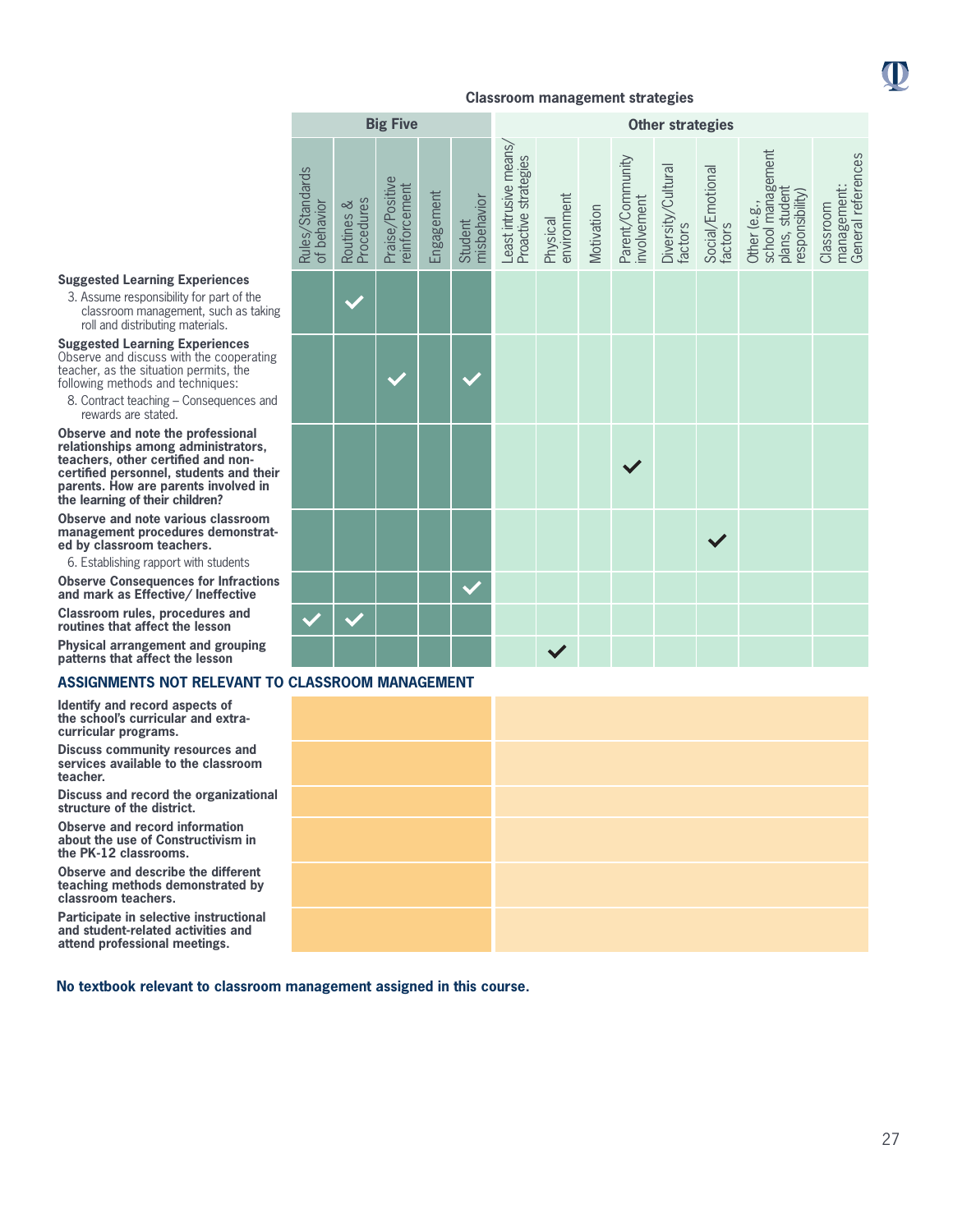# Program A **Student teaching observation/evaluation instruments**

### **Instrument titles:**

Student Teaching Informal Observation Notes; Student Teaching Formal Observation Notes; Student Teaching Midterm Evaluation;

Student Teaching Final Evaluation

| <b>Topic</b>                                   | <b>How addressed</b>                                                                                                                                                                                                                                                                                                                                                                                                                                               |
|------------------------------------------------|--------------------------------------------------------------------------------------------------------------------------------------------------------------------------------------------------------------------------------------------------------------------------------------------------------------------------------------------------------------------------------------------------------------------------------------------------------------------|
| Rules/Standards of behavior                    | Not addressed                                                                                                                                                                                                                                                                                                                                                                                                                                                      |
| Routines & Procedures                          | "Maintaining instructional momentum; Handling transitions effectively."                                                                                                                                                                                                                                                                                                                                                                                            |
| Praise/Positive reinforcement                  | No relevant language (except in video review)                                                                                                                                                                                                                                                                                                                                                                                                                      |
| Engagement                                     | Not addressed                                                                                                                                                                                                                                                                                                                                                                                                                                                      |
| Student misbehavior                            | "Handling student disruptions quickly and effectively."                                                                                                                                                                                                                                                                                                                                                                                                            |
| Least intrusive means/<br>Proactive strategies | "Monitoring the classroom effectively."                                                                                                                                                                                                                                                                                                                                                                                                                            |
| Physical environment                           | "Managing the physical environment of the classroom to meet instructional, social and physical needs of students."                                                                                                                                                                                                                                                                                                                                                 |
| <b>Motivation</b>                              | "Applying theory of human development to motivate students."                                                                                                                                                                                                                                                                                                                                                                                                       |
| Parent/Community involvement                   | "Working with parents of students from racial and ethnic populations."                                                                                                                                                                                                                                                                                                                                                                                             |
| Diversity/Cultural factors                     | Not addressed                                                                                                                                                                                                                                                                                                                                                                                                                                                      |
| Social/Emotional factors                       | "Instructional Planning for Effective Teaching: Candidates must demonstrate their ability to design and manage the<br>instructional and physical environment as well as the human dynamics of the classroom by: Understanding the<br>research and experience-based principles and effective practice to encourage the intellectual, social, and personal<br>development of students and including how status/historically marginalized families effects students." |
| Other (specify)                                | "Maintaining a positive affective classroom environment."                                                                                                                                                                                                                                                                                                                                                                                                          |
|                                                |                                                                                                                                                                                                                                                                                                                                                                                                                                                                    |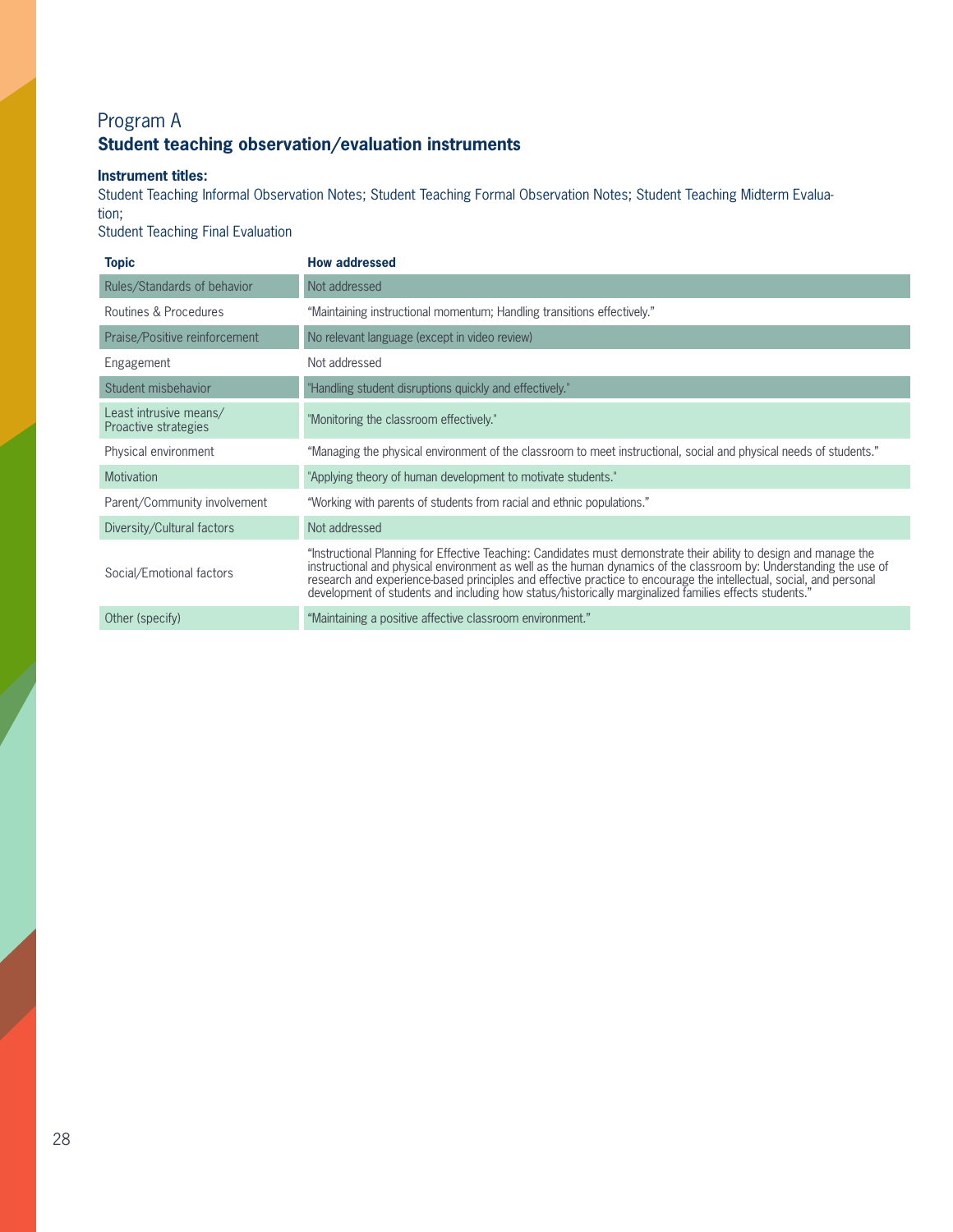# **Program B: Undergraduate elementary**



Lecture titled "Understanding Diversity in the Classroom" and "Personal, Social, and Moral Development" may be classroom management related.

\*\* Classroom management is one topic that teacher candidates may address in assignment.

29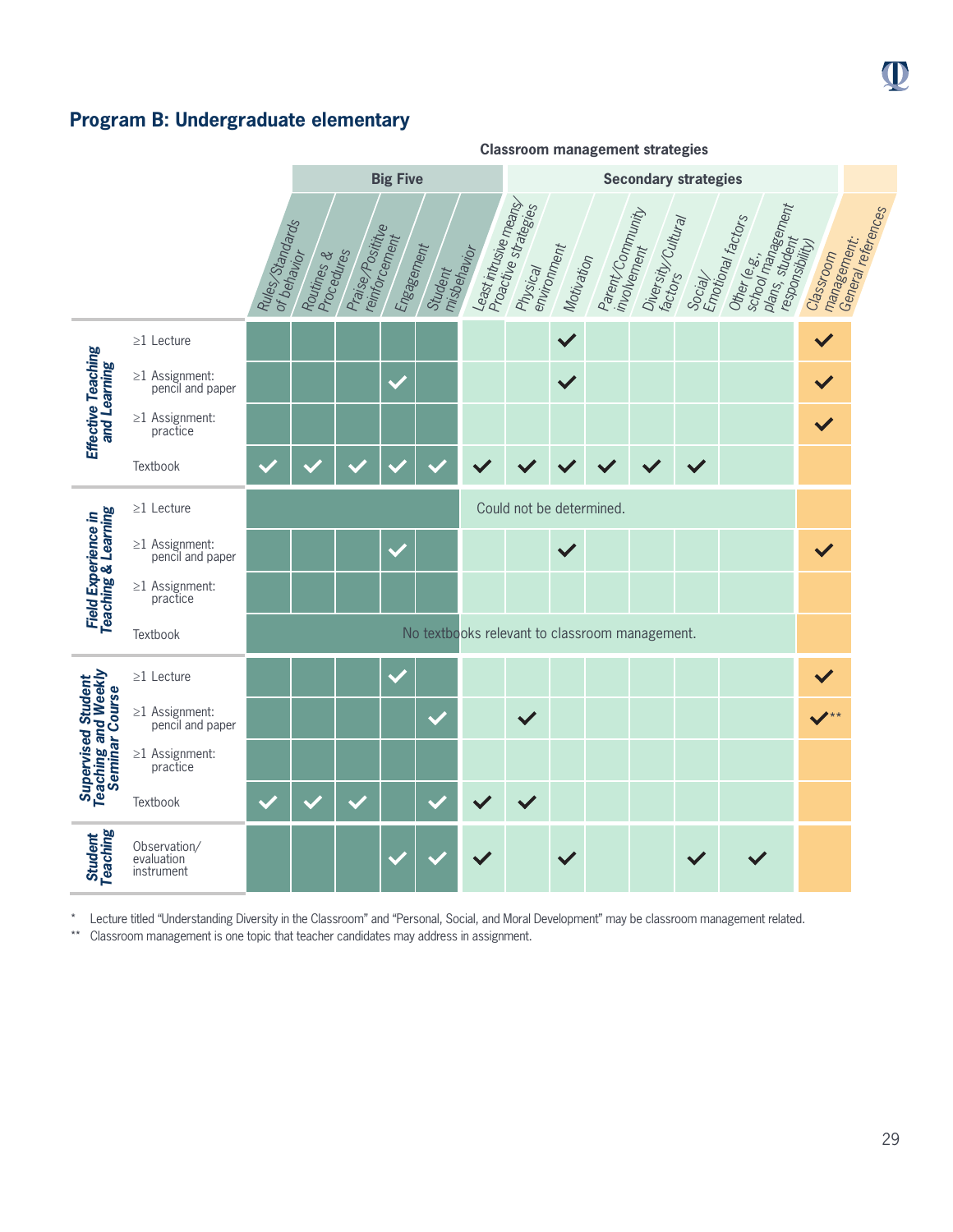# Program B **Course:** *Effective Teaching and Learning*

### **Classroom management strategies**

|                                                   |                                      | <b>Big Five</b>                           |                 |                                 |                                                         | <b>Other strategies</b> |            |                                                 |                                   |                              |                                                                                               |                                                                         |  |  |  |
|---------------------------------------------------|--------------------------------------|-------------------------------------------|-----------------|---------------------------------|---------------------------------------------------------|-------------------------|------------|-------------------------------------------------|-----------------------------------|------------------------------|-----------------------------------------------------------------------------------------------|-------------------------------------------------------------------------|--|--|--|
| $\circ$<br>Standar<br>behavior<br>les<br>$\sigma$ | es<br>చ<br>∖≣<br>utines<br>oced<br>ē | Positive<br>ಕ<br>ā<br>aise<br>einfor<br>ò | ngagement<br>ய் | vior<br>nisbeha<br>Student<br>┶ | near<br>ategies<br>usive<br>击<br>oactive<br>怠<br>east i | environment<br>Physical | Motivation | $\frac{1}{2}$<br>involvement<br>/Cor<br>Parenty | Cultural<br>Diversity,<br>factors | notiona<br>factors<br>Social | $\overline{\mathsf{e}}$<br>CD.<br><b>bû</b><br>≝<br><b>Ou</b><br>ᆕ<br>$\circ$<br>nodsə.<br>èĭ | ces<br>referer<br>ᇰ<br>lanage<br>$\overline{\sigma}$<br>lassro<br>Gener |  |  |  |

#### **LECTURES RELEVANT TO CLASSROOM MANAGEMENT**

| <b>Theories of Motivation and Affect</b>                                   |  |  |  |  |  |  |
|----------------------------------------------------------------------------|--|--|--|--|--|--|
| <b>Motivation and Affect in the Classroom</b>                              |  |  |  |  |  |  |
| <b>Classroom Management: Creating</b><br>a Successful Learning Environment |  |  |  |  |  |  |

### **LECTURES NOT RELEVANT TO CLASSROOM MANAGEMENT**

| <b>Understanding Diversity in</b><br>the Classroom*                       |  |
|---------------------------------------------------------------------------|--|
| <b>Personal, Social, and Moral</b><br>Development**                       |  |
| <b>Educational Psychology: Becoming</b><br>an Effective Classroom Teacher |  |
| <b>Assessing Learning through</b><br><b>Standardized Testing</b>          |  |
| An In-depth Guide to Using Technology<br>in the Classroom                 |  |
| <b>Assessment in the Classroom</b>                                        |  |
| <b>Sociocognitive and Constructivist</b><br><b>Views of Learning</b>      |  |
| <b>Complex Cognitive Views of</b><br><b>Learning Technology</b>           |  |
| <b>Cognitive Views of Learning</b>                                        |  |
| <b>Behavioral Views of Learning</b>                                       |  |
| <b>Cognitive and Language Development</b>                                 |  |

#### **ASSIGNMENTS RELEVANT TO CLASSROOM MANAGEMENT**

#### **Reflections, Learning Logs/Discussion Boards**

Students will provide indications of learning through weekly online discussions on Blackboard and/or active classroom participation on the course content. You will maintain a log which will indicate your thoughts, reflections, critical review, and connections to readings and to *experiences from the field*.

■ Quick Write on Motivation

■ Quick Write on Classroom Management

\* There is no indication that this course considers diversity in the context of classroom management.<br>\*\* See shows

See above.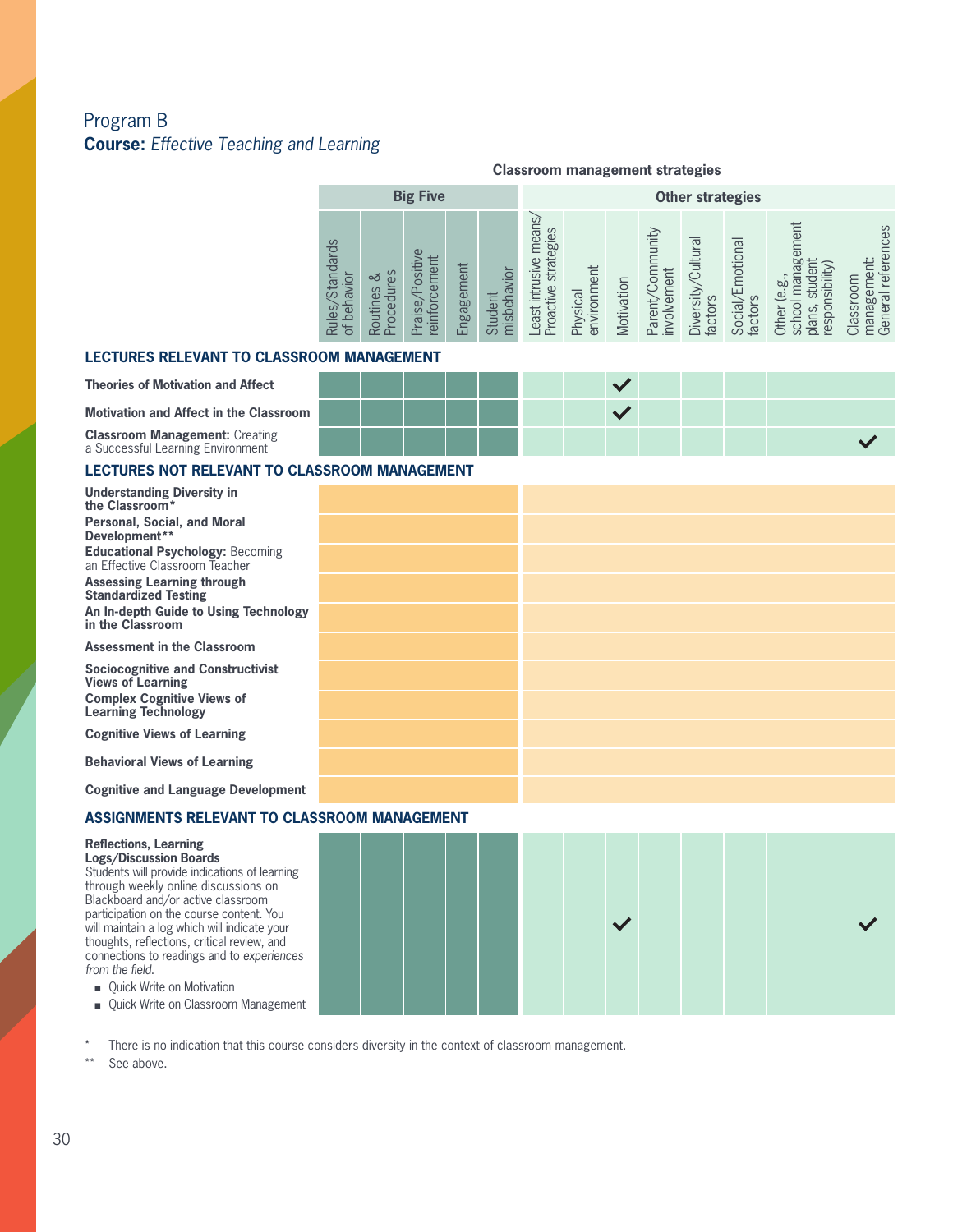

**Big Five Other strategies**

| <b>Field Experiences</b> |
|--------------------------|
|--------------------------|

Each student is expected to participate in 14 hours of field experiences in order to understand children and adolescents across a range of student developmental levels, socioeconomic backgrounds, language proficiencies and disabilities through observations. *Handwritten field notes and typed reflections* are required to document experiences. Field assignments may also be provided which are specifically geared to connecting course work, class discussions, and readings to actual teaching practices. Assignments directly connected to Field Experience. See Course Outline and separate handout, where applicable.<sup>\*</sup>

#### **Common Assignment**

Designing a lesson plan following the methodology, theories and pedagogy described in the course and in the text book. A sample lesson plan is provided for your review and use. It will include pre and post assessment, motivation, student engagement and rational [sic] for homework assessment. Emphasis will be placed on providing for individual differences. Remember to always plan with the end in mind

| Rules/Standards<br>of behavior | Procedures<br>Routines & | Praise/Positive<br>reinforcement | Engagement | misbehavior<br>Student | Least intrusive means/<br>Proactive strategies | environment<br>Physical | Motivation | Parent/Community<br>involvement | Diversity/Cultural<br>factors | Social/Emotional<br>factors | school management<br>plans, student<br>responsibility)<br>Other (e.g., | management:<br>General references<br>Classroom |
|--------------------------------|--------------------------|----------------------------------|------------|------------------------|------------------------------------------------|-------------------------|------------|---------------------------------|-------------------------------|-----------------------------|------------------------------------------------------------------------|------------------------------------------------|
|                                |                          |                                  |            |                        |                                                |                         |            |                                 |                               |                             |                                                                        |                                                |
|                                |                          |                                  |            |                        |                                                |                         |            |                                 |                               |                             |                                                                        |                                                |
|                                |                          |                                  |            |                        |                                                |                         |            |                                 |                               |                             |                                                                        |                                                |

#### **Final Exam**

#### **ASSIGNMENTS NOT RELEVANT TO CLASSROOM MANAGEMENT**

#### **Written and Presented Lesson**

**Plan/s with Reflections\*\*** Reflect upon your specific lesson by maintaining an e-journal. For example, ask yourself: How did the students respond? What did you think about as you were facilitating the lesson? What changes did you make as you were presenting [sic]. What would you do differently, were you to present this lesson again? You can forward your reflections to me electronically for my review and comment.

- 
- \* We assume that this field experience addresses classroom management to some degree.<br>\*\* Possibly relevant assignment although there is no indication that classroom management
- \*\* Possibly relevant assignment, although there is no indication that classroom management is addressed.

#### **Textbook relevant to classroom management:**

Moreno, R. (2010) *Educational psychology*. Hoboken, NJ: John Wiley & Sons, Inc.

| <b>Topic</b>                | <b>How addressed</b>                                                                                                                                                                                                                                                                                                                                                                                             |
|-----------------------------|------------------------------------------------------------------------------------------------------------------------------------------------------------------------------------------------------------------------------------------------------------------------------------------------------------------------------------------------------------------------------------------------------------------|
| Rules/Standards of behavior | Classroom Management, Sec. Classroom Rules (p. 417).<br>Ch 11<br>"Classroom rules list the "dos and don'ts" of classroom behaviors and corresponding consequences and can<br>Ch <sub>11</sub><br>be thought of as classroom expectations" (pp. 417-19).                                                                                                                                                          |
| Routines & Procedures       | Classroom Management, Sec. Classroom Procedures (p. 416).<br>Ch 11<br>Discussion of "how to manage transitions effectively" (p. 411).<br>Ch 11<br>Discussion of classroom procedures: "Classroom procedures are the routines for approaching recurring<br>Ch 11<br>classroom tasks, such as how students will turn in homework, go to the restroom, or transition from one<br>activity to another" (pp. 416-17). |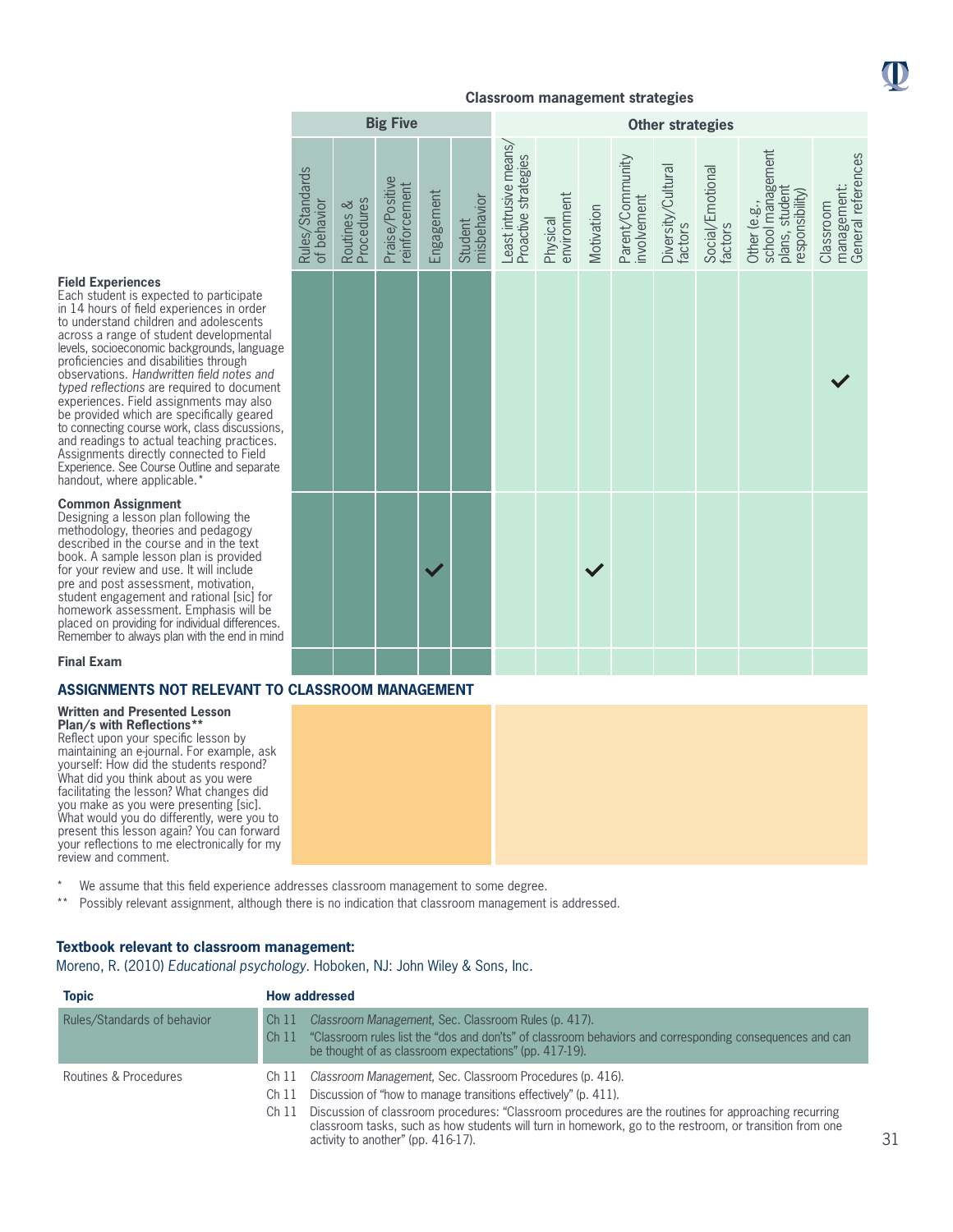| Praise/Positive reinforcement                  | Ch <sub>9</sub><br>Ch <sub>5</sub>                                                  | Theories of Motivation and Affect, Sec. Rewards, Praise, and Feedback as Classroom Incentives (p. 332).<br>Discussion of positive reinforcement: "positive reinforcement requires the following four conditions: 1. A<br>desirable behavior is displayed. 2. The reinforcer is temporally contiguous to the behavior. 3. The reinforcer is<br>contingent on the behavior. 4. The reinforcer is a desirable consequence" (pp. 164-66).                                                                                                                                                                                   |
|------------------------------------------------|-------------------------------------------------------------------------------------|-------------------------------------------------------------------------------------------------------------------------------------------------------------------------------------------------------------------------------------------------------------------------------------------------------------------------------------------------------------------------------------------------------------------------------------------------------------------------------------------------------------------------------------------------------------------------------------------------------------------------|
| Engagement                                     | Ch 11<br>Ch <sub>6</sub>                                                            | Classroom Management, Sec. Organization, "time-on-task" (p. 410).<br>Brief discussion of attention: "Attention is the starting point of learning. Effective teachers are aware of the<br>relationship between attention and learning and regularly monitor and direct students' attention to what is<br>important in the classroom" (pp. 218-9).                                                                                                                                                                                                                                                                        |
| Student misbehavior                            | Ch <sub>11</sub><br>Ch <sub>5</sub><br>Ch <sub>5</sub><br>Ch <sub>11</sub><br>Ch XX | Classroom Management, Sec. Intervening With Problem Behaviors, Communication and Strategies (p. 421).<br>Discussion of "removal punishment," ""time-out," "detention," "in-school suspension," "response cost,"<br>"presentation punishment," and "logical consequences" (pp. 174-77).<br>Discussion of "ineffective forms of punishment" (pp. 178-79).<br>Discussion of misbehavior: "Misbehaviors are any student actions that have the potential to disrupt classroom<br>learning and activities" (pp. 421-23).<br>Discussion of serious misbehavior (aggression, defiance, bullying and violence) (pp. 433, 436-8). |
| Least intrusive means/<br>Proactive strategies | Ch <sub>11</sub><br>Ch <sub>5</sub><br>Ch 11                                        | Classroom Management, Sec. Behaviorist Strategies (p. 423).<br>Brief discussion of "cueing": "Cueing happens when we use signals to indicate that a certain response<br>is desirable or undesirable.  Cueing can be verbalor nonverbal, such as when a teacher uses body<br>language (i.e. making eye contact, frowning) to let students know that an inappropriate behavior needs to<br>cease" (pp. 172-3).<br>Brief discussion of the principle of least intervention (pp. 423-24).                                                                                                                                   |
| Physical environment                           | Ch <sub>11</sub><br>Ch 11                                                           | Classroom Management, Sec. Physical Arrangement (p. 414).<br>Discussion of physical arrangement: "The way a teacher arranges students' desks, instructional materials, and<br>equipment will likely affect students' behavior and learning" (pp. 414-16).                                                                                                                                                                                                                                                                                                                                                               |
| Motivation                                     | Ch10<br>Ch <sub>9</sub>                                                             | Motivation and Affect in the Classroom (p. 368).<br>Extensive discussion entitled "Theories of Motivation and Affect": discussions of "intrinsic and extrinsic<br>motivation"; "behavioral theories of motivation"; "cognitive theories of motivation"; "sociocognitive theories of<br>motivation"; "humanistic theories of motivation" (pp. 329-51).                                                                                                                                                                                                                                                                   |
| Parent/Community involvement                   | Ch 11<br>Ch <sub>11</sub>                                                           | Classroom Management, Sec. Parent Collaboration (p. 419).<br>Brief discussion of "diversity in parents' involvement and expectations" (p. 441).                                                                                                                                                                                                                                                                                                                                                                                                                                                                         |
| Diversity/Cultural factors                     | Ch <sub>11</sub><br>Ch <sub>2</sub><br>Ch 8                                         | Classroom Management, Sec. Diversity in Classroom Management (p. 440).<br>Extensive discussion entitled "Understanding Diversity in the Classroom." Sections include "Cultural, Ethnic<br>and Racial Diversity"; "Approaches to Teaching in the Culturally Diverse Classroom"; "Language Diversity" (pp.<br>$27-40$ ).<br>Brief discussion of "diversity in social learning and constructivist learning" (pp. 316-19).                                                                                                                                                                                                  |
| Social/Emotional factors                       | Ch 10<br>Ch <sub>2</sub>                                                            | Motivation and Affect in the Classroom, Sec. The Basis of Motivation (p. 369).<br>Discussion of "Gender and Sex Diversity"; "Gender Differences in the Classroom"; "How Gender Bias Affects<br>Students"; "Intelligence"; "Ability Differences in the Classroom"; "Cognitive Styles and Learning Preferences";<br>"Temperament and Personality"; and "Exceptional Students" (pp. 40-59).                                                                                                                                                                                                                                |
| Other (specify)                                |                                                                                     |                                                                                                                                                                                                                                                                                                                                                                                                                                                                                                                                                                                                                         |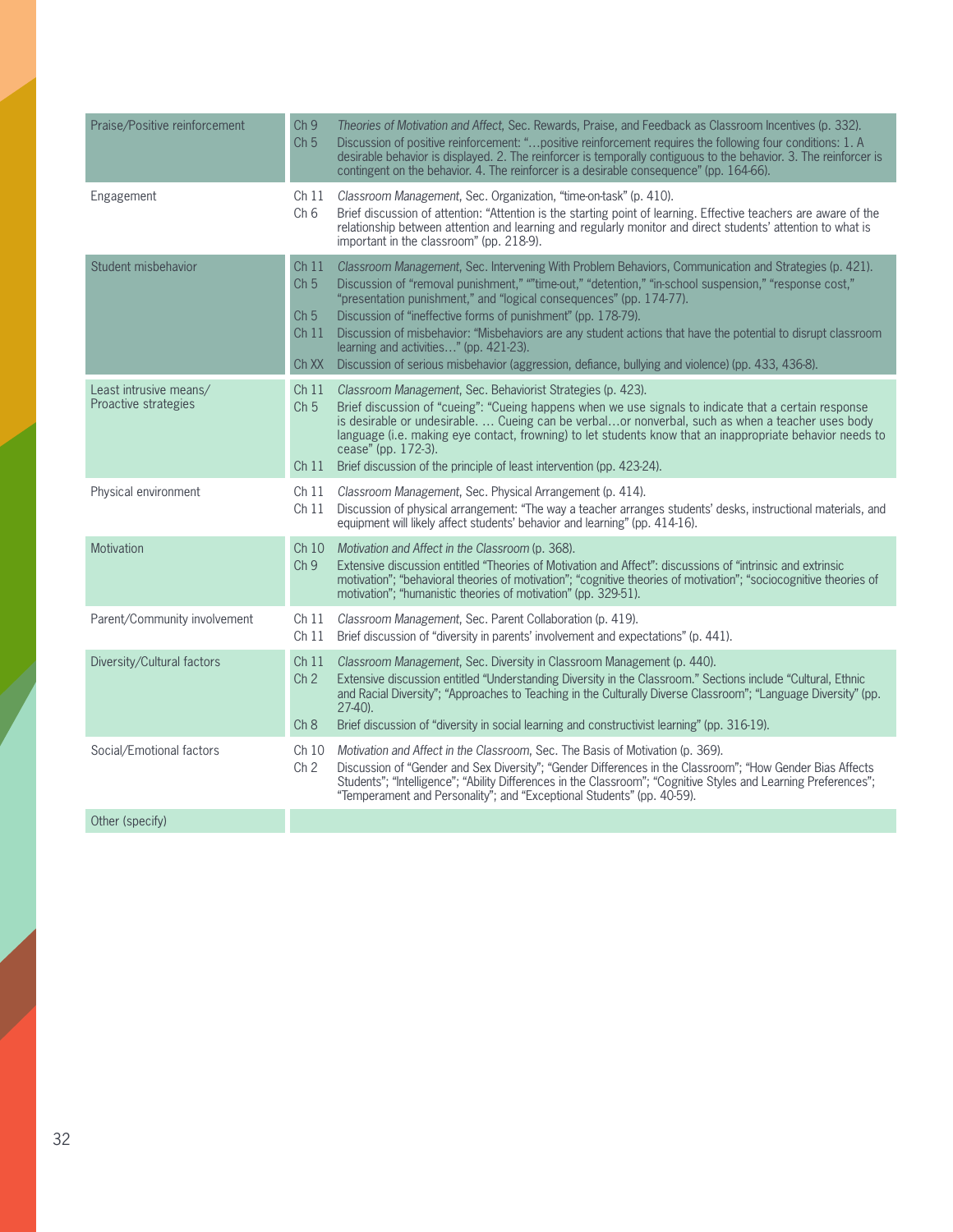# Program B **Course:** *Field experience in teaching and learning*

|                                                                                            | <b>Classroom management strategies</b> |                                                              |                 |                        |                                                    |                         |            |                                     |                                 |                                        |                                                                                           |                                                                      |  |  |
|--------------------------------------------------------------------------------------------|----------------------------------------|--------------------------------------------------------------|-----------------|------------------------|----------------------------------------------------|-------------------------|------------|-------------------------------------|---------------------------------|----------------------------------------|-------------------------------------------------------------------------------------------|----------------------------------------------------------------------|--|--|
|                                                                                            |                                        | <b>Big Five</b>                                              |                 |                        |                                                    | <b>Other strategies</b> |            |                                     |                                 |                                        |                                                                                           |                                                                      |  |  |
| <b>Standards</b><br>$\overline{\mathsf{C}}$<br>NBI<br>beh<br>Rules,<br>$\overline{\sigma}$ | es<br>చ<br>Procedur<br>Routines        | Positive<br>Jer<br>ā<br>aise<br>infor<br>$\overline{\omega}$ | ngagement<br>ப் | misbehavior<br>Student | means<br>strategies<br>east intrusive<br>Proactive | environment<br>Physical | Motivation | Community<br>involvement<br>Parent/ | Cultura<br>Diversity<br>factors | motional<br><b>Social/E</b><br>factors | nent<br>ັດ<br>ā<br>(Vilidy)<br>ρò<br>$\omega$<br>school<br>pdse<br>plans,<br><b>Other</b> | references<br>hent<br>Classroom<br>ক<br><b>bo</b><br>manag<br>Gener: |  |  |

### **LECTURES RELEVANT TO CLASSROOM MANAGEMENT**

**Could not be determined**

### **LECTURES NOT RELEVANT TO CLASSROOM MANAGEMENT**

#### **Could not be determined**

### **ASSIGNMENTS RELEVANT TO CLAS**

**Field:** Create a learner analysis for the students engaged in your lesson plans.

- $\blacksquare$  Meet with host teacher.
- Discuss a lesson plan you can develop for a group of students in the class.
- How do you plan to assess need and effectiveness of your planned lesson? How will you motivate students and teach for transfer? How will you engage them?
- **n** Bring in artifacts from the lesson.

**Field:** Bring in examples of lesson plan formats, activities and exercises from your host class. Indicate motivational strategies used by host teacher.

**Create or demonstrate a strategy, approach or format for effective classroom management you would use in your field.**

### **ASSIGNMENTS NOT RELEVANT TO CLASSROOM MANAGEMENT**

**Miscellaneous assignments related to:** 

- $\blacksquare$  Selecting a school site
- Responding to required reading
- Discussing self-regulation and selfefficacy with parents
- Discussing cooperating teacher's learning theories
- **n** Assessing student learning
- <sup>n</sup> Researching differentiated instruction
- **n** Observing cooperating teacher's assessments

**No textbook relevant to classroom management assigned in this course.**

|  | <b>SROOM MANAGEMENT</b> |  |  |        |  |  |  |
|--|-------------------------|--|--|--------|--|--|--|
|  |                         |  |  |        |  |  |  |
|  |                         |  |  | $\vee$ |  |  |  |
|  |                         |  |  |        |  |  |  |

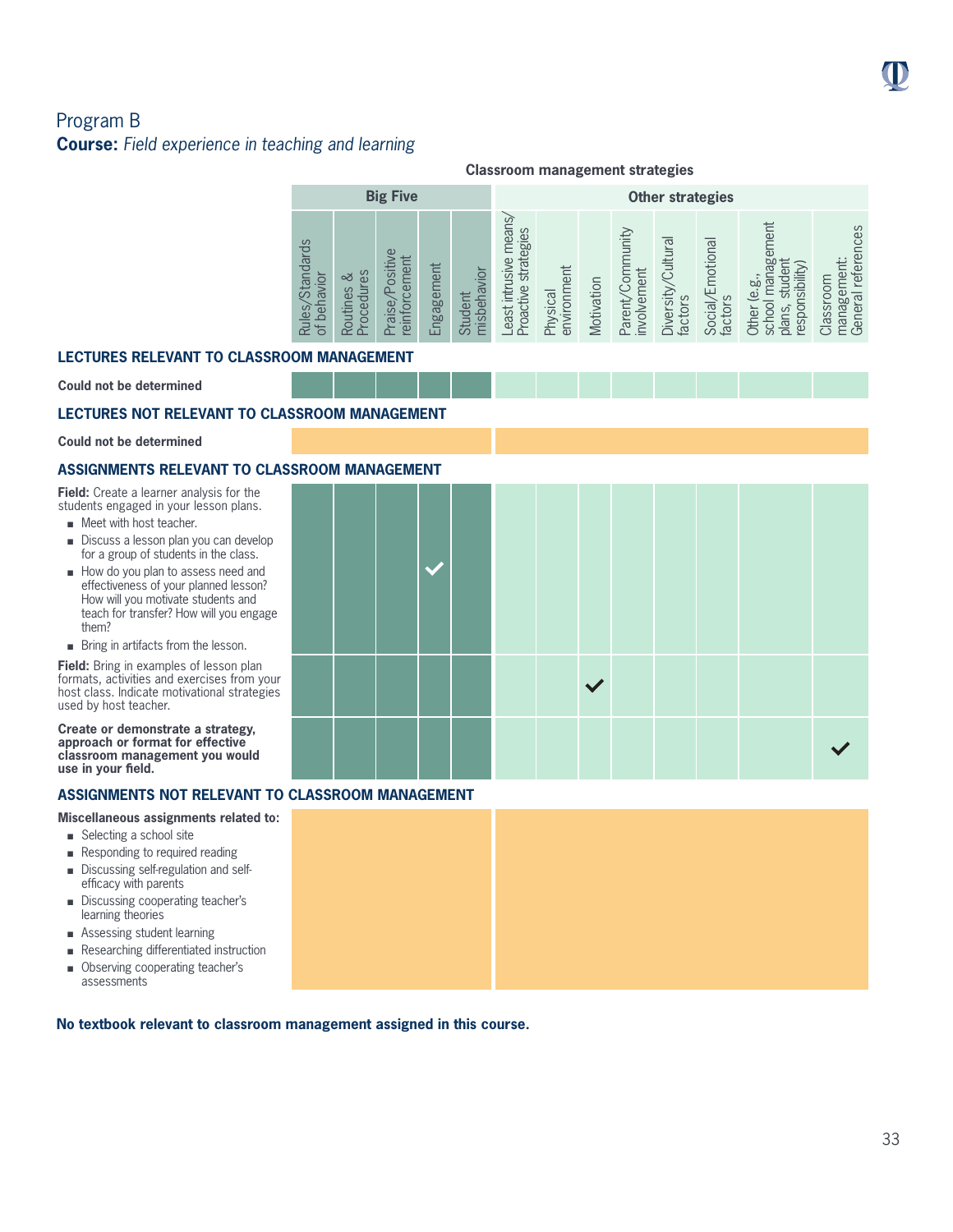# Program B **Course:** *Supervised Student Teaching and Weekly Seminar Course*

#### **Classroom management strategies**

|                                                 |                                      | <b>Big Five</b>                                             |                                     |                                        | <b>Other strategies</b>                           |                              |            |                                                |                                                        |                                            |                                                                                            |                                                                                     |  |  |
|-------------------------------------------------|--------------------------------------|-------------------------------------------------------------|-------------------------------------|----------------------------------------|---------------------------------------------------|------------------------------|------------|------------------------------------------------|--------------------------------------------------------|--------------------------------------------|--------------------------------------------------------------------------------------------|-------------------------------------------------------------------------------------|--|--|
| <b>Standards</b><br>avior<br>beh<br>les,<br>Rul | မိ<br>చ<br>es<br>oced<br>Routin<br>Δ | CD<br>siti<br>ಕ<br>ه<br>≏<br>$\sigma$<br>infor<br>isi<br>මු | hent<br>느<br><b>Bel</b><br>nga<br>ш | vior<br><u>लि</u><br>nisbeh<br>ᇰ<br>Bn | means<br>strategies<br>east intrusive<br>roactive | lent<br>environm<br>Physical | Motivation | ytinumity<br>involvement<br>no.<br>T<br>Parent | $\overline{\sigma}$<br>Cultur<br>Diversity,<br>factors | motional<br><b>Social/E</b><br>S<br>factor | ment<br>ಹ<br>ರೂ<br>sibility<br>ρï<br>Φ<br>pase<br>IS,<br><b>Children</b><br>$\bar{\sigma}$ | references<br>ă<br>Classroom<br>$\overline{\sigma}$<br>$\overline{\omega}$<br>Gener |  |  |

#### **LECTURES RELEVANT TO CLASSRO**

**Planning How to Teach –** 

Part V: How do I effectively plan for student-engagement?

**Planning How to Teach –**  Part VII: How do I plan lessons that promote

high levels of student engagement?

#### **Introductions and Ice-breakers**

How do I effectively impart instructio<br>such a way that it contributes to a pro<br>and organized learning environment? **Planning How to Teach – Part IX:**  How do I effectively impart instruction in such a way that it contributes to a productive

**Defining Characteristics of Effective 21ST Century teachers**

**Planning What to Teach –**  Part I: What factors go into planning an effective lesson for diverse learners?

**Planning How to Teach –**  Part I: How will I effectively reach the span of diverse learners in my classroom?

**Planning How to Teach –**  Part II: How will I build rigor into my instructional planning?

**Planning How to Teach –** Part III: What are the essential elements of effective lesson planning?

**Planning How to Teach –**  Part VI: How do I build lessons that promote greater comprehension among my diverse learners?

**Planning How to Teach –**  Part VIII: How do I effectively plan instruction for small groups and student pairs?

**Planning How to Teach –**  Part X: How do I effectively plan instruction for special needs and limited English-proficient students?

**Planning How to Teach –**  Part IX: How do I effectively assess and monitor student progress?

**Recognizing and Reporting Child Abuse –**  Mandatory Training Session

| JOM MANAGEMEN I |  |  |  |  |  |  |
|-----------------|--|--|--|--|--|--|
|                 |  |  |  |  |  |  |
|                 |  |  |  |  |  |  |

**LECTURES NOT RELEVANT TO CLASSROOM MANAGEMENT**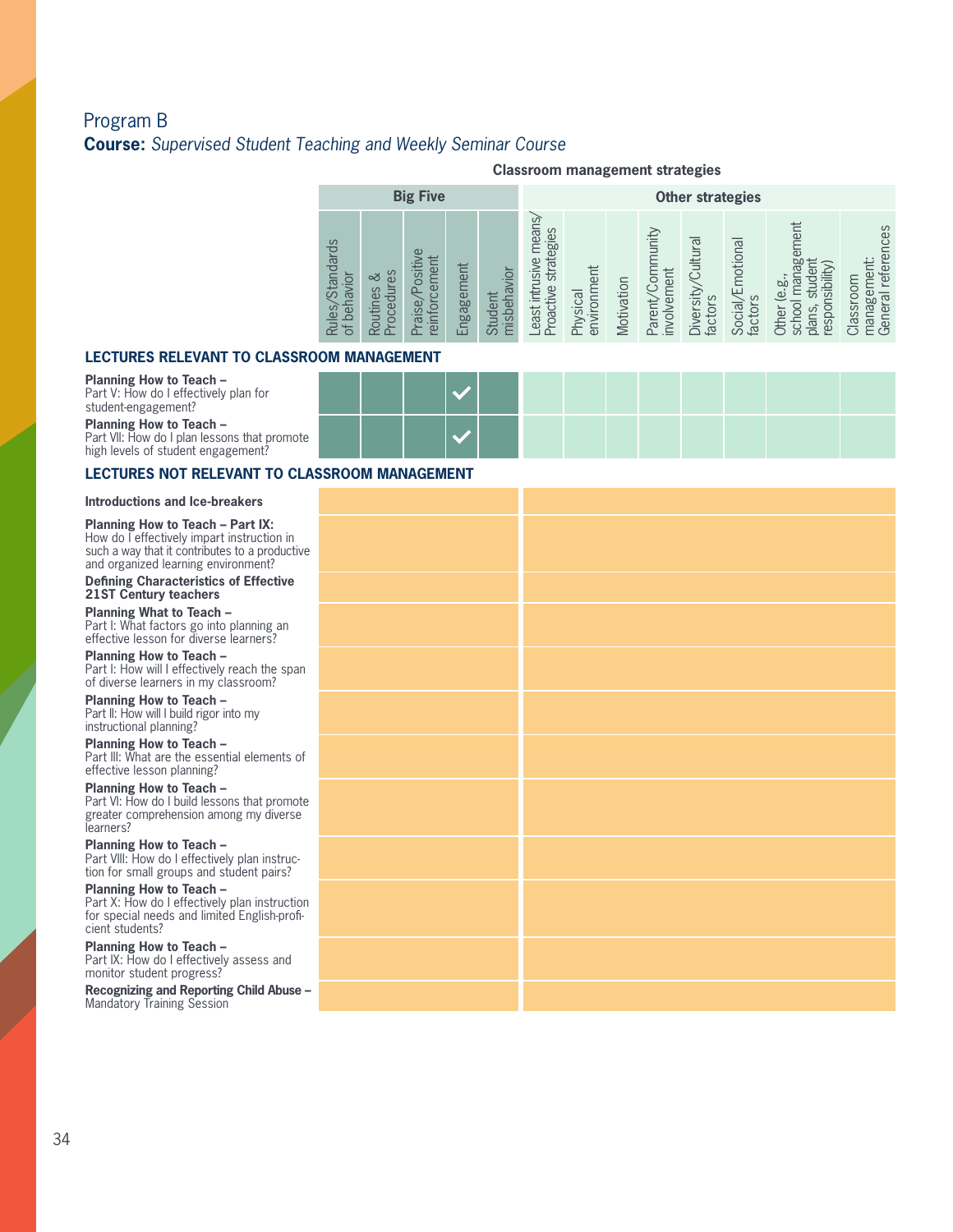

| <b>Big Five</b>                                                                           |                                         |                                                     |            |                                                   |                                                            |                                                   |            |                                                 | <b>Other strategies</b>                               |                                        |                                                                         |                                                   |
|-------------------------------------------------------------------------------------------|-----------------------------------------|-----------------------------------------------------|------------|---------------------------------------------------|------------------------------------------------------------|---------------------------------------------------|------------|-------------------------------------------------|-------------------------------------------------------|----------------------------------------|-------------------------------------------------------------------------|---------------------------------------------------|
| S<br>Standard<br>$\circ$<br>ದ<br>Rules,<br>$\overline{\omega}$<br>$\leftarrow$<br>$\circ$ | es<br>ವ<br>cedur<br>Routines<br>$\circ$ | Œ<br>neni<br>siti<br>Ċ<br>āΓ<br>aise,<br>infor<br>e | Engagement | vior<br>$\overline{a}$<br>nisbeh<br>远<br>Bn<br>க் | means<br>ategies<br>usive<br>Str.<br>roactive<br>宣<br>east | ent<br>environm<br>hysical<br>$\overline{\Omega}$ | Motivation | nunity<br>involvement<br>ŏ<br>arent<br>$\Omega$ | $\overline{\sigma}$<br>Cultur<br>Diversity<br>factors | motional<br><b>Social/E</b><br>factors | lent<br>Φ<br>ōο<br>Nilidisi<br><b>b</b><br>$\omega$<br>espoi<br>èĭ<br>ಸ | references<br>lassroom<br>ক<br><b>bo</b><br>Gener |

### **ASSIGNMENTS RELEVANT TO CLASSROOM MANAGEMENT**

**Candidates must provide a narrative profile of each school site where they are assigned. This profile will include the following:**

- $\blacksquare$  A description of the community
- $\blacksquare$  A description of the school community
- $\blacksquare$  Provide a description of the classroom community: the classroom layout, teacher information. Discuss daily rituals, instructional emphasis and style, and any student behavior problems.

#### **Each candidate must lead a textbased on-line book discussion. Leader Responsibilities:**

Read the chapter(s) and identify educational themes (i.e., culturally-responsive practices, differentiation, psycho-social factors, second-language acquisition theories, classroom management, etc.).

### **ASSIGNMENTS NOT RELEVANT TO CLASSROOM MANAGEMENT**

**Students will keep a journal during their time in the field in which they will make at least one entry for each day that they teach.**

**All students will post weekly reader –**  responses on Blackboard as a part of online discussions with peers/colleagues.

**Students must submit ten written reader-responses, related to course readings from the Planning Effective Instruction text.**

**Service Learning:** 

Students will prepare a 2-3 page reflection about their volunteer experience.

#### **Career Development:**

Candidates must alternatively prepare to be hired and to maintain continual career success once they enter their teaching jobs

**Candidates, working in pairs, must make a presentation to his or her peers regarding how to carry out a selected instructional method.**

**Provide a review of the resources available to students in your classroom and the school community at large.**

#### **Hypothetical Field Trip Plan**

Teacher candidates will select a pertinent, local, cultural resource which you will visit. The site will serve as the basis for the planning of the hypothetical field trip for the students in your student teaching classroom.

**You must assemble a portfolio of work which reflects your growth and development during the Teacher Education program.**

|  | NUUMI MARAHULMEN I |  |        |  |  |  |
|--|--------------------|--|--------|--|--|--|
|  |                    |  | $\vee$ |  |  |  |
|  |                    |  |        |  |  |  |

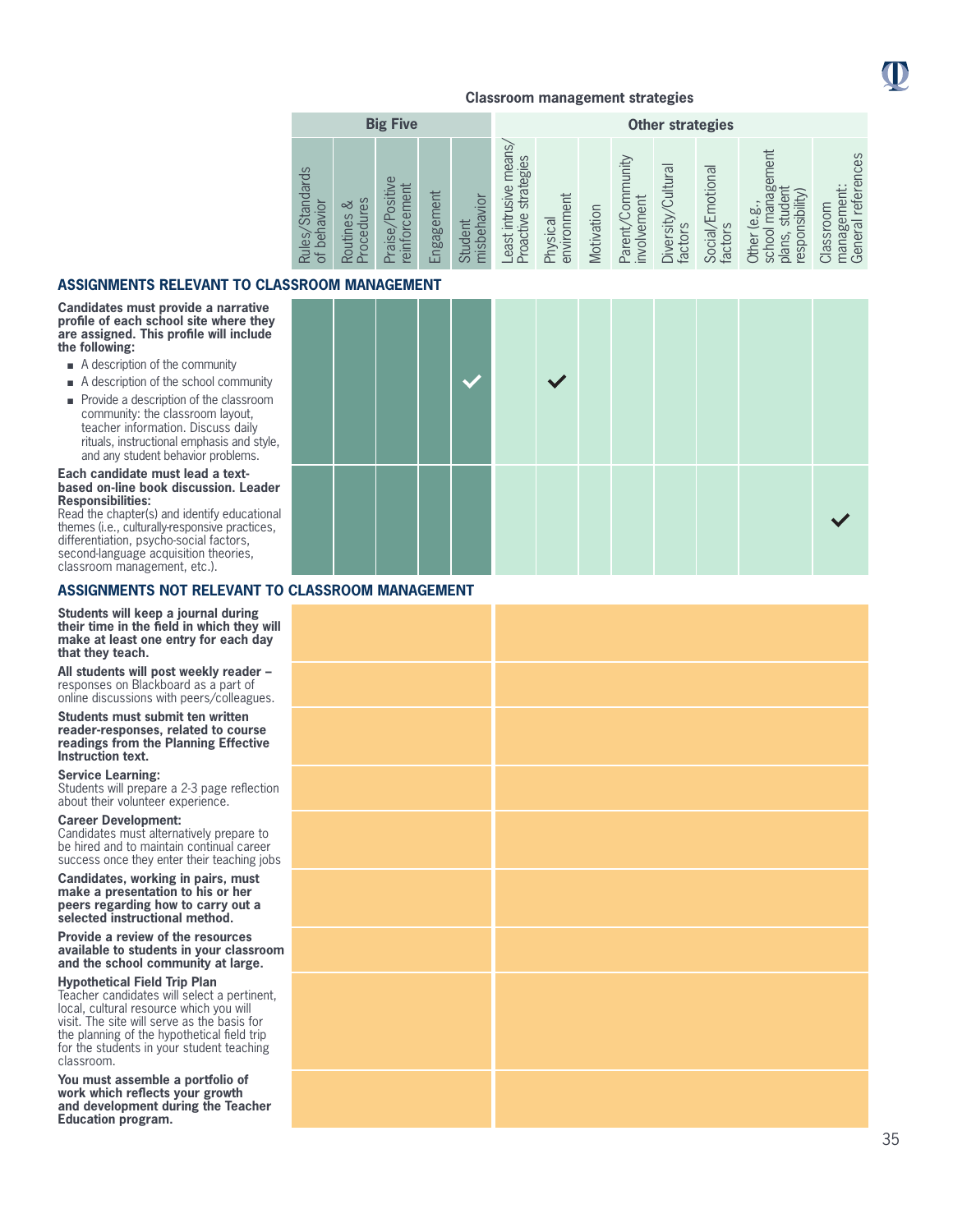### **Textbook relevant to classroom management:**

Price, K. M. & Nelson, K. L. (2010) *Planning Effective Instruction: Diversity Responsive Methods and Management*, Belmont, CA: Wadsworth Publishing.

| <b>Topic</b>                                   | <b>How addressed</b>                                                                                                                                |
|------------------------------------------------|-----------------------------------------------------------------------------------------------------------------------------------------------------|
| Rules/Standards of behavior                    | Ch 10 Section on "developing classroom rules" (pp. 112-114).<br>Section on "communicating behavior expectations" (pp. 128-133).<br>Ch <sub>11</sub> |
| Routines & Procedures                          | Section on "establishing classroom routines" (p. 114)<br>Ch 10<br>Ch 12 Section on "managing transitions" (pp. 148-151).                            |
| Praise/Positive reinforcement                  | Section on "acknowledging appropriate behavior," including "acknowledging frequently" and "acknowledging<br>Ch11<br>specifically" (pp. $131-135$ ). |
| Engagement                                     | Not addressed                                                                                                                                       |
| Student misbehavior                            | Section on "selected behavioral interventions" and "when to use selected behavioral interventions"<br>Ch10<br>(pp. 120-123).                        |
| Least intrusive means/<br>Proactive strategies | Ch 12 Section on "monitoring student behavior" (pp. 139 - 141).                                                                                     |
| Physical environment                           | Section on "the physical environment" (pp. 110-111).<br>Ch10<br>Section on "considerations in room arrangement" (pp. 141-143).<br>Ch <sub>12</sub>  |
| <b>Motivation</b>                              | (only mentioned in the context of lesson planning, not classroom management)<br>Ch 14                                                               |
| Parent/Community involvement                   | Not addressed                                                                                                                                       |
| Diversity/Cultural factors                     | Ch 10 Section on "responding to diversity when connecting with students" (p. 110).                                                                  |
| Social/Emotional factors                       | Section on "responding to diversity when connecting with students" (p. 110).<br>Ch 10<br>Section on "establishing social skills" (p. 114).          |
| Other (specify)                                |                                                                                                                                                     |

Program B

36

# **Student teaching observation/evaluation instruments**

### **Instrument titles:**

Student Teacher Observation Form: Childhood Education; Student Teaching Final Evaluation Form: Childhood Education

| <b>Strategy</b>                                | <b>How addressed</b>                                                                                                                                                                                                                                                                                                                                                                                                                                                                                                                 |
|------------------------------------------------|--------------------------------------------------------------------------------------------------------------------------------------------------------------------------------------------------------------------------------------------------------------------------------------------------------------------------------------------------------------------------------------------------------------------------------------------------------------------------------------------------------------------------------------|
| Rules/Standards of behavior                    | Not addressed                                                                                                                                                                                                                                                                                                                                                                                                                                                                                                                        |
| Routines & Procedures                          | Not addressed                                                                                                                                                                                                                                                                                                                                                                                                                                                                                                                        |
| Praise/Positive reinforcement                  | Not addressed                                                                                                                                                                                                                                                                                                                                                                                                                                                                                                                        |
| Engagement                                     | "Students were actively engaged in all learning experiences included in the lesson."                                                                                                                                                                                                                                                                                                                                                                                                                                                 |
| Student misbehavior                            | "4i. Used positive classroom management techniques that encourage mutual respect and positive recognition of<br>all members of the learning community: In addition, the ST consistently employed techniques designed to foster a<br>sense of mutual appreciation, tolerance and collegiality in the classroom. The ST may also have done a superb job in<br>managing or diffusing a difficult situation, with the result of visibly increasing student confidence in the ST's ability to<br>maintain a stable and safe environment." |
| Least intrusive means/<br>Proactive strategies | "The Student Teacherwas adept at using nonverbal cues to maintain class discipline, or convey other information,<br>so as to minimize disruption and keep focus."                                                                                                                                                                                                                                                                                                                                                                    |
| Physical environment                           | No (references to safety only; no references to organizing the environment to improve management of classroom).                                                                                                                                                                                                                                                                                                                                                                                                                      |
| <b>Motivation</b>                              | "Used knowledge of individual and group motivation to foster active engagement in learning."                                                                                                                                                                                                                                                                                                                                                                                                                                         |
| Parent/Community involvement                   | No (references to collaborating with families to increase learning opportunities for students, but not for improving<br>management).                                                                                                                                                                                                                                                                                                                                                                                                 |
| Diversity/Cultural factors                     | No (references to appreciating cultural diversity, but not related to classroom management).                                                                                                                                                                                                                                                                                                                                                                                                                                         |
| Social/Emotional factors                       | "The ST created an atmosphere that was enjoyable, inclusive, and nonthreatening for all students." "The ST<br>demonstrated lack of tolerance for bullying, sarcasm, or ridicule."                                                                                                                                                                                                                                                                                                                                                    |
| Other (specify)                                | "The ST uses instructional or management strategies that enforce democratic values, individual freedom of<br>thought, and collective decision-making."                                                                                                                                                                                                                                                                                                                                                                               |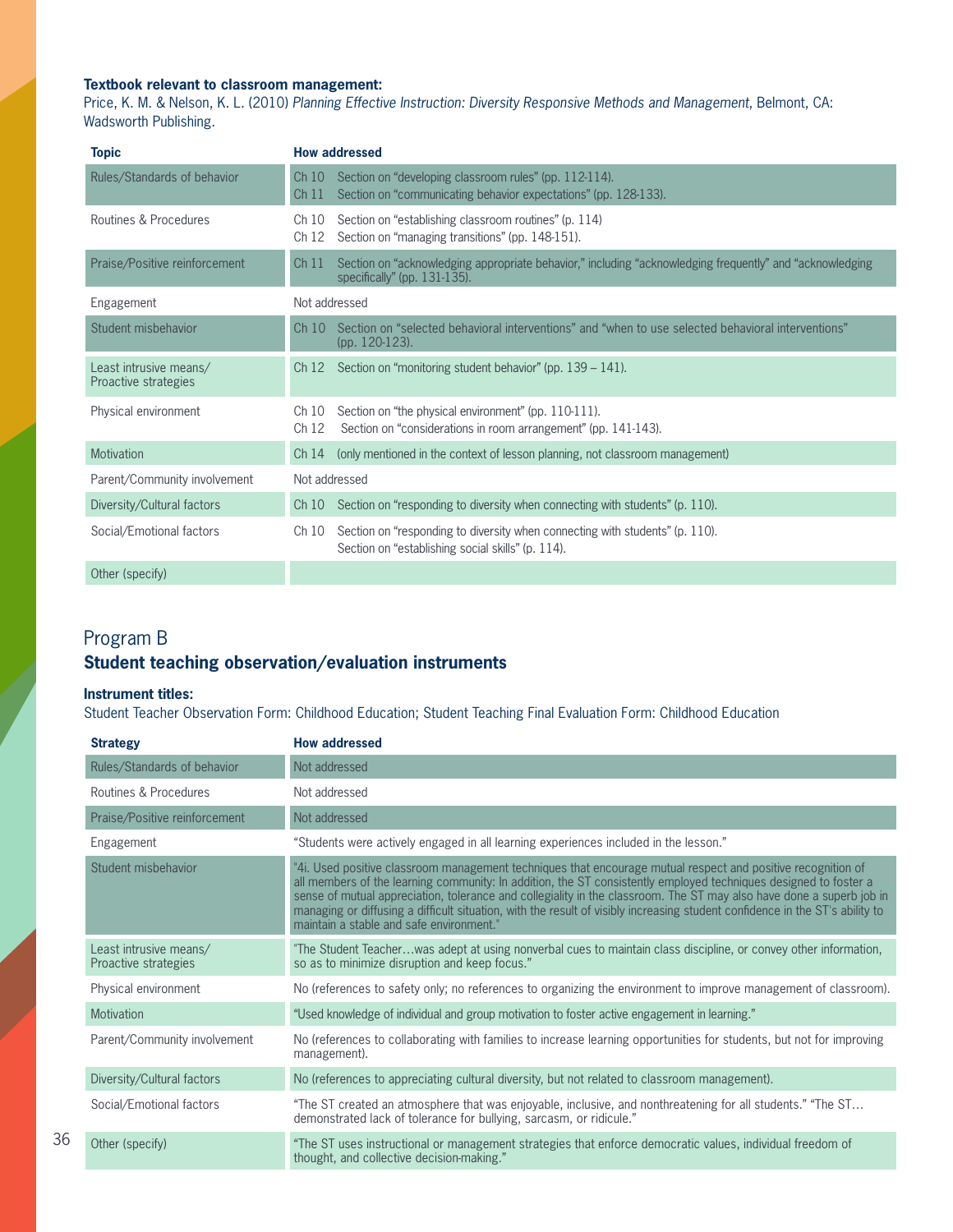# **Program C: Undergraduate secondary**



No details are provided on the unspecified Classroom Management Assignment.

\*\* Syllabus does not assign chapter 12 (see textbook detail below).

\*\*\* A case study is assigned, but no details are provided.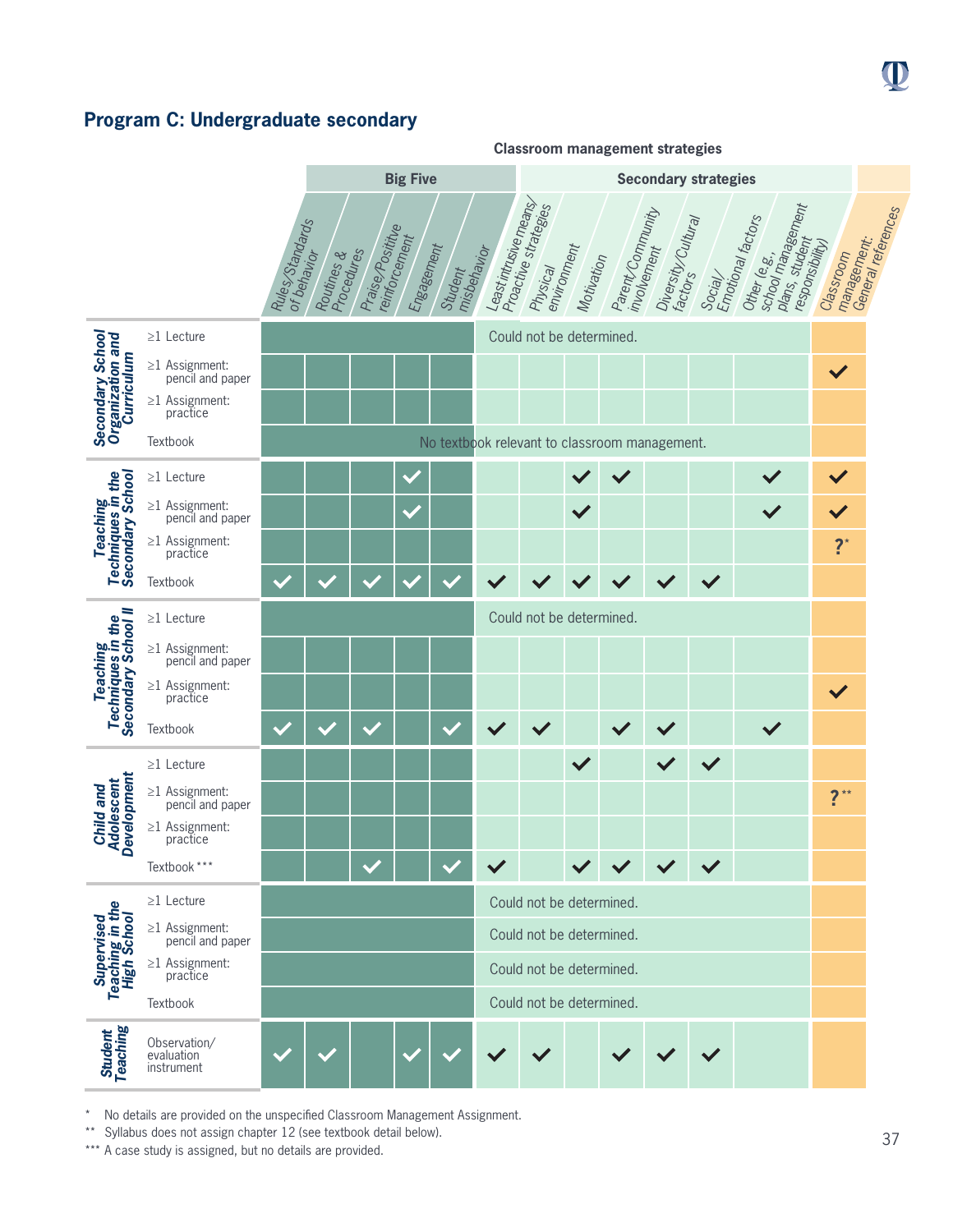# Program C **Course:** *Secondary School Organization and Curriculum*

|                                                                                                                                                                                                                                |                                | <b>Classroom management strategies</b> |                                 |            |                        |                                               |                         |            |                                 |                               |                             |                                                                       |                                                |
|--------------------------------------------------------------------------------------------------------------------------------------------------------------------------------------------------------------------------------|--------------------------------|----------------------------------------|---------------------------------|------------|------------------------|-----------------------------------------------|-------------------------|------------|---------------------------------|-------------------------------|-----------------------------|-----------------------------------------------------------------------|------------------------------------------------|
|                                                                                                                                                                                                                                |                                |                                        | <b>Big Five</b>                 |            |                        |                                               |                         |            |                                 | <b>Other strategies</b>       |                             |                                                                       |                                                |
|                                                                                                                                                                                                                                | Rules/Standards<br>of behavior | Routines &<br>Procedures               | Praise/Positive<br>einforcement | Engagement | misbehavior<br>Student | Least intrusive means<br>Proactive strategies | environment<br>Physical | Motivation | Parent/Community<br>involvement | Diversity/Cultural<br>factors | Social/Emotional<br>factors | school management<br>plans, student<br>esponsibility)<br>Other (e.g., | management:<br>General references<br>Classroom |
| <b>LECTURES RELEVANT TO CLASSROOM MANAGEMENT</b>                                                                                                                                                                               |                                |                                        |                                 |            |                        |                                               |                         |            |                                 |                               |                             |                                                                       |                                                |
| Could not be determined                                                                                                                                                                                                        |                                |                                        |                                 |            |                        |                                               |                         |            |                                 |                               |                             |                                                                       |                                                |
| <b>LECTURES NOT RELEVANT TO CLASSROOM MANAGEMENT</b>                                                                                                                                                                           |                                |                                        |                                 |            |                        |                                               |                         |            |                                 |                               |                             |                                                                       |                                                |
| <b>Could not be determined</b>                                                                                                                                                                                                 |                                |                                        |                                 |            |                        |                                               |                         |            |                                 |                               |                             |                                                                       |                                                |
| ASSIGNMENTS RELEVANT TO CLASSROOM MANAGEMENT                                                                                                                                                                                   |                                |                                        |                                 |            |                        |                                               |                         |            |                                 |                               |                             |                                                                       |                                                |
| Reflection -<br>Reflect on observations, lessons, and<br>activities.*                                                                                                                                                          |                                |                                        |                                 |            |                        |                                               |                         |            |                                 |                               |                             |                                                                       |                                                |
| <b>Final Reflection -</b><br>Write a detailed account of your subjects<br>(students) and the environment in which<br>vou observed. Be sure to include informa-<br>tion on appearances, interactions, habits,<br>and behaviors. |                                |                                        |                                 |            |                        |                                               |                         |            |                                 |                               |                             |                                                                       |                                                |
| ASSIGNMENTS NOT RELEVANT TO CLASSROOM MANAGEMENT                                                                                                                                                                               |                                |                                        |                                 |            |                        |                                               |                         |            |                                 |                               |                             |                                                                       |                                                |
| <b>Personal Philosophy of Education -</b><br>Compose a philosophy of education                                                                                                                                                 |                                |                                        |                                 |            |                        |                                               |                         |            |                                 |                               |                             |                                                                       |                                                |
| <b>Discussion Board Interaction</b>                                                                                                                                                                                            |                                |                                        |                                 |            |                        |                                               |                         |            |                                 |                               |                             |                                                                       |                                                |
| <b>Historical Timeline</b>                                                                                                                                                                                                     |                                |                                        |                                 |            |                        |                                               |                         |            |                                 |                               |                             |                                                                       |                                                |
| <b>Organizational Structure Paper -</b><br>Observe, research, and document the<br>structure, organization, and management<br>of the secondary schools.                                                                         |                                |                                        |                                 |            |                        |                                               |                         |            |                                 |                               |                             |                                                                       |                                                |
| <b>Multiple Intelligences Paper -</b><br>Discuss activities that address learning<br>styles and multiple intelligences of middle<br>and high school students.                                                                  |                                |                                        |                                 |            |                        |                                               |                         |            |                                 |                               |                             |                                                                       |                                                |
| <b>School Event Write-Up</b>                                                                                                                                                                                                   |                                |                                        |                                 |            |                        |                                               |                         |            |                                 |                               |                             |                                                                       |                                                |
| Resume and Letter of Application -<br>Create a resume and letter of interest<br>suitable for submission to prospective<br>employers.                                                                                           |                                |                                        |                                 |            |                        |                                               |                         |            |                                 |                               |                             |                                                                       |                                                |
| Interview $-$<br>Interview a teacher in a teaching field other<br>than the student's major or minor.                                                                                                                           |                                |                                        |                                 |            |                        |                                               |                         |            |                                 |                               |                             |                                                                       |                                                |
| Multi-cultural Report/Presentation -<br>Research and present a report that could<br>be used to make an oral presentation<br>regarding special populations and<br>multicultural influences.                                     |                                |                                        |                                 |            |                        |                                               |                         |            |                                 |                               |                             |                                                                       |                                                |

\* Assuming that some of this is may be relevant given description of final reflection.

38 **No textbook relevant to classroom management assigned in this course.**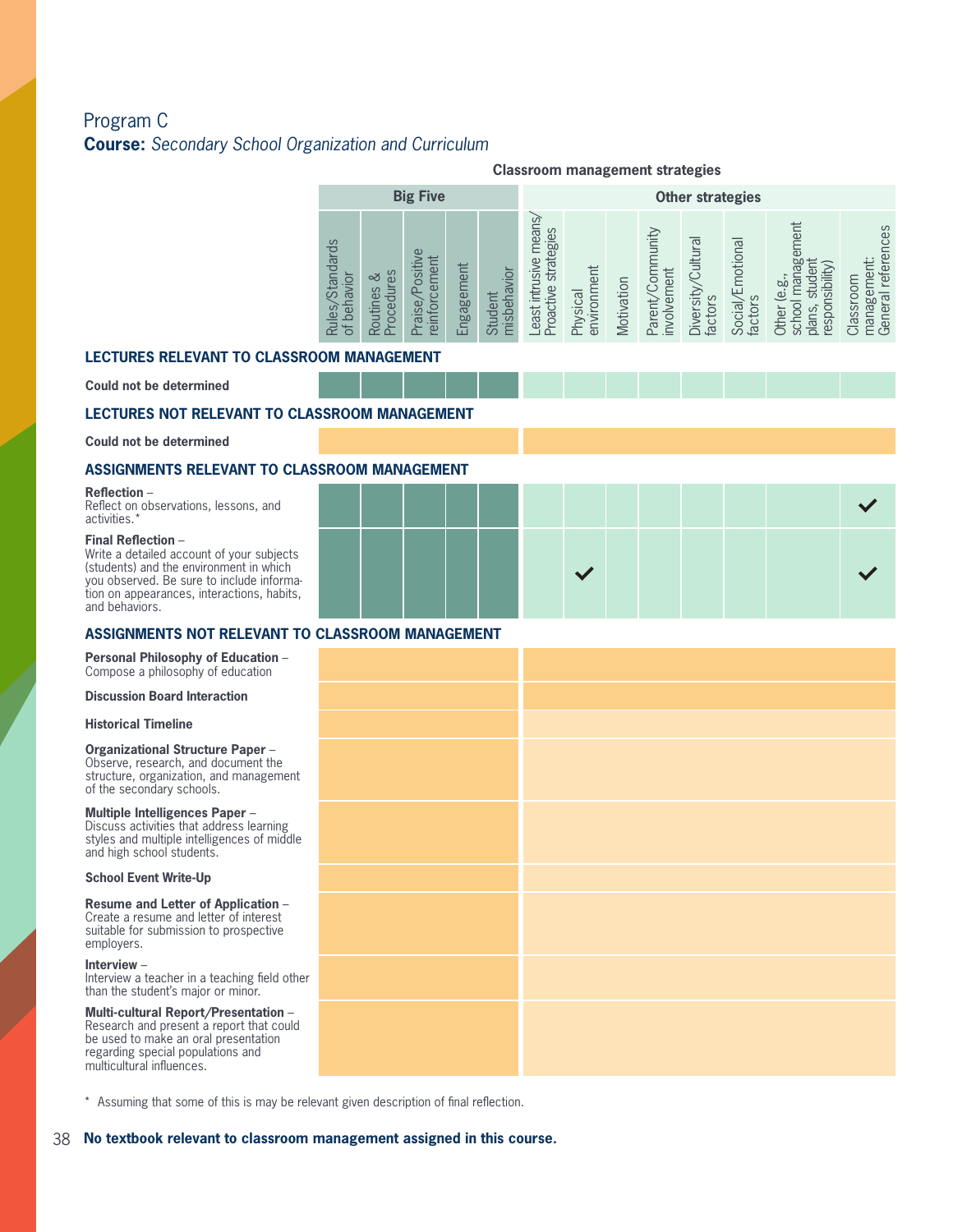# Program C **Course:** *Teaching Techniques in the Secondary School*

### **Classroom management strategies**

|                                                 |                                                                        | <b>Big Five</b>                                  |                   |                                             |                                                    |                         |            |                                         | <b>Other strategies</b>                               |                                                    |                                                                      |                                                                                                    |
|-------------------------------------------------|------------------------------------------------------------------------|--------------------------------------------------|-------------------|---------------------------------------------|----------------------------------------------------|-------------------------|------------|-----------------------------------------|-------------------------------------------------------|----------------------------------------------------|----------------------------------------------------------------------|----------------------------------------------------------------------------------------------------|
| Standards<br>navior<br>beh<br>Rules<br>$\sigma$ | $\omega$<br>చ<br>₿<br>outines<br><b>ocedu</b><br>$\approx$<br>$\Omega$ | $\Omega$<br>ement<br>ositi<br>aise<br>infor<br>ρ | t<br>ngageme<br>ப | <b>isbehavior</b><br>tudent<br>$\circ$<br>는 | means<br>strategies<br>east intrusive<br>Proactive | Physical<br>environment | Motivation | munity<br>involvement<br>Com<br>Parenty | $\overline{\sigma}$<br>Cultur<br>Diversity<br>factors | motional<br>石<br>factors<br>$\overline{a}$<br>Soci | lagement<br>responsibility<br>stude<br>Other (e.g<br>school<br>plans | nces<br>re<br>refe<br>Classroom<br>$\overline{\sigma}$<br><b>bo</b><br>Tiana <sub>ë</sub><br>Gener |

### **LECTURES RELEVANT TO CLASSROOM MANAGEMENT**

#### **Human Growth and Development**  (TEXES Competency 1)\*

**Learning Processes and Engagement** (TEXES Competency 4)

**Productive Classroom Climate**  (TEXES Competency 5)

**Learning Environment for Managing Student Behavior** (TEXES Competency 6) and **Family Involvement and Communicating Effectively** (Competency 11)

**Appropriate Instruction that actively engages students** (Competency 8)

### **LECTURES NOT RELEVANT TO CLASSROOM MANAGEMENT**

#### **First Chat**

**Legal and Ethical Requirements**  (Competency 13)

**Second Chat**

**Diversity, Learning and Assessment**  (TEXES Competency 2)\*\*

**Classroom Management Assignment**

**Designing Effective Instruction**  (TEXES Competency 3)

**Use of Technology**  (Competency 9)

**Final Chat**

**Final Exam**\*\*\*

### **ASSIGNMENTS RELEVANT TO CLASSROOM MANAGEMENT**

### **ASSIGNMENTS NOT RELEVANT TO CLASSROOM MANAGEMENT**

| <b>Discussion Board Responses</b> |  |
|-----------------------------------|--|
| Who am I?                         |  |
| Unit Plan, Test, and Rubric       |  |
| <b>Article Critique</b>           |  |
| Powerpoint                        |  |
| <b>Video Reflections</b>          |  |
| <b>5 Lesson Plans</b>             |  |
| <b>Ron Clark Assignment</b>       |  |
| <b>Mini Lesson</b>                |  |

- TEXES Competency 1 discusses motivation.
- \*\* This lecture does not satisfy "Diversity and cultural factors" because there is no indication that these topics are addressed in the context of classroom management.
- \*\*\* Assuming that the final exam addresses all classroom management topics covered in lectures.

| JOM MANAGEMENT |  |  |  |            |              |  |  |
|----------------|--|--|--|------------|--------------|--|--|
|                |  |  |  | $\sqrt{2}$ |              |  |  |
|                |  |  |  |            |              |  |  |
|                |  |  |  |            |              |  |  |
|                |  |  |  |            | $\checkmark$ |  |  |
|                |  |  |  |            |              |  |  |

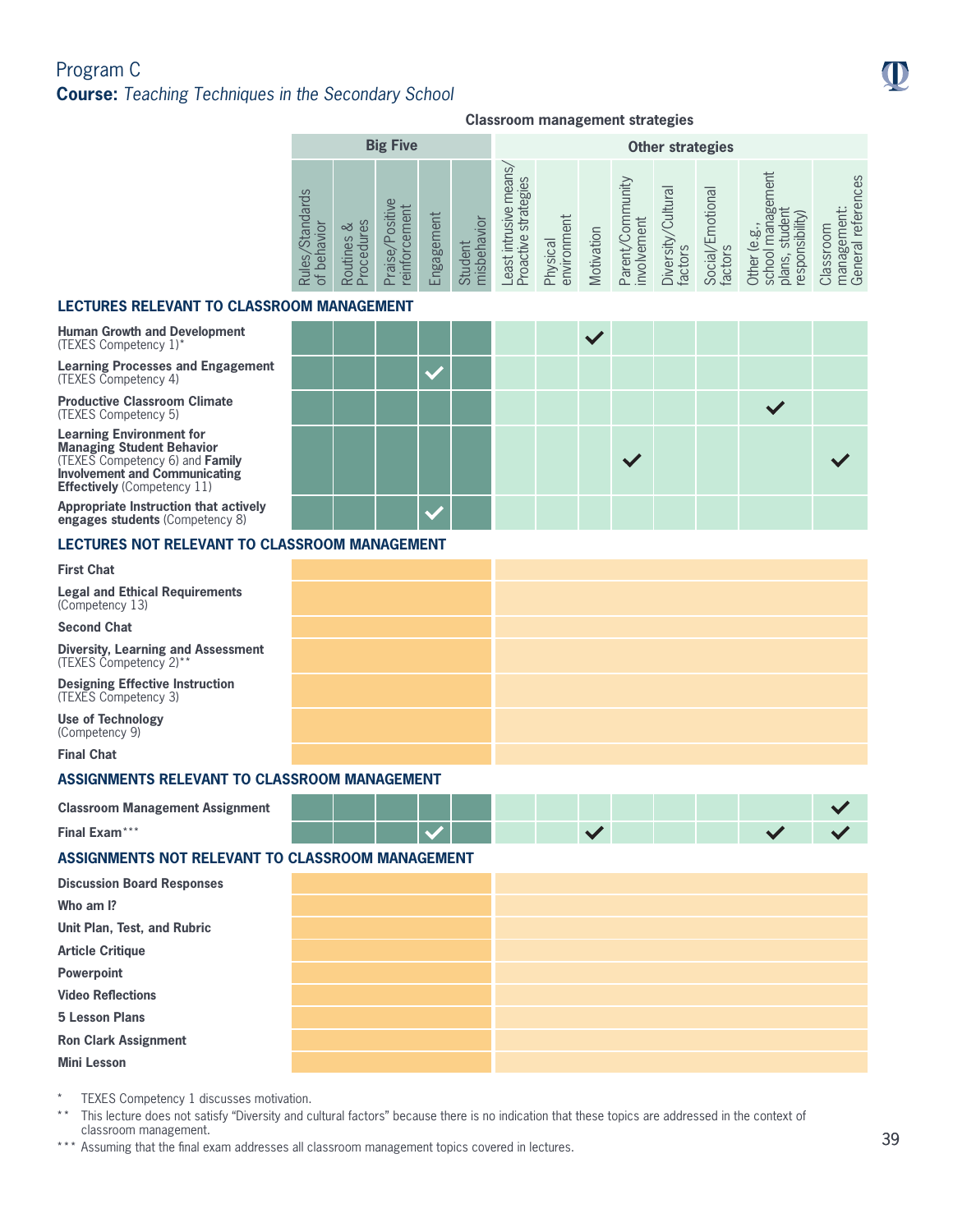### **Textbook relevant to classroom management:**

Nath, J.L. and Cohen, M.D. (2005) *Becoming a middle school or high school teacher in Texas: A Course of study for the Pedagogy and Professional Responsibilities* (PPR) TEXES. Belmont, CA: Wadsworth/Thomson Learning.

| <b>Topic</b>                                   | <b>How addressed</b>                                                                                                                                                                                                                                                                                                                                                                                                                                                                                                                                                                                                                                                                                                                                                                                                                                             |
|------------------------------------------------|------------------------------------------------------------------------------------------------------------------------------------------------------------------------------------------------------------------------------------------------------------------------------------------------------------------------------------------------------------------------------------------------------------------------------------------------------------------------------------------------------------------------------------------------------------------------------------------------------------------------------------------------------------------------------------------------------------------------------------------------------------------------------------------------------------------------------------------------------------------|
| Rules/Standards of behavior                    | Ch <sub>6</sub><br>Managing Middle School and High School Classrooms, Section on Establishing Standards of Behavior (p. 216).<br>Ch <sub>6</sub><br>"Students need to understand specific expectations, classroom rules, and the rewards and consequences that<br>accompany them". Also discussion of avoiding "vague or unenforceable rules" (pp. 216-219).                                                                                                                                                                                                                                                                                                                                                                                                                                                                                                     |
| Routines & Procedures                          | Ch <sub>6</sub><br>Managing Middle School and High School Classrooms, Sec. Classroom Routines and Procedures (p. 211).<br>Ch <sub>6</sub><br>Discussion includes: "the handling of materials"; "reduc[ing] the number of transitions and interruptions that<br>occur"; "specific procedures, or exact steps to follow, for transition periods"; "Begin transitions or give<br>instructions only after you have the attention of every student" (pp. 212-213).                                                                                                                                                                                                                                                                                                                                                                                                    |
| Praise/Positive reinforcement                  | Actively Engaging Middle and High School Students in Learning, Sec. Effective vs Ineffective Praise (p. 294).<br>Ch <sub>8</sub><br>Brief discussion of the need to "Reinforce desired behaviors" (pp. 219).<br>Ch <sub>6</sub>                                                                                                                                                                                                                                                                                                                                                                                                                                                                                                                                                                                                                                  |
| Engagement                                     | Ch 8<br>Actively Engaging Middle and High School Students in Learning (p. 258).<br>Very brief discussion that "the best way to maintain discipline is to maintain interest" (p. 218).<br>Ch <sub>6</sub>                                                                                                                                                                                                                                                                                                                                                                                                                                                                                                                                                                                                                                                         |
| Student misbehavior                            | Ch 8<br>Actively Engaging Middle and High School Students in Learning, Sec. Reinforcement, Sec. Punishment (p. 288).<br>Extended discussion of: "Once a system of rewards and consequences has been established and the students<br>Ch <sub>6</sub><br>understand it, the teacher must enforce it consistently and impartially"; "learn to distinguish between minor<br>distractions and truly disruptive behavior"; avoid "Punishment that is excessive or humiliating or that is<br>delivered without support or encouragement for improving behavior," "Ignoring misconduct," and "Overuse<br>of teacher sanctions" (pp. 218-9).<br>Additional discussions of "techniques that backfire"; "specific discipline programs"; "consequences for<br>Ch.6<br>misbehavior"; "avoiding problem escalation by resolving conflicts through peer mediation" (pp. 220-3). |
| Least intrusive means/<br>Proactive strategies | Ch <sub>6</sub><br>Managing Middle School and High School Classrooms, Sec. Preventing Classroom Discipline Problems (p. 216).<br>Ch <sub>6</sub><br>Brief discussion of the need to "Be proactive rather than reactive in your system of discipline" and "Often your<br>physical presence or proximity to a student who is disruptive or off-task will be enough to redirect his or her<br>behavior." (pp. 218-9).                                                                                                                                                                                                                                                                                                                                                                                                                                               |
| Physical environment                           | Ch <sub>5</sub><br>Establishing a Safe and Productive Classroom Climate, Sec. Creating a Positive Physical Environment (p. 192).<br>Brief discussion of "Storage space," "display areas," "traffic flow," and "arrangements of furniture." (pp. 192-93).<br>Ch <sub>5</sub><br>Ch <sub>6</sub><br>Brief discussion of "structure the environment to support appropriate behavior" and "arrange the room for<br>safety, ease of movement, and monitoring" (p. 213).<br>Brief discussion (pp. 296-97).<br>Ch 8                                                                                                                                                                                                                                                                                                                                                     |
| Motivation                                     | Actively Engaging Middle and High School Students in Learning, Section on Self-Perception and Motivation<br>Ch 8<br>(p. 291).<br>Ch XX<br>"Variation in activities is critical for learners' interest and motivation" (pp. 260-61).<br>Ch 8<br>Extensive discussion of motivation in Part II: "Extrinsic and intrinsic motivation"; "General approaches to<br>motivation"; "self-perception and motivation" (pp. 286-92).                                                                                                                                                                                                                                                                                                                                                                                                                                        |
| Parent/Community involvement                   | Ch <sub>4</sub><br>Discussion of "home and community factors that impact learning" including: "parenting styles" ("authoritative,<br>authoritarian, permissive, and rejecting-neglecting"); "home stress" ("Stress factors may originate from a<br>variety of both parental and environmental factors");"community stress" and "community resources"; "stress<br>factors" (pp. 147-151).<br>Ch 11 Interacting and Communicating with Families of Older Students (p. 384).<br>Discussion of collaboration includes: "engaging families in the educational program"; "communicating effectively<br>Ch 11<br>with families"; "effective conferences with family members"; "family support resources" (pp. 388-402).                                                                                                                                                 |
| Diversity/Cultural factors                     | Ch <sub>2</sub><br>Diversity, Learning, and Assessment, Sec. Examining Various Aspects of Diversity (p. 35).<br>Discussion of "Interacting with Diverse Families" (pp. 390-93).<br>Ch <sub>11</sub>                                                                                                                                                                                                                                                                                                                                                                                                                                                                                                                                                                                                                                                              |
| Social/Emotional factors                       | Ch <sub>7</sub><br>Strategies for Effective Communication, Sec. Empathic Communication (p. 248).                                                                                                                                                                                                                                                                                                                                                                                                                                                                                                                                                                                                                                                                                                                                                                 |
| Other (specify)                                |                                                                                                                                                                                                                                                                                                                                                                                                                                                                                                                                                                                                                                                                                                                                                                                                                                                                  |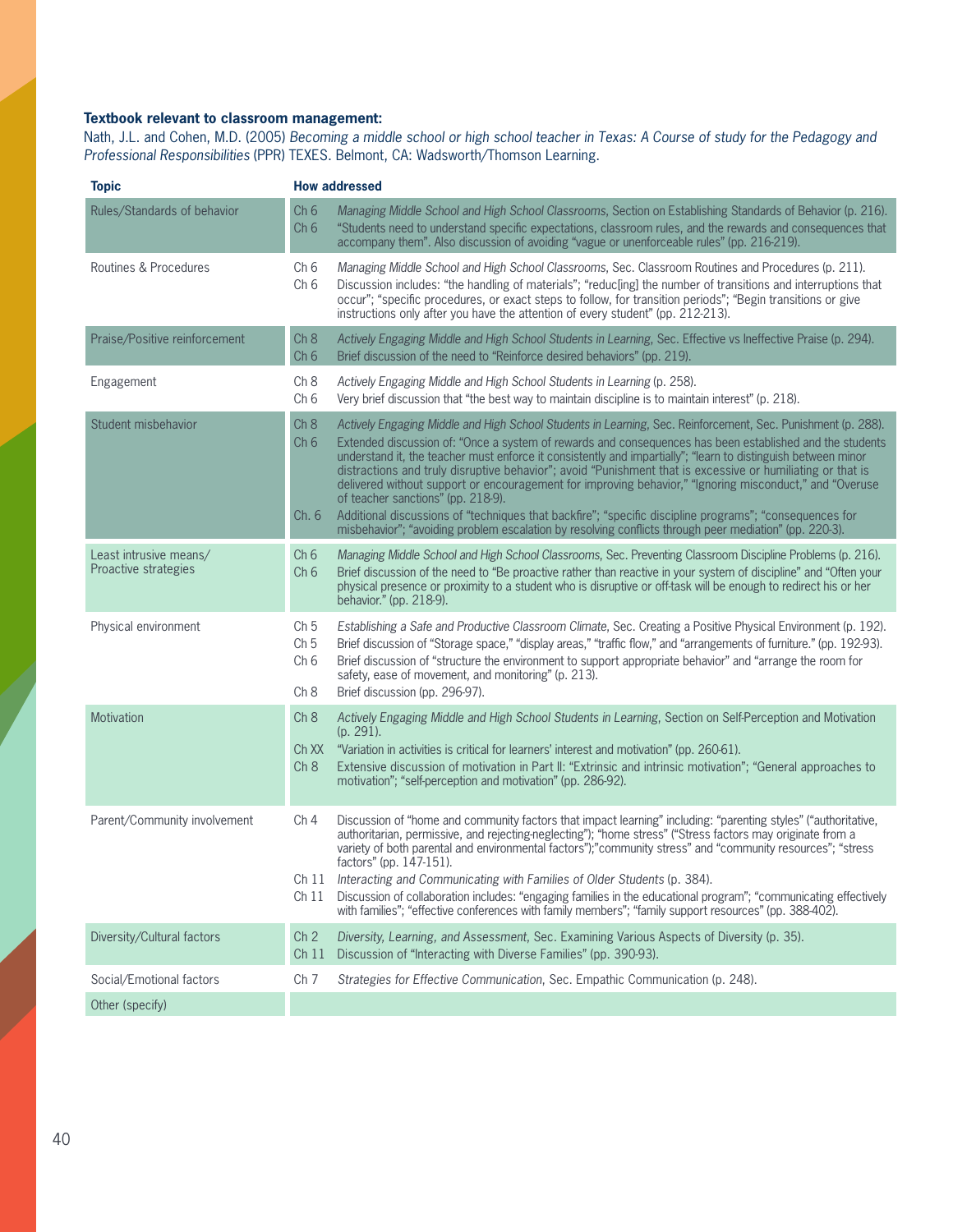# Program C **Course:** *Teaching Techniques in the Secondary School II*

|                                                  |                                |                             |                                         |            |                        |                                                | <b>Classroom management strategies</b> |            |                                 |                               |                             |                                                                        |                                                |
|--------------------------------------------------|--------------------------------|-----------------------------|-----------------------------------------|------------|------------------------|------------------------------------------------|----------------------------------------|------------|---------------------------------|-------------------------------|-----------------------------|------------------------------------------------------------------------|------------------------------------------------|
|                                                  |                                |                             | <b>Big Five</b>                         |            |                        | <b>Other strategies</b>                        |                                        |            |                                 |                               |                             |                                                                        |                                                |
|                                                  | Rules/Standards<br>of behavior | Procedures<br>ವ<br>Routines | Praise/Positive<br><i>reinforcement</i> | Engagement | misbehavior<br>Student | Least intrusive means,<br>Proactive strategies | environment<br>Physical                | Motivation | Parent/Community<br>involvement | Diversity/Cultural<br>factors | Social/Emotional<br>factors | school management<br>plans, student<br>responsibility)<br>Other (e.g., | management:<br>General references<br>Classroom |
| <b>LECTURES RELEVANT TO CLASSROOM MANAGEMENT</b> |                                |                             |                                         |            |                        |                                                |                                        |            |                                 |                               |                             |                                                                        |                                                |
| <b>Could not be determined</b>                   |                                |                             |                                         |            |                        |                                                |                                        |            |                                 |                               |                             |                                                                        |                                                |
| LECTURES NOT RELEVANT TO CLASSROOM MANAGEMENT    |                                |                             |                                         |            |                        |                                                |                                        |            |                                 |                               |                             |                                                                        |                                                |
| <b>Could not be determined</b>                   |                                |                             |                                         |            |                        |                                                |                                        |            |                                 |                               |                             |                                                                        |                                                |
| ASSIGNMENTS RELEVANT TO CLASSROOM MANAGEMENT     |                                |                             |                                         |            |                        |                                                |                                        |            |                                 |                               |                             |                                                                        |                                                |
| <b>Classroom Management Assignment</b>           |                                |                             |                                         |            |                        |                                                |                                        |            |                                 |                               |                             |                                                                        | $\checkmark$                                   |
| ASSIGNMENTS NOT RELEVANT TO CLASSROOM MANAGEMENT |                                |                             |                                         |            |                        |                                                |                                        |            |                                 |                               |                             |                                                                        |                                                |
| <b>Discussion Board Posts</b>                    |                                |                             |                                         |            |                        |                                                |                                        |            |                                 |                               |                             |                                                                        |                                                |
| <b>PPR Prep Module</b>                           |                                |                             |                                         |            |                        |                                                |                                        |            |                                 |                               |                             |                                                                        |                                                |
| <b>Lesson Plan Analysis</b>                      |                                |                             |                                         |            |                        |                                                |                                        |            |                                 |                               |                             |                                                                        |                                                |
| <b>Success Journal</b>                           |                                |                             |                                         |            |                        |                                                |                                        |            |                                 |                               |                             |                                                                        |                                                |
| <b>Book Study</b>                                |                                |                             |                                         |            |                        |                                                |                                        |            |                                 |                               |                             |                                                                        |                                                |
| <b>Growth Plan</b>                               |                                |                             |                                         |            |                        |                                                |                                        |            |                                 |                               |                             |                                                                        |                                                |

### **Textbook relevant to classroom management:**

Wong, H. K., & Wong, R. T. (2009) *The first days of school: How to be an effective teacher*. Mountain View, CA: Harry K. Wong Publications, Inc. NOTE: Syllabus does not state which chapters are to be read; therefore, we assume that the entire book is covered.

| <b>Topic</b>                | <b>How addressed</b> |                                                                                                                                                                                                                                                                                                                                                                                                                                                                                                                                                                                                                                                                                                 |
|-----------------------------|----------------------|-------------------------------------------------------------------------------------------------------------------------------------------------------------------------------------------------------------------------------------------------------------------------------------------------------------------------------------------------------------------------------------------------------------------------------------------------------------------------------------------------------------------------------------------------------------------------------------------------------------------------------------------------------------------------------------------------|
| Rules/Standards of behavior | Ch18<br>Ch18         | How to Have an Effective Discipline Plan, Sec. Discipline Plans Have Rules or Guidelines (p. 149).<br>Discussion in Sec. C: "Clear rules promote consistency in the classroom. Students prefer knowing the rules,<br>consequences and rewards rather than having a teacher who arbitrarily changes or makes up new rules to<br>fit the moment." Discussion also of general vs. specific rules. (pp. 149-52).                                                                                                                                                                                                                                                                                    |
| Routines & Procedures       | Ch 19<br>Ch 19       | How to Teach Students to Follow Classroom Procedures, Section on Why Procedures Are Important (p. 170).<br>Extensive discussion in Section C of: "the difference between discipline and procedures," "why procedures<br>are important"; "students accept and want procedures"; "procedures are part of life"; "procedures are<br>part of school life"; "the three-step approach to teaching classroom procedures"; "procedure for dismissal<br>at the end of the period or day"; "procedure for quieting a class"; "procedure for students seeking help";<br>"instructional procedures for student learning"; "what if procedures do not work?"; "helping the at-risk<br>student" (pp. 168-93). |
|                             | Ch 20                | Extensive discussion in Sec. C of: "organized and predictable"; "procedures produce permanent<br>change"; "procedure for the start of period or day"; "procedure for the movement of paper"; "the procedure<br>for transition"; "procedure to solve the pencil problem"; "procedures for groups"; "how to divide your class<br>into groups"; "how to structure group activities"; "a plan in place"; "the class runs itself" (pp. 195-219).                                                                                                                                                                                                                                                     |
|                             | Ch 13                | Brief discussion in Sec. C of "how students are to enter the room" (pp. 107-9).                                                                                                                                                                                                                                                                                                                                                                                                                                                                                                                                                                                                                 |
|                             | Ch 15                | Brief discussion in Sec. C of beginning classroom procedures, and of schoolwide procedures (pp. 127-30).                                                                                                                                                                                                                                                                                                                                                                                                                                                                                                                                                                                        |
|                             | Ch16                 | Brief discussion in Sec. C of "effective roll taking in an effective class" and "three ways to take roll efficiently<br>and effectively" (pp. 134-6).                                                                                                                                                                                                                                                                                                                                                                                                                                                                                                                                           |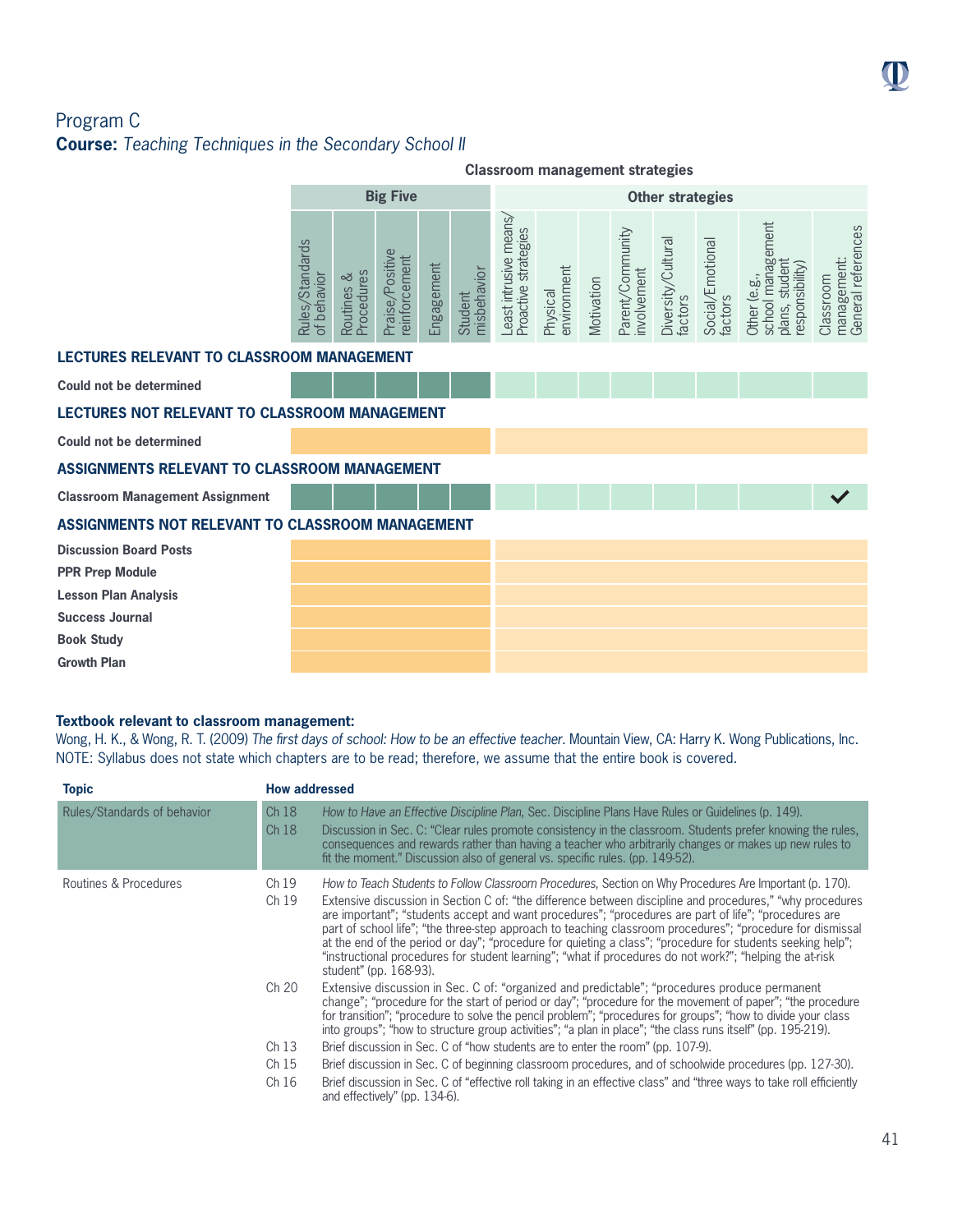| Praise/Positive reinforcement                  | Ch 19<br>Ch 19<br>Ch 18                                                    | How to Teach Students to Follow Classroom Procedures, Sec. Praise the Deed, Encourage the Student<br>$(p. 184)$ .<br>Brief discussion of specific praise in Sec. C (p. 184).<br>Brief discussion of rewards in Sec. C (pp. 156-7).                                                                                                                                                                                                                                                                                                                                                                          |
|------------------------------------------------|----------------------------------------------------------------------------|-------------------------------------------------------------------------------------------------------------------------------------------------------------------------------------------------------------------------------------------------------------------------------------------------------------------------------------------------------------------------------------------------------------------------------------------------------------------------------------------------------------------------------------------------------------------------------------------------------------|
| Engagement                                     |                                                                            |                                                                                                                                                                                                                                                                                                                                                                                                                                                                                                                                                                                                             |
| Student misbehavior                            | Ch 19<br>Ch 18<br>Ch 13                                                    | How to Teach Students to Follow Classroom Procedures, Sec. What is Classroom Management (p. 167).<br>Discussion of disciplinary consequences in Sec. C: "Positive consequences or REWARDS result when people<br>abide by the rules. Negative consequences or PENALTIES result when people break the rules" and "Do not<br>stop instruction when carrying out a consequence" (pp. 152-55).<br>Discussion in Sec. C that "It is a mistake to let any misbehavior, such as entering a room inappropriately, go<br>unchallenged under the rationale that you will have time to deal with this later" (p. 108).  |
| Least intrusive means/<br>Proactive strategies | Ch <sub>12</sub><br>Ch <sub>12</sub>                                       | Limited discussion that one should "Maximize your proximity to students and frequently used materials<br>and equipmentThe closer you are to your students, the more you will minimize your classroom<br>behavior problems" (p. 97).<br>"When it comes to handling behavior problems in the classroom, there are two kinds of teachers – reactive<br>and proactiveThe effective teacher is a PROACTIVE teacher" (p. 147).                                                                                                                                                                                    |
| Physical environment                           | Ch <sub>12</sub><br>Ch 14<br>Ch 12<br>Ch <sub>13</sub><br>Ch <sub>14</sub> | How to Have Your Classroom Ready (p. 89).<br>How to Arrange and Assign Seating (p. 113).<br>Sec. C discussion of how to: "prepare the floor space"; "prepare the work area"; "prepare the student<br>area"; "prepare the wall space"; "prepare the bookcases"; "prepare the teacher area"; and "prepare the<br>teaching materials" (pp. 93-98).<br>Sec. C brief discussion of "seating chart and first assignment" (pp. 106-7).<br>Sec. C discussion of "seating arrangements or seating assignments?"; "arrange seats for communication,";<br>"seating arrangements,"; "seating assignments" (pp. 116-23). |
| Motivation                                     | Not addressed                                                              |                                                                                                                                                                                                                                                                                                                                                                                                                                                                                                                                                                                                             |
| Parent/Community involvement                   | Ch <sub>9</sub><br>Ch <sub>9</sub><br>Ch 13                                | How to Invite Students to Learn, Sec. The Basis of Being Inviting (p. 60).<br>"The effective teacher builds relationships with parents" (p. 60).<br>Sec. C brief discussion on "how to communicate quickly with parents" (p. 103).                                                                                                                                                                                                                                                                                                                                                                          |
| Diversity/Cultural factors                     | Unit E                                                                     | How to Create a Culture of Effective Teachers (p. 328).                                                                                                                                                                                                                                                                                                                                                                                                                                                                                                                                                     |
| Social/Emotional factors                       | Not addressed                                                              |                                                                                                                                                                                                                                                                                                                                                                                                                                                                                                                                                                                                             |
| Other (specify)                                |                                                                            | Ch 11-12 Sec. C general comments on classroom management (pp. 78-92).                                                                                                                                                                                                                                                                                                                                                                                                                                                                                                                                       |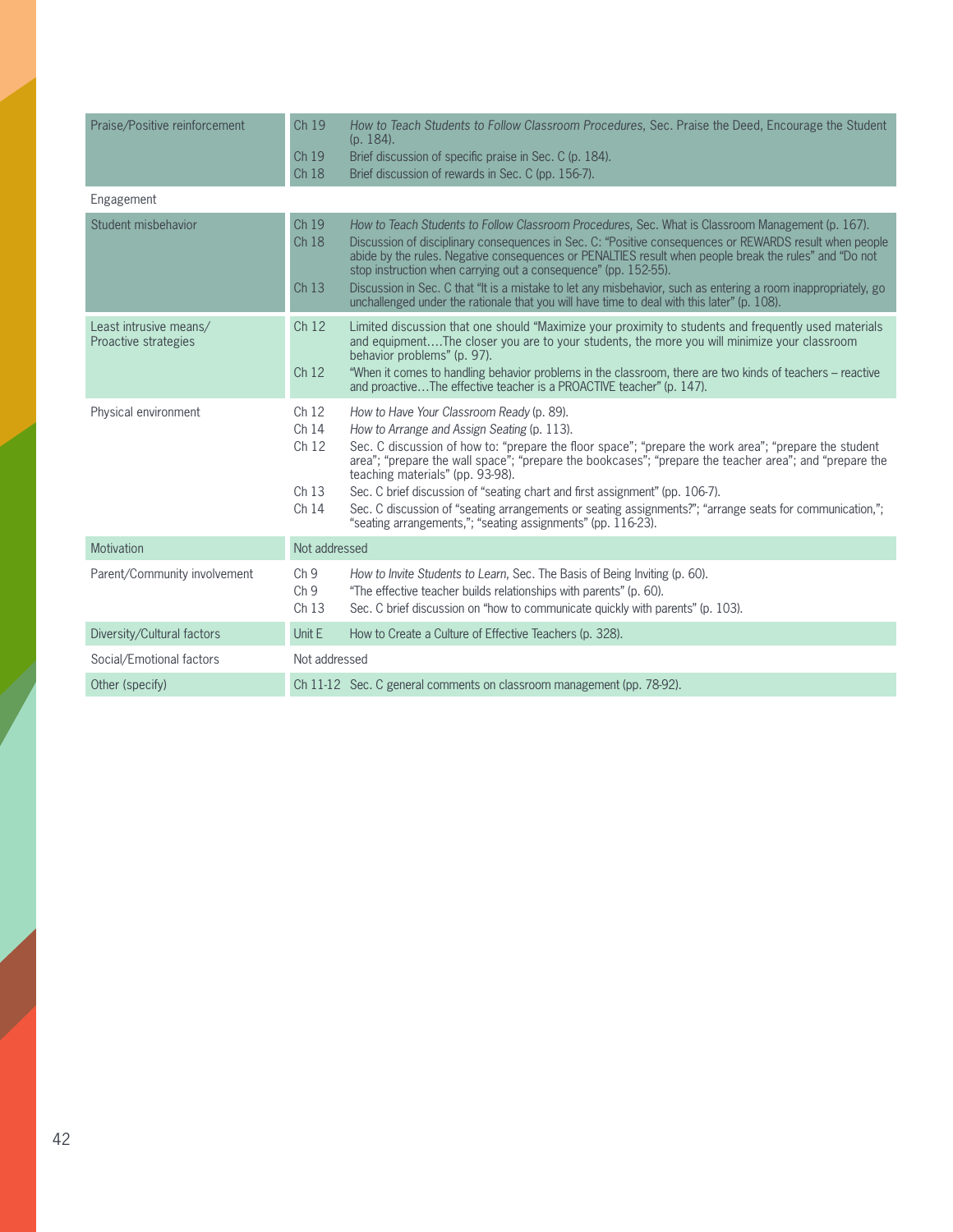# Program C **Course:** *Child and Adolescent Development*

|                                              |                               |                                                                      |            |                                  | <b>Classroom management strategies</b>                    |                         |            |                                    |                                      |                                              |                                                                                                        |                                                                      |  |  |
|----------------------------------------------|-------------------------------|----------------------------------------------------------------------|------------|----------------------------------|-----------------------------------------------------------|-------------------------|------------|------------------------------------|--------------------------------------|----------------------------------------------|--------------------------------------------------------------------------------------------------------|----------------------------------------------------------------------|--|--|
|                                              |                               | <b>Big Five</b>                                                      |            |                                  |                                                           | <b>Other strategies</b> |            |                                    |                                      |                                              |                                                                                                        |                                                                      |  |  |
| $\circ$<br>Standard<br>es,<br>$\sigma$<br>Ru | ΘS<br>ವ<br>ocedur<br>Routines | ent<br>Positiw<br>Ē<br>aise<br>infor<br>$\overline{\mathtt{\omega}}$ | Engagement | vior<br>nisbeha<br>ent<br>ᅙ<br>ō | nean<br>ategies<br>usive<br>Str.<br>roactive<br>宫<br>east | environment<br>Physical | Motivation | $\n  n$<br>involvement<br>Parent/C | ultural<br>sity,<br>factors<br>Diver | notional<br><b>Social/E</b><br>ပ္ပ<br>factor | ent<br>Φ<br>ōι<br>sibility)<br><b>b</b><br>$\overline{e}$<br>espor<br>school<br><b>Other</b><br>plans, | ces<br>refe<br>Classroom<br>ಹಿ<br>$\overline{\sigma}$<br>Gener<br>ШĐ |  |  |

### **LECTURES RELEVANT TO CLASSROOM MANAGEMENT**

**The Self, Social and Moral Development** (3 sessions)\*

**and Motivation**

(2 sessions)

 $\checkmark$ **Culture and Diversity** (2 sessions)\*\*  $\checkmark$ **Social Cognitive Views of Learning Motivation in Learning and Teaching**

### **LECTURES NOT RELEVANT TO CLASSROOM MANAGEMENT**

| <b>Cognitive, Development and Language</b><br>(2 sessions)          |  |  |  |  |
|---------------------------------------------------------------------|--|--|--|--|
| <b>Behavioral Views of Learning</b><br>(2 sessions)                 |  |  |  |  |
| <b>Cognitive Views of Learning</b><br>(2 sessions)                  |  |  |  |  |
| <b>Learner Differences and</b><br><b>Learner Needs (4 sessions)</b> |  |  |  |  |
| <b>Complex Cognitive Processes</b><br>(2 sessions)                  |  |  |  |  |
| Learning, Teaching and<br><b>Educational Psychology</b>             |  |  |  |  |
| <b>Classroom Assessment (3 sessions)</b>                            |  |  |  |  |
| ASSIGNMENTS RELEVANT TO CLASSROOM MANAGEMENT                        |  |  |  |  |
| <b>None</b>                                                         |  |  |  |  |
| ASSIGNMENTS NOT RELEVANT TO CLASSROOM MANAGEMENT                    |  |  |  |  |
| <b>Case study report</b> (no details provided)                      |  |  |  |  |

\* While this lecture topic does not mention classroom management, the course description and objectives state that issues related to a "multicultural society and their socio-cultural influences which affect children's classroom behavior will be examined" and that discipline management techniques will be examined with an eye to what is developmentally appropriate. Thus, we assume that these topics are relevant to classroom management.

\*\* See above.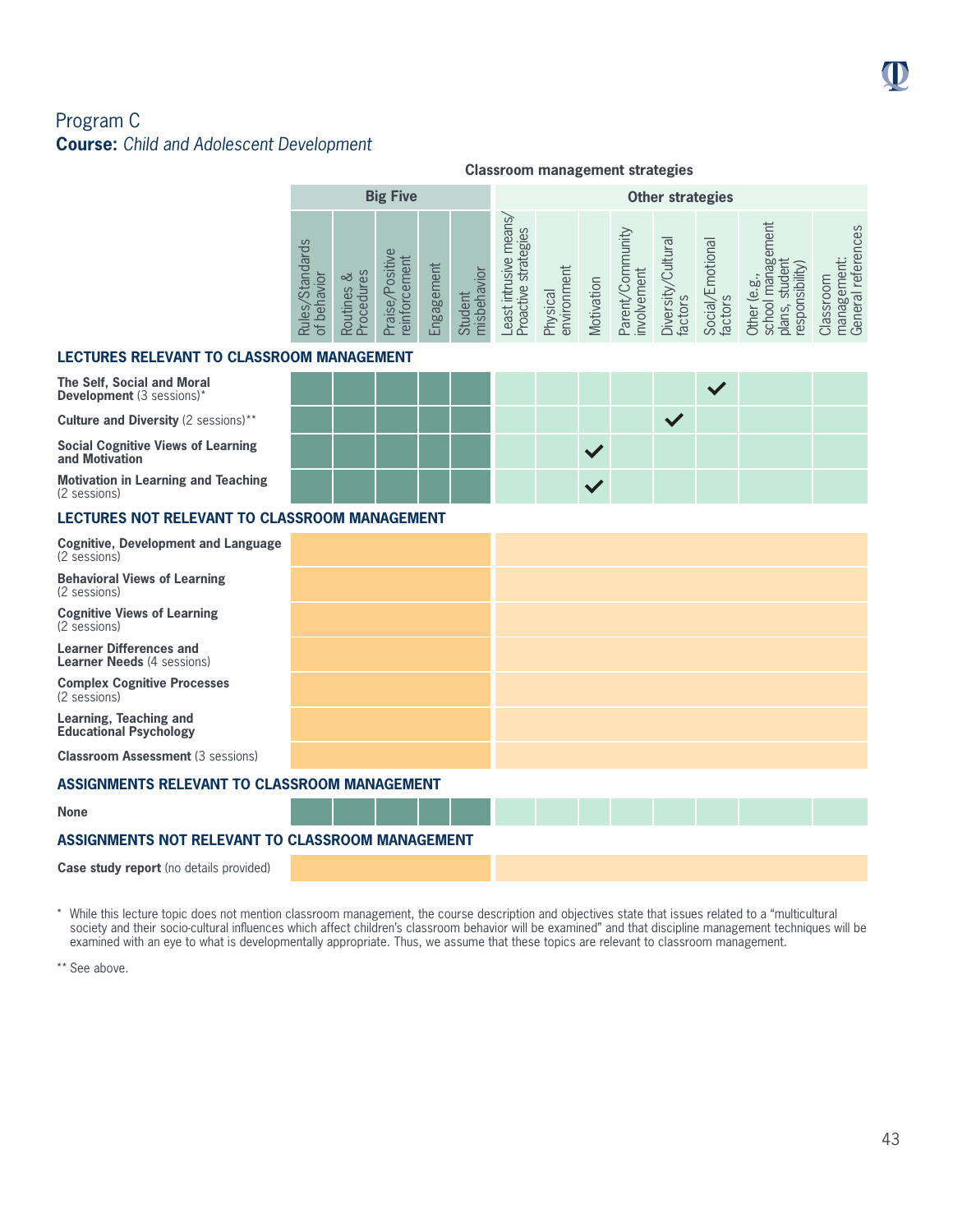# **Textbook relevant to classroom management:**

Woolfolk, A. (2010) *Educational psychology* (11th Ed). Upper Saddle River, NJ: Merrill. NOTE: Chapter 12 is not assigned on the syllabus

| <b>Topic</b>                                   |                                                         | <b>How addressed</b>                                                                                                                                                                                                                                                                                                                                                                                                                   |
|------------------------------------------------|---------------------------------------------------------|----------------------------------------------------------------------------------------------------------------------------------------------------------------------------------------------------------------------------------------------------------------------------------------------------------------------------------------------------------------------------------------------------------------------------------------|
| Rules/Standards of behavior                    |                                                         | Not addressed                                                                                                                                                                                                                                                                                                                                                                                                                          |
| Routines & Procedures                          |                                                         | Not addressed                                                                                                                                                                                                                                                                                                                                                                                                                          |
| Praise/Positive reinforcement                  | Ch <sub>6</sub><br>Ch <sub>6</sub><br>Ch <sub>6</sub>   | Behavioral Views of Leadership, Sec. Reinforcing with Attention, Sec. Selecting Reinforcers (p. 208).<br>Brief discussion: "When the consequence that strengthens a behavior is the appearance (addition) of a new<br>stimulus, the situation is defined as positive reinforcement" (pp. 201-03).<br>Discussions of "reinforcing with teacher attention"; "selecting reinforcers"; "shaping"; and "positive practice"<br>(pp. 207-10). |
| Engagement                                     |                                                         | Not addressed                                                                                                                                                                                                                                                                                                                                                                                                                          |
| Student misbehavior                            | Ch <sub>6</sub><br>Ch <sub>6</sub><br>Ch <sub>6</sub>   | Discussion of distinction between "presentation punishment" and "removal punishment" (pp. 203-4).<br>Section on "Handling Undesirable Behavior," including discussion of: "negative reinforcement"; "repri-<br>mands"; "response cost"; "social isolation"; "some cautions about punishment" (pp. 210-12).<br>Discussion of group cons equences, severe misbehavior, etc. (pp. 214-17).                                                |
| Least intrusive means/<br>Proactive strategies | Ch12<br>Ch 6                                            | Creating Learning Environment, Sec. Prevention is the Best Medicine (p. 432).<br>Brief discussion of cueing and prompting (p. 206).                                                                                                                                                                                                                                                                                                    |
| Physical environment                           | Ch <sub>12</sub>                                        | Creating Learning Environment, Sec. Planning Spaces for Learning (p. 427).                                                                                                                                                                                                                                                                                                                                                             |
| Motivation                                     | Ch <sub>6</sub><br>Ch <sub>11</sub><br>Ch <sub>11</sub> | Brief discussion of "motivation and reinforcement" (p. 222).<br>Motivation in Teaching and Learning (pp. 375-419).<br>Discussion of "intrinsic and extrinsic motivation" and "five general approaches to motivation" (pp. 377-79).                                                                                                                                                                                                     |
| Parent/Community involvement                   | Ch <sub>3</sub><br>Ch <sub>3</sub><br>Ch <sub>14</sub>  | The Self, Social, and Moral Development, Sec, Families (p. 68).<br>Brief discussion of "Family and Community Partnerships" (pp. 68-70).<br>Classroom Assessment, Grading, and Testing, Sec. Beyond Grading, Communicating w/ Parents (p. 516).                                                                                                                                                                                         |
| Diversity/Cultural factors                     | Ch <sub>5</sub><br>Ch <sub>5</sub>                      | Culture and Diversity (p. 158).<br>Discussion of "Today's Diverse Classrooms"; "Economic and Social Class Differences"; "Ethnicity and<br>Race in Teaching and Learning"; "Language Differences in the Classroom"; and "Gender in Teaching and<br>Learning" (pp. 158-81).<br>[Note also that each chapter contains a final section on "diversity and convergences" with regard to the<br>chapter's topic.]                             |
| Social/Emotional factors                       | Ch <sub>3</sub><br>Ch <sub>3</sub><br>Ch <sub>4</sub>   | The Self, Social, and Moral Development, Sub Sec. Academic and Personal Caring (p. 74).<br>Discussion of peers includes: "crowds and cliques"; "peer aggression"; "bullies"; etc. (pp. 70-75).<br>Discussion of IDEA, learning challenges, gifted & talented (pp. 124-48).                                                                                                                                                             |
| Other (specify)                                |                                                         |                                                                                                                                                                                                                                                                                                                                                                                                                                        |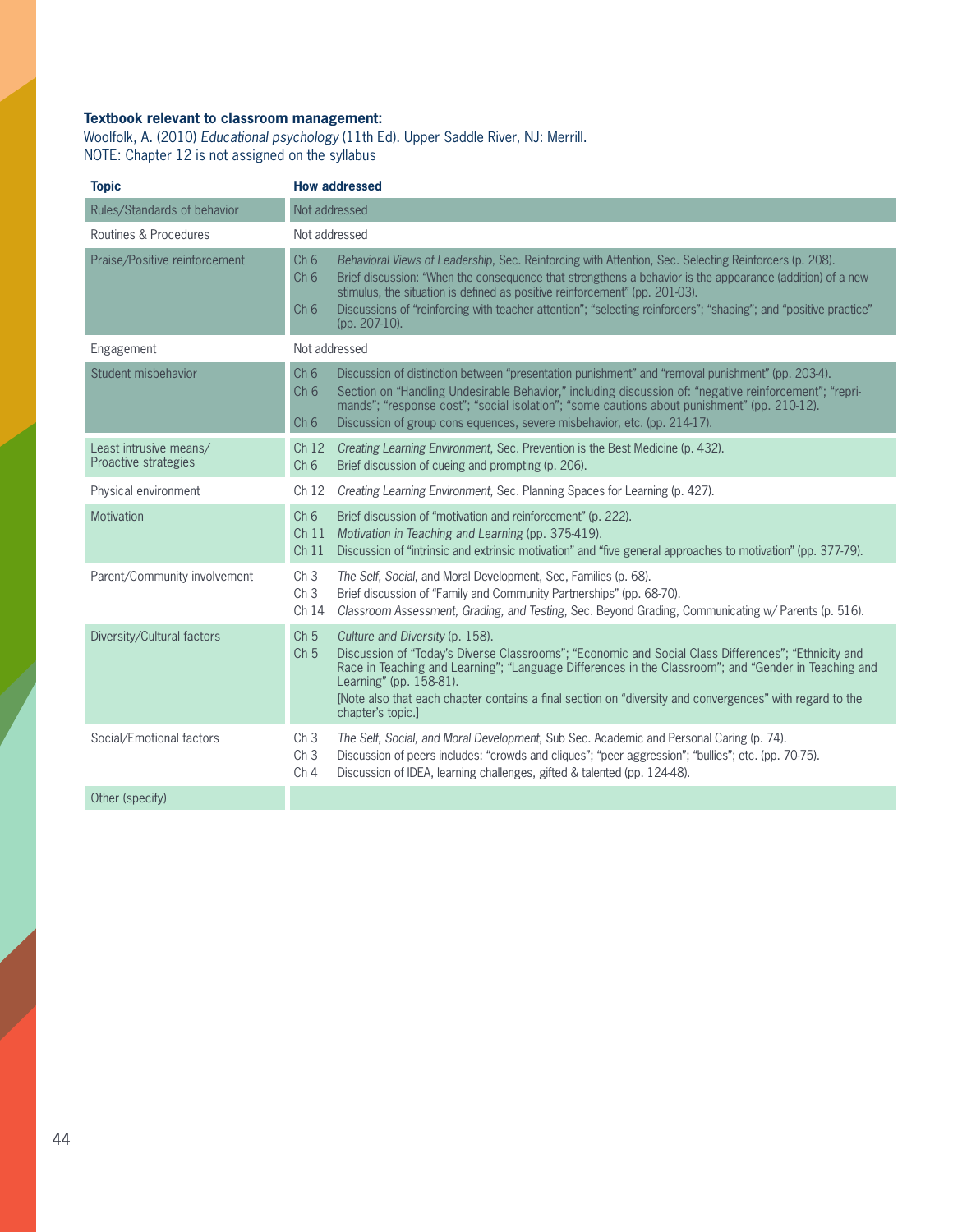# Program C **Student teaching observation/evaluation instruments**

### **Instrument titles:**

Effects on Student Learning 1-4; Effects on Student Learning Assessment Checklist

| <b>Strategy</b>                                | <b>How addressed</b>                                                                                                                                                                                                                |
|------------------------------------------------|-------------------------------------------------------------------------------------------------------------------------------------------------------------------------------------------------------------------------------------|
| Rules/Standards of behavior                    | "Candidatehas established clear standards of conduct."                                                                                                                                                                              |
| Routines & Procedures                          | "Classroom routines and procedures, including those involving volunteers and paraprofessionals, are seamless<br>and function smoothly with little loss of instructional time. Students confidently follow routines and procedures." |
| Praise/Positive reinforcement                  | Not addressed                                                                                                                                                                                                                       |
| Engagement                                     | "Most students are cognitively engaged throughout the lesson."                                                                                                                                                                      |
| Student misbehavior                            | "Candidate responds consistently and appropriately to student misbehavior in ways that are respectful of the<br>students."                                                                                                          |
| Least intrusive means/<br>Proactive strategies | "Candidate is aware of student behavior."                                                                                                                                                                                           |
| Physical environment                           | "The classroom's physical arrangement supports the learning activities."                                                                                                                                                            |
| Motivation                                     | Not addressed                                                                                                                                                                                                                       |
| Parent/Community involvement                   | "Candidate communicates frequently and sensitively with families/caregivers and successfully partners with them<br>in the instructional program."                                                                                   |
| Diversity/Cultural factors                     | "Interactions reflect warmth and caring and are respectful of individual, cultural, and developmental differences<br>among groups of students."                                                                                     |
| Social/Emotional factors                       | "Interactions reflect warmth and caring and are respectful of individual, cultural, and developmental differences<br>among groups of students."                                                                                     |
| Other (specify)                                |                                                                                                                                                                                                                                     |

 $\mathbf 0$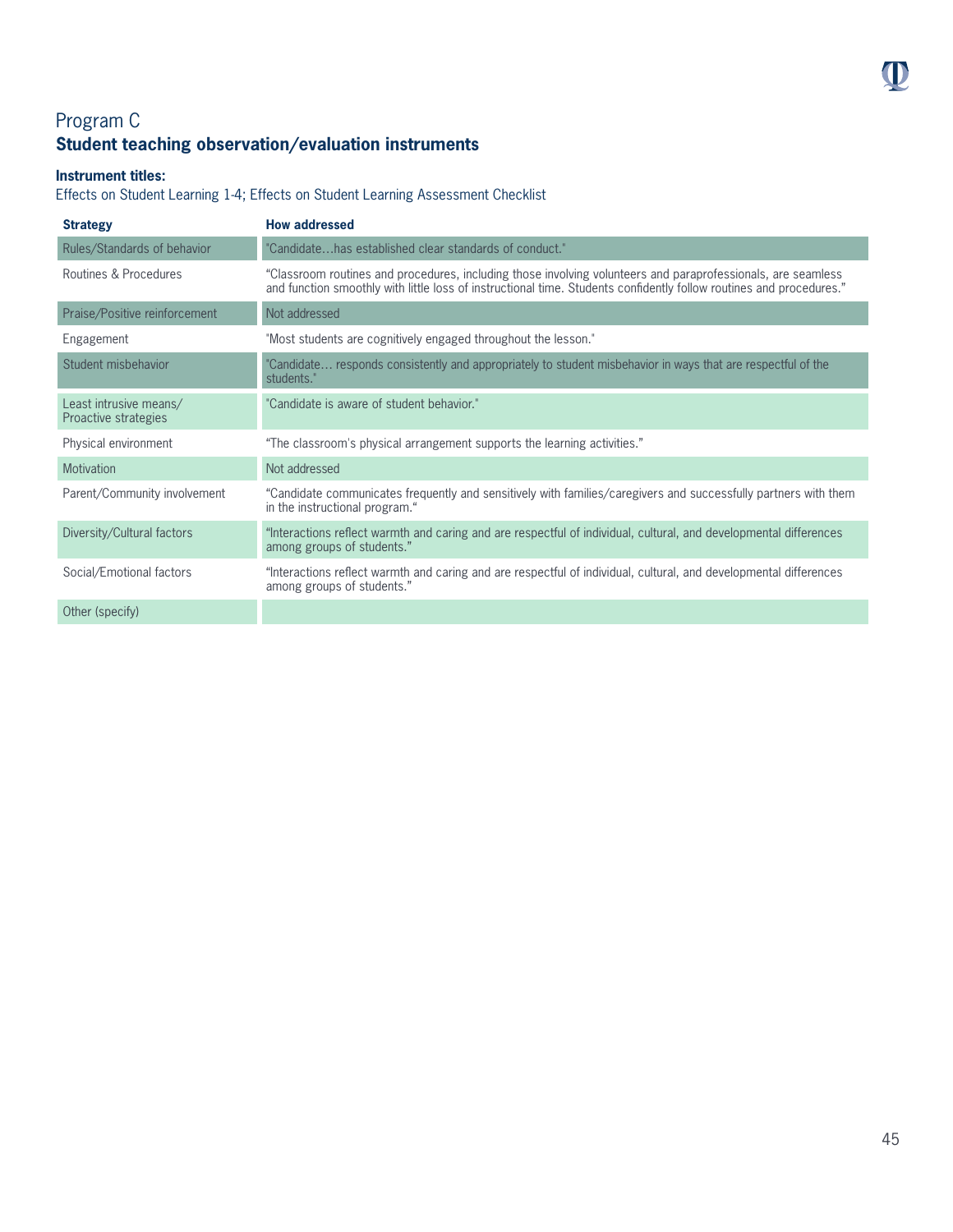# **Program D: Undergraduate secondary**

#### **Classroom management strategies Big Five Secondary strategies** Least intrusive means<br>Proactive strategies<br>Physical<br>emisical Emotional factors Other <sup>can dectors</sup><br>school man<br>plans, student ment<br>responsibility)<br>Considiation Parent/Community<br><sup>Involve</sup>nent<br>p manajemom<br>Genagement:<br>General references 1 Praise/Posititue Diversity/Cultural Rules/Standards<br>of behavior<br>c Physical<br>environment reinforcement Engagement Classroom Motivation Student<br>misbehavior<br>, Routines &<br>Procedures<br>Cedures Social/  $\checkmark$  $\checkmark$ ≥1 Lecture ≥1 Assignment:  $\checkmark$ *EDPSY* pencil and paper ≥1 Assignment: practice Textbook  $\checkmark$  $\checkmark$  $\checkmark$  $\checkmark$ ≥1 Lecture  $\checkmark$ *Student Teaching*  ≥1 Assignment: **2013** *Seminar* pencil and paper ≥1 Assignment: practice No textbook relevant to classroom management.Textbook *I, II, III* ≥1 Lecture Could not be determined. *Field Experiences*  ≥1 Assignment: Could not be determined. pencil and paper ≥1 Assignment: Could not be determined. practice Could not be determined. Textbook *Student Teaching* Observation/ evaluation instrument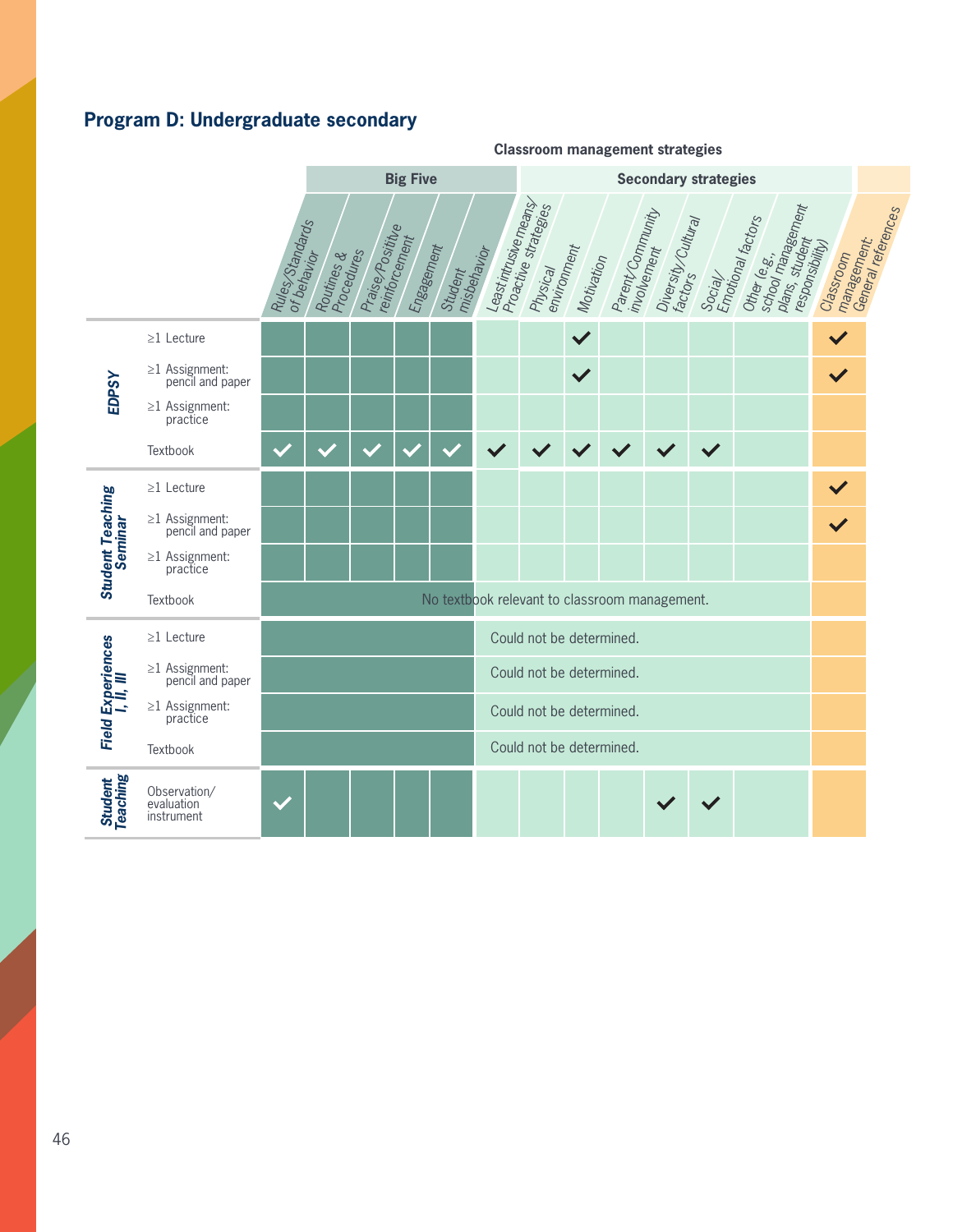# Program D **Course:** *EDPSY*

### **Classroom management strategies**

|                                                                                                                                                                          | <b>Big Five</b>                |                          |                                         |            |                        | <b>Other strategies</b>                      |                         |              |                                 |                                      |                             |                                                                        |                                                |
|--------------------------------------------------------------------------------------------------------------------------------------------------------------------------|--------------------------------|--------------------------|-----------------------------------------|------------|------------------------|----------------------------------------------|-------------------------|--------------|---------------------------------|--------------------------------------|-----------------------------|------------------------------------------------------------------------|------------------------------------------------|
|                                                                                                                                                                          | Rules/Standards<br>of behavior | Procedures<br>Routines & | Praise/Positive<br><i>reinforcement</i> | Engagement | misbehavior<br>Student | east intrusive means<br>Proactive strategies | environment<br>Physical | Motivation   | Parent/Community<br>involvement | Diversity/Cultural<br><b>factors</b> | Social/Emotional<br>factors | school management<br>plans, student<br>responsibility)<br>Other (e.g., | General references<br>management:<br>Classroom |
| <b>LECTURES RELEVANT TO CLASSROOM MANAGEMENT*</b>                                                                                                                        |                                |                          |                                         |            |                        |                                              |                         |              |                                 |                                      |                             |                                                                        |                                                |
| <b>Motivation Theory</b>                                                                                                                                                 |                                |                          |                                         |            |                        |                                              |                         | $\checkmark$ |                                 |                                      |                             |                                                                        |                                                |
| <b>Classroom Management</b>                                                                                                                                              |                                |                          |                                         |            |                        |                                              |                         |              |                                 |                                      |                             |                                                                        | $\checkmark$                                   |
| <b>LECTURES NOT RELEVANT TO CLASSROOM MANAGEMENT</b>                                                                                                                     |                                |                          |                                         |            |                        |                                              |                         |              |                                 |                                      |                             |                                                                        |                                                |
| <b>Cognitive Learning Theory</b>                                                                                                                                         |                                |                          |                                         |            |                        |                                              |                         |              |                                 |                                      |                             |                                                                        |                                                |
| <b>Behavior Learning Theory</b>                                                                                                                                          |                                |                          |                                         |            |                        |                                              |                         |              |                                 |                                      |                             |                                                                        |                                                |
| <b>Development Theories and</b><br>their Applications                                                                                                                    |                                |                          |                                         |            |                        |                                              |                         |              |                                 |                                      |                             |                                                                        |                                                |
| <b>Information Processing Theory</b>                                                                                                                                     |                                |                          |                                         |            |                        |                                              |                         |              |                                 |                                      |                             |                                                                        |                                                |
| <b>Exceptional Children Identification</b><br>and Appropriate Methodology                                                                                                |                                |                          |                                         |            |                        |                                              |                         |              |                                 |                                      |                             |                                                                        |                                                |
| <b>Assessment</b>                                                                                                                                                        |                                |                          |                                         |            |                        |                                              |                         |              |                                 |                                      |                             |                                                                        |                                                |
| <b>Educational Psychology Research</b>                                                                                                                                   |                                |                          |                                         |            |                        |                                              |                         |              |                                 |                                      |                             |                                                                        |                                                |
| <b>ASSIGNMENTS RELEVANT TO CLASSROOM MANAGEMENT</b>                                                                                                                      |                                |                          |                                         |            |                        |                                              |                         |              |                                 |                                      |                             |                                                                        |                                                |
| <b>Motivation and Behavior Reflection</b>                                                                                                                                |                                |                          |                                         |            |                        |                                              |                         | $\checkmark$ |                                 |                                      |                             |                                                                        |                                                |
| ASSIGNMENTS NOT RELEVANT TO CLASSROOM MANAGEMENT                                                                                                                         |                                |                          |                                         |            |                        |                                              |                         |              |                                 |                                      |                             |                                                                        |                                                |
| Language, Physical, and<br><b>Social Development Reflection</b><br><b>Individual Differences of</b><br><b>Learners Reflection</b><br><b>Service Learning Project and</b> |                                |                          |                                         |            |                        |                                              |                         |              |                                 |                                      |                             |                                                                        |                                                |
| <b>Reflection</b>                                                                                                                                                        |                                |                          |                                         |            |                        |                                              |                         |              |                                 |                                      |                             |                                                                        |                                                |

\* These represent topics to be covered because lectures were not included on the syllabus.

### **Textbook relevant to classroom management:**

Woolfolk, A. (2010) *Educational psychology* (11th Ed.). Upper Saddle River, NJ: Merrill. Note: Syllabus does not specify which chapters are covered; therefore, the assumption is that all chapters are covered.

| <b>Topic</b>                  | <b>How addressed</b>                                                                                                                                                                                                                                                                                                                                                                                                                                                                                |  |
|-------------------------------|-----------------------------------------------------------------------------------------------------------------------------------------------------------------------------------------------------------------------------------------------------------------------------------------------------------------------------------------------------------------------------------------------------------------------------------------------------------------------------------------------------|--|
| Rules/Standards of behavior   | Creating a Learning Environment, Sec. Routines and Rules Required (p. 422).<br>Ch12<br>Discussion of rules: "Unlike routines, rules are often written down and posted, because rules specify expected<br>Ch <sub>12</sub><br>and forbidden actions in the class" (pp. 422-24).                                                                                                                                                                                                                      |  |
| Routines & Procedures         | Creating a Learning Environment, Sec. Routines and Rules Required (p. 422).<br>Ch 12<br>Discussion of "Getting Started: The First Weeks of Class" (pp. 429-31).<br>Ch <sub>12</sub>                                                                                                                                                                                                                                                                                                                 |  |
| Praise/Positive reinforcement | Behavioral Views of Leadership, Sec. Reinforcing with Attention, Sec. Selecting Reinforcers (p. 208).<br>Ch <sub>6</sub><br>Ch <sub>6</sub><br>Brief discussion of "When the consequence that strengthens a behavior is the appearance (addition) of a new<br>stimulus, the situation is defined as positive reinforcement" (pp. 201-03).<br>Discussions of "reinforcing with teacher attention," "selecting reinforcers," "shaping," and "positive practice"<br>Ch <sub>6</sub><br>$(pp. 207-10).$ |  |
| Engagement                    | Creating a Learning Environment, Sec. Encouraging Engagement (p. 431).<br>Ch 12                                                                                                                                                                                                                                                                                                                                                                                                                     |  |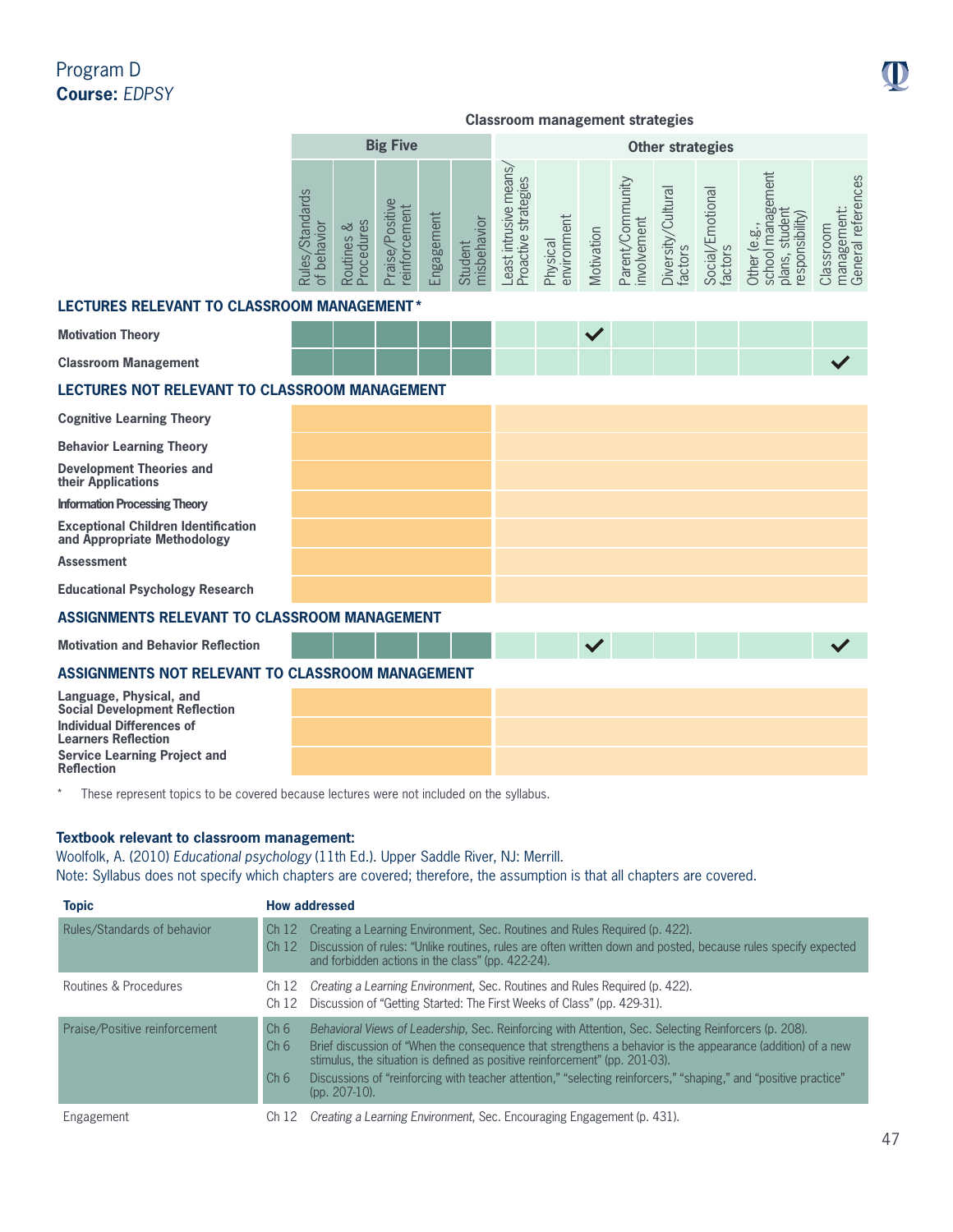| Student misbehavior                            | Ch <sub>12</sub><br>Ch <sub>12</sub><br>Ch <sub>12</sub><br>Ch6<br>Ch 6<br>Ch6 | Creating Learning Environment, Sec. Dealing With Discipline Problems (p. 434).<br>Discussion of consequences (pp. 424-5)<br>Discussion of "stopping problems quickly"; "bullying and cyber-bullying"; "special problems with high school<br>students" (pp. 434-9).<br>Discussion of distinction between "presentation punishment" and "removal punishment" (pp. 203-4).<br>Section on "Handling Undesirable Behavior," including discussion of "negative reinforcement"; "reprimands";<br>"response cost"; "social isolation"; "some cautions about punishment" (pp. 210-12).<br>Discussion of group consequences, severe misbehavior, etc. (pp. 214-17). |
|------------------------------------------------|--------------------------------------------------------------------------------|-----------------------------------------------------------------------------------------------------------------------------------------------------------------------------------------------------------------------------------------------------------------------------------------------------------------------------------------------------------------------------------------------------------------------------------------------------------------------------------------------------------------------------------------------------------------------------------------------------------------------------------------------------------|
| Least intrusive means/<br>Proactive strategies | Ch <sub>12</sub><br>Ch 6                                                       | Creating Learning Environment, Sec. Prevention is the Best Medicine (p. 432).<br>Brief discussion of cueing and prompting (p. 206).                                                                                                                                                                                                                                                                                                                                                                                                                                                                                                                       |
| Physical environment                           | Ch <sub>12</sub>                                                               | Creating Learning Environment, Sec. Planning Spaces for Learning (p. 427).                                                                                                                                                                                                                                                                                                                                                                                                                                                                                                                                                                                |
| Motivation                                     | Ch <sub>11</sub><br>Ch <sub>11</sub><br>Ch 6                                   | Motivation in Learning and Teaching (pp. 376-419).<br>Especially "intrinsic and extrinsic motivation" and "five general approaches to motivation" (pp. 377-79).<br>Brief discussion of "motivation and reinforcement" (p. 222).                                                                                                                                                                                                                                                                                                                                                                                                                           |
| Parent/Community involvement                   | Ch <sub>3</sub><br>Ch 14                                                       | The Self, Social, and Moral Development, Sec, Families<br>Classroom Assessment, Grading, and Testing, Sec. Beyond Grading, Communicating w/ Parents (p 516).                                                                                                                                                                                                                                                                                                                                                                                                                                                                                              |
| Diversity/Cultural factors                     | Ch <sub>5</sub><br>Ch <sub>5</sub>                                             | Culture and Diversity (p. 158).<br>Discussion of: "Today's Diverse Classrooms"; "Economic and Social Class Differences"; "Ethnicity and Race<br>in Teaching and Learning"; "Language Differences in the Classroom"; "Gender in Teaching and Learning" (pp.<br>158-81).                                                                                                                                                                                                                                                                                                                                                                                    |
| Social/Emotional factors                       | Ch <sub>3</sub><br>Ch <sub>3</sub><br>Ch 4                                     | The Self, Social, and Moral Development, Sub Sec. Academic and Personal Caring (p. 74).<br>Discussion of peers: "crowds and cliques"; "peer aggression"; "bullies"; etc. (pp. 70-75).<br>Discussion also of IDEA, learning challenges, gifted & talented (pp. 124-48).                                                                                                                                                                                                                                                                                                                                                                                    |
| Other (specify)                                |                                                                                |                                                                                                                                                                                                                                                                                                                                                                                                                                                                                                                                                                                                                                                           |

# Program D **Course:** *Student Teaching Seminar*

### **Classroom management strategies**

|                                             |                                 | <b>Big Five</b>                                     |                |                        | <b>Other strategies</b>                            |                         |            |                                 |                                 |                             |                                                                                                                         |                                                |  |  |
|---------------------------------------------|---------------------------------|-----------------------------------------------------|----------------|------------------------|----------------------------------------------------|-------------------------|------------|---------------------------------|---------------------------------|-----------------------------|-------------------------------------------------------------------------------------------------------------------------|------------------------------------------------|--|--|
| <b>Standards</b><br>behavior<br>Rules,<br>Ъ | ocedures<br>చ<br>Routines<br>هَ | $\omega$<br>cement<br>Positiv<br>infor<br>aise<br>ഉ | ngagement<br>ш | misbehavior<br>Student | means<br>strategies<br>east intrusive<br>Proactive | environment<br>Physical | Motivation | Parent/Community<br>involvement | Cultura<br>Diversity<br>factors | Social/Emotional<br>factors | ement<br>ಠೂ<br>⊨<br>nsibility)<br>○<br>ρò<br>$\overline{6}$<br>to.<br>respon<br>oodps<br>ns,<br><b>Other</b><br>ಕ<br>ਨੋ | General references<br>management:<br>Classroom |  |  |

### **LECTURES RELEVANT TO CLASSROOM MANAGEMENT\***

| Portfolio, Assessment,<br><b>Classroom Management</b>            |  |  |  |  |  |  |  |
|------------------------------------------------------------------|--|--|--|--|--|--|--|
| <b>Individual Behavior, Modifications,</b><br><b>Work Sample</b> |  |  |  |  |  |  |  |

### **LECTURES NOT RELEVANT TO CLASSROOM MANAGEMENT**

**Housekeeping Handbook, Legal Aspect, Work Sample, Diversity, Demographics**

**Pre/Post Chart & Tables, Legal Aspects, Interviewing Strategies (Todd Essary)**

**Public School Administrator Panel, Licensure (Terri Curry)**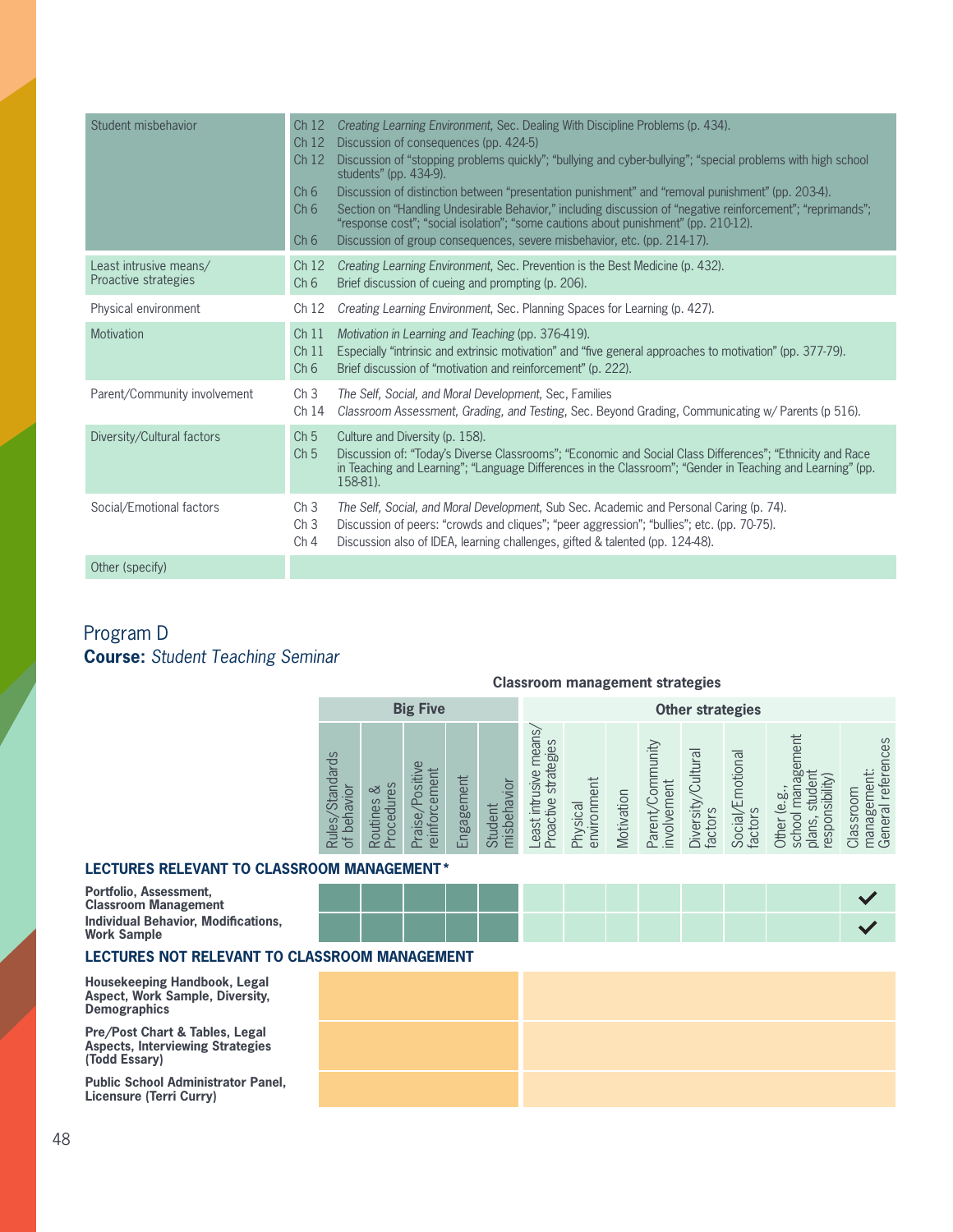

|                                                  | <b>Big Five</b>                           |                             |                                 |            | <b>Other strategies</b> |                                               |                         |            |                                 |                               |                             |                                                                           |                                                |
|--------------------------------------------------|-------------------------------------------|-----------------------------|---------------------------------|------------|-------------------------|-----------------------------------------------|-------------------------|------------|---------------------------------|-------------------------------|-----------------------------|---------------------------------------------------------------------------|------------------------------------------------|
| ASSIGNMENTS RELEVANT TO CLASSROOM MANAGEMENT     | <b>Standards</b><br>of behavior<br>Rules, | Procedures<br>ವ<br>Routines | Praise/Positive<br>einforcement | Engagement | misbehavior<br>Student  | Least intrusive means<br>Proactive strategies | environment<br>Physical | Motivation | Parent/Community<br>involvement | Diversity/Cultural<br>factors | Social/Emotional<br>factors | school management<br>student<br>responsibility)<br>Other (e.g.,<br>plans, | management:<br>General references<br>Classroom |
|                                                  |                                           |                             |                                 |            |                         |                                               |                         |            |                                 |                               |                             |                                                                           |                                                |
| <b>Functional Behavior Analysis</b>              |                                           |                             |                                 |            |                         |                                               |                         |            |                                 |                               |                             |                                                                           |                                                |
| ASSIGNMENTS NOT RELEVANT TO CLASSROOM MANAGEMENT |                                           |                             |                                 |            |                         |                                               |                         |            |                                 |                               |                             |                                                                           |                                                |
| <b>School Environment Assignment</b>             |                                           |                             |                                 |            |                         |                                               |                         |            |                                 |                               |                             |                                                                           |                                                |
| <b>Work Sample</b>                               |                                           |                             |                                 |            |                         |                                               |                         |            |                                 |                               |                             |                                                                           |                                                |

**No textbook relevant to classroom management assigned in this course.**

# Program D **Student teaching observation/evaluation instruments**

### **Instrument title:**

Student Teaching Evaluation

| <b>Strategy</b>                                | <b>How addressed</b>                                                                                                                                          |
|------------------------------------------------|---------------------------------------------------------------------------------------------------------------------------------------------------------------|
| Rules/Standards of behavior                    | "Classroom environment: Establishes and maintains consistent standards of classroom behavior."                                                                |
| Routines & Procedures                          | Not addressed                                                                                                                                                 |
| Praise/Positive reinforcement                  | Not addressed                                                                                                                                                 |
| Engagement                                     | Not addressed                                                                                                                                                 |
| Student misbehavior                            | Not addressed                                                                                                                                                 |
| Least intrusive means/<br>Proactive strategies | Not addressed                                                                                                                                                 |
| Physical environment                           | Not addressed                                                                                                                                                 |
| <b>Motivation</b>                              | Not addressed                                                                                                                                                 |
| Parent/Community involvement                   | Not addressed                                                                                                                                                 |
| Diversity/Cultural factors                     | "Classroom environment: Shows a willingness to work with students from different cultures, different socioeconomic<br>levels, and different learning levels." |
| Social/Emotional factors                       | "Classroom environment: Establishes and maintains rapport with students."                                                                                     |
| Other (specify)                                |                                                                                                                                                               |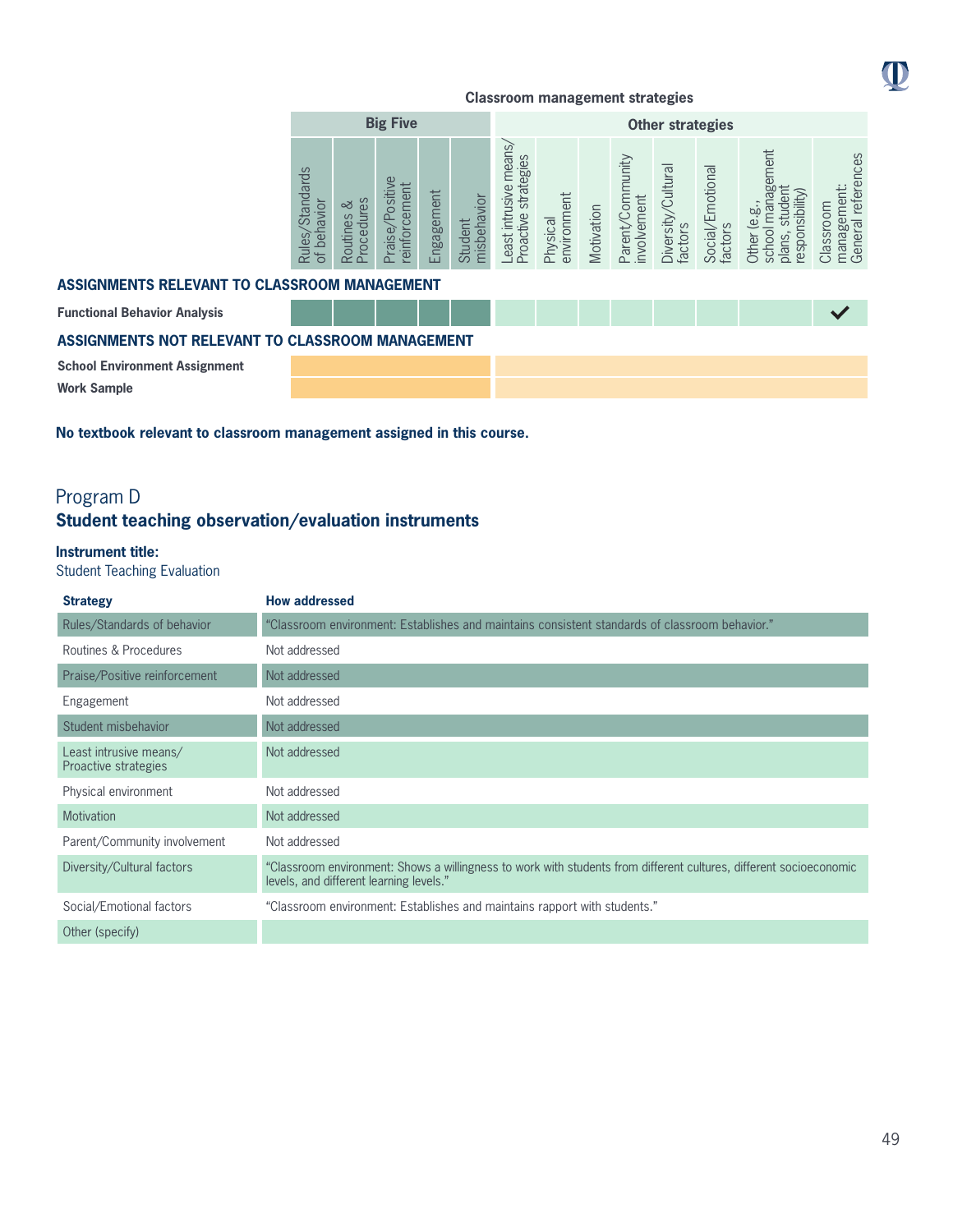# **Program E: Graduate elementary**



A classroom observation report is required, but no specific details are provided.

# Program E

# **Course:** *Child Development and Program Design in Childhood Settings Grade 1-6*

**Classroom management strategies**

|                               | <b>Big Five</b>                  |                                                                                          |                                                  |                                                     |                                                   | <b>Other strategies</b>            |            |                                         |                                                     |                                      |                                                   |                                                                         |  |  |
|-------------------------------|----------------------------------|------------------------------------------------------------------------------------------|--------------------------------------------------|-----------------------------------------------------|---------------------------------------------------|------------------------------------|------------|-----------------------------------------|-----------------------------------------------------|--------------------------------------|---------------------------------------------------|-------------------------------------------------------------------------|--|--|
| Standards<br>avior<br>ð<br>65 | Šε<br>చ<br>$\sigma$<br>ē<br>utin | G)<br>ಠ<br>⋿<br>$\overline{v}$<br>$\overline{\mathtt{\omega}}$<br>Δ<br>Œ<br>S<br>__<br>Φ | ent<br>θĽ<br>60<br>В<br>$\overline{\omega}$<br>ш | jor<br>$\overline{\mathcal{Q}}$<br>hisber<br>ರ<br>≣ | mean:<br>strategies<br>east intrusive<br>roactive | lent<br>environm<br><b>Tysical</b> | Motivation | ytinur<br>involvement<br>ìo.<br>Parenty | $\overline{\sigma}$<br>ultu<br>Diversity<br>factors | motional<br>ပ္ပ<br>Social/<br>factor | a<br>Ba<br>sibility<br>ά<br>logsə<br>ă<br>ئة<br>S | references<br>Classroor<br>$\overline{\sigma}$<br>ōι<br>maria;<br>Gener |  |  |

### **LECTURES RELEVANT TO CLASSROOM MANAGEMENT**

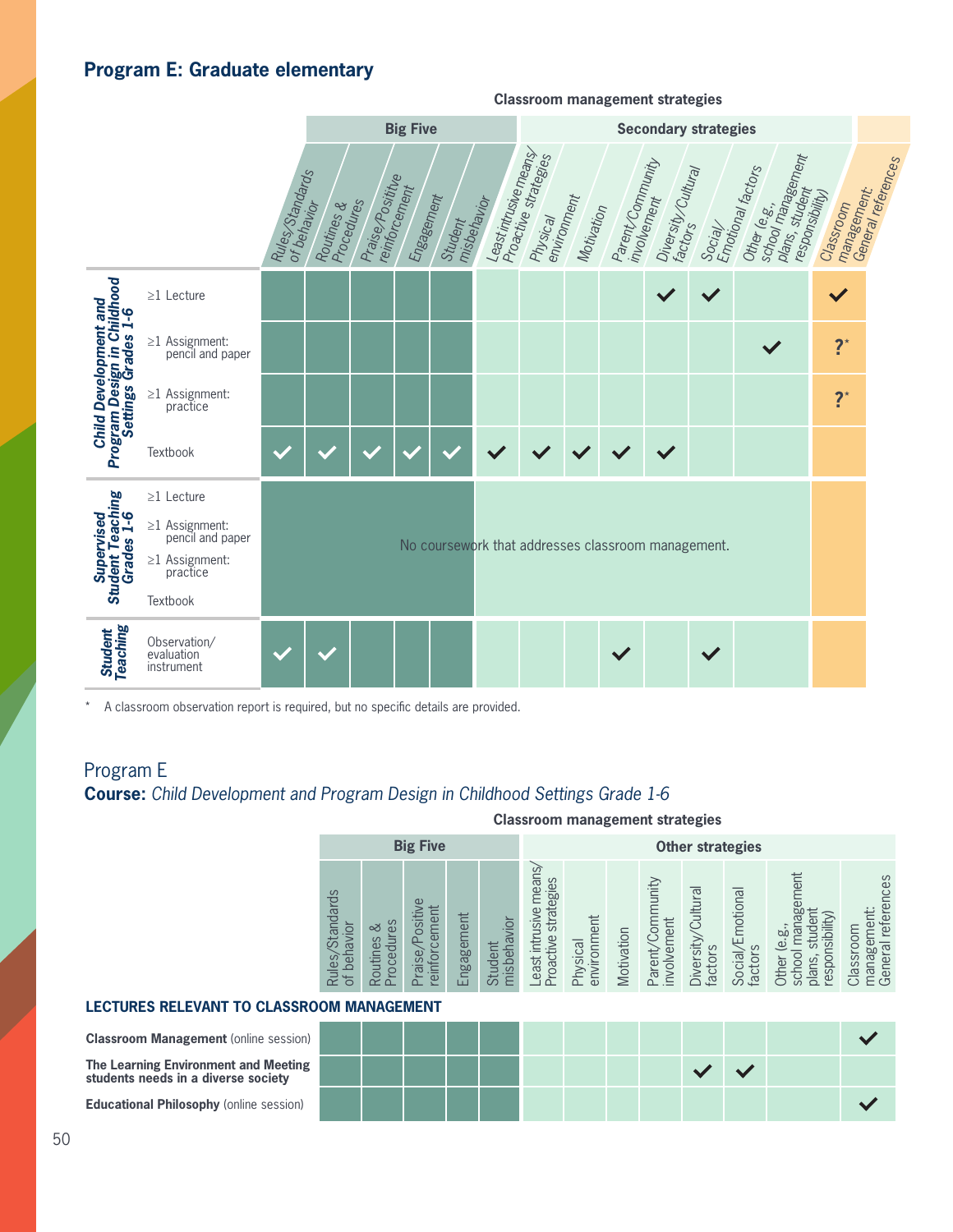

|                                                                   |                                                                 | <b>Big Five</b>                            |                |                        | <b>Other strategies</b>                                |                         |            |                                            |                                 |                                        |                                                                                                            |                                                         |  |
|-------------------------------------------------------------------|-----------------------------------------------------------------|--------------------------------------------|----------------|------------------------|--------------------------------------------------------|-------------------------|------------|--------------------------------------------|---------------------------------|----------------------------------------|------------------------------------------------------------------------------------------------------------|---------------------------------------------------------|--|
| $\sigma$<br>Standard<br>behavior<br>Rules,<br>$\overline{\sigma}$ | es<br>చ<br>rocedur<br>$\sigma$<br>toutine<br>$\sim$<br>$\Omega$ | Positive<br>ement<br>reinforc<br>aise<br>≏ | ngagement<br>ш | misbehavior<br>Student | means<br>strategies<br>intrusive<br>roactive<br>east i | Physical<br>environment | Motivation | arent/Community<br>involvement<br>$\Omega$ | Cultura<br>Diversity<br>factors | motional<br><b>Social/E</b><br>factors | nent<br>nager<br>nsibility)<br>ge<br>σī<br>щs<br>$\overline{0}$<br>respor<br>chool<br>plans,<br>Other<br>ഗ | references<br>θĦ<br>Classroom<br>Φ<br>manage<br>General |  |

### **LECTURES NOT RELEVANT TO CLASSROOM MANAGEMENT**

**Introduction and Reflective Action in Teaching**

**Educational Philosophy/Standards and Curriculum Planning**

**Evaluating Textbooks** (online session)

**City and State Ed Websites** (online session)

**Lesson Planning/ Authentic Teaching, Learning and Assessment (3 sessions)** 

**Assessment and Rubrics**

### **ASSIGNMENTS RELEVANT TO CLASS**

#### **Educational Philosophy**

A philosophy of education is a statement of your beliefs as an educator… Feel free to include classroom environment and tone as well as pedagogical and instructional strategies. Some questions to help guide your thinking:

- **n** What are the values & principles that guide my teaching?
- $\blacksquare$  What do I believe children need to succeed in school and in life?
- $\blacksquare$  How do I meet those needs in the classroom?
- $\blacksquare$  What is the most important goal I have for my students?
- $\blacksquare$  How do I reach that goal in my classroom?

#### **Portfolio**

Your portfolio will consist of a cohesive whole of the parts of this course. The following three parts should be presented in a professional manner in order to showcase your knowledge, skills and dispositions about teaching. You may enter samples of children's work or your own work in order to support yourself.

- Part I: Educational Philosophy
- Part II: Classroom Observation Report

#### **Classroom Observation Report**

The information you have gathered during your field observations will form the basis of an action research project, the Classroom Observation Report will be a final, formal summary of your work. A more detailed assignment information sheet will be handed out in class.

| <b>SROOM MANAGEMENT</b> |  |  |  |  |              |                         |
|-------------------------|--|--|--|--|--------------|-------------------------|
|                         |  |  |  |  | $\checkmark$ |                         |
|                         |  |  |  |  |              | $\overline{\mathbf{?}}$ |
|                         |  |  |  |  |              | $\overline{\mathbf{?}}$ |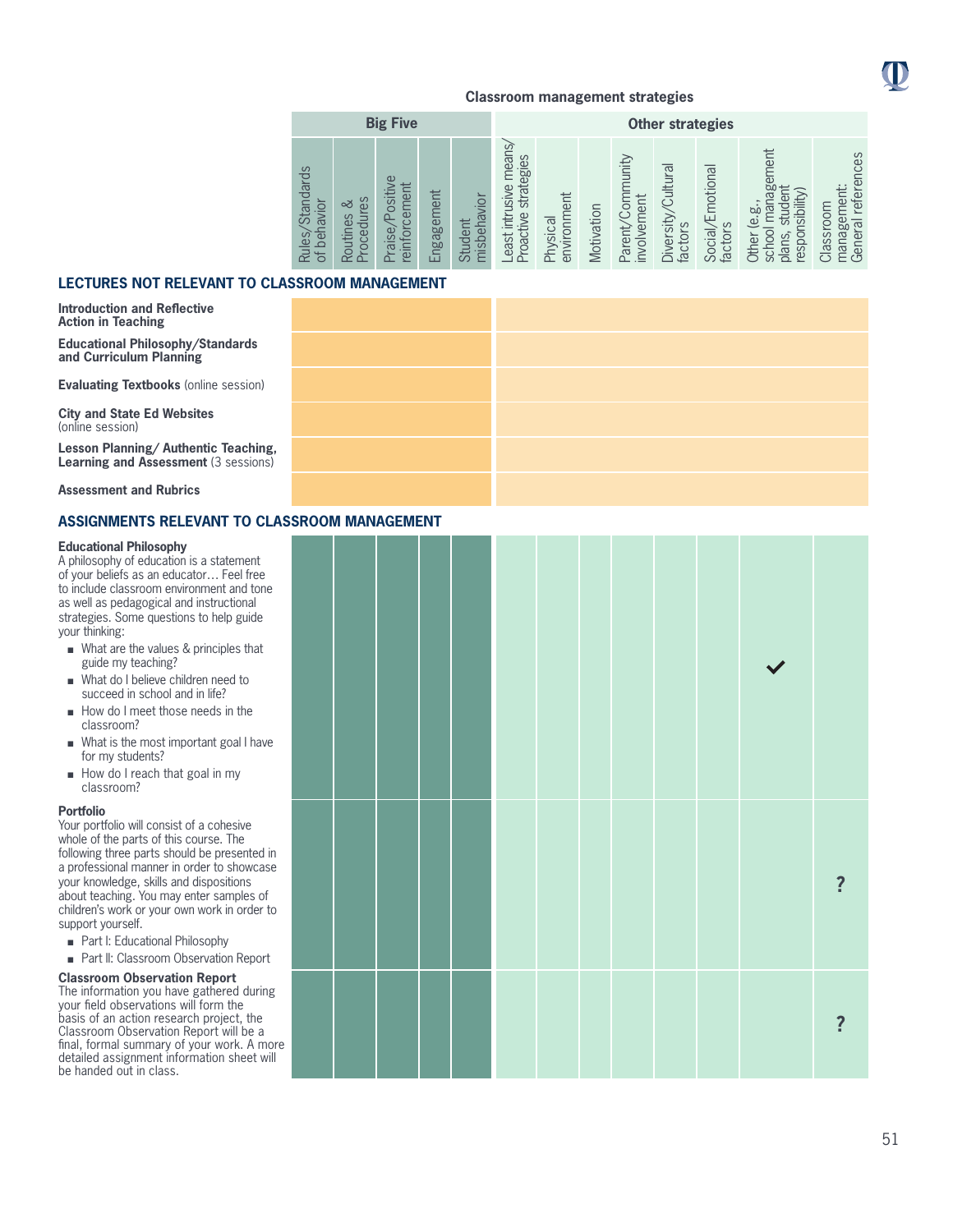### **ASSIGNMENTS NOT RELEVANT TO CLASSROOM MANAGEMENT**

#### **Taking Stock**

Briefly describe how you have met the expected outcomes (as listed on the course outline) for this course. As you reflect consider: class activities and discussions, reading assignments, fieldwork, etc. For each outcome, explain how an activity, assignment, etc. contributed to your understanding. Do not simply list activities or assignments without explanation. "Taking Stock" will become part of your portfolio.

### **Textbook relevant to classroom management:**

Eby, J., Herrell, A., & Jordan, M. (2005) *Teaching in the elementary school: A reflective action approach*. Upper Saddle River, NJ: Pearson Prentice Hall.

| <b>Topic</b>                                   | <b>How addressed</b>                                                                                                                                                                                                                                                                                                                                                                                                                                                   |
|------------------------------------------------|------------------------------------------------------------------------------------------------------------------------------------------------------------------------------------------------------------------------------------------------------------------------------------------------------------------------------------------------------------------------------------------------------------------------------------------------------------------------|
| Rules/Standards of behavior                    | Ch <sub>2</sub><br>Creating a Safe, Healthy, and Happy Classroom, Sec. Establishing Rules and Consequences (p. 39).<br>Discussion of teaching styles and the first day of school (pp. 31-38).<br>Ch <sub>2</sub><br>Ch <sub>2</sub><br>Discussion of "establishing rules and consequences" (pp. 39-40).                                                                                                                                                                |
| Routines & Procedures                          | Ch <sub>2</sub><br>Creating a Safe, Healthy, and Happy Classroom, Sec. Diana's Reflective Process (p. 24).<br>Ch <sub>7</sub><br>Discussion of "smooth transitions" (pp. 180-81).                                                                                                                                                                                                                                                                                      |
| Praise/Positive reinforcement                  | Ch <sub>2</sub><br>Creating a Safe, Healthy, and Happy Classroom, Sec. Using Positive Consequences and Rewards (p. 41).<br>Ch <sub>2</sub><br>Discussion of "positive consequences and rewards" (pp. 41-42).                                                                                                                                                                                                                                                           |
| Engagement                                     | Ch 8<br>Engaging Students in Classroom Discussions (p. 197).                                                                                                                                                                                                                                                                                                                                                                                                           |
| Student misbehavior                            | Ch <sub>2</sub><br>Creating a Safe, Healthy, and Happy Classroom, Sec. Establishing Rules and Consequences (p. 39).<br>Discussion of bullying, violence prevention, cheating and conflict resolution (pp. 44-47).<br>Ch <sub>2</sub>                                                                                                                                                                                                                                   |
| Least intrusive means/<br>Proactive strategies | Ch <sub>1</sub><br>Reflective Action in Teaching, Sec. Withitness (p. 6).<br>Brief discussion of withitness (pp. 6-7).<br>Ch <sub>1</sub><br>Ch <sub>2</sub><br>Very brief discussion of "gestures": "Teachers can use gestures to mean "stop," "continue," or "quiet, please"<br>without interrupting their verbal instruction" (p. 39).                                                                                                                              |
| Physical environment                           | Ch <sub>2</sub><br>Creating a Safe, Healthy, and Happy Classroom, Sec. Organization Strategies (p. 28).<br>Ch <sub>2</sub><br>Discussion of desk/seating arrangements (pp. 28-29).                                                                                                                                                                                                                                                                                     |
| Motivation                                     | Ch <sub>3</sub><br>Assessing and Meeting Students' Diverse Needs, Sec. Building Self Esteem and Intrinsic Motivation (p. 62).<br>Ch <sub>7</sub><br>Discussion of "getting students' attention" (pp. 177-78).                                                                                                                                                                                                                                                          |
| Parent/Community involvement                   | Creating a Safe, Healthy, and Happy Classroom, Sec. Two Way Communication with Parents (p. 43).<br>Ch <sub>2</sub><br>Ch <sub>2</sub><br>See discussion of "two-way communication with parents" (pp. 43-44).<br>Sections include: "Parent-Teacher Conferences" and "Talking to Parents about Underachievement"<br>Ch <sub>12</sub><br>(pp. 293-303).                                                                                                                   |
| Diversity/Cultural factors                     | Assessing and Meeting Students Diverse Needs, Sec. Professional Teaching Standards Related to Diversity<br>Ch <sub>3</sub><br>$(p. 57)$ .<br>Sections include: "Language Acquisition and the Classroom Teacher," "Building Self-Esteem and Intrinsic<br>Ch <sub>3</sub><br>Motivation," and "Using Assessment Devices to Identify Students' Needs" (pp. 57-75).<br>Discussion of "Teaching and Learning in a Multicultural Community' (pp. 303-4).<br>Ch <sub>12</sub> |
| Social/Emotional factors                       | Not addressed                                                                                                                                                                                                                                                                                                                                                                                                                                                          |
| Other (specify)                                |                                                                                                                                                                                                                                                                                                                                                                                                                                                                        |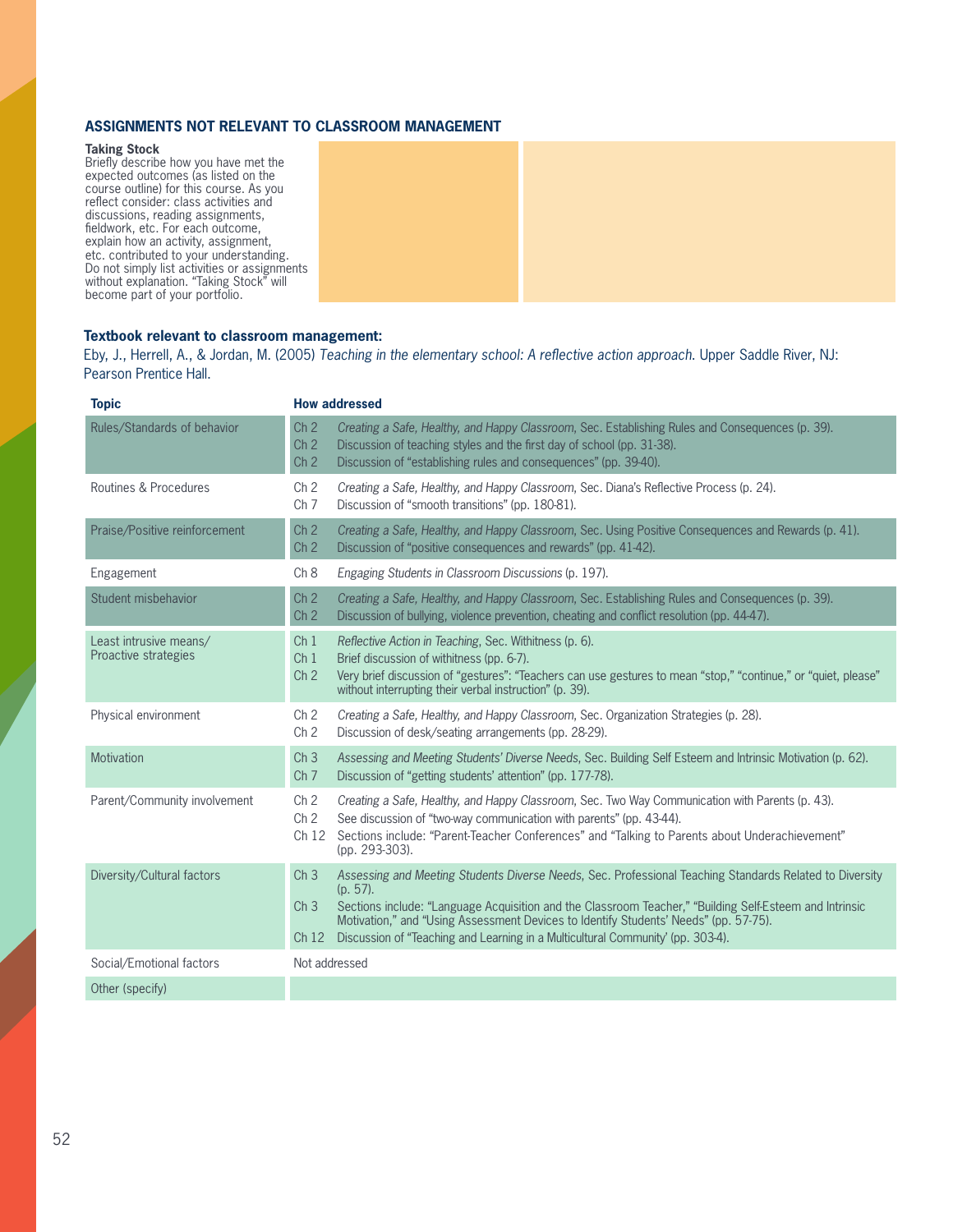# Program E **Student teaching observation/evaluation instruments**

### **Instrument titles:**

Student Teacher/Intern Observation/Evaluation (College Supervisor); Student Teacher/Intern Observation/Evaluation (Cooperating/ Mentor Teacher)

| <b>Strategy</b>                                | <b>How addressed</b>                                                                                                                                                                             |
|------------------------------------------------|--------------------------------------------------------------------------------------------------------------------------------------------------------------------------------------------------|
| Rules/Standards of behavior                    | "Standards of conduct are established and are clear to all students."                                                                                                                            |
| Routines & Procedures                          | "Well-established routines are evident and maximize instructional time."                                                                                                                         |
| Praise/Positive reinforcement                  | Not addressed                                                                                                                                                                                    |
| Engagement                                     | Not addressed                                                                                                                                                                                    |
| Student misbehavior                            | Not addressed                                                                                                                                                                                    |
| Least intrusive means/<br>Proactive strategies | Not addressed                                                                                                                                                                                    |
| Physical environment                           | Not addressed                                                                                                                                                                                    |
| <b>Motivation</b>                              | Not addressed                                                                                                                                                                                    |
| Parent/Community involvement                   | "Teacher candidate practices effective human relations and communication skills with colleagues, parents,<br>and/or children."                                                                   |
| Diversity/Cultural factors                     | Not addressed                                                                                                                                                                                    |
| Social/Emotional factors                       | No (indicator relates to respect for diversity in school community, not to diversity within the classroom)                                                                                       |
| Other (specify)                                | "Student/teacher interactions are caring and respectful."<br>"Teacher candidate maintains a positive relationship with all students and shows sensitivity toward individual<br>students' needs." |

 $\mathbf 0$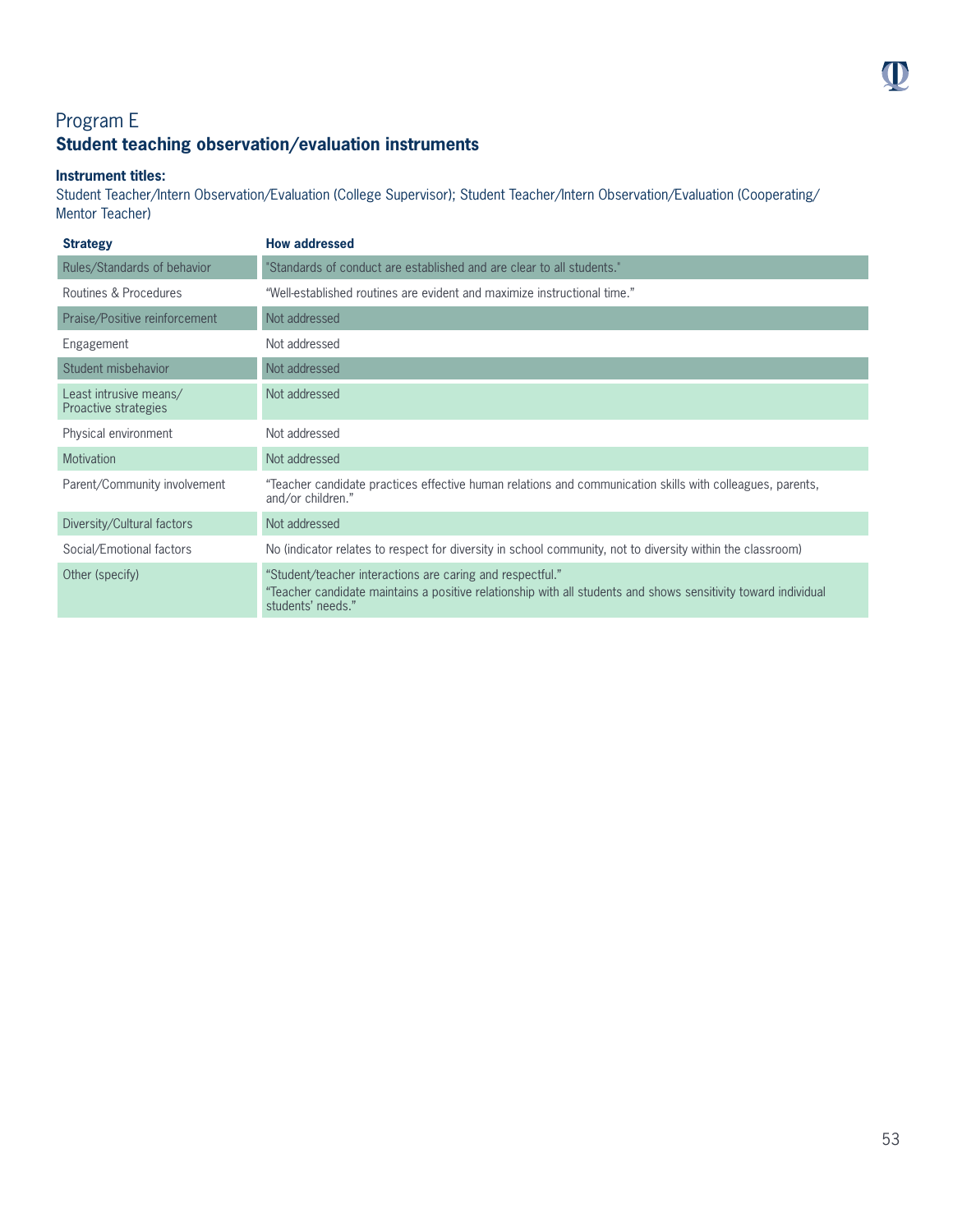# **Program F: Graduate elementary**

| Least intrusive means<br>Proactive strategies<br>school management<br>General references<br>Parent/Community<br>Emotional factors<br>Diversity/Cultural<br>Rules Standards<br>Praise/Posititve<br>reinforcement<br>plans, student<br>management.<br>responsibility)<br>Engagement<br>environment<br>involvement<br>misbehavior<br>Procedures<br>Other (e.g.,<br>Classroom<br>of behavior<br>Routines &<br>Motivation<br>Physical<br>Student<br>$SOc_{ij}/\sqrt{2}$<br>$\checkmark$<br>Field Experience<br>-Elementary<br>Education<br>$\geq$ 1 Lecture<br>$\geq$ 1 Assignment:<br>pencil and paper<br>$\checkmark$<br>$\checkmark$<br>$\geq$ 1 Assignment:<br>practice<br>No textbook relevant to classroom management.<br>Textbook<br>$\checkmark$<br>$\checkmark$<br>$\checkmark$<br>$\geq$ 1 Lecture<br>(Elementary Section)<br>Instruction and<br>$\geq$ 1 Assignment:<br>pencil and paper<br>Assessment<br>$\checkmark$<br>$\geq$ 1 Assignment:<br>practice<br>$\checkmark$<br>$\ddot{?}$<br>Textbook #1*<br>Textbook #2**<br>$\checkmark$<br>$\checkmark$<br>Teaching<br>Associateship –<br>Elementary Education<br>$2***$<br>$\checkmark$<br>$\checkmark$<br>$\checkmark$<br>$\geq$ 1 Lecture<br>$\geq$ 1 Assignment:<br>pencil and paper<br>Could not be determined.<br>$\geq$ 1 Assignment: practice<br>Could not be determined.<br>$\checkmark$<br>Textbook<br>$\geq$ 1 Lecture<br>Id Practicum<br>$\geq$ 1 Assignment:<br>$\checkmark$<br>$\checkmark$<br>pencil and paper<br>$\geq$ 1 Assignment:<br>practice<br>۴e<br>No textbooks relevant to classroom management.<br>Textbook<br>No lectures relevant to classroom management.*****<br>$\geq$ 1 Lecture<br><b>Field Project</b><br>$\geq$ 1 Assignment:<br>pencil and paper<br>$\checkmark$<br>$\geq$ 1 Assignment:<br>practice<br>No textbooks.<br>Textbook<br><b>Student</b><br>Teaching<br>Observation/<br>$***$<br>evaluation<br>instrument |  |  |  | <b>Big Five</b> |  |  | <b>Secondary strategies</b> |  |  |  |  |  |  |  |
|-----------------------------------------------------------------------------------------------------------------------------------------------------------------------------------------------------------------------------------------------------------------------------------------------------------------------------------------------------------------------------------------------------------------------------------------------------------------------------------------------------------------------------------------------------------------------------------------------------------------------------------------------------------------------------------------------------------------------------------------------------------------------------------------------------------------------------------------------------------------------------------------------------------------------------------------------------------------------------------------------------------------------------------------------------------------------------------------------------------------------------------------------------------------------------------------------------------------------------------------------------------------------------------------------------------------------------------------------------------------------------------------------------------------------------------------------------------------------------------------------------------------------------------------------------------------------------------------------------------------------------------------------------------------------------------------------------------------------------------------------------------------------------------------------------------------------------------------------------------------------------------------------------------------|--|--|--|-----------------|--|--|-----------------------------|--|--|--|--|--|--|--|
|                                                                                                                                                                                                                                                                                                                                                                                                                                                                                                                                                                                                                                                                                                                                                                                                                                                                                                                                                                                                                                                                                                                                                                                                                                                                                                                                                                                                                                                                                                                                                                                                                                                                                                                                                                                                                                                                                                                 |  |  |  |                 |  |  |                             |  |  |  |  |  |  |  |
|                                                                                                                                                                                                                                                                                                                                                                                                                                                                                                                                                                                                                                                                                                                                                                                                                                                                                                                                                                                                                                                                                                                                                                                                                                                                                                                                                                                                                                                                                                                                                                                                                                                                                                                                                                                                                                                                                                                 |  |  |  |                 |  |  |                             |  |  |  |  |  |  |  |
|                                                                                                                                                                                                                                                                                                                                                                                                                                                                                                                                                                                                                                                                                                                                                                                                                                                                                                                                                                                                                                                                                                                                                                                                                                                                                                                                                                                                                                                                                                                                                                                                                                                                                                                                                                                                                                                                                                                 |  |  |  |                 |  |  |                             |  |  |  |  |  |  |  |
|                                                                                                                                                                                                                                                                                                                                                                                                                                                                                                                                                                                                                                                                                                                                                                                                                                                                                                                                                                                                                                                                                                                                                                                                                                                                                                                                                                                                                                                                                                                                                                                                                                                                                                                                                                                                                                                                                                                 |  |  |  |                 |  |  |                             |  |  |  |  |  |  |  |
|                                                                                                                                                                                                                                                                                                                                                                                                                                                                                                                                                                                                                                                                                                                                                                                                                                                                                                                                                                                                                                                                                                                                                                                                                                                                                                                                                                                                                                                                                                                                                                                                                                                                                                                                                                                                                                                                                                                 |  |  |  |                 |  |  |                             |  |  |  |  |  |  |  |
|                                                                                                                                                                                                                                                                                                                                                                                                                                                                                                                                                                                                                                                                                                                                                                                                                                                                                                                                                                                                                                                                                                                                                                                                                                                                                                                                                                                                                                                                                                                                                                                                                                                                                                                                                                                                                                                                                                                 |  |  |  |                 |  |  |                             |  |  |  |  |  |  |  |
|                                                                                                                                                                                                                                                                                                                                                                                                                                                                                                                                                                                                                                                                                                                                                                                                                                                                                                                                                                                                                                                                                                                                                                                                                                                                                                                                                                                                                                                                                                                                                                                                                                                                                                                                                                                                                                                                                                                 |  |  |  |                 |  |  |                             |  |  |  |  |  |  |  |
|                                                                                                                                                                                                                                                                                                                                                                                                                                                                                                                                                                                                                                                                                                                                                                                                                                                                                                                                                                                                                                                                                                                                                                                                                                                                                                                                                                                                                                                                                                                                                                                                                                                                                                                                                                                                                                                                                                                 |  |  |  |                 |  |  |                             |  |  |  |  |  |  |  |
|                                                                                                                                                                                                                                                                                                                                                                                                                                                                                                                                                                                                                                                                                                                                                                                                                                                                                                                                                                                                                                                                                                                                                                                                                                                                                                                                                                                                                                                                                                                                                                                                                                                                                                                                                                                                                                                                                                                 |  |  |  |                 |  |  |                             |  |  |  |  |  |  |  |
|                                                                                                                                                                                                                                                                                                                                                                                                                                                                                                                                                                                                                                                                                                                                                                                                                                                                                                                                                                                                                                                                                                                                                                                                                                                                                                                                                                                                                                                                                                                                                                                                                                                                                                                                                                                                                                                                                                                 |  |  |  |                 |  |  |                             |  |  |  |  |  |  |  |
|                                                                                                                                                                                                                                                                                                                                                                                                                                                                                                                                                                                                                                                                                                                                                                                                                                                                                                                                                                                                                                                                                                                                                                                                                                                                                                                                                                                                                                                                                                                                                                                                                                                                                                                                                                                                                                                                                                                 |  |  |  |                 |  |  |                             |  |  |  |  |  |  |  |
|                                                                                                                                                                                                                                                                                                                                                                                                                                                                                                                                                                                                                                                                                                                                                                                                                                                                                                                                                                                                                                                                                                                                                                                                                                                                                                                                                                                                                                                                                                                                                                                                                                                                                                                                                                                                                                                                                                                 |  |  |  |                 |  |  |                             |  |  |  |  |  |  |  |
|                                                                                                                                                                                                                                                                                                                                                                                                                                                                                                                                                                                                                                                                                                                                                                                                                                                                                                                                                                                                                                                                                                                                                                                                                                                                                                                                                                                                                                                                                                                                                                                                                                                                                                                                                                                                                                                                                                                 |  |  |  |                 |  |  |                             |  |  |  |  |  |  |  |
|                                                                                                                                                                                                                                                                                                                                                                                                                                                                                                                                                                                                                                                                                                                                                                                                                                                                                                                                                                                                                                                                                                                                                                                                                                                                                                                                                                                                                                                                                                                                                                                                                                                                                                                                                                                                                                                                                                                 |  |  |  |                 |  |  |                             |  |  |  |  |  |  |  |
|                                                                                                                                                                                                                                                                                                                                                                                                                                                                                                                                                                                                                                                                                                                                                                                                                                                                                                                                                                                                                                                                                                                                                                                                                                                                                                                                                                                                                                                                                                                                                                                                                                                                                                                                                                                                                                                                                                                 |  |  |  |                 |  |  |                             |  |  |  |  |  |  |  |
|                                                                                                                                                                                                                                                                                                                                                                                                                                                                                                                                                                                                                                                                                                                                                                                                                                                                                                                                                                                                                                                                                                                                                                                                                                                                                                                                                                                                                                                                                                                                                                                                                                                                                                                                                                                                                                                                                                                 |  |  |  |                 |  |  |                             |  |  |  |  |  |  |  |
|                                                                                                                                                                                                                                                                                                                                                                                                                                                                                                                                                                                                                                                                                                                                                                                                                                                                                                                                                                                                                                                                                                                                                                                                                                                                                                                                                                                                                                                                                                                                                                                                                                                                                                                                                                                                                                                                                                                 |  |  |  |                 |  |  |                             |  |  |  |  |  |  |  |
|                                                                                                                                                                                                                                                                                                                                                                                                                                                                                                                                                                                                                                                                                                                                                                                                                                                                                                                                                                                                                                                                                                                                                                                                                                                                                                                                                                                                                                                                                                                                                                                                                                                                                                                                                                                                                                                                                                                 |  |  |  |                 |  |  |                             |  |  |  |  |  |  |  |
|                                                                                                                                                                                                                                                                                                                                                                                                                                                                                                                                                                                                                                                                                                                                                                                                                                                                                                                                                                                                                                                                                                                                                                                                                                                                                                                                                                                                                                                                                                                                                                                                                                                                                                                                                                                                                                                                                                                 |  |  |  |                 |  |  |                             |  |  |  |  |  |  |  |
|                                                                                                                                                                                                                                                                                                                                                                                                                                                                                                                                                                                                                                                                                                                                                                                                                                                                                                                                                                                                                                                                                                                                                                                                                                                                                                                                                                                                                                                                                                                                                                                                                                                                                                                                                                                                                                                                                                                 |  |  |  |                 |  |  |                             |  |  |  |  |  |  |  |
|                                                                                                                                                                                                                                                                                                                                                                                                                                                                                                                                                                                                                                                                                                                                                                                                                                                                                                                                                                                                                                                                                                                                                                                                                                                                                                                                                                                                                                                                                                                                                                                                                                                                                                                                                                                                                                                                                                                 |  |  |  |                 |  |  |                             |  |  |  |  |  |  |  |
|                                                                                                                                                                                                                                                                                                                                                                                                                                                                                                                                                                                                                                                                                                                                                                                                                                                                                                                                                                                                                                                                                                                                                                                                                                                                                                                                                                                                                                                                                                                                                                                                                                                                                                                                                                                                                                                                                                                 |  |  |  |                 |  |  |                             |  |  |  |  |  |  |  |
|                                                                                                                                                                                                                                                                                                                                                                                                                                                                                                                                                                                                                                                                                                                                                                                                                                                                                                                                                                                                                                                                                                                                                                                                                                                                                                                                                                                                                                                                                                                                                                                                                                                                                                                                                                                                                                                                                                                 |  |  |  |                 |  |  |                             |  |  |  |  |  |  |  |

**Classroom management strategies**

Only chapters 1-5 are covered on the syllabus (see textbook detail below).

\*\* Chapter 4 is not covered on the syllabus (see textbook detail below).

\*\*\* Lecture entitled "Making more time for instruction" suggests that classroom management will be discussed.

54 \*\*\*\* NOTE: This indicator comes from an observation form for which the observer can select a few specific teacher behaviors to look for out of a long list; consequently, there is no guarantee that the teacher candidate will be observed on this specific behavior.

\*\*\*\*\* All lectures focus on study design, data collection methods, and related issues.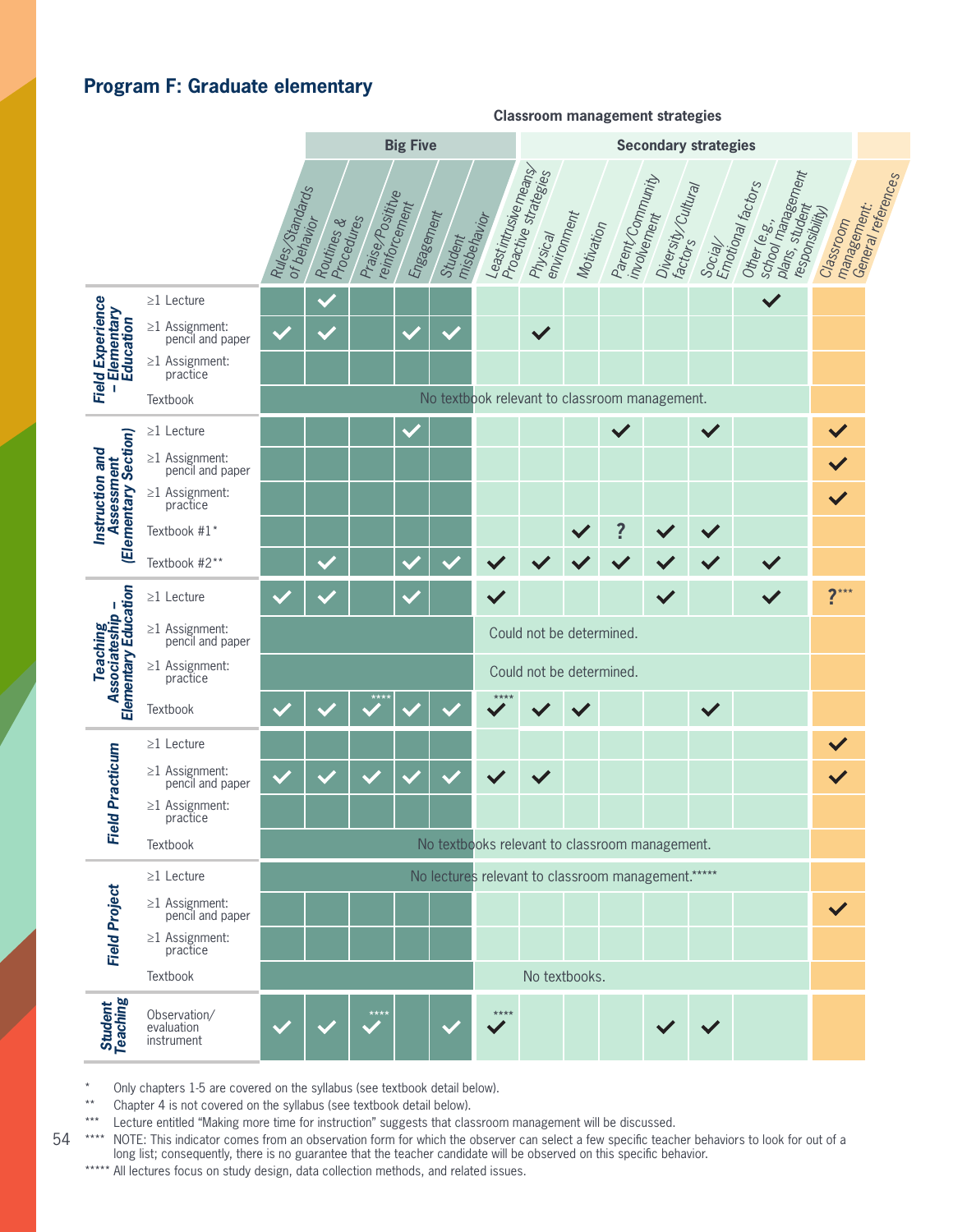# Program F **Course:** *Field Experience – Elementary Education*

|                                                           | <b>Classroom management strategies</b> |                                  |            |                        |                                                    |                         |            |                                 |                               |                             |                                                                        |                                                          |  |
|-----------------------------------------------------------|----------------------------------------|----------------------------------|------------|------------------------|----------------------------------------------------|-------------------------|------------|---------------------------------|-------------------------------|-----------------------------|------------------------------------------------------------------------|----------------------------------------------------------|--|
| <b>Big Five</b>                                           |                                        |                                  |            |                        |                                                    | <b>Other strategies</b> |            |                                 |                               |                             |                                                                        |                                                          |  |
| <b>Standards</b><br>behavior<br>Rules,<br>bf <sub>l</sub> | Sə<br>చ<br>Procedur<br>Routines        | Praise/Positive<br>reinforcement | Engagement | misbehavior<br>Student | means<br>strategies<br>east intrusive<br>Proactive | Physical<br>environment | Motivation | Parent/Community<br>involvement | Diversity/Cultural<br>factors | Social/Emotional<br>factors | agement<br>(Vilidist<br>þö<br>ق<br>school<br>respor<br>plans,<br>Other | references<br>igement:<br>Classroom<br>manage<br>General |  |

### **LECTURES RELEVANT TO CLASSROOM MANAGEMENT**

**None** (field experience only)

### **LECTURES NOT RELEVANT TO CLASSROOM MANAGEMENT**

**None** (field experience only)

### **ASSIGNMENTS RELEVANT TO CLASSROOM MANAGEMENT**

### **388X Field Placement – First Visit**

On the first visit, students will complete the "classroom observation" form. This asks students to observe and reflect about the classroom context – the arrangement of the classroom and materials available/ displayed.

#### **Engagement Patterns Observation Form**

For 2 visits; students will spend approximately 20-30 minutes observing student on-task/off-task behavior.

#### **EDIS 388X Teaching Behavior Observation Form**

#### **Final Reflective Questionnaire**

- The culminating assignment for 388X is a final reflective questionnaire essay designed to pull together the observation information.
- $\blacksquare$  Students will briefly respond to prompts asking them to: a) describe this teacher's instruction and management; b) discuss the relationship between this teachers' instruction and behavior management and how they are inter-related; and c) how this teachers' instruction and behavior management contribute to student learning outcomes (using specific examples from their learning partner).

The reflection should be 2-3 pages (double spaced).

### **ASSIGNMENTS NOT RELEVANT TO CLASSROOM MANAGEMENT**

#### **Field Log**

Students should fill out the weekly field log and give a general description of each visit

Ċ.

**No textbook relevant to classroom management assigned in this course.**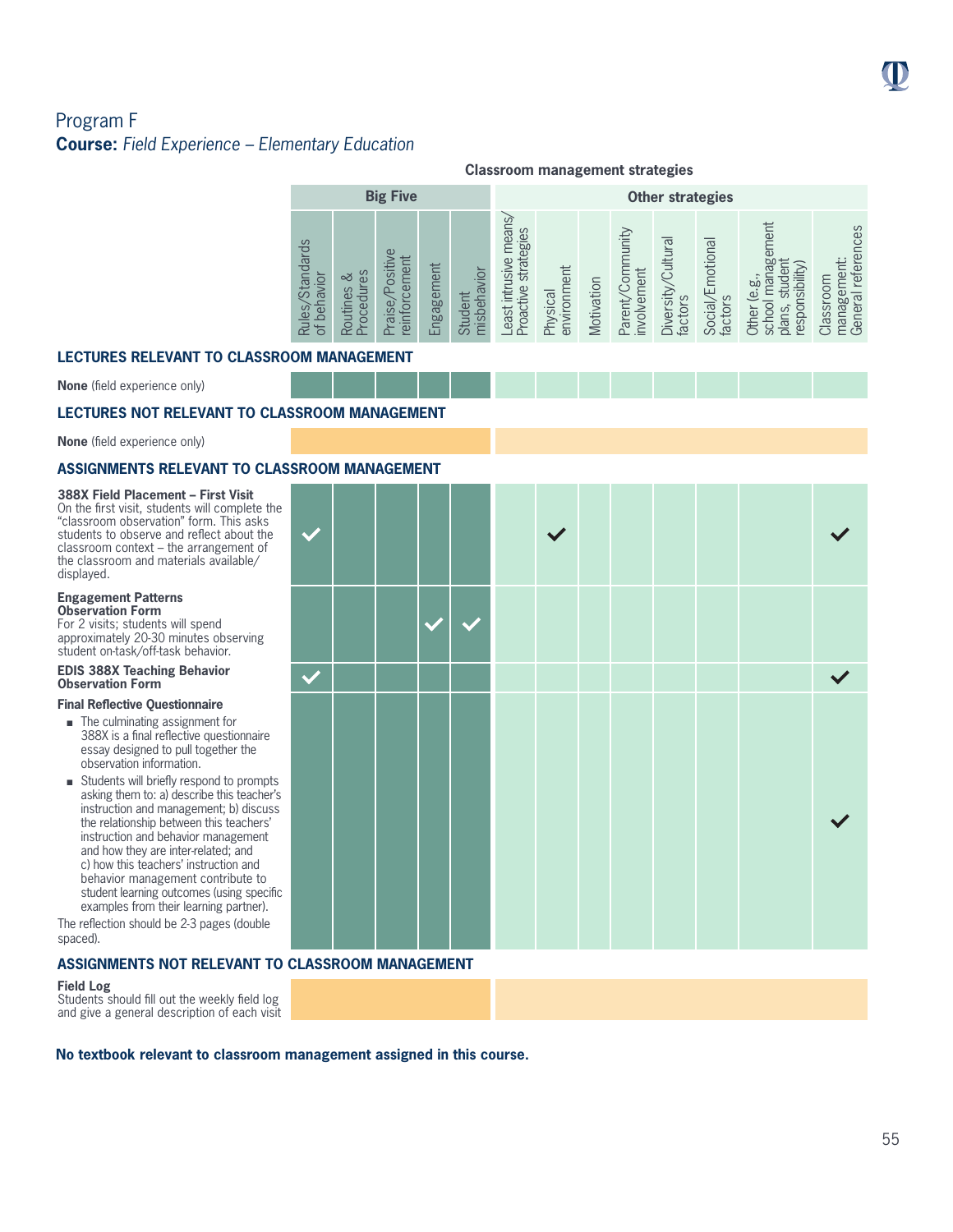# Program F **Course:** *Instruction and Assessment (elementary section)*

#### **Classroom management strategies**

| <b>Big Five</b>                                                                                                                                                      |                                                   |                                                                    |                         |            | <b>Other strategies</b>               |                                        |                                        |                                                                                                               |                                                                                      |
|----------------------------------------------------------------------------------------------------------------------------------------------------------------------|---------------------------------------------------|--------------------------------------------------------------------|-------------------------|------------|---------------------------------------|----------------------------------------|----------------------------------------|---------------------------------------------------------------------------------------------------------------|--------------------------------------------------------------------------------------|
| condards<br>$\omega$<br>ositiv<br>es<br>చ<br><u>io</u><br>൧<br>⋾<br>Routines<br>ु<br>న<br>oced<br>$\omega$<br>infor<br>beh<br>les<br>ais<br>$\overline{5}$<br>⊄<br>മ | cement<br>Engagement<br>Student<br>$\mathfrak{D}$ | means,<br>strategies<br>east intrusive<br>nisbehavior<br>Proactive | Physical<br>environment | Motivation | nmunity<br>involvement<br>Parent/Corr | Cultura<br><b>Diversity</b><br>factors | motional<br><b>Social/E</b><br>factors | ഇ<br>$\overline{\mathtt{\omega}}$<br>ರೂ<br>≔<br>esponsibi<br>þi<br>$\omega$<br>school<br>1S,<br>Other<br>plar | references<br>ent:<br>Classroom<br>æ<br>$\overline{\sigma}$<br>60<br>manag<br>Genera |

### **LECTURES RELEVANT TO CLASSROOM MANAGEMENT**

**Dimensions of Good Teaching: Organizational Support** – Behavior Management

**Dimensions of Good Teaching: Emotional Support** – Positive Climate

**Dimensions of Good Teaching: Emotional Support** – Negative Climate

**Dimensions of Good Teaching: Emotional Support** – Teacher Sensitivity and Reporting to Parents

**Dimensions of Good Teaching: Student Engagement and Student Outcomes**

### **LECTURES NOT RELEVANT TO CLASSROOM MANAGEMENT**

# **2013 Introduction: Semester Overview etc.**

**Dimensions of Good Teaching: Classroom Quality** – Writing Lesson Plans **Dimensions of Good Teaching: Instructional Support** – Concept Development

**Dimensions of Good Teaching: Instructional Support** – Quality of Feedback

**Dimensions of Good Teaching: Instructional Support** – Language Modeling

**Dimensions of Good Teaching: Organizational Support** – Productivity

**Dimensions of Good Teaching: Organizational Support** – Instructional Learning Formats

**Dimensions of Good Teaching: Emotional Support –** Regard for Student Perspectives (Differentiated Instruction)

**Bringing it all Together**

#### **ASSIGNMENTS RELEVANT TO CLASSROOM MANAGEMENT**

**An Instructional Unit is required**  (note 2 of the syllabus elaborates on this assignment) – The purpose of designing and teaching this unit is to:…5. to identify and apply classroom management strategies



### **ASSIGNMENTS NOT RELEVANT TO CLASSROOM MANAGEMENT**

**Response paper: Peer Teaching #1:**  Concept Development or Concept Attainment **Response paper: Peer Teaching #2:**  Direct Instruction

**Cooperative Learning Assessment Strategies**

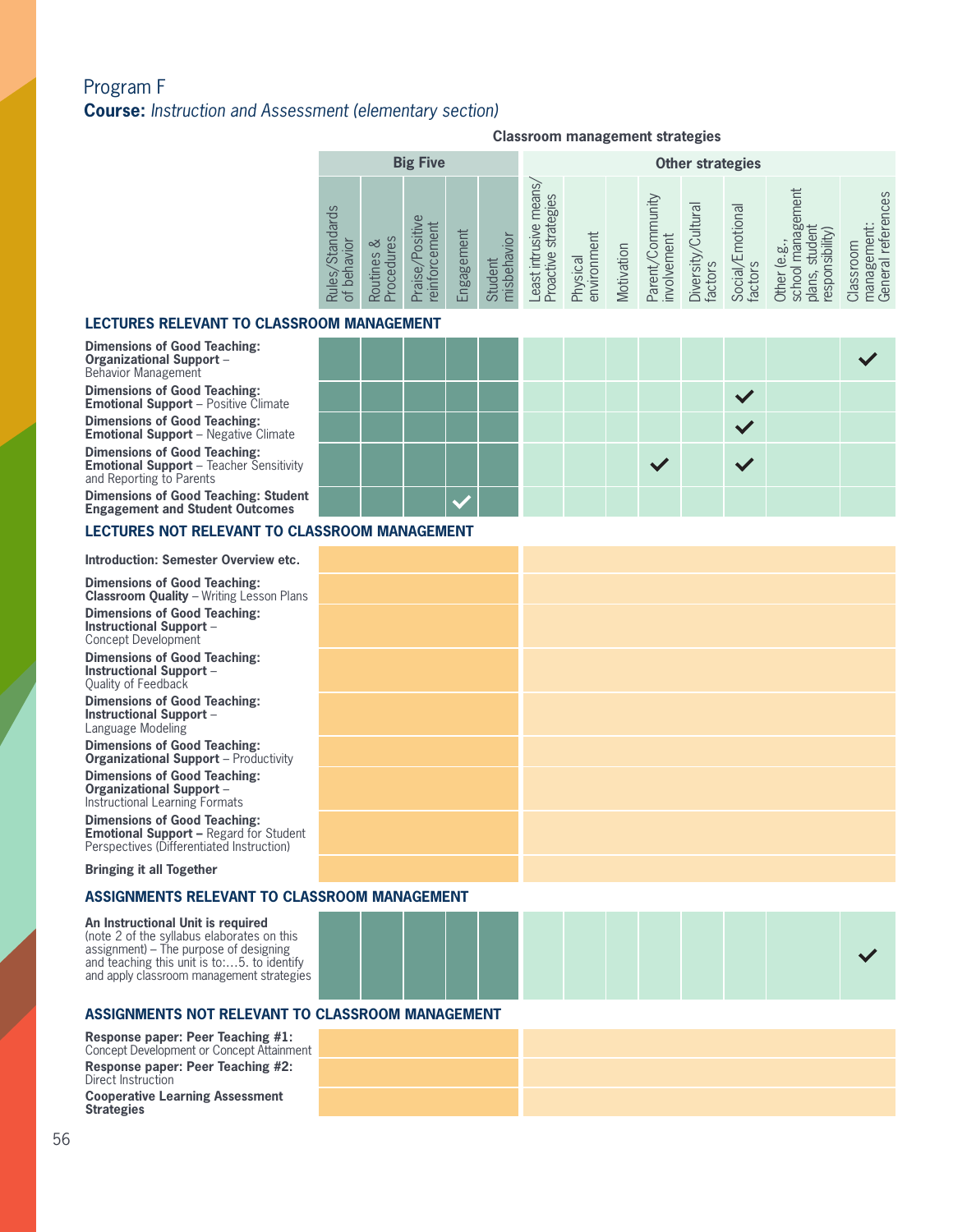

### **Textbook relevant to classroom management:**

Tomlinson, C.A. (1999) *The Differentiated classroom: Responding to the needs of all learners*. Alexandria, VA: Association for Supervision and Curriculum Development.

| <b>Topic</b>                                   | <b>How addressed</b>                                                                                                                                                                                                                                                                                                                                                                                                                                                                                                                                                                                                                                                                                                                                                                                                                        |
|------------------------------------------------|---------------------------------------------------------------------------------------------------------------------------------------------------------------------------------------------------------------------------------------------------------------------------------------------------------------------------------------------------------------------------------------------------------------------------------------------------------------------------------------------------------------------------------------------------------------------------------------------------------------------------------------------------------------------------------------------------------------------------------------------------------------------------------------------------------------------------------------------|
| Rules/Standards of behavior                    | Not addressed                                                                                                                                                                                                                                                                                                                                                                                                                                                                                                                                                                                                                                                                                                                                                                                                                               |
| Routines & Procedures                          | Ch <sub>9</sub><br>Brief discussion in the context of reflection on ways that classroom management is related to differentiation:<br>"Were your directions clear?  Did you specify the time for moving (to stations, centers, or small groups, for<br>example)? Did you specify and reinforce the time allotted to settle down?"; "Did students make the transition to<br>the next class or activity in a self-controlled way?" (pp. 98-99).<br>Ch <sub>9</sub><br>Brief discussion of the need for "thoughtful directions," i.e. "how to let everyone know what to do without giving<br>whole-group directions" (pp. 101-2).<br>Brief discussion of the need for routines when students need help (p. 102).<br>Ch <sub>9</sub><br>Brief discussion of the need to "establish start-up and wrap-up procedures" (p. 104).<br>Ch <sub>9</sub> |
| Praise/Positive reinforcement                  | Not addressed                                                                                                                                                                                                                                                                                                                                                                                                                                                                                                                                                                                                                                                                                                                                                                                                                               |
| Engagement                                     | Ch <sub>5</sub><br>Good Instruction as a Basis for Differentiated Teaching, Sec. 2 Essentials for Durable Learning: "Engagement<br>happens when a lesson captures students' imagination" (p. 38).<br>Very brief discussions on the need to reflect on student engagement and focus: "Which students seemed<br>Ch <sub>9</sub><br>to be engaged in learning? Which were not? Do you know why in either case?"  "As the activity or lesson<br>progressed, how well did students remain focused?" (p. 98).                                                                                                                                                                                                                                                                                                                                     |
| Student misbehavior                            | Not addressed                                                                                                                                                                                                                                                                                                                                                                                                                                                                                                                                                                                                                                                                                                                                                                                                                               |
| Least intrusive means/<br>Proactive strategies | Ch <sub>4</sub><br>Very brief, non-specific discussion: "Children in every classroom need reminders about how to work and how to<br>act.  In healthy classrooms, however, discipline problems are rarely cataclysmic.  In such environments,<br>many of the tensions that lead to misbehavior are eliminated, or at least minimized." (p. 34).                                                                                                                                                                                                                                                                                                                                                                                                                                                                                              |
| Physical environment                           | Ch <sub>9</sub><br>Very brief mention in the context of reflection on ways that classroom management is related to differentiation:<br>"Were materials easily accessible?" (p. 98). [This aspect of materials seems related to physical environment,<br>not routines.<br>Ch <sub>9</sub><br>Brief discussion of the usefulness of establishing "home base" seats where students "begin and end class<br>every day" (p. 104).<br>Ch <sub>7</sub><br>Brief discussion of the use of stations, but discussion is geared toward pedagogical concerns (pp. 62-5).                                                                                                                                                                                                                                                                                |
| Motivation                                     | Ch <sub>9</sub><br>How Do Teachers Make it Work, Sec. Continue to Empower Students (p. 100).                                                                                                                                                                                                                                                                                                                                                                                                                                                                                                                                                                                                                                                                                                                                                |
| Parent/Community involvement                   | Ch <sub>9</sub><br>Brief discussion of parent and community involvement is in of the context of "developing a support system" for<br>differentiated instruction-not really geared toward classroom management concerns (pp. 105-7).                                                                                                                                                                                                                                                                                                                                                                                                                                                                                                                                                                                                         |
| Diversity/Cultural factors                     | Ch <sub>4</sub><br>Learning Environments that Support Differentiated Instruction, Sec. Creating a Healthy Environment (p. 31).                                                                                                                                                                                                                                                                                                                                                                                                                                                                                                                                                                                                                                                                                                              |
| Social/Emotional factors                       | Ch <sub>4</sub><br>Learning Environments that Support Differentiated Instruction, Sec. Creating a Healthy Environment (p. 31).                                                                                                                                                                                                                                                                                                                                                                                                                                                                                                                                                                                                                                                                                                              |
| Other (specify)                                |                                                                                                                                                                                                                                                                                                                                                                                                                                                                                                                                                                                                                                                                                                                                                                                                                                             |

### **Textbook relevant to classroom management:**

Weinstein, C. S., & Mignano, A. J. (2003) *Elementary classroom management: Lessons from research and practice*. New York: McGraw Hill.

| <b>Topic</b>                | <b>How addressed</b>                                                                                                                                                                                                                                                                                                                                                                                                                                                                                                                                                                                   |
|-----------------------------|--------------------------------------------------------------------------------------------------------------------------------------------------------------------------------------------------------------------------------------------------------------------------------------------------------------------------------------------------------------------------------------------------------------------------------------------------------------------------------------------------------------------------------------------------------------------------------------------------------|
| Rules/Standards of behavior | Ch <sub>4</sub><br>Establishing Norms for Behavior, Sec. Planning Norms for General Conduct: "Effective managers typically have<br>three to six general rules of conduct. These rules describe the behaviors that are necessary if your classroom<br>is to be a good place in which to live and work First, rules should be reasonable and necessary Second,<br>rules need to be clear and understandable.  rules should be consistent with instructional goals and with what<br>we know about how people learn.  Finally classroom rules need to be consistent with school rules." (pp.<br>$101-6$ ). |
|                             | Establishing Norms for Behavior, Sec. The First Few Days of School: Teaching Students How to Behave (pp.<br>Ch <sub>4</sub><br>108-112).                                                                                                                                                                                                                                                                                                                                                                                                                                                               |
|                             | Ch <sub>4</sub><br>Establishing Norms for Behavior, Sec. Different Approaches to Teaching Rules and Routines (pp. 114-21).<br>Establishing Norms for Behavior, chapter summary (pp. 121-22).<br>Ch <sub>4</sub>                                                                                                                                                                                                                                                                                                                                                                                        |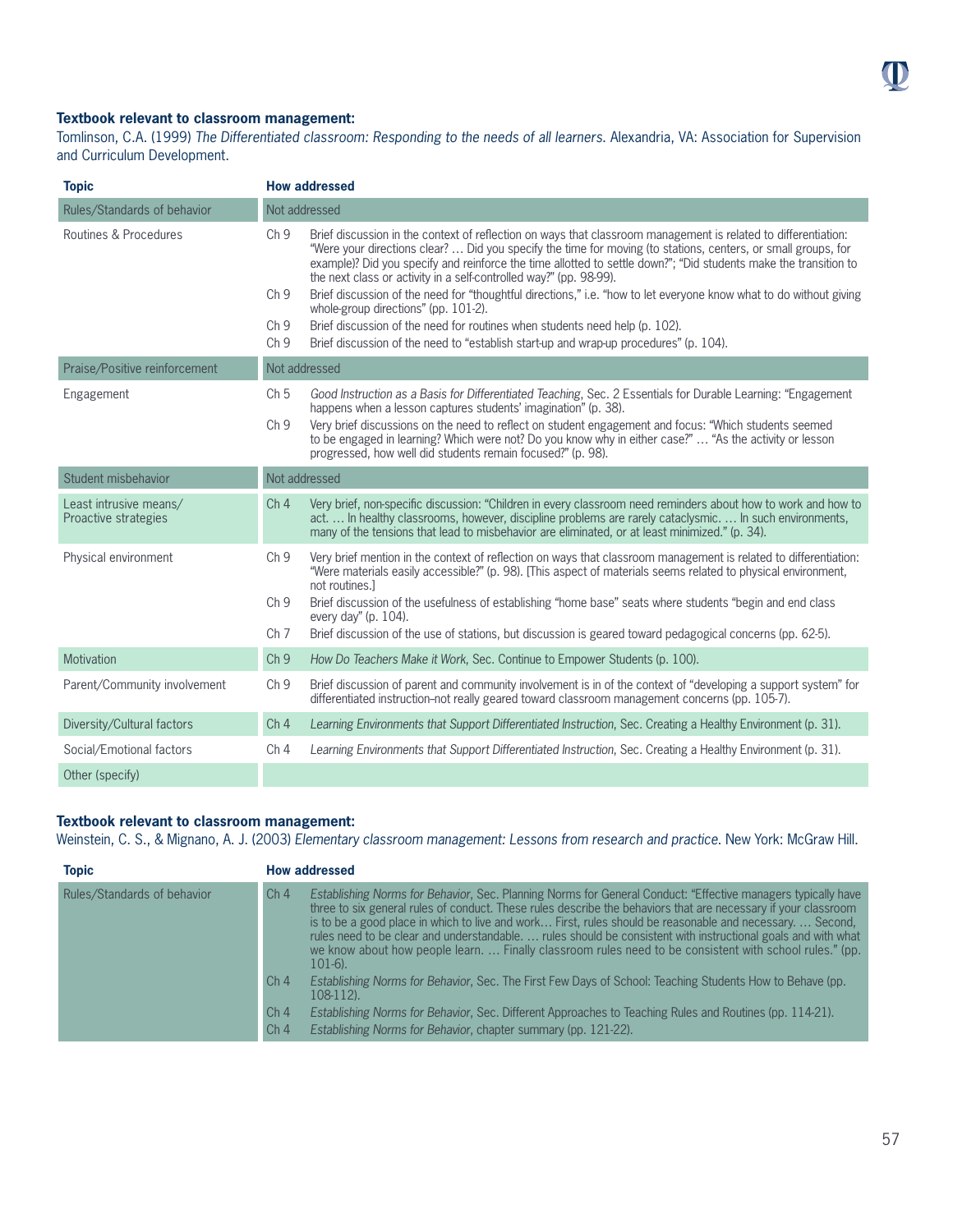| Routines & Procedures                          | Ch <sub>4</sub><br>Ch <sub>4</sub><br>Ch <sub>4</sub><br>Ch <sub>4</sub><br>Ch <sub>6</sub><br>Ch <sub>6</sub> | Establishing Norms for Behavior, Sec. Planning Routines for Specific Situations: "Class-Running Routines:<br>These are nonacademic routines that enable you to keep the classroom running smoothly.  Lesson-Running<br>Routines: These routines directly support instruction by specifying the behaviors that are necessary for<br>teaching and learning to take place.  Interaction Routines: These routines refer to the rules for talkwhen<br>talk is permitted and how it is to occur." (pp. 106-8).<br>Establishing Norms for Behavior, Sec. Teaching Routines for Specific Situations (pp. 112-4).<br>Establishing Norms for Behavior, Sec. Different Approaches to Teaching Rules and Routines (pp. 114-21).<br>Establishing Norms for Behavior, chapter summary (pp. 121-22).<br>Discussion on "minimizing transition times" (pp. 179-84).<br>Discussion on "managing pullouts as efficiently as possible" (pp. 191-94). |
|------------------------------------------------|----------------------------------------------------------------------------------------------------------------|----------------------------------------------------------------------------------------------------------------------------------------------------------------------------------------------------------------------------------------------------------------------------------------------------------------------------------------------------------------------------------------------------------------------------------------------------------------------------------------------------------------------------------------------------------------------------------------------------------------------------------------------------------------------------------------------------------------------------------------------------------------------------------------------------------------------------------------------------------------------------------------------------------------------------------|
| Praise/Positive reinforcement                  |                                                                                                                | Not addressed                                                                                                                                                                                                                                                                                                                                                                                                                                                                                                                                                                                                                                                                                                                                                                                                                                                                                                                    |
| Engagement                                     | Ch <sub>6</sub>                                                                                                | Making the Most of Classroom Time, Sec. How Much Time is there Anyway (p. 171).                                                                                                                                                                                                                                                                                                                                                                                                                                                                                                                                                                                                                                                                                                                                                                                                                                                  |
| Student misbehavior                            | Ch <sub>11</sub>                                                                                               | Protecting and Restoring Order, Sec. Principles for Dealing with Inappropriate Behavior: "First disciplinary<br>strategies must be consistent with the goal of creating a safe, caring classroom environment.  Second,<br>when you deal with misbehavior, it is essential to keep the instructional program going with a minimum of<br>disruption The third principle is that whether or not a particular action constitutes misbehavior depends on<br>the context in which it occurs.  The fourth principle emphasizes the importance of making sure the severity<br>of the disciplinary strategy matches the misbehavior you are trying to eliminate." (pp. 337-43).                                                                                                                                                                                                                                                           |
|                                                | Ch11                                                                                                           | Protecting and Restoring Order, Sec. Selecting Penalties including: "Expressions of Disappointment<br>Loss of PrivilegesTime-OutWritten Reflections on the ProblemVisits to the Principal's Office<br>DetentionContacting Parents." Also, "Whenever possible, penalties should be logically related to the<br>misbehavior." (pp. 350-53).                                                                                                                                                                                                                                                                                                                                                                                                                                                                                                                                                                                        |
|                                                | Ch <sub>11</sub>                                                                                               | Protecting and Restoring Order, Sec. Imposing Penalties: "First, if you're feeling really angry at a student, it's a<br>good idea to delay the discussion.  Second, it's essential to impose penalties privately, calmly, and quietly"<br>(pp. 353-4).                                                                                                                                                                                                                                                                                                                                                                                                                                                                                                                                                                                                                                                                           |
|                                                | Ch <sub>11</sub>                                                                                               | Protecting and Restoring Order, Sec. The Issue of Consistency (p. 355).                                                                                                                                                                                                                                                                                                                                                                                                                                                                                                                                                                                                                                                                                                                                                                                                                                                          |
|                                                | Ch <sub>11</sub><br>Ch <sub>11</sub>                                                                           | Protecting and Restoring Order, Sec. Penalizing the Group for Individual Misbehavior (pp. 355-56).<br>Protecting and Restoring Order, Sec. Dealing with Chronic Misbehavior, which includes "Resolving Conflicts<br>through Problem Solving", "Approaches Based on Principles of Behavior Modification", and "Using an<br>Ecosystemic Approach: Changing Problem Behavior by Reframing." (pp. 358-66).                                                                                                                                                                                                                                                                                                                                                                                                                                                                                                                           |
| Least intrusive means/<br>Proactive strategies | Ch <sub>11</sub>                                                                                               | Protecting and Restoring Order, Sec. Dealing with Minor Misbehavior contains discussion of: nonverbal<br>interventions ("Making eye contact, using hand signals, and moving closer to the misbehaving student") and<br>verbal interventions ("nondirective verbal intervention") (pp. 344-8).                                                                                                                                                                                                                                                                                                                                                                                                                                                                                                                                                                                                                                    |
| Physical environment                           | Ch <sub>2</sub><br>Ch <sub>2</sub>                                                                             | Designing the Physical Environment contains discussion of the "six functions of the classroom setting,"<br>i.e. "security and shelter," "social contact," "symbolic identification," "task instrumentality," "pleasure," and<br>"growth." (pp. 33-48).<br>Designing the Physical Environment, Sec. The Teacher as Environmental Designer (pp. 48-51).                                                                                                                                                                                                                                                                                                                                                                                                                                                                                                                                                                            |
| <b>Motivation</b>                              | Ch <sub>7</sub>                                                                                                | Enhancing Students' Motivation, Sec. Strategies for Increasing Expectations of Success (pp. 205-212).                                                                                                                                                                                                                                                                                                                                                                                                                                                                                                                                                                                                                                                                                                                                                                                                                            |
|                                                | Ch <sub>7</sub>                                                                                                | Enhancing Students' Motivation, Sec. Enhancing the Value of the Task (pp. 212-221).                                                                                                                                                                                                                                                                                                                                                                                                                                                                                                                                                                                                                                                                                                                                                                                                                                              |
| Parent/Community involvement                   | Ch <sub>5</sub>                                                                                                | Working with Families (pp. 127-69).                                                                                                                                                                                                                                                                                                                                                                                                                                                                                                                                                                                                                                                                                                                                                                                                                                                                                              |
| Diversity/Cultural factors                     | Ch <sub>3</sub>                                                                                                | Setting the Tone Building Safer, More Caring Classrooms, Sec. Be Inclusive (p. 73).                                                                                                                                                                                                                                                                                                                                                                                                                                                                                                                                                                                                                                                                                                                                                                                                                                              |
| Social/Emotional factors                       | Ch <sub>3</sub><br>Ch <sub>3</sub>                                                                             | Setting the Tone Building Safer, More Caring Classrooms, Sec. Ways of Showing Care and Respect (p. 65).<br>Setting the Tone Building Safer, More Caring Classrooms, Sec. Building Caring Relationships Among Students<br>(p. 82).                                                                                                                                                                                                                                                                                                                                                                                                                                                                                                                                                                                                                                                                                                |
| Other (specify)                                |                                                                                                                | Ch 13 Preventing and Responding to Violence (pp. 430-56).                                                                                                                                                                                                                                                                                                                                                                                                                                                                                                                                                                                                                                                                                                                                                                                                                                                                        |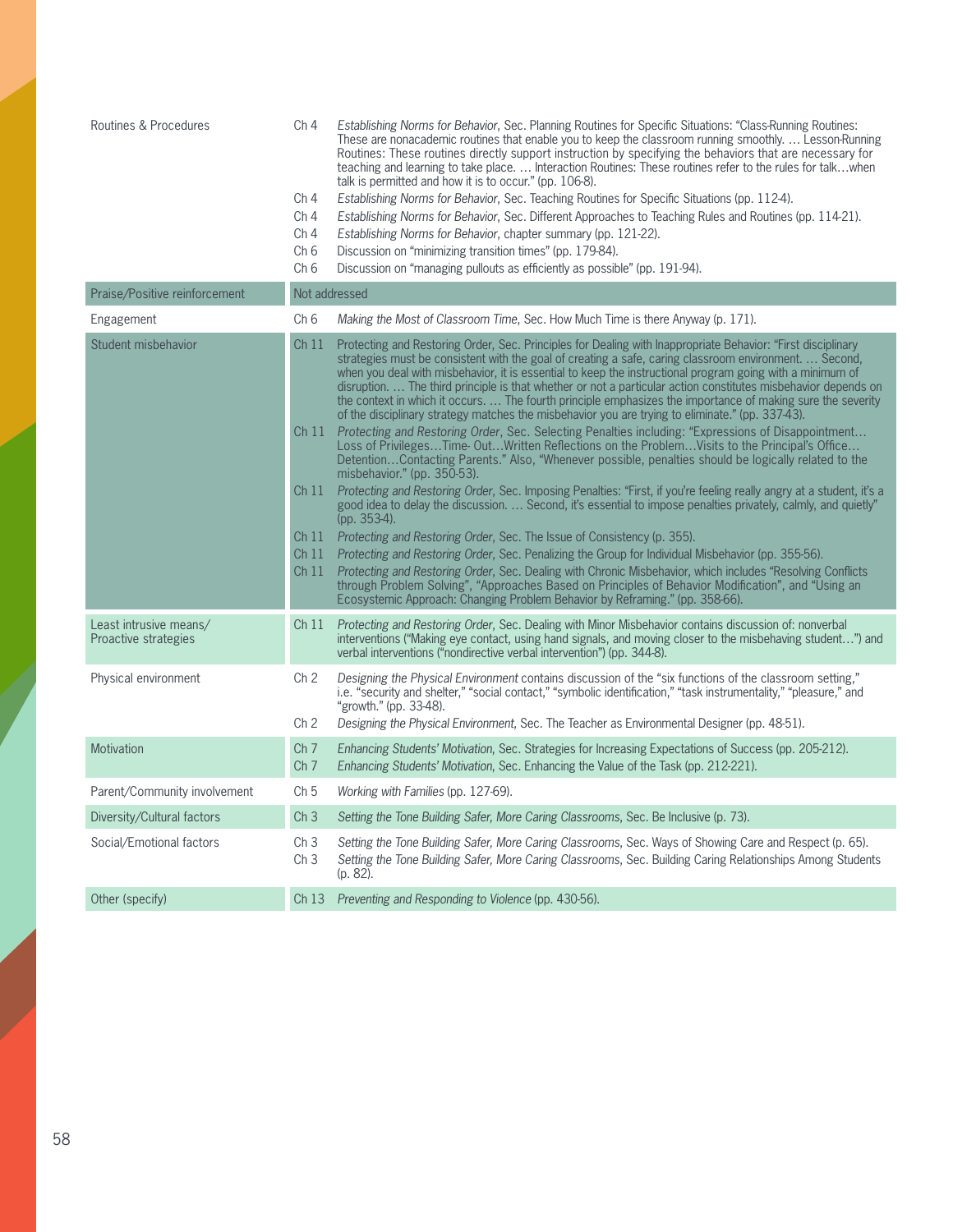# Program F **Course:** *Teaching Associateship – Elementary Education*

|                                                                       | <b>Classroom management strategies</b>         |                                    |            |                            |                                                   |                         |            |                                      |                               |                                        |                                                                                    |                                                                      |  |
|-----------------------------------------------------------------------|------------------------------------------------|------------------------------------|------------|----------------------------|---------------------------------------------------|-------------------------|------------|--------------------------------------|-------------------------------|----------------------------------------|------------------------------------------------------------------------------------|----------------------------------------------------------------------|--|
|                                                                       |                                                | <b>Big Five</b>                    |            |                            |                                                   | <b>Other strategies</b> |            |                                      |                               |                                        |                                                                                    |                                                                      |  |
| <b>Standards</b><br><b>NOINDI</b><br>ber<br>Rules,<br>bf <sub>l</sub> | rocedures<br>∞<br>Routines<br>$\tilde{\Omega}$ | Positive<br>reinforcement<br>aise/ | Engagement | misbehavior<br>ent<br>Stud | means<br>strategies<br>east intrusive<br>roactive | Physical<br>environment | Motivation | hmunity<br>involvement<br>Parent/Com | Diversity/Cultural<br>factors | motional<br><b>Social/E</b><br>factors | gement<br>(vility)<br>þö<br>$\omega$<br>respor<br>school<br>plans,<br><b>Other</b> | references<br>ment:<br>Classroom<br>es<br>Se<br>ಸ<br>manag<br>Gener: |  |

### **LECTURES RELEVANT TO CLASSROOM MANAGEMENT**

**School and Classroom in Context** What do you know about the student population in your classroom and school? The curriculum? Your colleagues? What are the invisible/visible rules and routines in your classroom and school? How were rules established? What are some of the ways teachers set high expectations for students?

#### **What is an effective lesson?**

How do you engage students? Judge the success of your teaching? What types of preassessments/end-of-lesson assessments are you using? How do you use the information collected to improve teaching and learning?

**How have you and your CI worked to create a strong classroom culture?**

**How do you set and maintain high behavioral expectations?**

**What are some ways you maximize instructional time in your classroom?**

### **LECTURES NOT RELEVANT TO CLASSROOM MANAGEMENT**

**Introductions/Overview of Seminar/ Supervisor assignments**

**Getting a Job. Start planning today! Guest speaker** – Hilary Kerner

**Structuring and delivering your lessons** What challenges and successes have you had? What information guides your selection of objectives, instructional

models, and assessments? **Is your pacing of lessons appropriate for students' needs?**  How can you tell? How do you manage "ragged" endings?

**What techniques enable you to challenge students to think critically?**  How have you organized instruction to "stretch" students who perform at different levels?

#### **What are your reactions to the chapter on how teachers can/must be reading teachers?**

How much of your school day provides opportunities for students to read? What, if anything, might you do differently to increase students' opportunities to read?

**Individual/small-group meetings.** 

| $\blacktriangledown$ |  | $\vee$ |  |  |              |  |
|----------------------|--|--------|--|--|--------------|--|
|                      |  |        |  |  |              |  |
|                      |  |        |  |  | $\checkmark$ |  |
|                      |  |        |  |  |              |  |
|                      |  |        |  |  |              |  |

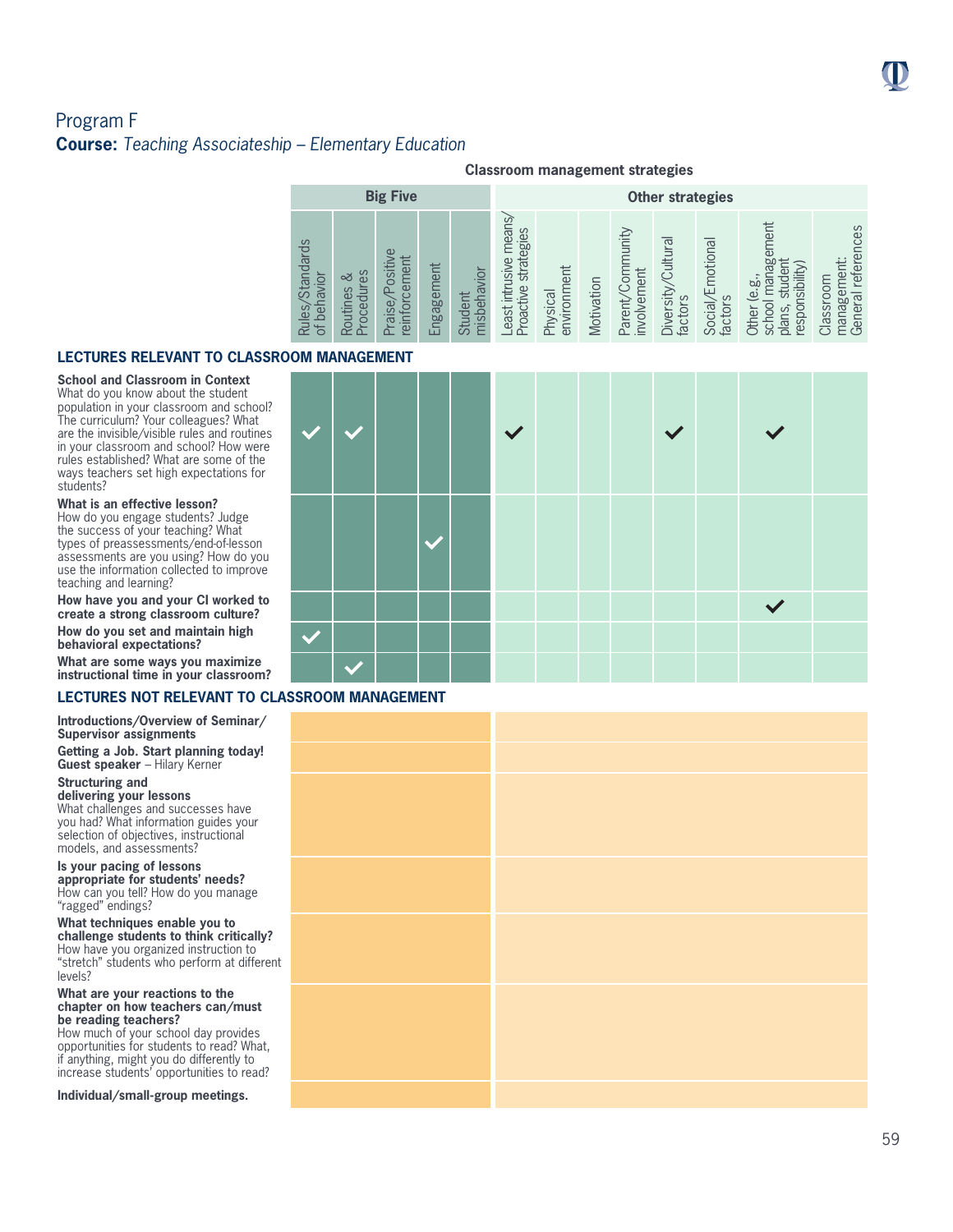|                                |                             | <b>Big Five</b>                  |            |                        |                                                |                         |            |                                 | <b>Other strategies</b>       |                             |                                                                        |                                                |
|--------------------------------|-----------------------------|----------------------------------|------------|------------------------|------------------------------------------------|-------------------------|------------|---------------------------------|-------------------------------|-----------------------------|------------------------------------------------------------------------|------------------------------------------------|
| Rules/Standards<br>of behavior | Procedures<br>ವ<br>Routines | Praise/Positive<br>reinforcement | Engagement | misbehavior<br>Student | Least intrusive means/<br>Proactive strategies | environment<br>Physical | Motivation | Parent/Community<br>involvement | Diversity/Cultural<br>factors | Social/Emotional<br>factors | Other (e.g.,<br>school management<br>plans, student<br>responsibility) | General references<br>management:<br>Classroom |
|                                |                             |                                  |            |                        |                                                |                         |            |                                 |                               |                             |                                                                        |                                                |

**From the teacher's perspective: How do teachers' interpretations of their actions compare to your own thinking about intervening with students in your current placement?** 

SKPE discussion with Cambridge, England students

**Wrap up/dinner** (Bavaro Hall).

### **ASSIGNMENTS RELEVANT TO CLASSROOM MANAGEMENT**

**None**

### **ASSIGNMENTS NOT RELEVANT TO CLASSROOM MANAGEMENT**

**2013**<br>**2013 CED** guidelines.<br>**2013 CED CED CED CED CED CED Complete online assignments posted in Collab. Implement Student Surveys and analyze the data according to** 

**Submit a one-page resume you can use during your search for employment.**

**Obtain at least two recommendations from individuals who have observed your teaching.** 

### **Textbook relevant to classroom management:**

Lemov, D. (2010) *Teach like a champion: 49 techniques that put students on the path to college*. San Francisco: Jossey-Bass.

| <b>Topic</b>                  | <b>How addressed</b>                                                                                                                                                                                                                                                                                                                                                                                                                                                                                                                                                                                                                                                                                                                                                                                                                     |
|-------------------------------|------------------------------------------------------------------------------------------------------------------------------------------------------------------------------------------------------------------------------------------------------------------------------------------------------------------------------------------------------------------------------------------------------------------------------------------------------------------------------------------------------------------------------------------------------------------------------------------------------------------------------------------------------------------------------------------------------------------------------------------------------------------------------------------------------------------------------------------|
| Rules/Standards of behavior   | Ch6<br>Setting and Maintaining High Behavioral Expectations: Discussion of the "100 Percent" principle: "There's one<br>acceptable percentage of students following a direction: 100 percent. Less, and your authority is subject to<br>interpretation, situation, and motivation" (pp. 167-70).<br>Setting and Maintaining High Behavioral Expectations: Discussion of the principle of "threshold": "The most im-<br>Ch 6<br>portant moment to set expectations in your classroom is the minute when your classroom students enterThe<br>first minute, when students cross the threshold into the classroom, you must remind them of the expectations"<br>(pp. 197-8).                                                                                                                                                                 |
| Routines & Procedures         | Ch <sub>5</sub><br>Discussion of the Entry Routine: "Entry Routine is about making a habit out of what's efficient, productive and<br>scholarly after the greeting and as students take their seats and class begins" (p. 151).<br>"Students should never have to ask themselves, "What am I supposed to be doing?" when they enter your<br>Ch <sub>5</sub><br>classroomDo Now, a short activity that you have written on the board or is waiting at their desks before they<br>enter" (p. 152).<br>Ch <sub>5</sub><br>Discussion of transitions: "Having quick and routine transitions that students can execute without extensive<br>narration by the teacher-that is, Tight Transitions-is a critical piece of any highly effective classroom" (p. 153).                                                                              |
| Praise/Positive reinforcement | Ch <sub>7</sub><br>Discussion of "Precise Praise." Key principles are: "Differentiate acknowledgment and praise"; "Praise (and<br>acknowledge) loud; fix soft."; and "Praise must be genuine." (pp. 210-213).<br>Ch <sub>7</sub><br>Extended discussion of "positive framing," which may be considered relevant but is explicitly distinguished from<br>reinforcement of positive behavior. Its key principles are: "Live in the now": "assume the best": "Allow plausible<br>anonymity"; "Build momentum, and narrate the positive"; "Challenge!"; and "Talk expectations and aspirations"<br>(pp. 204-9).<br>Discussion of "props"-"public praise for students who demonstrate excellence or exemplify virtues" (pp. 163-<br>Ch <sub>5</sub><br>5). [Examples seem geared toward rewarding academic achievement, not proper behavior.] |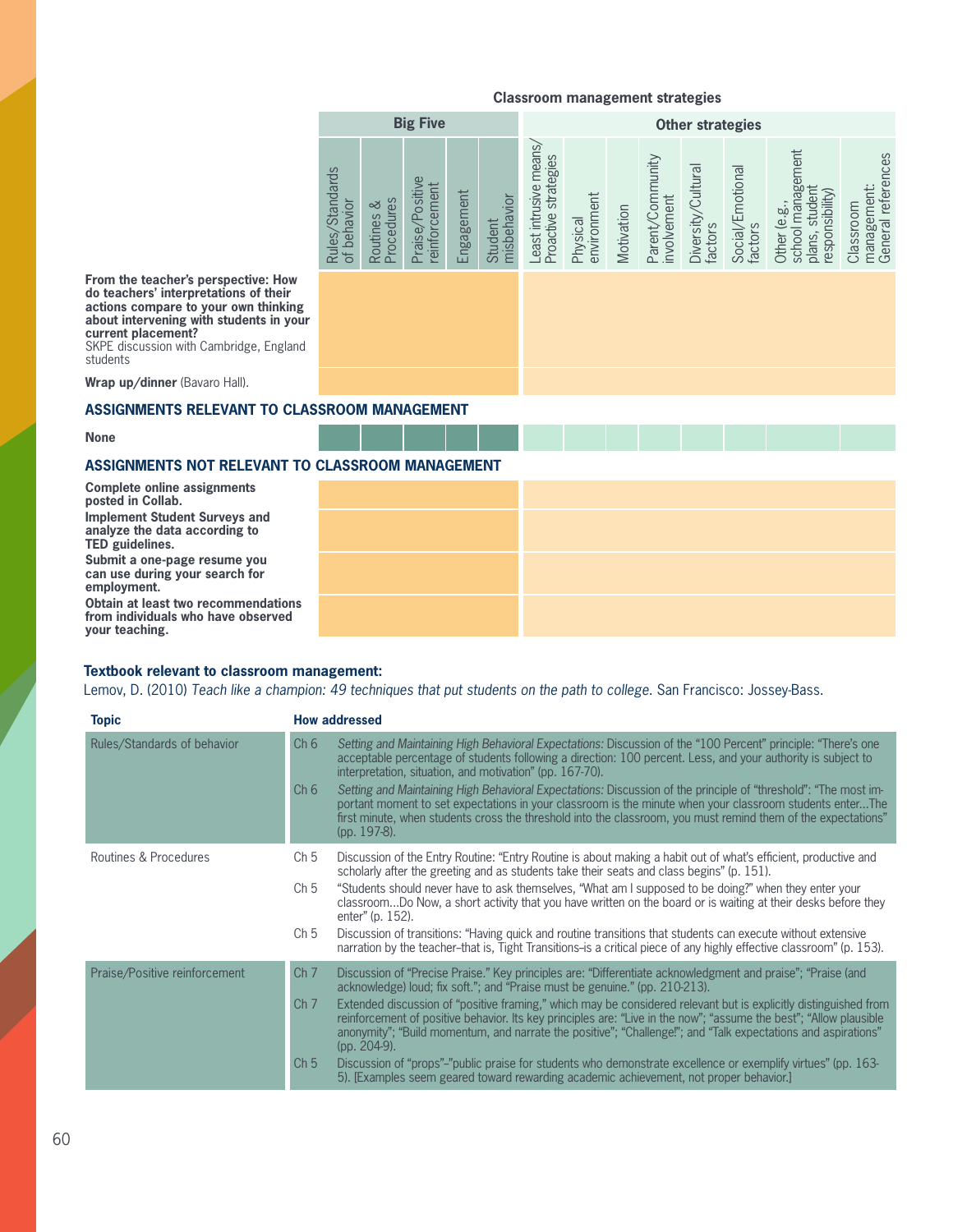| Engagement                                     | Ch <sub>3</sub><br>Ch <sub>3</sub><br>Ch <sub>4</sub><br>Ch <sub>5</sub> | Brief discussion of "the hook", i.e. initiating student interest & attention (pp. 75ff.).<br>Discussion of circulation and engagement: "If you're teaching activelymake frequent verbal and nonverbal<br>interventionsas you circulate" (p. 86).<br>Engaging Students in Your Lessons, addresses various engagement techniques: "Cold Call"; "Call and Re-<br>sponse"; "Pepper"; "Wait Time"; "Everybody Writes"; "Vegas" (pp. 111ff-141ff).<br>Discussion of the SLANT technique: "Five key behaviors that maximize students' ability to pay attention are in<br>the acronym SLANTSit up; Listen; Ask and answer questions; Nod your head; Track the speaker" (p. 159). |
|------------------------------------------------|--------------------------------------------------------------------------|--------------------------------------------------------------------------------------------------------------------------------------------------------------------------------------------------------------------------------------------------------------------------------------------------------------------------------------------------------------------------------------------------------------------------------------------------------------------------------------------------------------------------------------------------------------------------------------------------------------------------------------------------------------------------|
| Student misbehavior                            | Ch <sub>6</sub><br>Ch <sub>6</sub><br>Ch <sub>6</sub>                    | Brief discussion of consequences: "if a situation cannot be addressed quickly and successfully without a<br>consequence, the consequence must be given so that instruction is not interrupted" (p. 174).<br>Extended discussion about distinguishing between "incompetence" and "deviance" (see pp. 180-2).<br>Extended discussion of the "no warnings" principle: "act early"; "act reliably"; "act proportionately"; "Giving a<br>warning is not taking action; it is threatening that you might take an action and therefore is counterproductive"<br>(pp. 199-201).                                                                                                  |
| Least intrusive means/<br>Proactive strategies | Ch <sub>6</sub><br>Ch <sub>6</sub>                                       | Brief discussion of "nonverbal intervention": "Gesture to or eye contact with off-task students while doing some-<br>thing else, preferably teaching the others" (p. 172).<br>Discussion of circulation and engagement: "If you're teaching activelymake frequent verbal and nonverbal<br>interventionsas you circulate" (p. 86).                                                                                                                                                                                                                                                                                                                                        |
| Physical environment                           | Ch <sub>2</sub>                                                          | Planning to Ensure Academic Achievement, Sec. Draw the Map (p. 67).                                                                                                                                                                                                                                                                                                                                                                                                                                                                                                                                                                                                      |
| Motivation                                     | Ch <sub>7</sub>                                                          | Building Trust and Character, Sec. Positive Framing (p. 204).                                                                                                                                                                                                                                                                                                                                                                                                                                                                                                                                                                                                            |
| Parent/Community involvement                   |                                                                          | Not addressed                                                                                                                                                                                                                                                                                                                                                                                                                                                                                                                                                                                                                                                            |
| Diversity/Cultural factors                     |                                                                          | Not addressed                                                                                                                                                                                                                                                                                                                                                                                                                                                                                                                                                                                                                                                            |
| Social/Emotional factors                       | Ch <sub>7</sub>                                                          | Building Trust and Character, Sec. Emotional Constancy (p. 219).                                                                                                                                                                                                                                                                                                                                                                                                                                                                                                                                                                                                         |
| Other (specify)                                |                                                                          |                                                                                                                                                                                                                                                                                                                                                                                                                                                                                                                                                                                                                                                                          |

# Program F **Course:** *Field Practicum*

# **Classroom management strategies**

|                                                                | <b>Big Five</b>                                        |                                                                 |                                               |                                                |                                                   | <b>Other strategies</b>     |            |                                                    |                                   |                                        |                                                                                  |                                                                        |  |
|----------------------------------------------------------------|--------------------------------------------------------|-----------------------------------------------------------------|-----------------------------------------------|------------------------------------------------|---------------------------------------------------|-----------------------------|------------|----------------------------------------------------|-----------------------------------|----------------------------------------|----------------------------------------------------------------------------------|------------------------------------------------------------------------|--|
| <b>Standards</b><br>navior<br>ned<br>Ded<br>Rules,<br>$\sigma$ | ΘS<br>చ<br>Ĕ<br>es<br>outin<br>ēg<br>$\circ$<br>≃<br>≏ | $\omega$<br>siti<br>nen<br>$\mathbf{\Omega}$<br>aise<br>reinfor | nent<br>em<br>$\infty$<br>gä<br>$\equiv$<br>ш | vior<br><u>लि</u><br>hisbeh<br>මි<br>Stud<br>≻ | means<br>strategies<br>east intrusive<br>roactive | nent<br>environm<br>Physica | Motivation | nmunity<br>involvement<br>mo.<br>arent<br>$\Omega$ | Cultural<br>Diversity,<br>factors | motional<br><b>Social/E</b><br>factors | 靊<br>es<br>Se<br>nsibilit<br><b>bc</b><br>$\omega$<br>lodsə<br>应<br>ၯႍ<br>Ь<br>主 | rces<br>referer<br>nent:<br>lassroor<br>ΕE<br>General<br><b>Janage</b> |  |

### **LECTURES RELEVANT TO CLASSROOM MANAGEMENT**

| <b>Observing the Teacher's</b><br><b>Management System</b><br>LECTURES NOT RELEVANT TO CLASSROOM MANAGEMENT |  |  |  |  |  |
|-------------------------------------------------------------------------------------------------------------|--|--|--|--|--|
| Learning about the Classroom                                                                                |  |  |  |  |  |
| <b>Observing Teacher Language</b>                                                                           |  |  |  |  |  |
| <b>Observing Teacher Instruction</b>                                                                        |  |  |  |  |  |
| <b>Observing Children</b>                                                                                   |  |  |  |  |  |
| <b>Observing Content Instruction</b>                                                                        |  |  |  |  |  |
| <b>Read aloud fiction</b>                                                                                   |  |  |  |  |  |
| <b>Read aloud nonfiction</b>                                                                                |  |  |  |  |  |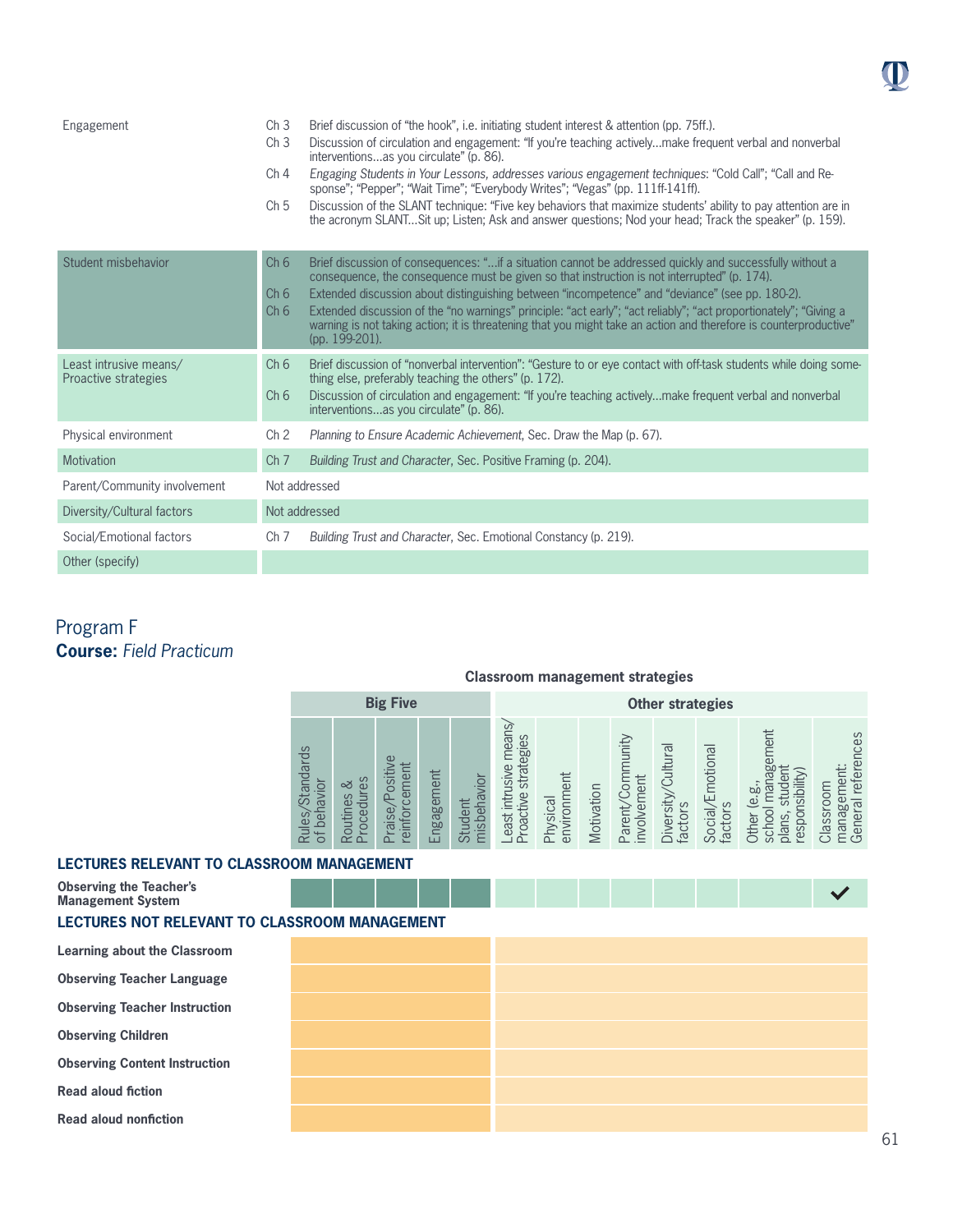|                                                 | <b>Big Five</b>                            |                                                      |            |                        |                                                 | <b>Other strategies</b> |            |                                        |                                                       |                                             |                                                                                              |                                                           |  |
|-------------------------------------------------|--------------------------------------------|------------------------------------------------------|------------|------------------------|-------------------------------------------------|-------------------------|------------|----------------------------------------|-------------------------------------------------------|---------------------------------------------|----------------------------------------------------------------------------------------------|-----------------------------------------------------------|--|
| <b>Standards</b><br>of behavior<br><b>Rules</b> | es<br>చ<br>rocedur<br>Routines<br>$\Delta$ | $\omega$<br>ositi<br>per<br>ΘL<br>einforc<br>Praise, | Engagement | misbehavior<br>Student | east intrusive means<br>strategies<br>Proactive | environment<br>Physical | Motivation | yinunity<br>involvement<br>Parent/Corr | $\overline{\sigma}$<br>Cultur<br>Diversity<br>factors | Emotional<br>factors<br>Social <sub>/</sub> | nagement<br>⊭<br>responsibility)<br>Jeb<br>ρý<br>пр<br>ق<br>school<br>plans,<br><b>Other</b> | references<br>ent:<br>Classroom<br>Φ<br>manage<br>General |  |
|                                                 |                                            |                                                      |            |                        |                                                 |                         |            |                                        |                                                       |                                             |                                                                                              |                                                           |  |

#### **Conduct a content lesson**

#### **ASSIGNMENTS RELEVANT TO CLAS**

#### **Observing the Teacher's Management Systems**

Organization (Materials, time used efficiently)

- **n** Physical Arrangement
- $\blacksquare$  Behavioral considerations
- $\blacksquare$  Teacher is visible at all times
- $\blacksquare$  Clear expectations regarding acceptable behavior
- Positive Reinforcement is used
- $\blacksquare$  Students are clear regarding positive and negative consequences

### **Observing a Content Lesson**

**2013 2-3** minutes for the activity to begin,<br>
then cycle through each student, making then cycle through each student, making a check if the student is engaged and leaving the space blank if the student is not engaged.

### **Observing the Classroom**

**Management: Rules**  What rules do children seem to follow? How does the teacher reinforce these procedures?

#### **Conduct a content lesson**

In this half-page box, reflect on your lesson success. …How did your management system work?

#### **ASSIGNMENTS NOT RELEVANT TO CLASSROOM MANAGEMENT**

|  | <b>Observing Teacher Language</b> |
|--|-----------------------------------|
|  |                                   |

**Observing Teacher instruction**

**Observing Children**

**Read aloud nonfiction**

**No textbooks relevant to classroom management assigned in this course.**

| <b>SSROOM MANAGEMENT</b> |  |  |                         |                         |  |  |  |
|--------------------------|--|--|-------------------------|-------------------------|--|--|--|
|                          |  |  | $\overline{\mathbf{v}}$ | $\overline{\mathsf{v}}$ |  |  |  |
|                          |  |  |                         |                         |  |  |  |
|                          |  |  |                         |                         |  |  |  |
|                          |  |  |                         |                         |  |  |  |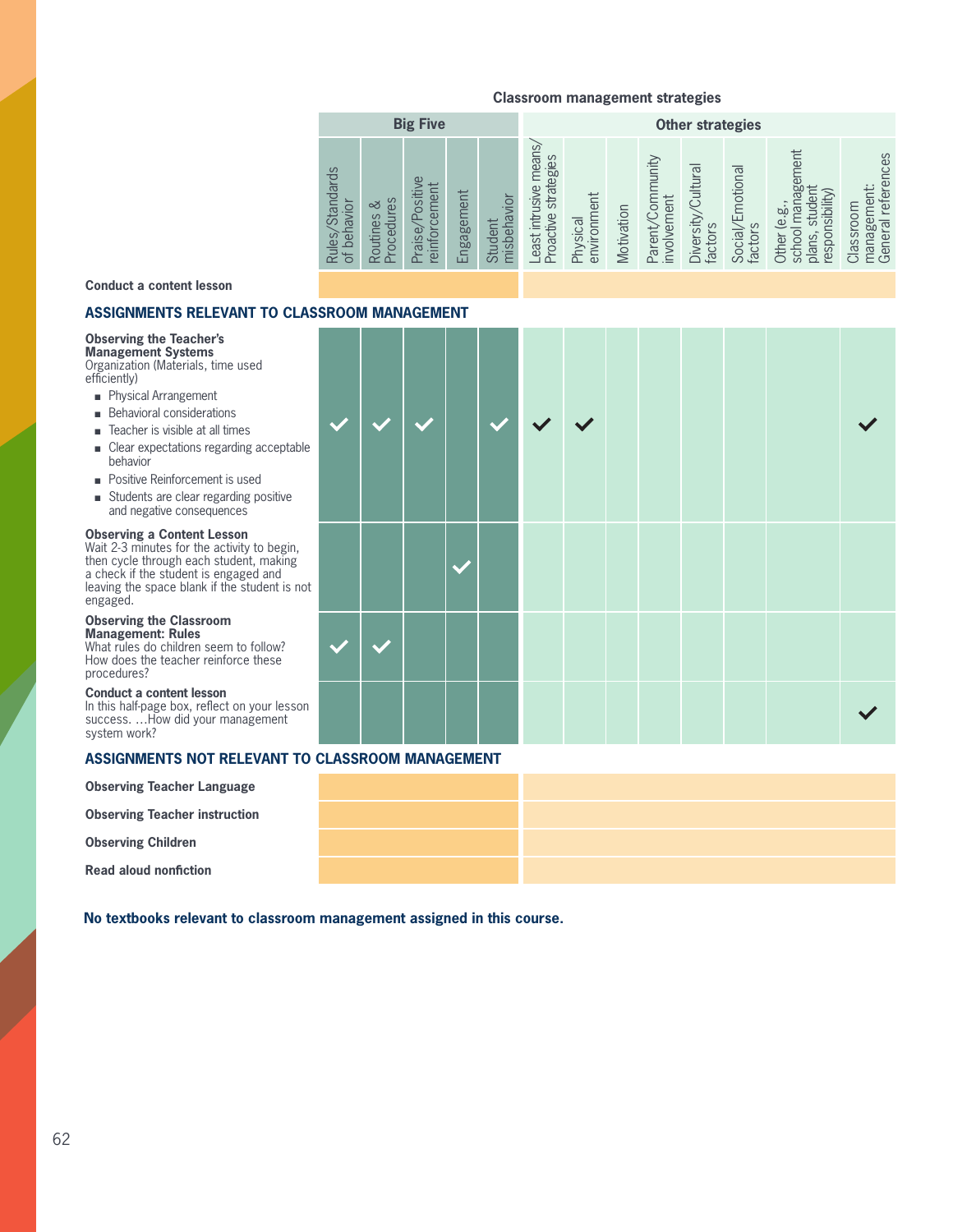**Big Five COLLECTION COLLECTION Other strategies** Least intrusive means/ \_east intrusive means school management Other (e.g.,<br>school management management:<br>General references Parent/Community General references Proactive strategies Proactive strategies Parent/Community Diversity/Cultural Diversity/Cultural<br>factors Social/Emotional Rules/Standards Social/Emotional Rules/Standards Praise/Positive Praise/Positive management: reinforcement plans, student reinforcement plans, student responsibility) responsibility) Routines &<br>Procedures Engagement Engagement Student<br>misbehavior environment involvement misbehavior environment involvement behavior Routines & Procedures Classroom Classroom of behavior Motivation Physical factors  $\overline{\sigma}$ 

### **LECTURES RELEVANT TO CLASSROOM MANAGEMENT**

#### **None**

### **LECTURES NOT RELEVANT TO CLASSROOM MANAGEMENT**

**All lectures relate to study design, data collection methods, and related issues.**

#### **ASSIGNMENTS RELEVANT TO CLASSROOM MANAGEMENT**

#### **The Case Study**

The goal of these observations is to note specific learning and emotional strengths and needs, academic and social behavior in class, etc.

#### **Final Paper**

The Case Studies: You will do three case studies. Two will be mini-studies; one will be in-depth. For each case, provide contextual information about the student (demographics, class behaviors, etc.); what you learned about each student; and how you learned about each student.

#### **Final Presentation**

This formal presentation is the culmination of your field project.

### **ASSIGNMENTS NOT RELEVANT TO CLASSROOM MANAGEMENT**

**Research Exercise #1: Identification of Students** 

**Research Exercise #2: Observation Activity**  Conduct a 10-minute observation of one person in a social situation.

**Research Exercise #3: Interview Protocol** Interview your Clinical Instructor regarding the three students you are studying.

**Research Exercise #4: Best Practice Literature**  Find at least three published sources, including one empirical study, relevant to the cases you are studying.

**Research Exercise #5: Student Work Sample** Examine student work in order to collect evidence/learn more about student learning.

**No textbook relevant to classroom management assigned in this course.**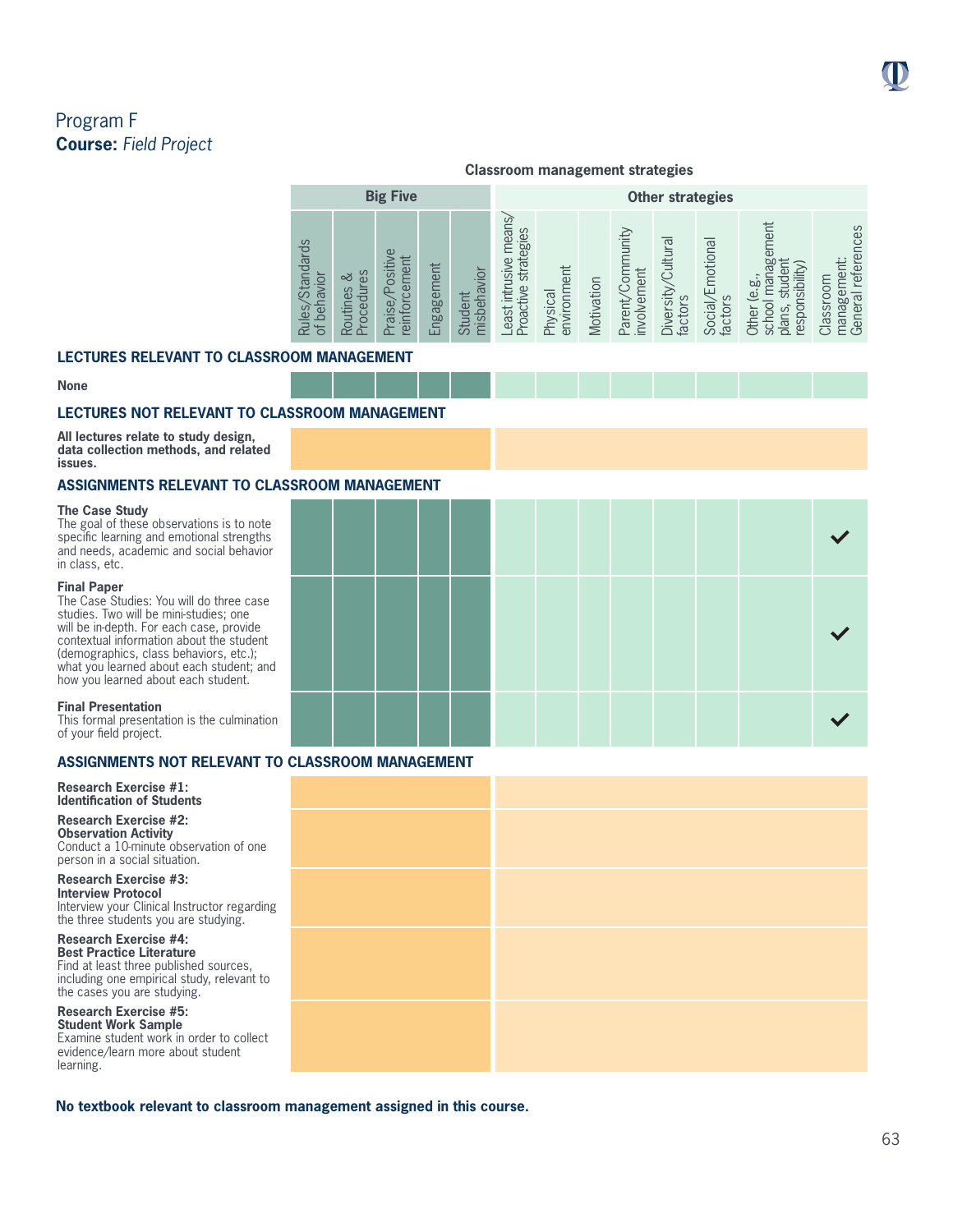# Program F **Student teaching observation/evaluation instruments**

### **Instrument titles:**

Teaching Associate Midterm Evaluation; Teaching Associate Final Evaluation; Collaborative Assessment Log; Collaborative Assessment Log Feedback Guide; Elementary Descriptors for My Teaching Partner – Classroom Assessment Scoring System (CLASS); Behavioral Observation Form; Engagement Patterns Observational Form; Verbatim Observation Form; Open Observation Form

| <b>Strategy</b>                                | <b>How addressed</b>                                                                                                                                                                                           |
|------------------------------------------------|----------------------------------------------------------------------------------------------------------------------------------------------------------------------------------------------------------------|
| Rules/Standards of behavior                    | "Enforces classroom rules; reminds students of rules."<br>"Makes management and behavioral expectations clear."                                                                                                |
| Routines & Procedures                          | "Manages classroom procedures to maximize academic learning time."                                                                                                                                             |
| Praise/Positive reinforcement                  | "Gives specific behavior praise."                                                                                                                                                                              |
| Engagement                                     | Not addressed                                                                                                                                                                                                  |
| Student misbehavior                            | "Consistent with consequences (follows through)."<br>"Makes management and behavioral expectations clear (e.g., responds to inappropriate behavior, implements behavior<br>management plan when appropriate)." |
| Least intrusive means/<br>Proactive strategies | "Uses surface level management techniques (proximity, redirect, "the look," calls student's name, states expected<br>behavior)."                                                                               |
| Physical environment                           | Not addressed                                                                                                                                                                                                  |
| <b>Motivation</b>                              | Not addressed                                                                                                                                                                                                  |
| Parent/Community involvement                   | No (parental involvement is related to student learning only).                                                                                                                                                 |
| Diversity/Cultural factors                     | "Shows respect for student's varied talents, perspectives and background."                                                                                                                                     |
| Social/Emotional factors                       | "Develops and maintains rapport with students."                                                                                                                                                                |
| Other (specify)                                |                                                                                                                                                                                                                |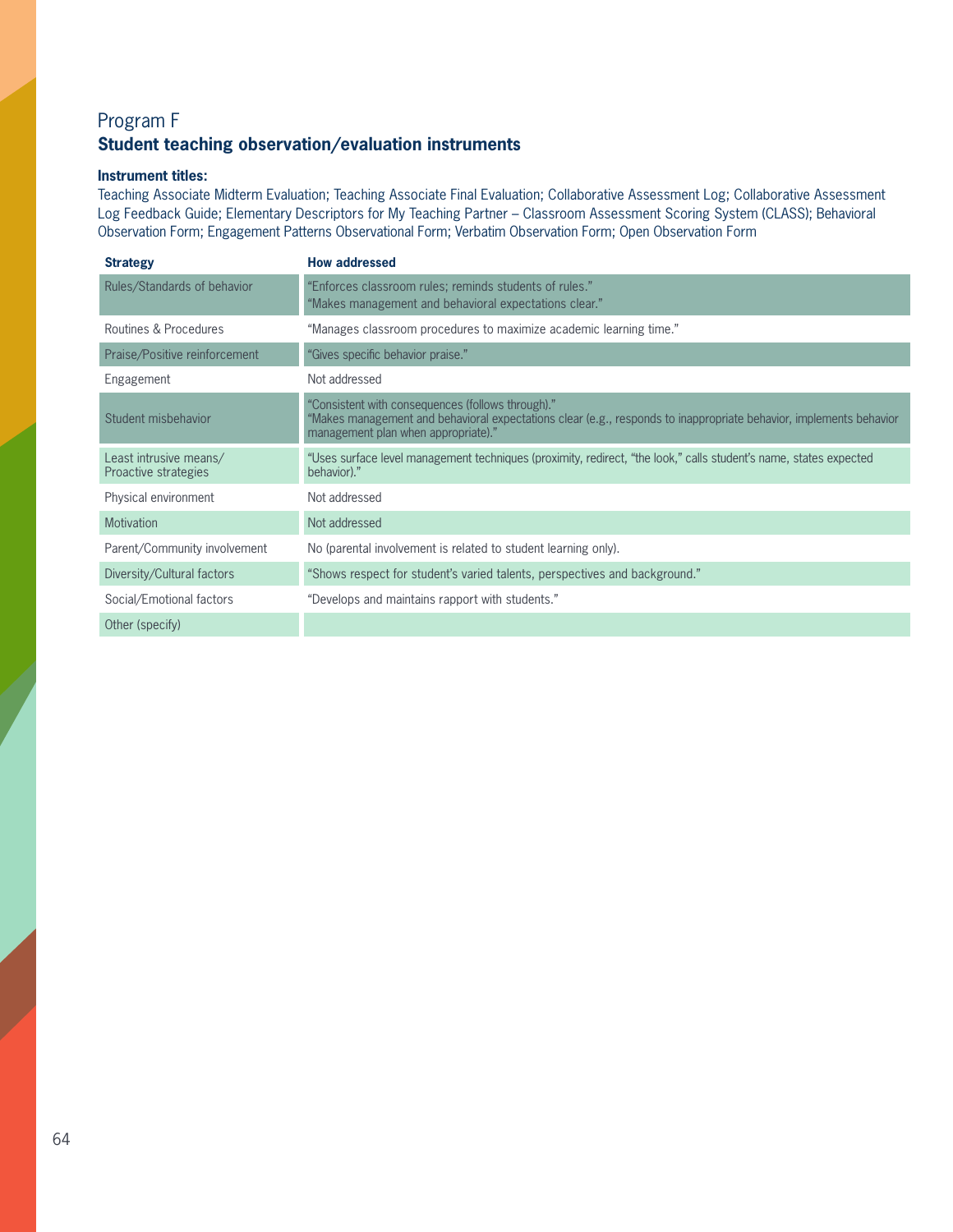# **Program G: Graduate secondary**



CBD means "could not be determined"

Course has one lecture titled "Parent Involvement" but there is nothing to indicate that this relates to classroom management.

\*\* Detailed assignment descriptions are not provided. However, beyond a reference to "learning environments" the syllabus has no mention of student behavior or classroom management, lending credibility to the assumption that the assignments do not address classroom management beyond any indicators included on the student teaching observation/evaluation instruments.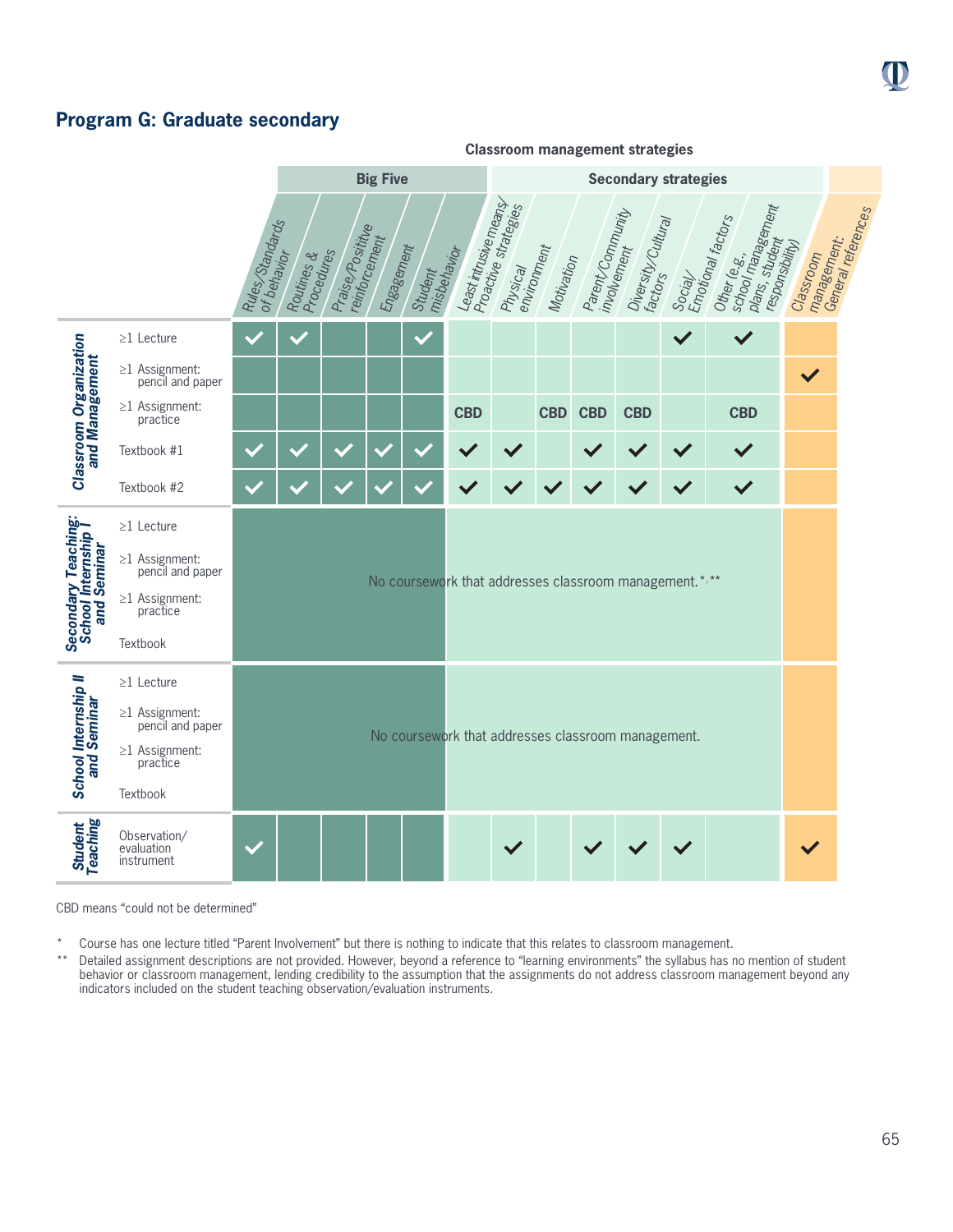# Program G **Course:** *Classroom Organization and Management*

|                                                      | <b>Classroom management strategies</b> |                          |                                 |            |                        |                                                |                         |            |                                 |                               |                             |                                                                        |                                                |
|------------------------------------------------------|----------------------------------------|--------------------------|---------------------------------|------------|------------------------|------------------------------------------------|-------------------------|------------|---------------------------------|-------------------------------|-----------------------------|------------------------------------------------------------------------|------------------------------------------------|
|                                                      |                                        |                          | <b>Big Five</b>                 |            |                        |                                                |                         |            |                                 | <b>Other strategies</b>       |                             |                                                                        |                                                |
|                                                      | Rules/Standards<br>of behavior         | Procedures<br>Routines & | Praise/Positive<br>einforcement | Engagement | misbehavior<br>Student | Least intrusive means/<br>Proactive strategies | environment<br>Physical | Motivation | Parent/Community<br>involvement | Diversity/Cultural<br>factors | Social/Emotional<br>factors | school management<br>plans, student<br>responsibility)<br>Other (e.g., | management:<br>General references<br>Classroom |
| <b>LECTURES RELEVANT TO CLASSROOM MANAGEMENT</b>     |                                        |                          |                                 |            |                        |                                                |                         |            |                                 |                               |                             |                                                                        |                                                |
| <b>Rules and Procedures</b>                          |                                        |                          |                                 |            |                        |                                                |                         |            |                                 |                               |                             |                                                                        |                                                |
| <b>Discipline and Consequences</b>                   |                                        |                          |                                 |            | $\checkmark$           |                                                |                         |            |                                 |                               |                             |                                                                        |                                                |
| <b>Teacher - Student Relationships</b>               |                                        |                          |                                 |            |                        |                                                |                         |            |                                 |                               | $\checkmark$                |                                                                        |                                                |
| <b>Student Responsibility</b>                        |                                        |                          |                                 |            |                        |                                                |                         |            |                                 |                               |                             | $\checkmark$                                                           |                                                |
| Getting Off to a Good Start                          |                                        |                          |                                 |            |                        |                                                |                         |            |                                 |                               |                             |                                                                        |                                                |
| <b>LECTURES NOT RELEVANT TO CLASSROOM MANAGEMENT</b> |                                        |                          |                                 |            |                        |                                                |                         |            |                                 |                               |                             |                                                                        |                                                |
| <b>Introduction</b>                                  |                                        |                          |                                 |            |                        |                                                |                         |            |                                 |                               |                             |                                                                        |                                                |
| <b>Mental Set</b>                                    |                                        |                          |                                 |            |                        |                                                |                         |            |                                 |                               |                             |                                                                        |                                                |
| ASSIGNMENTS RELEVANT TO CLASSROOM MANAGEMENT         |                                        |                          |                                 |            |                        |                                                |                         |            |                                 |                               |                             |                                                                        |                                                |
| <b>Comprehensive Management Plan*</b>                |                                        |                          |                                 |            |                        |                                                |                         |            |                                 |                               |                             |                                                                        | $\checkmark$                                   |
| <b>Research paper</b>                                |                                        |                          |                                 |            |                        |                                                |                         |            |                                 |                               |                             |                                                                        |                                                |
| Module response papers to readings                   |                                        |                          |                                 |            |                        |                                                |                         |            |                                 |                               |                             |                                                                        |                                                |
| ASSIGNMENTS NOT RELEVANT TO CLASSROOM MANAGEMENT     |                                        |                          |                                 |            |                        |                                                |                         |            |                                 |                               |                             |                                                                        |                                                |
| <b>None</b>                                          |                                        |                          |                                 |            |                        |                                                |                         |            |                                 |                               |                             |                                                                        |                                                |

\* Assignments do not provide detail, but we assume they all relate to classroom management. The specific topics addressed cannot be determined.

### **Textbook relevant to classroom management:**

Marzano, R. J. (2003) *Classroom management that works: Research-based strategies for every teacher*. Alexandria, VA: Association for Supervision and Curriculum Development.

NOTE: Syllabus does not specify which chapters are covered; therefore, the assumption is that all are covered

| <b>Topic</b>                  | <b>How addressed</b>               |                                                                                                                                                                                                                                                                               |  |  |  |  |  |  |  |  |  |
|-------------------------------|------------------------------------|-------------------------------------------------------------------------------------------------------------------------------------------------------------------------------------------------------------------------------------------------------------------------------|--|--|--|--|--|--|--|--|--|
| Rules/Standards of behavior   | Ch <sub>2</sub>                    | Rules and Procedures: discussion of the "research and theory"; "general classroom behavior" including<br>different sets of recommended rules for elementary and secondary levels; rules and procedures for the<br>beginning of the school day or period (pp. 15-21).          |  |  |  |  |  |  |  |  |  |
| Routines & Procedures         | Ch 2<br>Ch 2                       | Rules and Procedures: Discussion of the "research and theory" (pp. 15-17).<br>Discussion of transitions (pp 21-22).                                                                                                                                                           |  |  |  |  |  |  |  |  |  |
| Praise/Positive reinforcement | Ch <sub>3</sub><br>Ch <sub>6</sub> | Disciplinary Interventions: discussion that "Tangible Recognition" "involves any type of concrete recognition or<br>reward provided by the teacher" (pp. 36-37).<br>The Student's Responsibility for Management, Sec. Phase 1, Record Keeping and Contingent Rewards (p. 86). |  |  |  |  |  |  |  |  |  |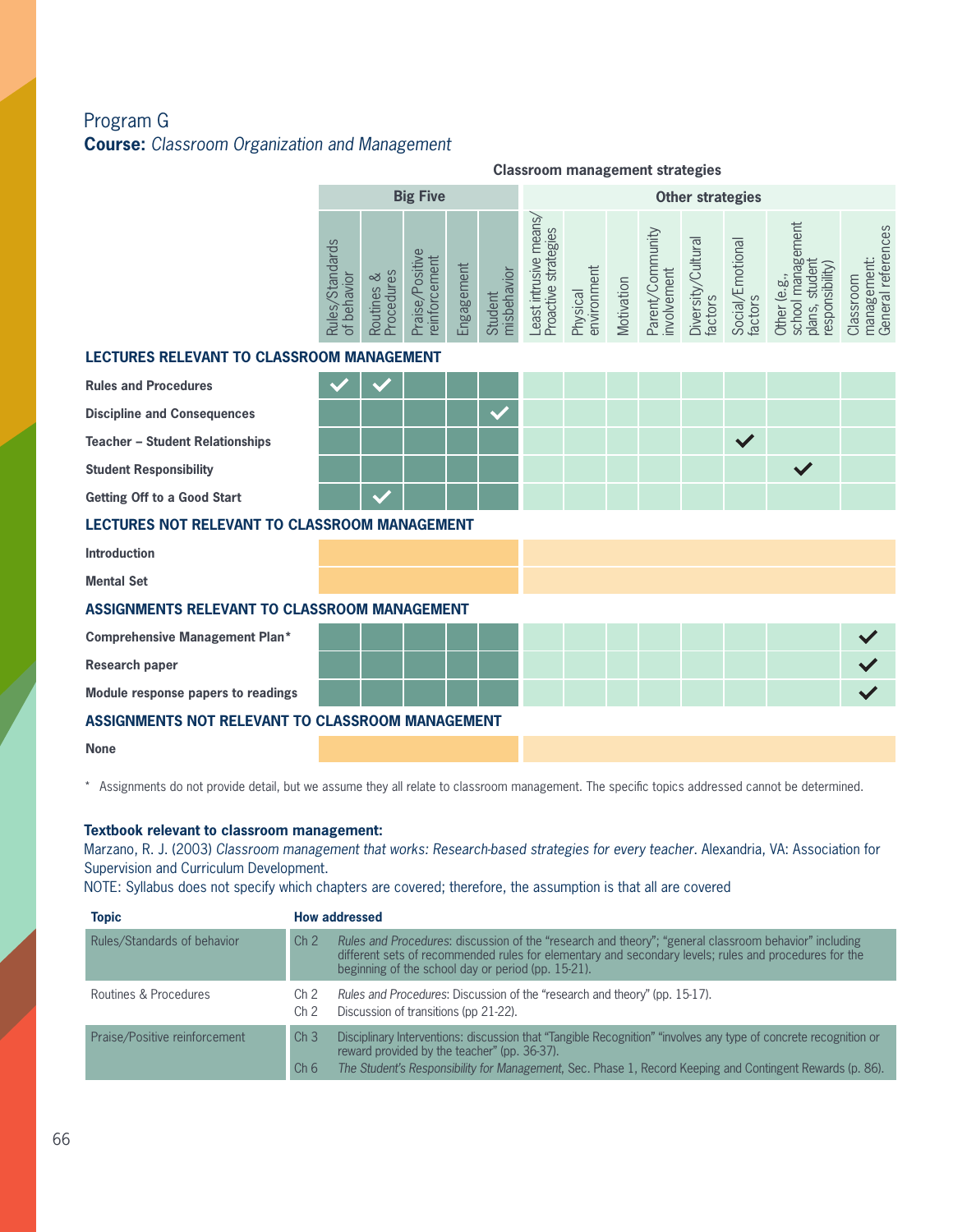| Engagement                                     | Ch <sub>1</sub>                            | The Critical Role of Classroom Management, Sec. Meta-Analysis and Classroom Management: "Classes in<br>which effective classroom management techniques are used have engagement rates for students that are<br>.617 standard deviations higher than the engagement rates in classes where effective management<br>techniques are not employed. This translates into a 23-percentile-point increase in engagement" (p. 10).                                                             |
|------------------------------------------------|--------------------------------------------|----------------------------------------------------------------------------------------------------------------------------------------------------------------------------------------------------------------------------------------------------------------------------------------------------------------------------------------------------------------------------------------------------------------------------------------------------------------------------------------|
| Student misbehavior                            | Ch <sub>3</sub><br>Ch <sub>3</sub><br>Ch 8 | Disciplinary Interventions: "If a student does not respond to the more subtle interventions, simply tell the<br>student to stop the inappropriate behavior." (p. 35).<br>Discussion of "direct cost" interventions; group contingency (pp. 37-39).<br>Discussion of the need to "Establish clear school-wide rules and procedures regarding specific types of<br>misbehavior" and "Establish and enforce appropriate consequences for specific types of misbehavior" (pp.<br>108-112). |
| Least intrusive means/<br>Proactive strategies | Ch <sub>3</sub><br>Ch <sub>5</sub>         | Disciplinary Interventions: discussion of nonverbal techniques including "eye contact," and "a physical signal<br>such as a finger" (p. 35).<br>Possibly relevant discussion of "withitness" (pp. 67-84).                                                                                                                                                                                                                                                                              |
| Physical environment                           | Ch <sub>7</sub><br>Ch 8                    | Discussion of the "action step": "Arrange and decorate your room in a manner that supports effective<br>classroom management" (pp. 94-98).<br>Possibly related/relevant discussion of the need to "Establish rules and procedures for behavioral problems<br>that might be caused by the school's physical characteristics or the school's routines" (pp. 106-108).                                                                                                                    |
| Motivation                                     |                                            | Not addressed                                                                                                                                                                                                                                                                                                                                                                                                                                                                          |
| Parent/Community involvement                   | Ch <sub>3</sub>                            | Disciplinary Interventions, Sec. Home Contingency (p. 39).                                                                                                                                                                                                                                                                                                                                                                                                                             |
| Diversity/Cultural factors                     | Ch <sub>4</sub>                            | Brief discussion of "severe problems facing students"-e.g. homelessness, alcoholism, incarcerated parents,<br>ADHD, abuse, poverty (pp. 46-47).                                                                                                                                                                                                                                                                                                                                        |
| Social/Emotional factors                       | Ch <sub>4</sub>                            | Brief discussion of "severe problems facing students"-e.g. homelessness, alcoholism, incarcerated parents,<br>ADHD, abuse, poverty (pp. 46-47).                                                                                                                                                                                                                                                                                                                                        |
| Other (specify)                                | Ch <sub>4</sub><br>Ch <sub>4</sub>         | Teacher Student Relationships, Sec. Taking a Personal Interest in Students (p. 53).<br>Discussion of techniques for asserting teacher dominance (p. 49ff).                                                                                                                                                                                                                                                                                                                             |

### **Textbook relevant to classroom management:**

Marzano, R. J., Gaddy, B. B., Foseid, M. C., Foseid, M. P., & Marzano, J. S. (2009) *A handbook for classroom management that works*. Upper Saddle River, NJ: Pearson.

Note: Syllabus does not specify which chapters are covered; therefore, the assumption is that all are covered.

| <b>Topic</b>                  | <b>How addressed</b>                                                                                                                                                                                                                                                                                                                                                                                                                                                                                                                                                                                                                                                                                                                                                                                                                                                                                                                                                                                                                                                                                                                                                        |
|-------------------------------|-----------------------------------------------------------------------------------------------------------------------------------------------------------------------------------------------------------------------------------------------------------------------------------------------------------------------------------------------------------------------------------------------------------------------------------------------------------------------------------------------------------------------------------------------------------------------------------------------------------------------------------------------------------------------------------------------------------------------------------------------------------------------------------------------------------------------------------------------------------------------------------------------------------------------------------------------------------------------------------------------------------------------------------------------------------------------------------------------------------------------------------------------------------------------------|
| Rules/Standards of behavior   | Section 1: discussion of "establishing overall classroom rules and procedures" on pp. 11-14; behavioral<br>Ch <sub>1</sub><br>expectations for group work (pp. 24-25).<br>Modules 22 & 23: Discussion of rules and procedures for the first day of school and for the first two weeks of<br>Ch <sub>6</sub><br>school on (pp. 142-44, 146-4).<br>Module 24: Discussion of school-level rules and discipline (pp. 155-65).<br>Ch <sub>7</sub>                                                                                                                                                                                                                                                                                                                                                                                                                                                                                                                                                                                                                                                                                                                                |
| Routines & Procedures         | Rules and Procedures, Sec. Establishing Overall Classroom Rules and Procedures (p. 11).<br>Ch 1<br>Section 1: discussion of the beginning of day and period routines/procedures: "We recommend the following<br>Ch <sub>1</sub><br>strategies: Beginning with a balance of learning and "administrivia"; Establishing shared activities that reinforce<br>class unity; Ending with activities that reinforce learning and discipline" (pp. 15-17).<br>Discussion of Transitions and interruptions: "A useful strategy for transitions and interruptions is to establish<br>Ch <sub>1</sub><br>rules and procedures for recurring situations" (pp. 18-20).<br>Discussion of use of materials & equipment: "Regardless of students' age or the type of classroom, we<br>Ch <sub>1</sub><br>recommend the following strategies: Establishing rules and procedures for common classroom materials and<br>equipment; Establishing rules and procedures for specialty materials and equipment" (pp. 21-3).<br>Ch <sub>6</sub><br>Modules 22 & 23: Discussion of rules and procedures for the first day of school and for the first two weeks of<br>school on (pp. 142-44, 146-4). |
| Praise/Positive reinforcement | Ch <sub>2</sub><br>Discipline and Consequences, Sec. Tangible Rewards, Verbal Praise and Critique (p. 44).<br>Section 2. Discussion of "reactions that reinforce appropriate behavior": "short verbal affirmations",<br>Ch <sub>2</sub><br>"smiles, winks and other signals", and "catching students being good"; also discussion of "tangible"<br>rewards" (pp. $41-44$ ).                                                                                                                                                                                                                                                                                                                                                                                                                                                                                                                                                                                                                                                                                                                                                                                                 |
| Engagement                    | Rules and Procedures, Sec. Engaging Students as Leaders During Transitions and Interruptions: limited<br>Ch 1<br>discussion (p. 20).                                                                                                                                                                                                                                                                                                                                                                                                                                                                                                                                                                                                                                                                                                                                                                                                                                                                                                                                                                                                                                        |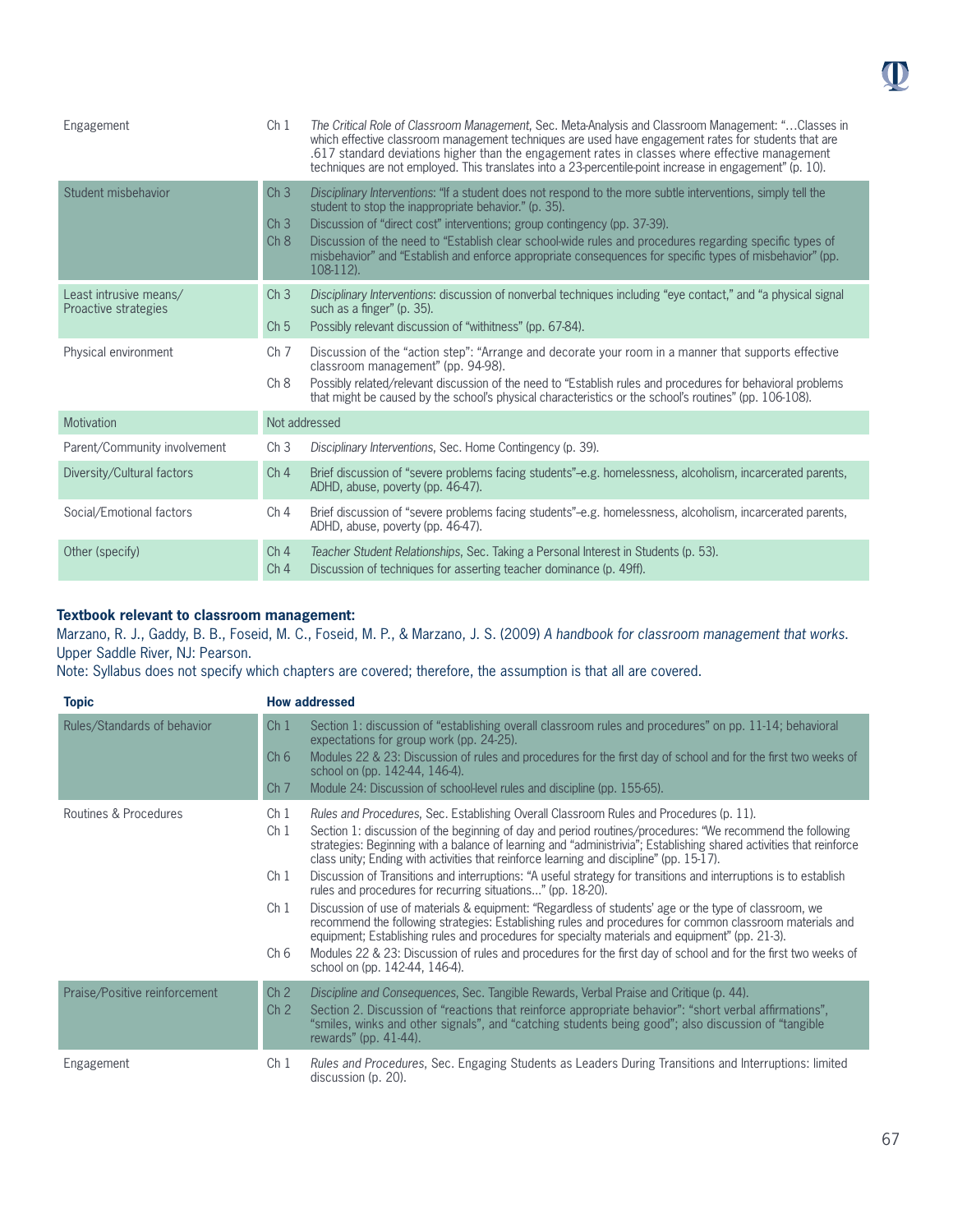| Student misbehavior                            | Ch <sub>2</sub><br>Ch <sub>5</sub>         | Section 2: Discussion of "direct cost" techniques (pp. 45-46).<br>Module 20: "Strategies for Conflict Prevention and Resolution." (pp. 123-131).<br>See also discussion of school-level rules and discipline in Module 24 (pp. 155-65).                                                                                                                                             |
|------------------------------------------------|--------------------------------------------|-------------------------------------------------------------------------------------------------------------------------------------------------------------------------------------------------------------------------------------------------------------------------------------------------------------------------------------------------------------------------------------|
| Least intrusive means/<br>Proactive strategies | Ch <sub>4</sub>                            | Section 2: Discussion of "eye contact", "subtle gestures", and "heading students off" (p. 41).<br>Possibly related: discussion of "withitness" on pp. 84-86.                                                                                                                                                                                                                        |
| Physical environment                           | Ch 6                                       | Discussion of "organizing and preparing the physical space" (pp. 135-38).                                                                                                                                                                                                                                                                                                           |
| <b>Motivation</b>                              |                                            | Not addressed                                                                                                                                                                                                                                                                                                                                                                       |
| Parent/Community involvement                   | Ch <sub>2</sub>                            | Discussion of "home contingency" (pp. 50-52).                                                                                                                                                                                                                                                                                                                                       |
| Diversity/Cultural factors                     |                                            | Not addressed                                                                                                                                                                                                                                                                                                                                                                       |
| Social/Emotional factors                       | Ch <sub>3</sub><br>Ch 6<br>Ch <sub>3</sub> | Section 3, Module 15, "Being Aware of the Needs of Different Types of Students": discussion of passive<br>students, aggressive students, ADHD, etc. (pp. 71-77).<br>Getting Off to a Good Start, Sec. Laying the Foundation for Strong Student-Teacher Relationships (pp. 135,<br>138).<br>Teacher Student Relationships, Sec. Demonstrating Personal Interest in Students (p. 59). |
| Other (specify)                                | Ch <sub>3</sub>                            | Section 3: Discussion of "Assertive Connector" style of teaching (pp. 67-70).                                                                                                                                                                                                                                                                                                       |

# Program G **Student teaching observation/evaluation instruments**

### **Instrument titles:**

**2013** Mid-Year Progress Report Of Field Experience of Culturally Responsive, Effective Practitioners Form G; Final Assessment Of Field Experience of Culturally Responsive, Effective Practitioners, Form H; Classroom Observation Form: Form J; Mathematics Content Observation Form: Form R

| <b>Strategy</b>                                | <b>How addressed</b>                                                                                                                  |
|------------------------------------------------|---------------------------------------------------------------------------------------------------------------------------------------|
| Rules/Standards of behavior                    | "Domain B. Creating an Environment for Student Learning: Establishing and maintaining consistent standards of<br>classroom behavior." |
| Routines & Procedures                          | Not addressed                                                                                                                         |
| Praise/Positive reinforcement                  | Not addressed                                                                                                                         |
| Engagement                                     | Not addressed                                                                                                                         |
| Student misbehavior                            | Not addressed                                                                                                                         |
| Least intrusive means/<br>Proactive strategies | Not addressed                                                                                                                         |
| Physical environment                           | "Making the physical environment as safe and conducive to learning as possible."                                                      |
| <b>Motivation</b>                              | Not addressed                                                                                                                         |
| Parent/Community involvement                   | "Promoting and maintaining regular and meaningful communication between the classroom and student families."                          |
| Diversity/Cultural factors                     | Not addressed                                                                                                                         |
| Social/Emotional factors                       | "Demonstrating and promoting respect for cultural, ethnic, racial, and linguistic diversity."                                         |
| Other (specify)                                |                                                                                                                                       |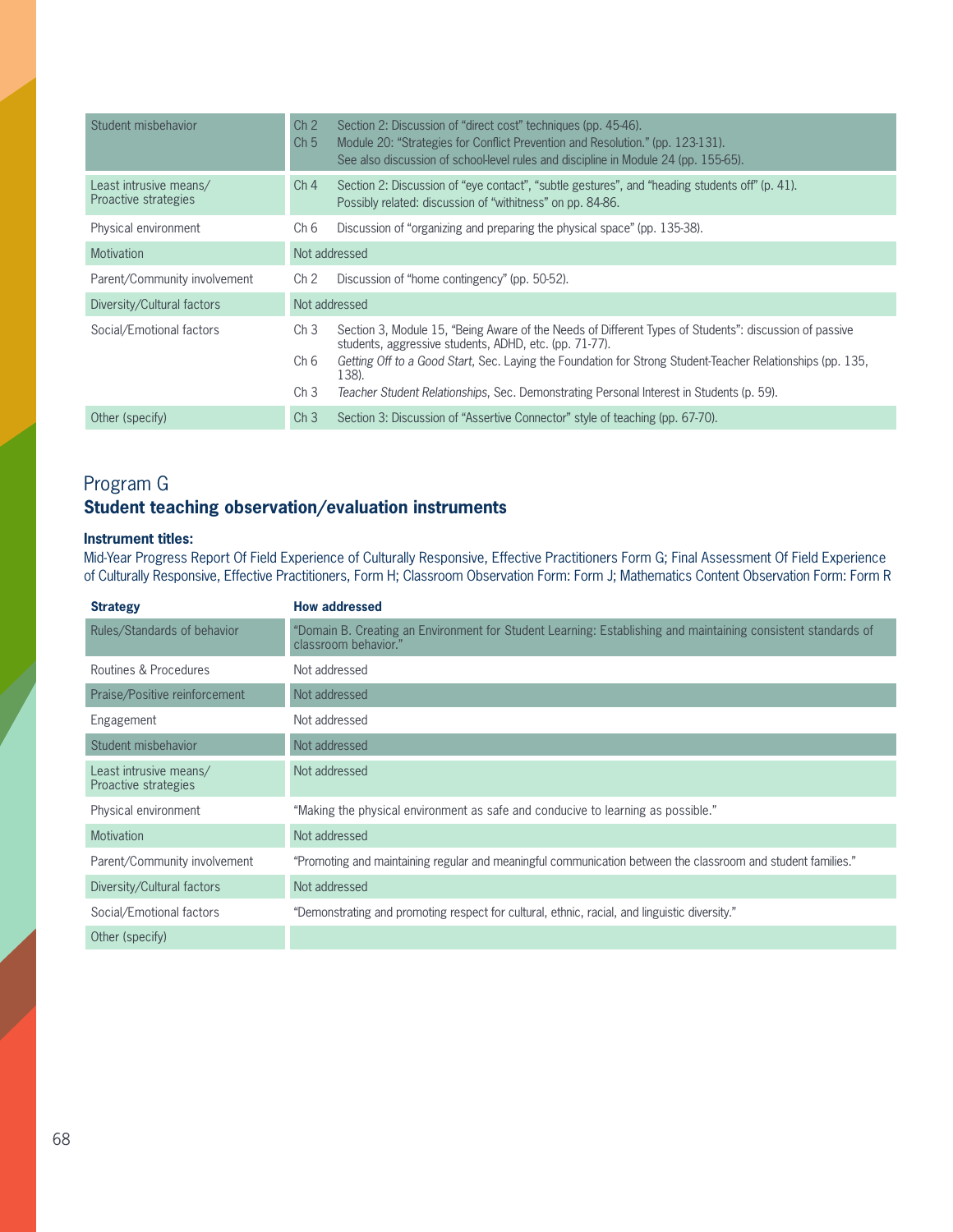# **Program H: Graduate secondary**

|                                           |                                          |                                               |                          |                  | <b>Big Five</b>             |                        | <b>Secondary strategies</b> |                                  |                           |                                                  |                    |              |                                                                                     |                                             |                    |
|-------------------------------------------|------------------------------------------|-----------------------------------------------|--------------------------|------------------|-----------------------------|------------------------|-----------------------------|----------------------------------|---------------------------|--------------------------------------------------|--------------------|--------------|-------------------------------------------------------------------------------------|---------------------------------------------|--------------------|
|                                           |                                          | Rules Standards<br>of behavior                | Procedures<br>Routines & | Praise/Posititue | reinforcement<br>Engagement | misbehavior<br>Student | Least intrusive means       | Proactive strategies<br>Physical | environment<br>Motivation | Parent/Community<br>involvement                  | Diversity/Cultural |              | school management<br>Social/<br>Emotional factors<br>plans, student<br>Other (e.g., | management:<br>responsibility)<br>Classroom | General references |
|                                           | $\geq$ 1 Lecture                         |                                               |                          |                  |                             |                        |                             |                                  |                           |                                                  |                    |              |                                                                                     |                                             |                    |
| Secondary<br>Education                    | $\geq$ 1 Assignment:<br>pencil and paper | <b>CBD</b>                                    | <b>CBD</b>               | <b>CBD</b>       | <b>CBD</b>                  | <b>CBD</b>             | <b>CBD</b>                  | <b>CBD</b>                       | <b>CBD</b>                | <b>CBD</b>                                       | <b>CBD</b>         | <b>CBD</b>   | <b>CBD</b>                                                                          |                                             |                    |
| <b>Field Experience</b>                   | $\geq$ 1 Assignment:<br>practice         | <b>CBD</b>                                    | <b>CBD</b>               | <b>CBD</b>       | <b>CBD</b>                  | <b>CBD</b>             | <b>CBD</b>                  | <b>CBD</b>                       | <b>CBD</b>                | <b>CBD</b>                                       | <b>CBD</b>         | <b>CBD</b>   | <b>CBD</b>                                                                          |                                             |                    |
|                                           | Textbook                                 |                                               |                          |                  |                             |                        |                             |                                  |                           | No textbook relevant to classroom management.    |                    |              |                                                                                     |                                             |                    |
|                                           | $\geq$ 1 Lecture                         |                                               | No lectures.             |                  |                             |                        |                             |                                  |                           |                                                  |                    |              |                                                                                     |                                             |                    |
| <b>Field Placement</b><br>Mathematics     | $\geq$ 1 Assignment:<br>pencil and paper |                                               |                          |                  |                             |                        |                             |                                  |                           |                                                  |                    | $\checkmark$ |                                                                                     | $\checkmark$                                |                    |
|                                           | $\geq$ 1 Assignment:<br>practice         |                                               |                          |                  |                             |                        |                             |                                  |                           |                                                  |                    |              |                                                                                     |                                             |                    |
|                                           | Textbook                                 | No textbook relevant to classroom management. |                          |                  |                             |                        |                             |                                  |                           |                                                  |                    |              |                                                                                     |                                             |                    |
| Secondary<br>Curriculum and               | $\geq$ 1 Lecture                         |                                               |                          |                  |                             |                        |                             |                                  |                           |                                                  |                    |              |                                                                                     |                                             |                    |
|                                           | $\geq$ 1 Assignment:<br>pencil and paper |                                               |                          |                  |                             |                        |                             |                                  |                           |                                                  |                    | $\checkmark$ |                                                                                     |                                             |                    |
| Management                                | $\geq$ 1 Assignment:<br>practice         |                                               |                          |                  |                             |                        |                             |                                  |                           |                                                  |                    |              |                                                                                     |                                             |                    |
|                                           | Textbook #1                              |                                               |                          |                  |                             |                        |                             |                                  |                           |                                                  |                    |              |                                                                                     |                                             |                    |
|                                           | Textbook #2                              |                                               |                          |                  |                             |                        |                             |                                  |                           |                                                  |                    |              |                                                                                     |                                             |                    |
|                                           | $\geq$ 1 Lecture                         |                                               |                          |                  |                             |                        |                             |                                  |                           |                                                  |                    |              |                                                                                     |                                             |                    |
|                                           | $\geq$ 1 Assignment:<br>pencil and paper |                                               |                          |                  |                             |                        |                             |                                  |                           |                                                  |                    |              |                                                                                     | $\checkmark$                                |                    |
| Secondary<br>Curriculum and<br>Management | $\geq$ 1 Assignment:<br>practice         |                                               |                          |                  |                             |                        |                             |                                  |                           |                                                  |                    |              |                                                                                     |                                             |                    |
|                                           | Textbook #1                              |                                               |                          |                  |                             |                        |                             |                                  |                           |                                                  |                    |              |                                                                                     |                                             |                    |
|                                           | Textbook #2*                             |                                               |                          |                  |                             |                        |                             |                                  |                           |                                                  |                    |              | $\sqrt{**}$                                                                         |                                             |                    |
|                                           | $\geq$ 1 Lecture                         |                                               |                          |                  |                             |                        |                             |                                  |                           | No lectures relevant to classroom management.*** |                    |              |                                                                                     |                                             |                    |
|                                           | $\geq$ 1 Assignment:<br>pencil and paper |                                               |                          |                  |                             |                        |                             |                                  |                           |                                                  |                    |              |                                                                                     | $\checkmark$                                |                    |
| <b>Field Project</b>                      | $\geq$ 1 Assignment:<br>practice         |                                               |                          |                  |                             |                        |                             |                                  |                           |                                                  |                    |              |                                                                                     |                                             |                    |
|                                           | Textbook                                 |                                               |                          |                  |                             |                        |                             |                                  |                           | No textbook relevant to classroom management.    |                    |              |                                                                                     |                                             |                    |
| Student<br>Teaching                       | Observation/<br>evaluation<br>instrument |                                               |                          |                  |                             |                        |                             |                                  |                           |                                                  |                    |              |                                                                                     |                                             |                    |

**Classroom management strategies**

CBD means "could not be determined"

\* Course covers only certain pages in the textbook, none of which were identified as addressing these topics/the syllabus does not assign most of the classroom management topics in this book. A general discussion on discipline ("promoting self discipline") is covered.

\*\* NOTE: This indicator comes from an observation form for which the observer can select a few specific teacher behaviors to look for out of a long list; consequently, there is no guarantee that the teacher candidate will be observed on this specific behavior.

\*\*\* All lectures focus on study design, data collection methods, and related issues.

D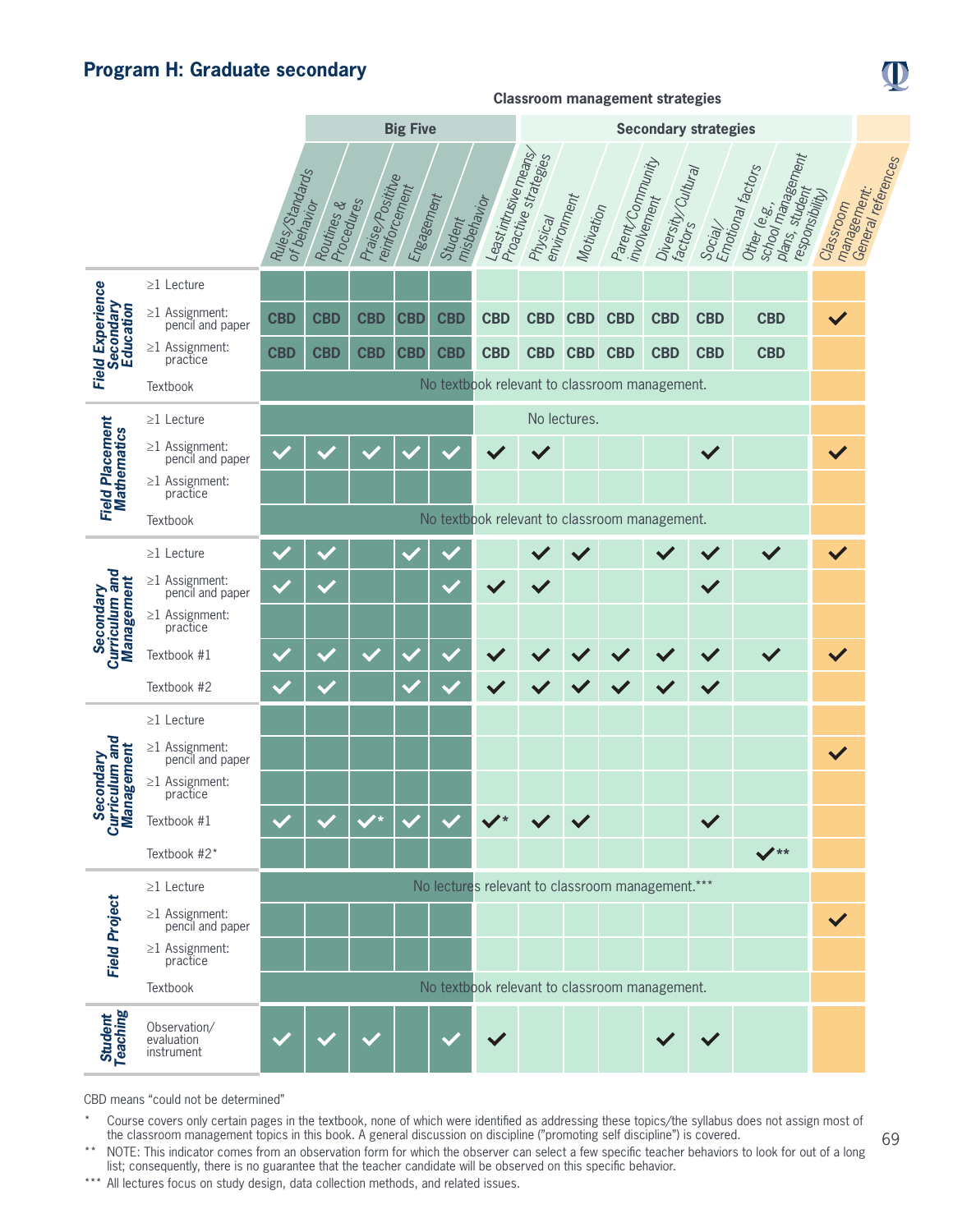# Program H **Course:** *Field Experience – Secondary Education*

|                                                            |               | <b>Big Five</b>                                                                        |                |             |                                                                           | <b>Classroom management strategies</b><br><b>Other strategies</b> |            |                                   |                                             |                                          |                                                      |                                   |  |  |
|------------------------------------------------------------|---------------|----------------------------------------------------------------------------------------|----------------|-------------|---------------------------------------------------------------------------|-------------------------------------------------------------------|------------|-----------------------------------|---------------------------------------------|------------------------------------------|------------------------------------------------------|-----------------------------------|--|--|
| $\circ$<br>andard<br>yior<br>$\overline{\mathbb{Q}}$<br>es | చ<br>Routines | nent<br>泊<br>$\overline{\mathcal{S}}$<br>cem<br>ധ<br>intor<br>$\overline{\sigma}$<br>Φ | lent<br>ngagem | ior<br>dair | ear<br>ഗ<br>egie<br>ਨਿੰ<br>Œ<br><b>AISI</b><br>눉<br>roactive<br>計<br>east | ent<br>Physical<br>environm                                       | Motivation | unity<br>involvement<br>ō<br>arer | $\overline{\sigma}$<br>Diversity<br>factors | notional<br>$\omega$<br>Social<br>factor | sibility<br>ъ<br>logsə<br>ົດ<br>$\bar{\overline{2}}$ | referer<br>lassroom<br>ಯ<br>Gener |  |  |

#### **LECTURES RELEVANT TO CLASSROOM MANAGEMENT**

**CBD**

### **LECTURES NOT RELEVANT TO CLASSROOM MANAGEMENT**

**CBD**

### **ASSIGNMENTS RELEVANT TO CLASSROOM MANAGEMENT**

#### **Observations –**

to complete in your ELL classroom. The<br>purpose of these observations is to help<br>you understand the context of the classroo The observation packet is a set of four directed observation instruments for you to complete in your ELL classroom. The you understand the context of the classroom and to see the types of activities and responses in which teachers are engaged. During your conversation with the classroom teacher, ask for the opportunity to spend some time observing a "typical" class lesson.\*

### **ASSIGNMENTS NOT RELEVANT TO CLASSROOM MANAGEMENT**

**Lessons Learned –** 

A 4-5 page paper that details 10 lessons learned during the EDIS 3882 experience.

\* We assume that some component of these observations is related to classroom management, though this is not clear.

#### **No textbook relevant to classroom management assigned in this course.**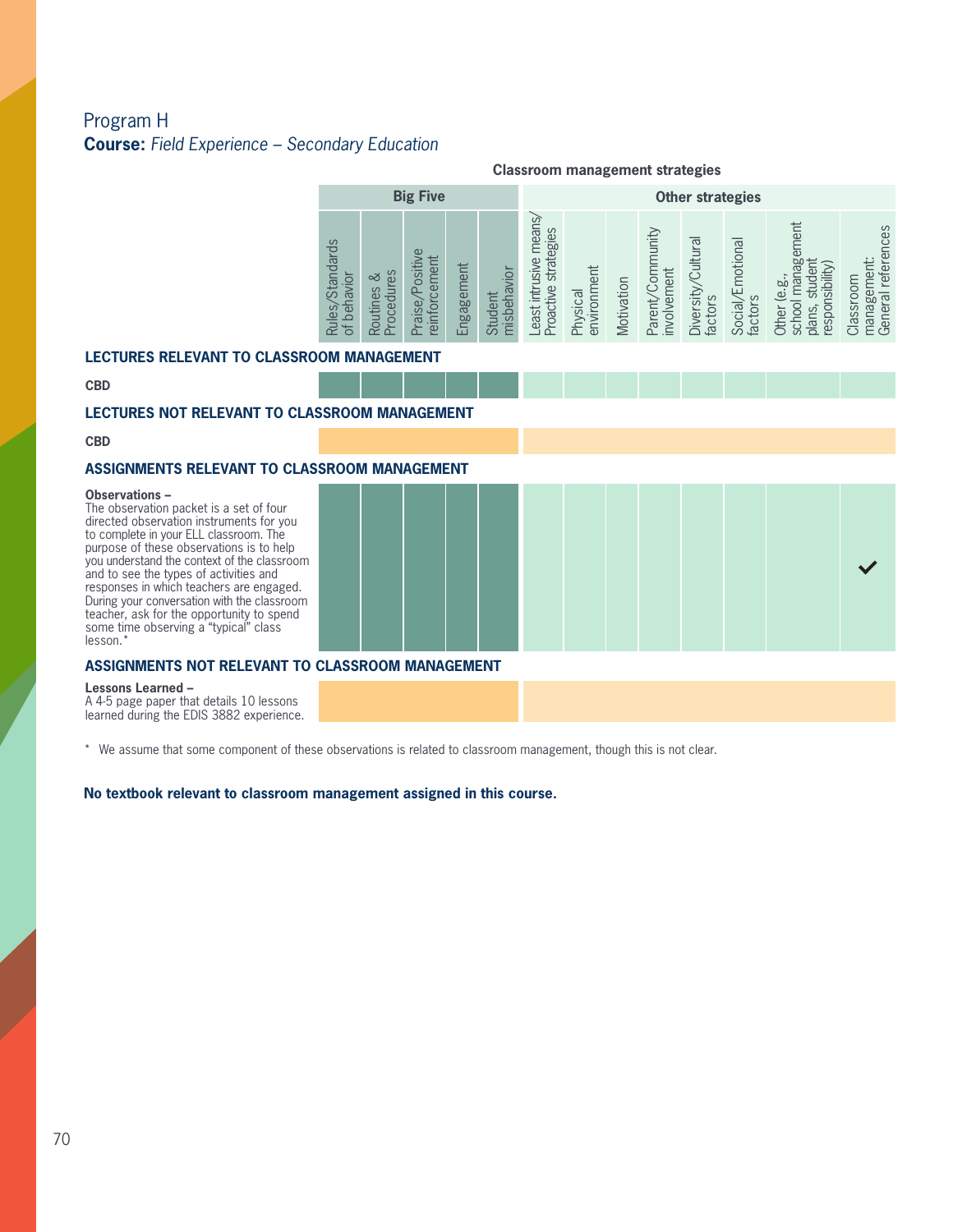# Program H **Course:** *Field Placement – Mathematics*

|                                                  |                                                                  | <b>Classroom management strategies</b> |                                                                     |                 |                             |                                                                                                        |                             |            |                                                |                                           |                                                  |                                                                     |                                                                                     |  |
|--------------------------------------------------|------------------------------------------------------------------|----------------------------------------|---------------------------------------------------------------------|-----------------|-----------------------------|--------------------------------------------------------------------------------------------------------|-----------------------------|------------|------------------------------------------------|-------------------------------------------|--------------------------------------------------|---------------------------------------------------------------------|-------------------------------------------------------------------------------------|--|
|                                                  |                                                                  |                                        | <b>Big Five</b>                                                     |                 |                             | <b>Other strategies</b>                                                                                |                             |            |                                                |                                           |                                                  |                                                                     |                                                                                     |  |
|                                                  | <b>Standards</b><br>$\bar{\circ}$<br><b>Rules</b><br>ල<br>ප<br>ď | es<br>∞<br>ΘS<br>Routin<br>Proce       | ல<br>Ξ<br>it.<br>S<br>0<br>Φ<br>Ξ<br>ದ<br>φ,<br>$\overline{\Omega}$ | lent<br>Engagem | iol<br>Student<br>sbel<br>Ē | means/<br>egies<br>usive<br>ਨ<br>븠<br>$\omega$<br>È<br>÷.<br><b>east</b><br>oac<br>$\overline{\Omega}$ | ent<br>environm<br>Physical | Motivation | ommunity<br>ment<br>$\omega$<br>Parent<br>nvol | leurlu:<br>sity<br>ပ္ပ<br>factor<br>Diver | motional<br>щ<br>$\omega$<br>Social <sub>z</sub> | ment<br>මි<br>bí<br>respor<br>8<br>$\overline{5}$<br>plar<br>š<br>吉 | ces<br>岂<br>efer<br>mei<br>Classroom<br>සි<br>$\overline{\sigma}$<br>manag<br>Gener |  |
| <b>LECTURES RELEVANT TO CLASSROOM MANAGEMENT</b> |                                                                  |                                        |                                                                     |                 |                             |                                                                                                        |                             |            |                                                |                                           |                                                  |                                                                     |                                                                                     |  |

#### **None**

### **LECTURES NOT RELEVANT TO CLASSROOM MANAGEMENT**

#### **None**

# **ASSIGNMENTS RELEVANT TO CLASSROOM MANAGEMENT**

| Focused reflections 1-2 pages (double)<br>spaced) each, complete sentences<br>and paragraphs:                                                                                                                                                                                                                                                                                          |  |  |  |  |  |  |
|----------------------------------------------------------------------------------------------------------------------------------------------------------------------------------------------------------------------------------------------------------------------------------------------------------------------------------------------------------------------------------------|--|--|--|--|--|--|
| The Classroom -<br>due Friday, February 18, 2011<br>How does the organization of the<br>classroom contribute to the teaching/<br>learning atmosphere? Is the organization<br>formal or informal? Why?                                                                                                                                                                                  |  |  |  |  |  |  |
| The Students -<br>due Friday, March 4, 2011<br>■ Who are the students? What can you tell<br>about individual students by watching<br>them? Who is on-task/off-task? How can<br>vou minimize off-task behavior?<br>■ Do any students appear to have health<br>problems/special needs? How are they<br>accommodated?<br>■ Why do any students misbehave? What<br>clues can you discover? |  |  |  |  |  |  |
| Classroom management -<br>due Monday, April 11, 2011                                                                                                                                                                                                                                                                                                                                   |  |  |  |  |  |  |
| ■ What are the stated and unstated<br>rules of the teacher? How are the rules<br>applied?<br>• What strategies does the teacher use<br>to obtain student attention to begin and<br>end class? What does the teacher do to<br>use time effectively?                                                                                                                                     |  |  |  |  |  |  |
| How does organization of the classroom<br>or lessons contribute to discipline<br>problems?                                                                                                                                                                                                                                                                                             |  |  |  |  |  |  |
| ■ When and how is praise or positive<br>reinforcement used?                                                                                                                                                                                                                                                                                                                            |  |  |  |  |  |  |
| Does the teacher use nonverbal signals<br>or gestures to control student behavior?<br>Does the teacher use proximity control<br>(moving closer to a specific student in<br>order to gain attention or stop some<br>inappropriate conduct)? When and why?                                                                                                                               |  |  |  |  |  |  |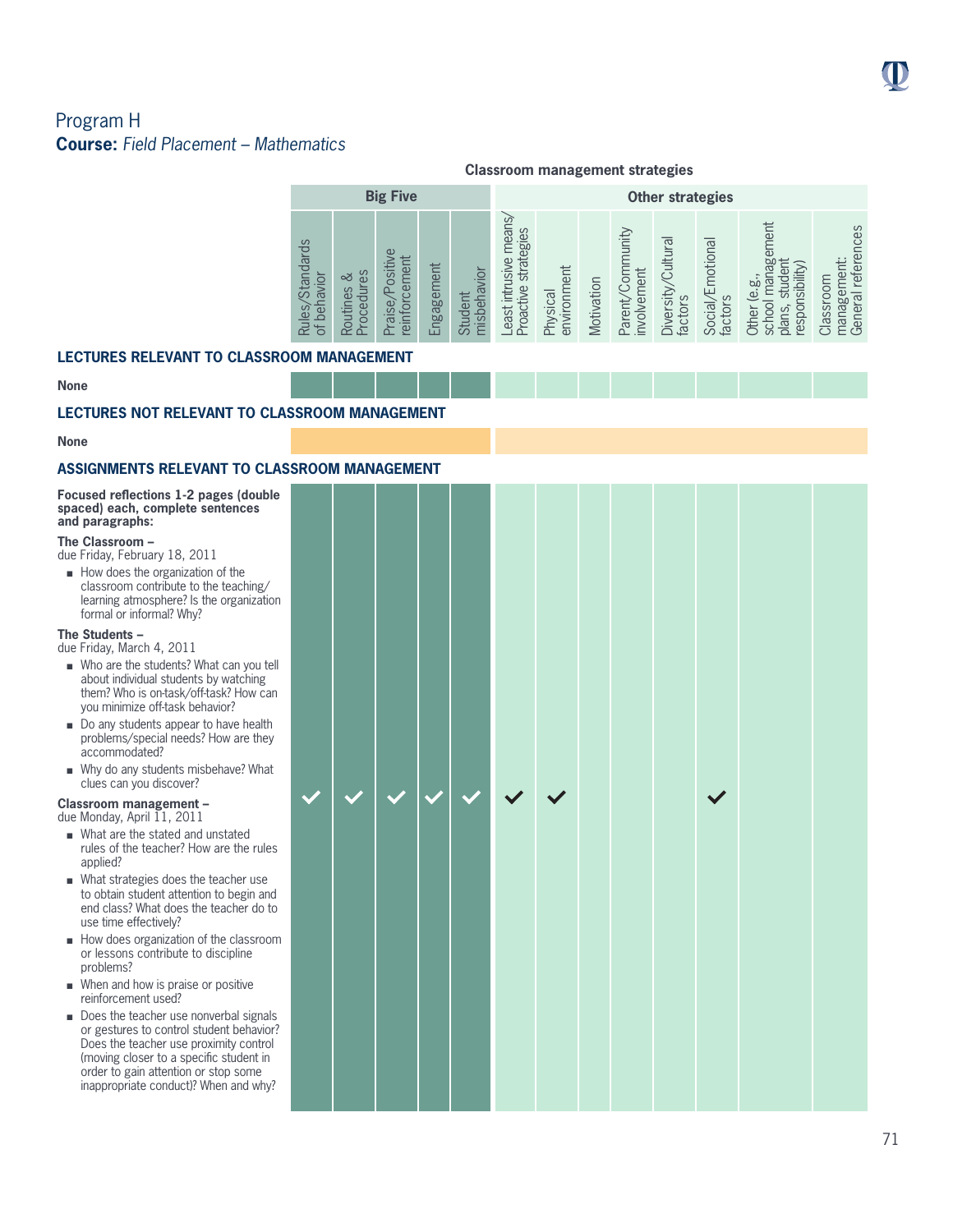|                                |                          | <b>Big Five</b>                  |            |                        |                                                |                         |            |                                 | <b>Other strategies</b>       |                             |                                                                        |                                                |
|--------------------------------|--------------------------|----------------------------------|------------|------------------------|------------------------------------------------|-------------------------|------------|---------------------------------|-------------------------------|-----------------------------|------------------------------------------------------------------------|------------------------------------------------|
| Rules/Standards<br>of behavior | Procedures<br>Routines & | Praise/Positive<br>reinforcement | Engagement | misbehavior<br>Student | Least intrusive means/<br>Proactive strategies | environment<br>Physical | Motivation | Parent/Community<br>involvement | Diversity/Cultural<br>factors | Social/Emotional<br>factors | school management<br>plans, student<br>responsibility)<br>Other (e.g., | General references<br>management:<br>Classroom |
|                                |                          |                                  |            |                        |                                                |                         |            |                                 |                               |                             |                                                                        |                                                |

#### **Final 2-3 page (double-spaced) Refection paper –**

due Monday, May 9, 2011

Your 4884 final paper is an opportunity for you to reflect and comment on your experiences and observations in your field placement, by responding to the following questions...

How will you manage your classroom?

### **ASSIGNMENTS NOT RELEVANT TO CLASSROOM MANAGEMENT**

#### **Focused reflections 1-2 pages (double spaced) each, complete sentences and paragraphs**

#### **Teaching Strategies –**

due Monday, March 28, 2011

- <sup>n</sup> What procedures are routine? Is there an order or sequence for daily activities?
- order or sequence for daily activities?<br>■ How and when does the teacher use:<br>the board? visual aids? instructional the board? visual aids? instructional technologies? video? texts? worksheets?
	- $\blacksquare$  When is group work utilized? Are cooperative learning strategies used?
	- **n** How does the teacher utilize questioning? How is discussion encouraged?
	- **n** Is previous learning or prior knowledge utilized?
	- $\blacksquare$  How are students engaged in process of inquiry?
	- $\blacksquare$  How do students explain concepts?
	- How is content information presented?
	- **n** How does the teacher assess student performance formally and informally?

#### **Interdisciplinary unit –**

due on or before Monday, May 9, 2011 Your interdisciplinary unit should include:

- $\blacksquare$  A comprehensive content outline that serves as a resource for the entire unit (materials, to be used for activity centers, extension activities, etc.)
- $A$  minimum of 6 lesson plans these can be ones you teach in your placement & in EDIS 5451
- $\blacksquare$  Integration of another subject for at least one lesson
- At least two lessons that incorporate instructional technology
- At least two authentic assessment instruments with rationale for choosing this type of assessment (presentation, project, test, quiz, partner-quiz, rubric, etc.)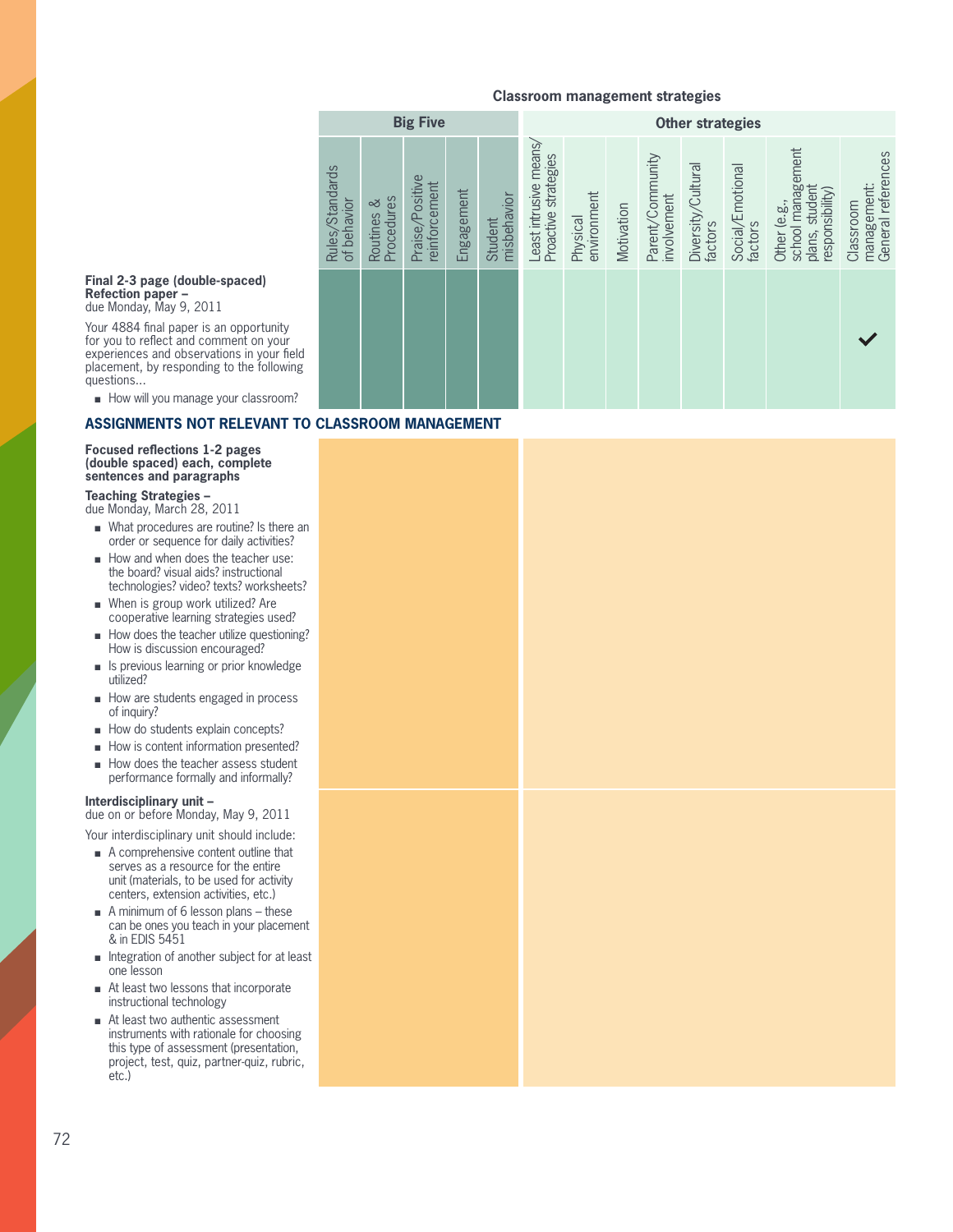

|                                |                             | <b>Big Five</b>                  |            |                        |                                                |                         |            |                                 | <b>Other strategies</b>       |                             |                                                                        |                                                |
|--------------------------------|-----------------------------|----------------------------------|------------|------------------------|------------------------------------------------|-------------------------|------------|---------------------------------|-------------------------------|-----------------------------|------------------------------------------------------------------------|------------------------------------------------|
| Rules/Standards<br>of behavior | Procedures<br>ವ<br>Routines | Praise/Positive<br>reinforcement | Engagement | misbehavior<br>Student | Least intrusive means/<br>Proactive strategies | environment<br>Physical | Motivation | Parent/Community<br>involvement | Diversity/Cultural<br>factors | Social/Emotional<br>factors | Other (e.g.,<br>school management<br>plans, student<br>responsibility) | General references<br>management:<br>Classroom |

#### **Self-evaluation of taped lesson –** due on or before Monday, May 2, 2011

Write a 1-2 page (double-spaced) reflection and evaluation of your lesson. What was it like to watch yourself teaching? Was it was [sic] you expected? What worked in the lesson? What you would change and how? What you learned from the lesson? Include any other thoughts you may have.

### **No textbook relevant to classroom management assigned in this course.**

# Program H

### **Course:** *Secondary Curriculum and Management*

#### **Classroom management strategies**

|                                                    |                                          | <b>Big Five</b>                                      |                |                                             |                                                 |                         |            |                                         | <b>Other strategies</b>                                 |                                                 |                                                                                              |                                                                   |
|----------------------------------------------------|------------------------------------------|------------------------------------------------------|----------------|---------------------------------------------|-------------------------------------------------|-------------------------|------------|-----------------------------------------|---------------------------------------------------------|-------------------------------------------------|----------------------------------------------------------------------------------------------|-------------------------------------------------------------------|
| <b>Standards</b><br>behavior<br>Rules/<br>$\sigma$ | ΘS<br>చ<br>$\sigma$<br>ocedur<br>Routine | $\omega$<br>nent<br>ositi<br>cen<br>aise,<br>reinfor | ngagement<br>ш | <b>isbehavior</b><br><b>udent</b><br>お<br>⋿ | east intrusive means<br>strategies<br>Proactive | Physical<br>environment | Motivation | ytinum<br>involvement<br>noc<br>Parent/ | $\overline{\sigma}$<br>Cultur:<br>Diversity,<br>factors | motional<br>屯<br>factors<br>Social <sub>/</sub> | ment<br>ه<br>অ<br>hsibility<br>e.g<br>espor<br>lans,<br>schoo<br>Other<br>$\overline{\circ}$ | references<br>ent:<br>Classroom<br>Φ<br>General<br>$\overline{a}$ |

#### **LECTURES RELEVANT TO CLASSRO**

**What are the considerations for setting up a viable learning environment?**

- <sup>n</sup> What is the role of the physical set up in the classroom in establishing a learning environment?
- n Are there better room arrangements than others?
- Is it reasonable for the arrangement to be changed? How often?
- What do we know about using time in the classroom?
- $\blacksquare$  How are the use of time and the physical set up of the classroom related to classroom climate?

|  | OOM MANAGEMENT |  |  |  |  |  |
|--|----------------|--|--|--|--|--|
|  |                |  |  |  |  |  |
|  |                |  |  |  |  |  |
|  |                |  |  |  |  |  |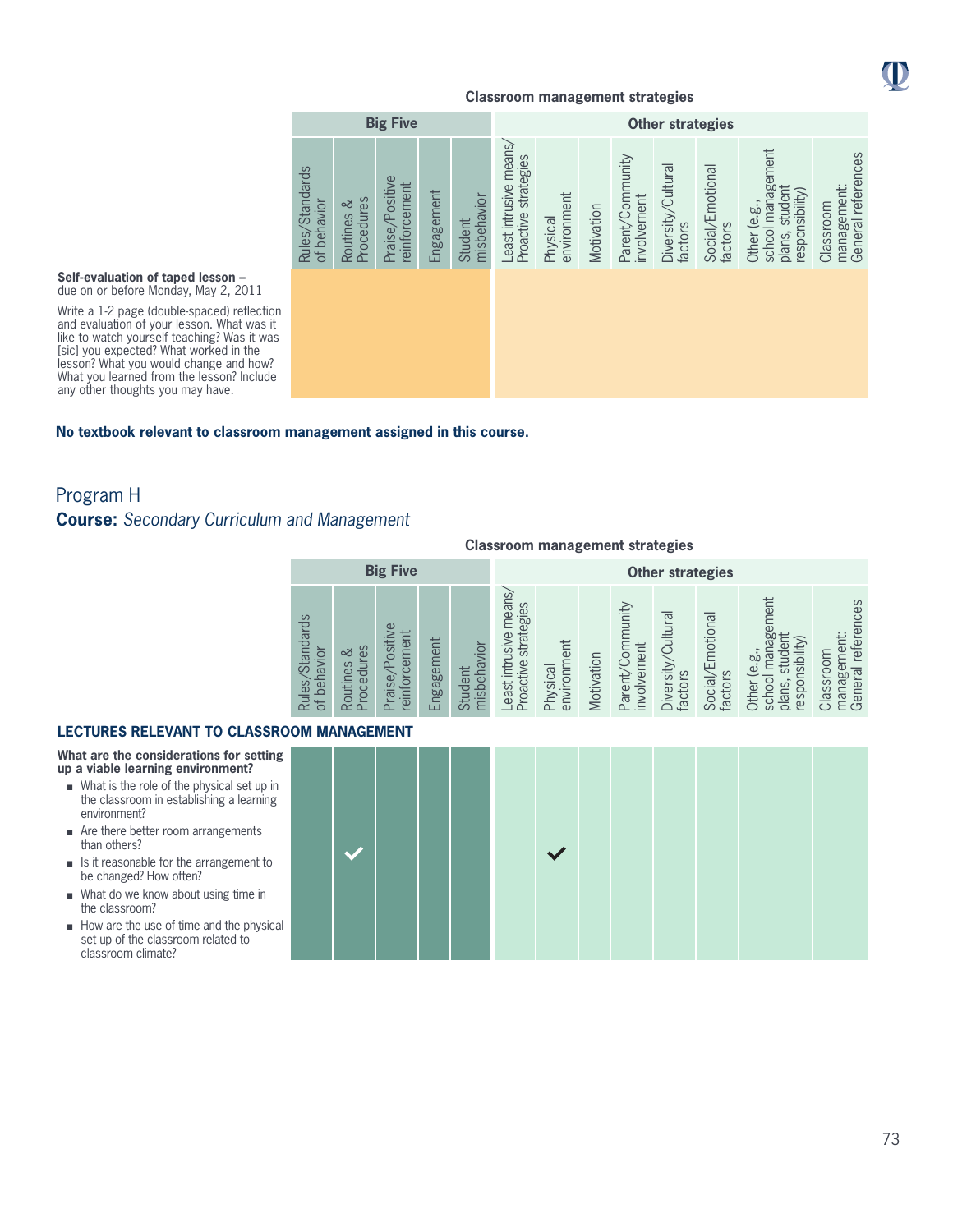|                                                      |                                |                          | <b>Big Five</b>                  |            |                        |                                                |                         |              |                                 | Other strategies              |                             |                                                                        |                                                |
|------------------------------------------------------|--------------------------------|--------------------------|----------------------------------|------------|------------------------|------------------------------------------------|-------------------------|--------------|---------------------------------|-------------------------------|-----------------------------|------------------------------------------------------------------------|------------------------------------------------|
|                                                      | Rules/Standards<br>of behavior | Routines &<br>Procedures | Praise/Positive<br>reinforcement | Engagement | misbehavior<br>Student | Least intrusive means/<br>Proactive strategies | Physical<br>environment | Motivation   | Parent/Community<br>involvement | Diversity/Cultural<br>factors | Social/Emotional<br>factors | school management<br>plans, student<br>responsibility)<br>Other (e.g., | management:<br>General references<br>Classroom |
| ; to                                                 |                                |                          |                                  |            |                        |                                                |                         |              |                                 |                               |                             |                                                                        |                                                |
| ing                                                  |                                |                          |                                  |            |                        |                                                |                         |              |                                 |                               |                             |                                                                        |                                                |
| al<br>!                                              |                                |                          |                                  |            |                        |                                                |                         |              |                                 |                               |                             |                                                                        |                                                |
|                                                      |                                |                          |                                  |            |                        |                                                |                         |              |                                 |                               |                             |                                                                        |                                                |
| ess?<br>otional                                      |                                |                          |                                  |            |                        |                                                |                         |              |                                 |                               |                             |                                                                        |                                                |
| :r                                                   |                                |                          |                                  |            |                        |                                                |                         |              |                                 |                               |                             |                                                                        |                                                |
| ent of<br>ed<br>onal                                 |                                |                          |                                  |            |                        |                                                |                         |              |                                 |                               |                             |                                                                        |                                                |
| unities                                              |                                |                          |                                  |            |                        |                                                |                         |              |                                 |                               |                             |                                                                        |                                                |
| d to                                                 |                                |                          |                                  |            |                        |                                                |                         |              |                                 |                               |                             |                                                                        |                                                |
| ive                                                  |                                |                          |                                  |            |                        |                                                |                         |              |                                 |                               |                             |                                                                        |                                                |
| stand<br>?                                           |                                |                          |                                  |            |                        |                                                |                         |              |                                 |                               |                             |                                                                        |                                                |
| <b>nt<br/>oom?</b><br>an it<br>chers?<br>ems<br>high |                                |                          |                                  |            |                        |                                                |                         | $\checkmark$ |                                 |                               | $\checkmark$                |                                                                        |                                                |
| p to                                                 |                                |                          |                                  |            |                        |                                                |                         |              |                                 |                               |                             |                                                                        |                                                |
| ges                                                  |                                |                          |                                  |            |                        |                                                |                         |              |                                 |                               |                             |                                                                        |                                                |
| as                                                   |                                |                          |                                  |            |                        |                                                |                         |              |                                 |                               |                             |                                                                        |                                                |
| ıt<br>ersonal<br>ent?                                |                                |                          |                                  |            |                        |                                                |                         |              |                                 |                               |                             |                                                                        |                                                |

#### **What needs do adolescents bring the classroom?**

- $\blacksquare$  What is social and emotional learni (SEL)
- **n** What kinds of social and emotional needs do students bring into the classroom?
- **No What is SEL?**
- What SEL skills are necessary for student academic and social succe
- $\blacksquare$  How can we nurture social and emotion skills?
- What role does SEL play in teacher behavior?
- $\blacksquare$  How does the physical arrangement the classroom and how time is use interact with the social and emotion needs of students?
- needs of students?<br>■ What needs do families and communities<br>htips to cobook and classrooms? bring to schools and classrooms?

#### **How is Student Motivation Related Classroom Management?**

- What motivates adolescents?
- $\blacksquare$  Why are some students lazy?
- $\Box$  Do unmotivated students misbehave more than motivated students?
- **n** How can I engage students in my classroom?
- $\blacksquare$  How can I help my students unders the importance of school success?

#### **How can we respond to adolescent needs and have an organized classre**

- $\blacksquare$  What is a jigsaw model and how ca meet the needs of students and tead
- $\blacksquare$  What are some management systems (models) promoted to middle and school teachers?
- $\blacksquare$  How are routines and procedures determined and taught?
- $\blacksquare$  What routines and procedures help organize classrooms?
- **Now My are productive classrooms** motivating and engaging?

#### **What management model packag are available to teachers?**

- $\Box$  Can a management plan be used written in every context?
- $\blacksquare$  What do the selected management plans offer me as I plan my own pe approach to classroom manageme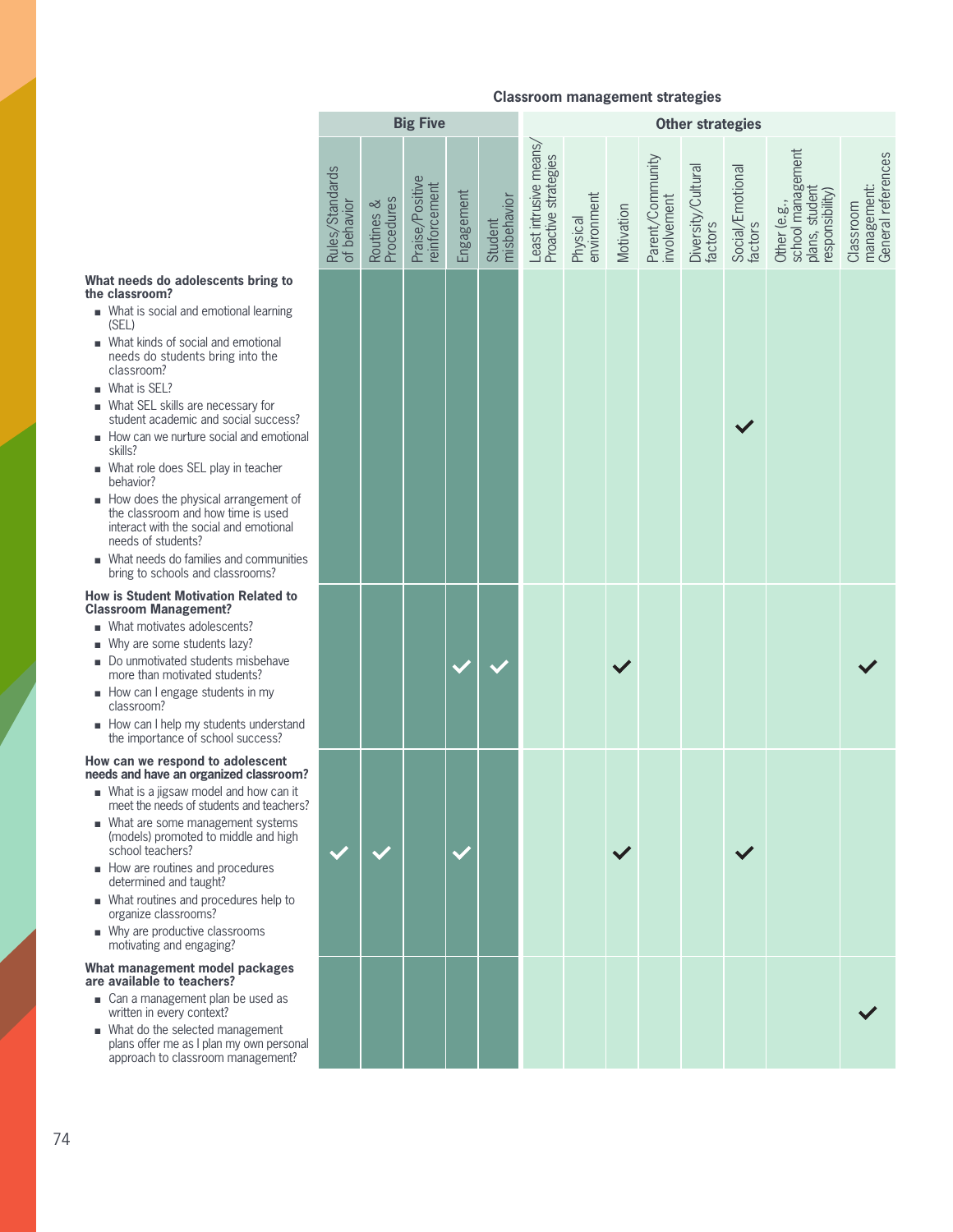

|  |  |  | What is the relationship between |
|--|--|--|----------------------------------|
|  |  |  | management and instruction?      |

- What are instructional norms?
- $\blacksquare$  How do we build instructional norms so that a productive learning environment can be established?
- How can we help our students become more productive and successful?
- $\blacksquare$  In what ways can instruction be responsive to students?
- <sup>n</sup> How do I meet the needs of all students so that they are engaged and successful?

#### **What do we do when student misbehaviors disrupt the learning environment?**

- What classroom misbehaviors do you anticipate?
- $\blacksquare$  How will you be ready for these misbehaviors?
- $\blacksquare$  How will theory help guide your responses to misbehavior?
- How will knowledge of neurological conditions help to guide your behaviors?

#### **How do we deal with violent behaviors?**

- $\blacksquare$  What is an appropriate response to cursing in the classroom?
- $\Box$  Should I break up a fight?
- $\blacksquare$  What do I do if a student becomes violent?
- What if I am afraid of my students?

#### **What moral and ethical issues must be considered as we organize our learning environments?**

- $\blacksquare$  What are the long-term consequences of specific discipline policies?
- <sup>n</sup> How do school discipline policies reflect the larger society?

#### **How does responsive teaching lead to a productive learning environment?**

- $\blacksquare$  In what ways can instruction and management be responsive?
- $\blacksquare$  Is responsive teaching differentiation?
- $\blacksquare$  Is differentiation the same as individualized instruction?
- $\blacksquare$  Which student differences should be addressed?
- Doesn't differentiation cause resentment and behavior problems? How can these problems be avoided?
- What do assessments and feedback have to do with establishing and maintaining a productive learning environment?

|                                |                          | <b>Big Five</b>                  |            |                        | <b>Other strategies</b>                        |                         |            |                                 |                               |                             |                                                                        |                                                |
|--------------------------------|--------------------------|----------------------------------|------------|------------------------|------------------------------------------------|-------------------------|------------|---------------------------------|-------------------------------|-----------------------------|------------------------------------------------------------------------|------------------------------------------------|
| Rules/Standards<br>of behavior | Procedures<br>Routines & | Praise/Positive<br>reinforcement | Engagement | misbehavior<br>Student | Least intrusive means/<br>Proactive strategies | Physical<br>environment | Motivation | Parent/Community<br>involvement | Diversity/Cultural<br>factors | Social/Emotional<br>factors | school management<br>plans, student<br>responsibility)<br>Other (e.g., | General references<br>management:<br>Classroom |
|                                |                          |                                  |            |                        |                                                |                         |            |                                 |                               |                             |                                                                        |                                                |
|                                |                          |                                  |            |                        |                                                |                         |            |                                 |                               |                             |                                                                        |                                                |
|                                |                          |                                  |            |                        |                                                |                         |            |                                 |                               |                             |                                                                        |                                                |
|                                |                          |                                  |            |                        |                                                |                         |            |                                 |                               |                             |                                                                        |                                                |
|                                |                          |                                  |            |                        |                                                |                         |            |                                 |                               |                             |                                                                        |                                                |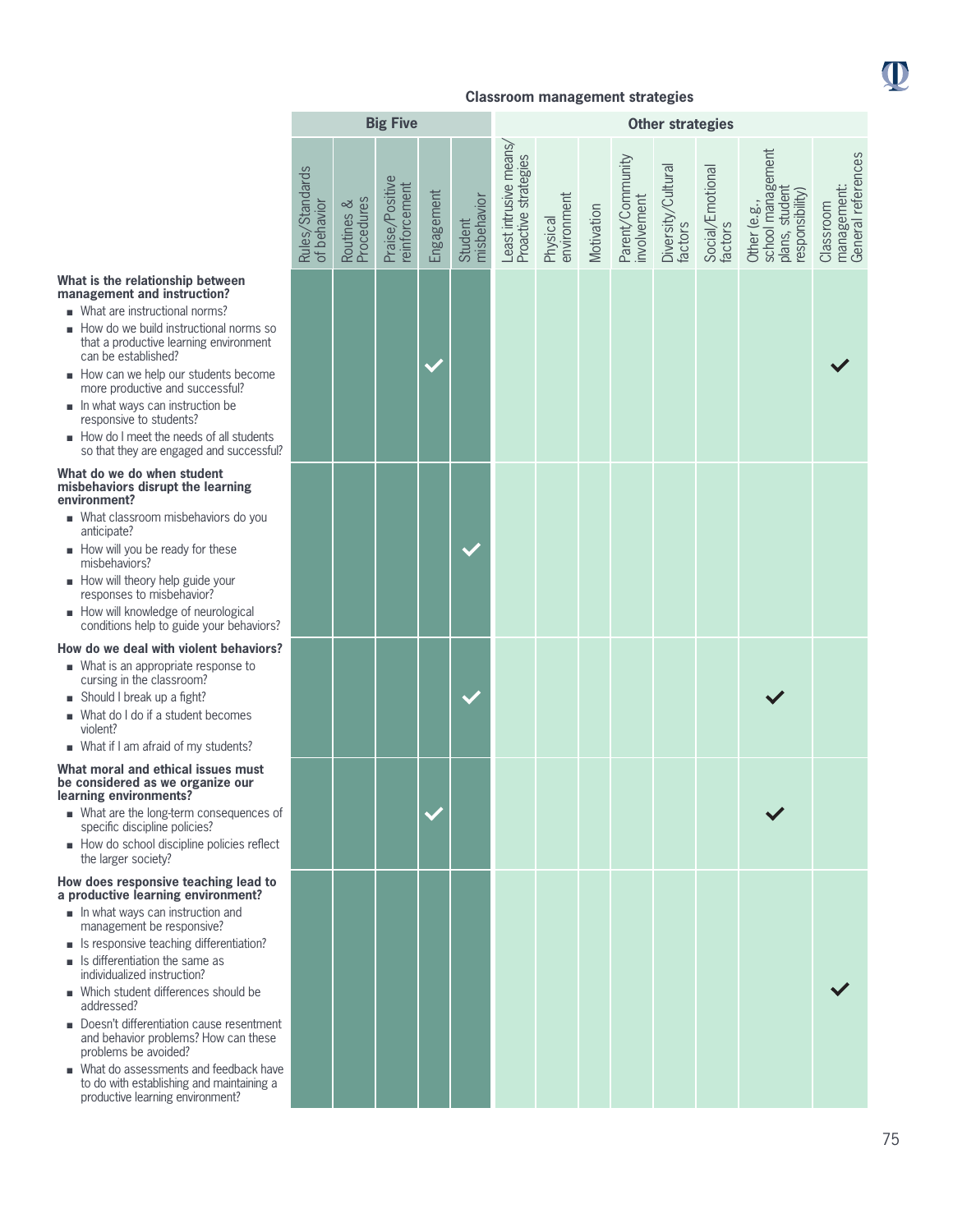# **What is Quality Teaching?**

- $\blacksquare$  What are the indicators of a quality classroom?
- $\blacksquare$  How do quality teachers manage classrooms?
- $\blacksquare$  How do quality teachers prevent misbehavior?
- $\blacksquare$  How do quality teachers respectfully manage students in their classrooms?
- $\blacksquare$  What do I need to know to become a quality teacher?

#### **Who do we Teach? [sic]**

- $\blacksquare$  How do I get to know the students with whom I work so that we can develop a learning community?
- $\blacksquare$  What is it that I need to know about my students?
- students?<br>■ How will my own beliefs and principles<br>influence how I learn about the student influence how I learn about the students with whom I work?
	- $\blacksquare$  How will my knowledge of students influence my instructional and management decisions?
	- $\blacksquare$  With what kinds of students do you think you will be teaching?
	- $\blacksquare$  How will these students be different from you and your peers in high school?
	- $\blacksquare$  In what ways will students vary in your classroom?
	- $\blacksquare$  What resources can help you to meet the needs of all of your students?
	- $\blacksquare$  What is the role of content knowledge and skills in educating the whole child?

### **LECTURES NOT RELEVANT TO CLASSROOM MANAGEMENT**

#### **What do we know about bullying?**

- $\blacksquare$  What is bullying?
- $\blacksquare$  How prevalent is bullying in middle and secondary schools?
- Can secondary students be taught to not bully?
- $\blacksquare$  Who is to blame for bullying?
- $\blacksquare$  What is the role of bystanders in promoting bullying?
- $\Box$  Can the wounding of bullying be overcome?

|                                |                          | <b>Big Five</b>                  |            |                        |                                                |                         |            |                                 | <b>Other strategies</b>       |                             |                                                                        |                                                |
|--------------------------------|--------------------------|----------------------------------|------------|------------------------|------------------------------------------------|-------------------------|------------|---------------------------------|-------------------------------|-----------------------------|------------------------------------------------------------------------|------------------------------------------------|
| Rules/Standards<br>of behavior | Procedures<br>Routines & | Praise/Positive<br>reinforcement | Engagement | misbehavior<br>Student | Least intrusive means/<br>Proactive strategies | environment<br>Physical | Motivation | Parent/Community<br>involvement | Diversity/Cultural<br>factors | Social/Emotional<br>factors | school management<br>plans, student<br>responsibility)<br>Other (e.g., | General references<br>management:<br>Classroom |
|                                |                          |                                  |            |                        |                                                |                         |            |                                 |                               |                             |                                                                        |                                                |
|                                |                          |                                  |            |                        |                                                |                         |            |                                 |                               |                             |                                                                        |                                                |
|                                |                          |                                  |            |                        |                                                |                         |            |                                 |                               |                             |                                                                        |                                                |
|                                |                          |                                  |            |                        |                                                |                         |            |                                 |                               |                             |                                                                        |                                                |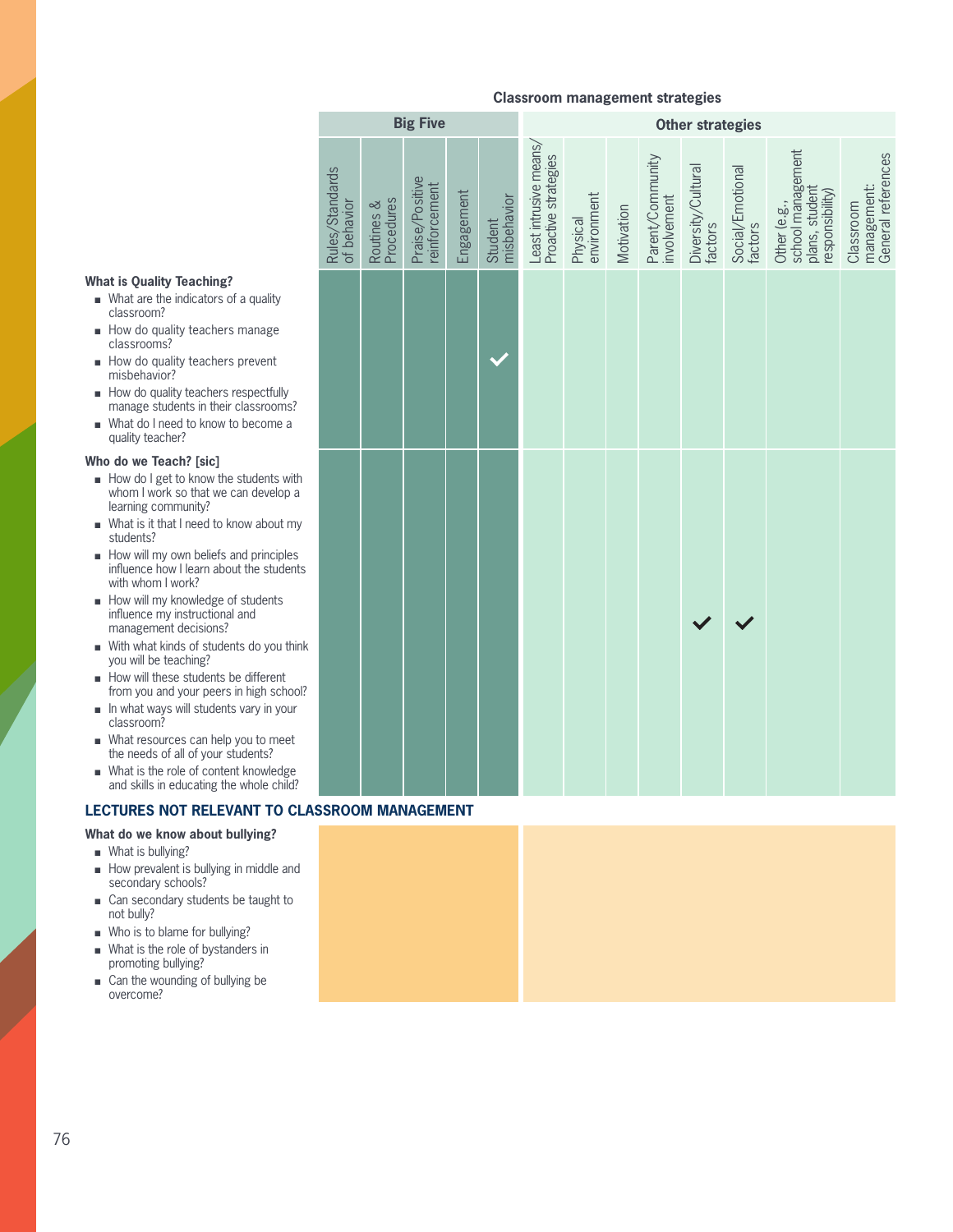

|                                                                                  |                                        | <b>Big Five</b>                            |                |                            |                                                    |                         |            |                                 | <b>Other strategies</b>          |                                     |                                                                                            |                                                                             |
|----------------------------------------------------------------------------------|----------------------------------------|--------------------------------------------|----------------|----------------------------|----------------------------------------------------|-------------------------|------------|---------------------------------|----------------------------------|-------------------------------------|--------------------------------------------------------------------------------------------|-----------------------------------------------------------------------------|
| <b>Standards</b><br><b>IQMPI</b><br><u>der</u><br>Rules <sub>/</sub><br>$\sigma$ | rocedures<br>ವ<br>Routines<br>$\Omega$ | Φ<br>ement<br>Positive<br>reinforc<br>aise | ngagement<br>ய | misbehavior<br>ent<br>Stud | means<br>strategies<br>east intrusive<br>Proactive | environment<br>Physical | Motivation | Parent/Community<br>involvement | Cultura<br>Diversity/<br>factors | _<br>/Emotiona<br>factors<br>Social | ment<br>nager<br>responsibility)<br>stude<br>ugl<br>e.g<br>schoo<br>plans,<br><b>Other</b> | references<br>ent:<br>Classroom<br>Φ<br>manage<br>General<br>$\overline{a}$ |

### **ASSIGNMENTS RELEVANT TO CLASSR**

#### **Management and instructional organization plan (175 pts) –**  due May 3, 2011

After carefully reviewing your readings and class notes, develop an organizational plan that details management and instructional actions for your own future classroom. This plan of action should be no more than 12 pages and should incorporate your plan for organizing your classroom, instruction, and assessment in terms of the following categories:

- Teaching Context: Describe the teaching context that will provide the foundation for your management and instructional organization plan. Describe the school, students, and content. The context should be a good approximation of where you hope to be in your first year of teaching.
- Classroom Environment: Proactive Strategies. How will you set up the physical and social environment of the classroom? How will your decisions about the set-up of your classroom impact on management and instruction positively?
- Student-Teacher and Student-Student Relationships: Proactive Strategies. How will you be purposeful in establishing emotional support in your classroom? How will you use teacher-student interactions to help students become successful in school? In what ways will your plan help to meet adolescent needs? How will you help students become collaborative and supportive with peers?
- **n** Procedures and Routines: Proactive Strategies. What procedures and routines will you have for instruction, assessment, and behavioral management? How will these procedures help you meet your curriculum goals and adolescent needs? Does your content area impact the types of procedures and routines you will use for instruction and assessment? Explain how routines and procedures can have a positive impact on classroom management.
- Responding to Misbehavior: Reactive Strategies. What will the structure and implementation of your management system look like? Why? How are these decisions related to adolescent needs, curriculum goals, and school policies?
	- $\blacksquare$  How do you anticipate conveying your discipline system to your students?

|  | <b>OOM MANAGEMENT</b> |  |  |  |  |  |
|--|-----------------------|--|--|--|--|--|
|  |                       |  |  |  |  |  |
|  |                       |  |  |  |  |  |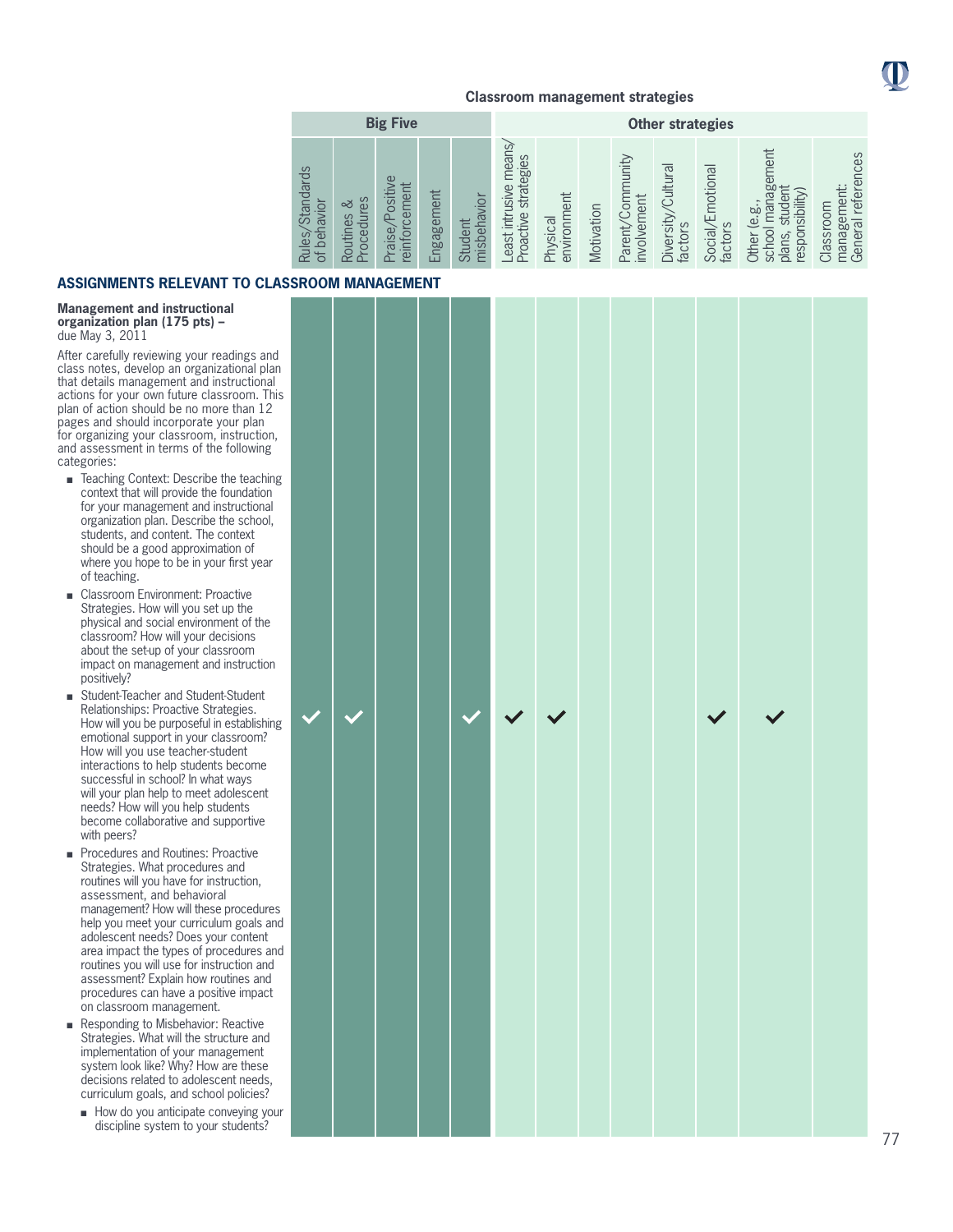**Big Five Discussed Contracts Other strategies** 

|                                                                                                                 | Rules/Standards<br>of behavior | Routines &<br>Procedures | Praise/Positive<br>reinforcement | Engagement | Student<br>misbehavior | Least intrusive means/<br>Proactive strategies | Physical<br>environment | Motivation | Parent/Community<br>involvement | Diversity/Cultural<br>factors | Social/Emotional<br>factors | school management<br>plans, student<br>responsibility)<br>Other (e.g., | management:<br>General references<br>Classroom |
|-----------------------------------------------------------------------------------------------------------------|--------------------------------|--------------------------|----------------------------------|------------|------------------------|------------------------------------------------|-------------------------|------------|---------------------------------|-------------------------------|-----------------------------|------------------------------------------------------------------------|------------------------------------------------|
| ators<br>ent<br>e<br>.<br>/?<br>s break                                                                         |                                |                          |                                  |            |                        |                                                |                         |            |                                 |                               |                             |                                                                        |                                                |
| about<br>Iow<br>ch?<br>pur<br>sult<br>ach?<br>rrem<br>plaining<br>m.<br>gs,<br>your<br>need<br>le<br>ent<br>bus |                                |                          |                                  |            |                        |                                                |                         |            |                                 |                               |                             |                                                                        |                                                |
| ns.<br>sources<br>You<br>ences<br>You<br>ınd<br>sses<br>priate<br>e<br>า which<br>ts you<br>of :                |                                |                          |                                  |            |                        |                                                |                         |            |                                 |                               |                             |                                                                        |                                                |
| e of<br>. You<br>ext<br>erent<br>u may<br>ources.<br>ted                                                        |                                |                          |                                  |            |                        |                                                |                         |            |                                 |                               |                             |                                                                        |                                                |
|                                                                                                                 |                                |                          |                                  |            |                        |                                                |                         |            |                                 |                               |                             |                                                                        |                                                |

### **(continued)**

**Management and instructional organization plan (175 pts) –**  due May 3, 2011

- $\blacksquare$  How will you involve administration and parents in your management plan?
- $\blacksquare$  What kind of agreements and consequences will be part of your system? How will these be determined?
- $\blacksquare$  In what ways will you help your students develop responsibility
- $\blacksquare$  What will you do when students the rules?
- $\blacksquare$  When will you use school administrators to help you discipline your students?
- arscrp<br>■ How v<br>how y ■ How will you collect evidence about how your system is working? H would you modify your approac
	- $\blacksquare$  What consequences to you, your students, and society might re from your management approa

Incorporate your answers to these p in a coherent and cohesive essay exp how you will organize your classroom. We encourage the use of subheading diagrams, and graphic organizers in your paper. With a 12-page limit, you will need to synthesize information and provid succinct, targeted examples of your thinking. The rubric for this assignment can be found at the end of this syllal in Appendix A.

Your paper should use APA style for your reference list and in-text citation A reference list is a list of all of the res that you used in writing your paper. should have at least ten different refer in your bibliography (reference) list. You may use your text, class readings, and readings from any of your other clas at \_\_\_\_\_\_. You may also look for appro references as you are working on the paper. In-text citations are the way in you flag the source of the statement make or how you identify the source your information.

This allows you to identify the source the works you used in your research are required to have at least ten in-te citations from a minimum of five differsources from your reference list. You have more than five in-text citation so Not all of your references may be cit within your text.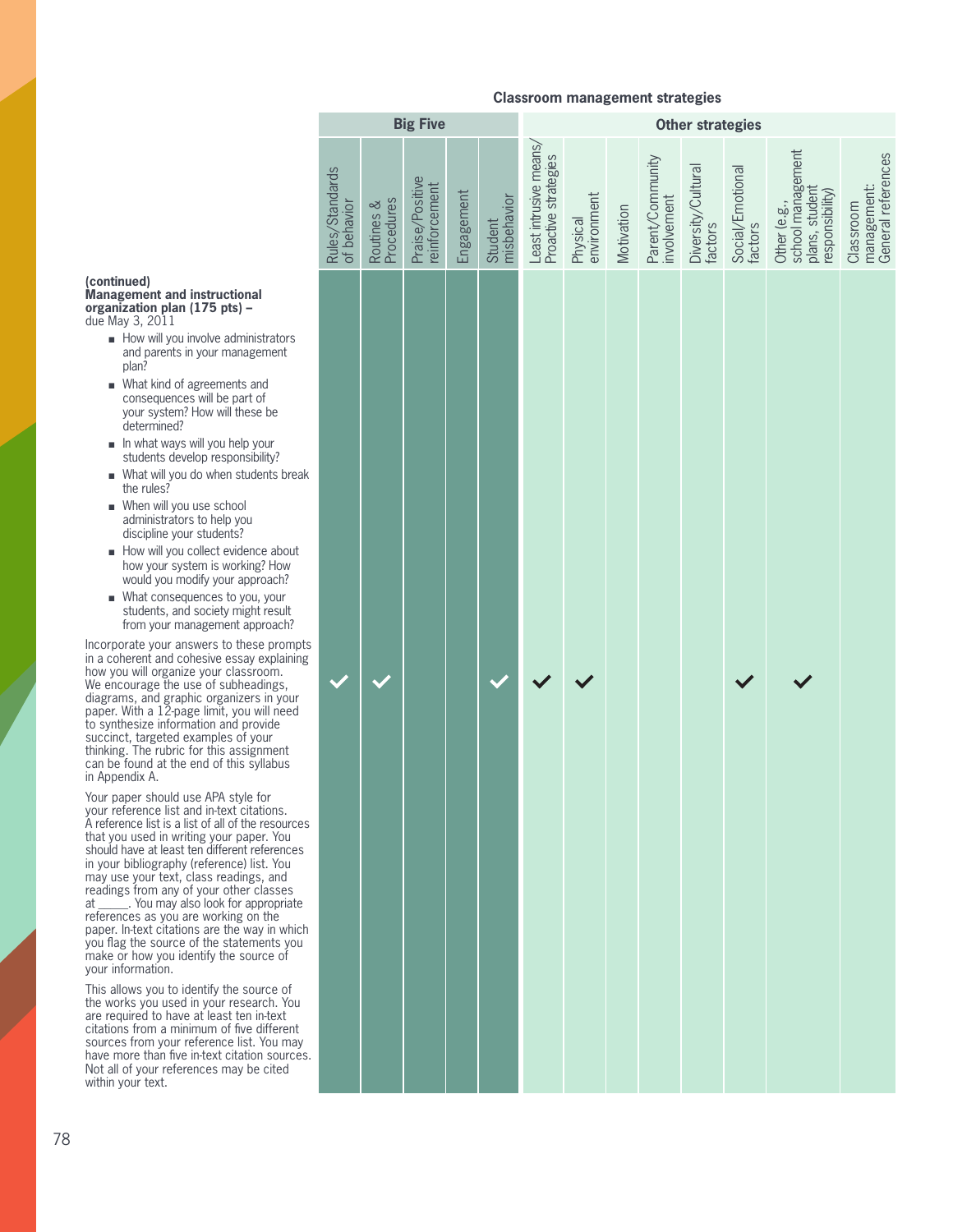

|                                                    |                                            | <b>Big Five</b>                                                   |                |                        |                                                |                         |            |                                 | <b>Other strategies</b>                                        |                             |                                                                                                      |                                                                   |
|----------------------------------------------------|--------------------------------------------|-------------------------------------------------------------------|----------------|------------------------|------------------------------------------------|-------------------------|------------|---------------------------------|----------------------------------------------------------------|-----------------------------|------------------------------------------------------------------------------------------------------|-------------------------------------------------------------------|
| <b>Standards</b><br>behavior<br>Rules,<br>$\sigma$ | Sə<br>∞<br>rocedur<br>Routines<br>$\Omega$ | Positive<br>lent<br>ā<br>$\circ$<br>Praise <sub>/</sub><br>einfor | ngagement<br>ш | misbehavior<br>Student | east intrusive mear<br>strategies<br>Proactive | environment<br>Physical | Motivation | Parent/Community<br>involvement | $\overline{\sigma}$<br><b>Cultura</b><br>Diversity,<br>factors | Social/Emotional<br>factors | ment<br>manager<br>$=$<br>responsibility)<br>đer<br>$\overline{6}$<br>Ē<br>school<br>plans,<br>Other | references<br>nent:<br>Classroom<br>ia<br>Be<br>manage<br>General |

### **ASSIGNMENTS NOT RELEVANT TO CLASSROOM MANAGEMENT**

**Book Review (100 pts) –**  Due March 16, 2011 -

A 1200-word essay review of one of the books on the recommended reading list is required. (The recommended reading list can be found at the end of the syllabus.) The review should include full reference and in-text citations in APA style (6th edition). A successful book review will be a commentary and synthesis of the book, not a summary alone. The review will make an argument about the book and will answer the following questions:

- Purpose: What is the scope of the book? What topics are covered? What was the author's purpose in writing the book? What is the author's thesis and in what ways is the thesis supported? How do you evaluate this support? Provide examples of the evidence used to bolster the main argument. Evaluate the argument and evidence using your knowledge and experiences.
- Style: Assess the author's style in presenting his or her ideas. How does the author incorporate his or her own experiences and biases into the narrative? Are the writing, examples, and style appropriate to the identified audience?
- Utility: How helpful did you find this book? Did it influence your understanding and knowledge about teaching and learning? Did it influence your thinking about classrooms and adolescents? Would you recommend this book? Why or why not?

### **Where am I?: A Formative Evaluation (100 pts) –**

Due February 16, 2011

Because we know that formative assessments can influence and shape student learning, you are asked to evaluate your attainment of beliefs and dispositions identified with quality teachers. The dispositions have been developed by the Council of Chief State School Officers' Interstate Assessment and Support Consortium (the full standards can be found at www.ccsso.org/intasc and on Collab) and are intended to be the basis for both teacher education and licensure. The critical dispositions on which you should focus are listed below. To successfully complete this paper, you will need to reflect on all of the specific items in terms of your habits of mind. Have you demonstrated behaviors that indicate you have that disposition? In this paper,…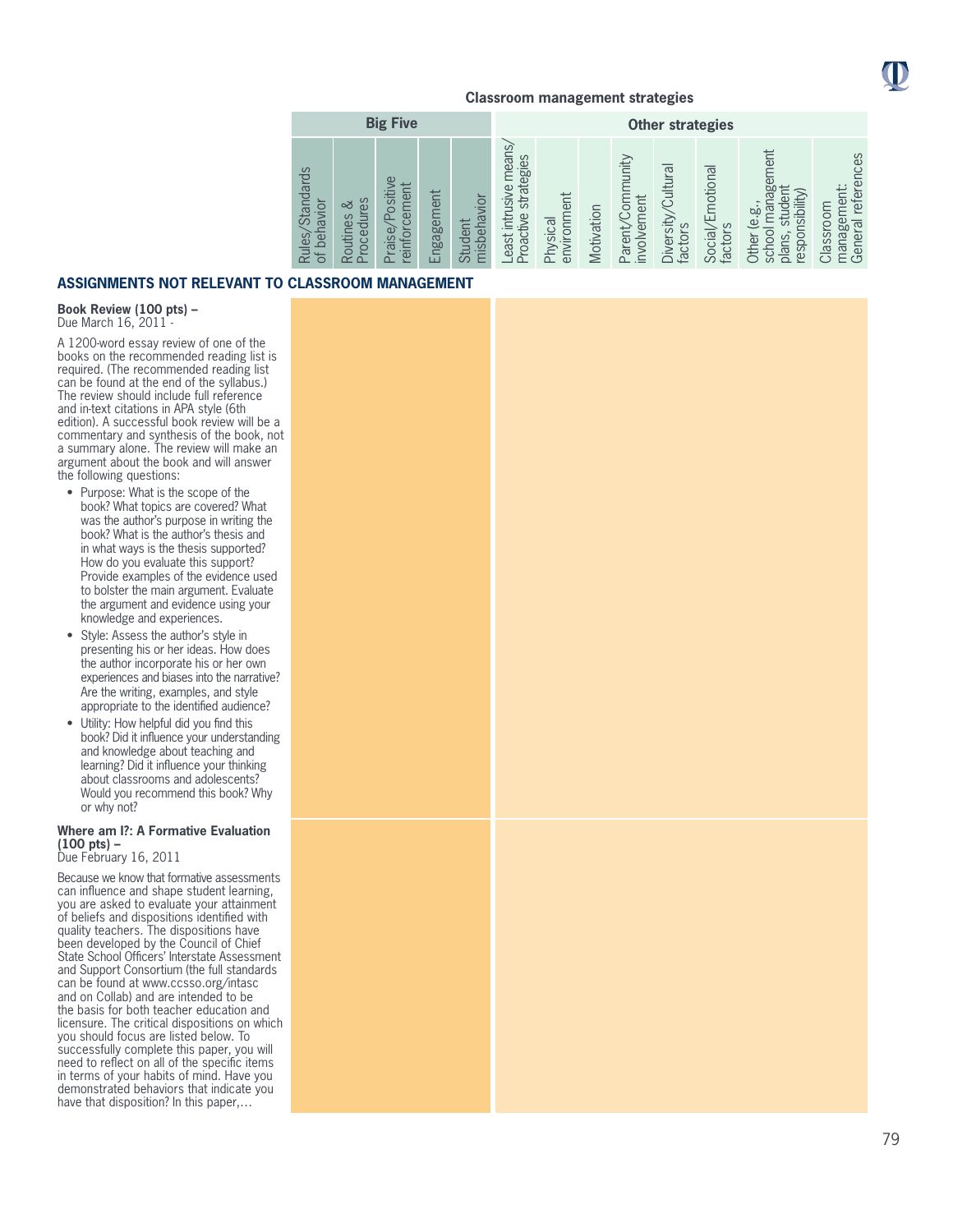| <b>Big Five</b>                                         |                                            |                                                      |                |                        |                                                 |                         |            | <b>Other strategies</b>         |                                 |                             |                                                                                        |                                                                              |
|---------------------------------------------------------|--------------------------------------------|------------------------------------------------------|----------------|------------------------|-------------------------------------------------|-------------------------|------------|---------------------------------|---------------------------------|-----------------------------|----------------------------------------------------------------------------------------|------------------------------------------------------------------------------|
| <b>Standards</b><br>navior<br>beh<br>Rules,<br>$\sigma$ | $\sigma$<br>ವ<br>ocedure<br>Routines<br>ءُ | $\omega$<br>inforcement<br>sitiv<br>Po<br>aise,<br>ഉ | ngagement<br>ш | misbehavior<br>Student | east intrusive means<br>strategies<br>Proactive | environment<br>Physical | Motivation | Parent/Community<br>involvement | Cultura<br>Diversity<br>factors | Social/Emotional<br>factors | nagement<br>だ<br>responsibility)<br>studer<br>ìgl<br>e.gi<br>school<br>plans,<br>Other | references<br>ement:<br>Classroom<br>$\overline{\sigma}$<br>manage<br>Genera |

### **ASSIGNMENTS NOT RELEVANT TO**

**(continued) Where am I?: A Formative Evaluation (100 pts) –** Due February 16, 2011

general, and your competence with SEL<br>
skills, in particular should be included. Your<br>
reflections and evaluation of where you a …you will share your path toward reaching each of these goals by ascertaining if you have reached the disposition (and how you know), if are you still are [sic] working on achieving that disposition (and explain how), that you disagree that the disposition is important (and explain why), or that you have not demonstrated behaviors that indicate you have this disposition (and explain how and why you will deal with this omission). In addition, a discussion of how these dispositions are related to social-emotional learning (SEL) skills, in skills, in particular should be included. Your reflections and evaluation of where you are in relation to these behaviors should be shared in a 5-page paper filled with examples of your thinking, beliefs, and behaviors.

#### **Revised Lesson Plan (125 pts) –** Due April 13, 2011

Using a lesson plan that you have written for another class, or retrieved from the web, demonstrate how you might differentiate the lesson to meet the needs of specific students. In order to do this, you will need to describe in short cases, several students who will be in your "class." There must be at least three targeted students, but you may have as many as 6. Students may be invented from what you know about individual students in your field experience or from other settings in which you interact with middle and high school students. You will construct details about each students' interest, readiness, and learning profile and write up each students' profile in 1-2 pages. Then, you will re-write your original lesson plan to meet the needs of each of the targeted students. Commentary must be provided explaining each of the instructional decisions that were made and how these decisions meet student needs. How you decide to organize the format of the lesson plan is up to you. Lesson plans may receive peer feedback before submission, however each 5030 student must turn in his or her own lesson plan. Papers will be evaluated according to the following checklist.

|  |                             |  |  |  |  | ਤੁਙ ਨਵਾ ਦੁਛ ਦਾ ਖੇਵ ਜਦ ਵਾ≊ ਵਾਵ ਵਾਵ ਕਾਫ ੨੪ ਵੁਙ ੦ |  |
|--|-----------------------------|--|--|--|--|------------------------------------------------|--|
|  | <b>CLASSROOM MANAGEMENT</b> |  |  |  |  |                                                |  |
|  |                             |  |  |  |  |                                                |  |
|  |                             |  |  |  |  |                                                |  |
|  |                             |  |  |  |  |                                                |  |
|  |                             |  |  |  |  |                                                |  |
|  |                             |  |  |  |  |                                                |  |
|  |                             |  |  |  |  |                                                |  |
|  |                             |  |  |  |  |                                                |  |
|  |                             |  |  |  |  |                                                |  |
|  |                             |  |  |  |  |                                                |  |
|  |                             |  |  |  |  |                                                |  |
|  |                             |  |  |  |  |                                                |  |
|  |                             |  |  |  |  |                                                |  |
|  |                             |  |  |  |  |                                                |  |
|  |                             |  |  |  |  |                                                |  |
|  |                             |  |  |  |  |                                                |  |
|  |                             |  |  |  |  |                                                |  |
|  |                             |  |  |  |  |                                                |  |
|  |                             |  |  |  |  |                                                |  |
|  |                             |  |  |  |  |                                                |  |
|  |                             |  |  |  |  |                                                |  |
|  |                             |  |  |  |  |                                                |  |
|  |                             |  |  |  |  |                                                |  |
|  |                             |  |  |  |  |                                                |  |
|  |                             |  |  |  |  |                                                |  |
|  |                             |  |  |  |  |                                                |  |
|  |                             |  |  |  |  |                                                |  |
|  |                             |  |  |  |  |                                                |  |
|  |                             |  |  |  |  |                                                |  |
|  |                             |  |  |  |  |                                                |  |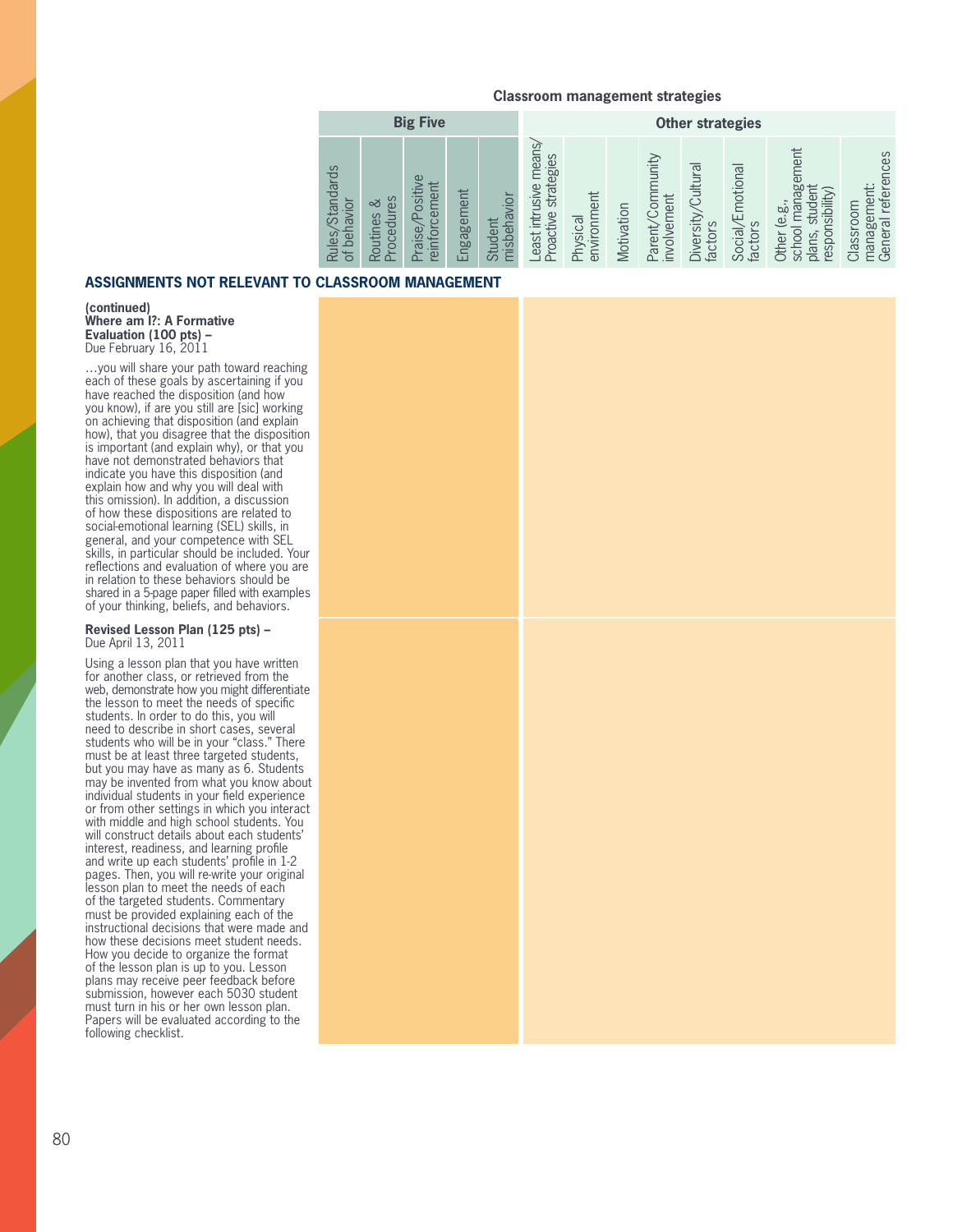### **Textbook relevant to classroom management:**

Weinstein, C. S., & Novodvorsky, I. (2011) *Middle and secondary classroom management: Lessons from research and practice*. New York: McGraw Hill.

| <b>Topic</b>                                   | <b>How addressed</b>                                                                                                                                                                                                                                                                                                                                                                                                                                                                                                                                                                                                                                                                                                                                                                                                                                                                                                                                                                                                |
|------------------------------------------------|---------------------------------------------------------------------------------------------------------------------------------------------------------------------------------------------------------------------------------------------------------------------------------------------------------------------------------------------------------------------------------------------------------------------------------------------------------------------------------------------------------------------------------------------------------------------------------------------------------------------------------------------------------------------------------------------------------------------------------------------------------------------------------------------------------------------------------------------------------------------------------------------------------------------------------------------------------------------------------------------------------------------|
| Rules/Standards of behavior                    | Ch <sub>4</sub><br>Establishing Norms for Behavior, Sec. Defining Your Expectations for Behavior (pp. 95-105).<br>Ch <sub>4</sub><br>Establishing Norms for Behavior, Sec. First Few Days, Teaching Students About the Norms (pp. 105-111).<br>Establishing Norms for Behavior, Sec. Research on Effective Classroom Management (pp. 93-94).<br>Ch <sub>4</sub>                                                                                                                                                                                                                                                                                                                                                                                                                                                                                                                                                                                                                                                     |
| Routines & Procedures                          | Ch <sub>4</sub><br>Establishing Norms for Behavior, Sub Sec. Class-Running Routines (p. 100).<br>Ch <sub>4</sub><br>Establishing Norms for Behavior, Sub Sec. Use of Transition Routines (p. 199).<br>Establishing Norms for Behavior: Discussion of "procedures that students and teachers use to gain each<br>Ch <sub>4</sub><br>others' attention" (p. 104).<br>Ch <sub>7</sub><br>Maintaining activity flow and minimizing transition time (pp. 194, 197).                                                                                                                                                                                                                                                                                                                                                                                                                                                                                                                                                      |
| Praise/Positive reinforcement                  | Ch 8<br>Enhancing Students' Motivation, Sec. Positive Extrinsic Rewards (p. 231).                                                                                                                                                                                                                                                                                                                                                                                                                                                                                                                                                                                                                                                                                                                                                                                                                                                                                                                                   |
| Engagement                                     | Ch <sub>7</sub><br>Making the most of classroom time: "Even when teachers are actually teaching, students are not necessarily<br>paying attention. We must consider still another kind of time – engaged time or time-on-task. Let's suppose that<br>while you are teaching, some of your students choose to text message about last Saturday night's party, do<br>their homework for the next period, comb their hair, or stare out the window. In this case, the amount of time<br>you are devoting to instruction is greater than the amount of time students are directly engaged in learning<br>[Discussion of engagement and time on task continues]" (pp. 191)                                                                                                                                                                                                                                                                                                                                               |
| Student misbehavior                            | Ch 12 Responding Effectively to Problem Behaviors (p. 326).<br>Ch 12 Sec. Dealing with More Serious Misbehavior includes discussion of "selecting penalties," "mandatory private<br>conferences," "loss of privileges," "isolation from the group," "exclusion from class," "detention," "contacting<br>parents," "being consistent," and "penalizing the group for individual misbehavior" (pp. 338-45).<br>Sec. Dealing with Chronic Misbehavior includes discussion of "using a problem-solving approach," "using a<br>Ch12<br>behavioral learning approach," "self-monitoring," "self-evaluation," "self-instruction," "contingency contracting,"<br>and "positive behavioral support and functional behavioral assessment" (pp. 354-54).<br>Sec. Dealing with Thorny Problems includes discussion of "defiance," "failure to do homework," "cheating," and<br>Ch 12<br>"inappropriate use of electronic devices" (pp. 355-61).<br>Discussion of "preventing and responding to violence" (pp. 369-87).<br>Ch 13 |
| Least intrusive means/<br>Proactive strategies | Responding Effectively to Problem Behaviors, Sec. Dealing with Minor Misbehavior (p. 334).<br>Ch 12<br>Discussion of "nonverbal interventions", "verbal interventions", and "deliberate non-intervention" (pp. 334-338).<br>Ch12                                                                                                                                                                                                                                                                                                                                                                                                                                                                                                                                                                                                                                                                                                                                                                                    |
| Physical environment                           | Ch <sub>2</sub><br>Designing the Physical Environment, Sec. Five Functions of the Classroom Setting (security and shelter; social<br>contact; symbolic identification; task instrumentality; and pleasure) (pp. 26-39).<br>Ch <sub>2</sub><br>Designing the Physical Environment, Sec. The Teacher as Environmental Designer (pp. 40-2).                                                                                                                                                                                                                                                                                                                                                                                                                                                                                                                                                                                                                                                                            |
| Motivation                                     | Ch 8<br>Enhancing Students' Motivation (p. 213).                                                                                                                                                                                                                                                                                                                                                                                                                                                                                                                                                                                                                                                                                                                                                                                                                                                                                                                                                                    |
| Parent/Community involvement                   | Ch <sub>6</sub><br>Working with Families, Sec. Challenges to Family-Teacher Collaboration (pp. 159-63).<br>Ch <sub>6</sub><br>Working with Families, Sec. Overcoming the Challenges: Fostering Collaboration Between Families and Schools<br>(pp. 163-81).                                                                                                                                                                                                                                                                                                                                                                                                                                                                                                                                                                                                                                                                                                                                                          |
| Diversity/Cultural factors                     | Building Respected, Caring Relationships, Sub Sec. Be Inclusive (p. 61).<br>Ch <sub>5</sub><br>Discussion of "English Language Learners", "Students with Disabilities and ADHD", and "Students Living in<br>Ch <sub>5</sub><br>Poverty" (pp. 118-36, 148-50).                                                                                                                                                                                                                                                                                                                                                                                                                                                                                                                                                                                                                                                                                                                                                       |
| Social/Emotional factors                       | Ch <sub>3</sub><br>Building Respectful, Caring Relationships, Sub Sec. Teach Social-Emotional Skills (p. 77).                                                                                                                                                                                                                                                                                                                                                                                                                                                                                                                                                                                                                                                                                                                                                                                                                                                                                                       |
| Other (specify)                                | Ch <sub>1</sub><br>General discussion of classroom management (pp. 5-24).                                                                                                                                                                                                                                                                                                                                                                                                                                                                                                                                                                                                                                                                                                                                                                                                                                                                                                                                           |

### **Textbook relevant to classroom management:**

Tomlinson, C. A., & Imbeaur, M. B. (2010) *Leading and managing a differentiated classroom*. Alexandria, VA: ASCD.

| <b>Topic</b>                |                 | <b>How addressed</b>                                                                                                                                                                                                                                                                          |
|-----------------------------|-----------------|-----------------------------------------------------------------------------------------------------------------------------------------------------------------------------------------------------------------------------------------------------------------------------------------------|
| Rules/Standards of behavior | Ch <sub>5</sub> | Classroom Routines, Sec. Classroom Rules to Live By (p. 102).                                                                                                                                                                                                                                 |
| Routines & procedures       | Ch 5.           | Classroom Routines: General discussion of classroom procedures and routines. More extensive, detailed<br>discussion later in the chapter: Starting the day, starting class; ending the day, ending class; assigning<br>students to groups; giving directions for multiple tasks (pp. 99-114). |
|                             | Ch 6            | Extensive discussion of routines: Calling on students; working in groups; managing noise; getting help; helping<br>students transition; managing time (pp. 116-32).                                                                                                                           |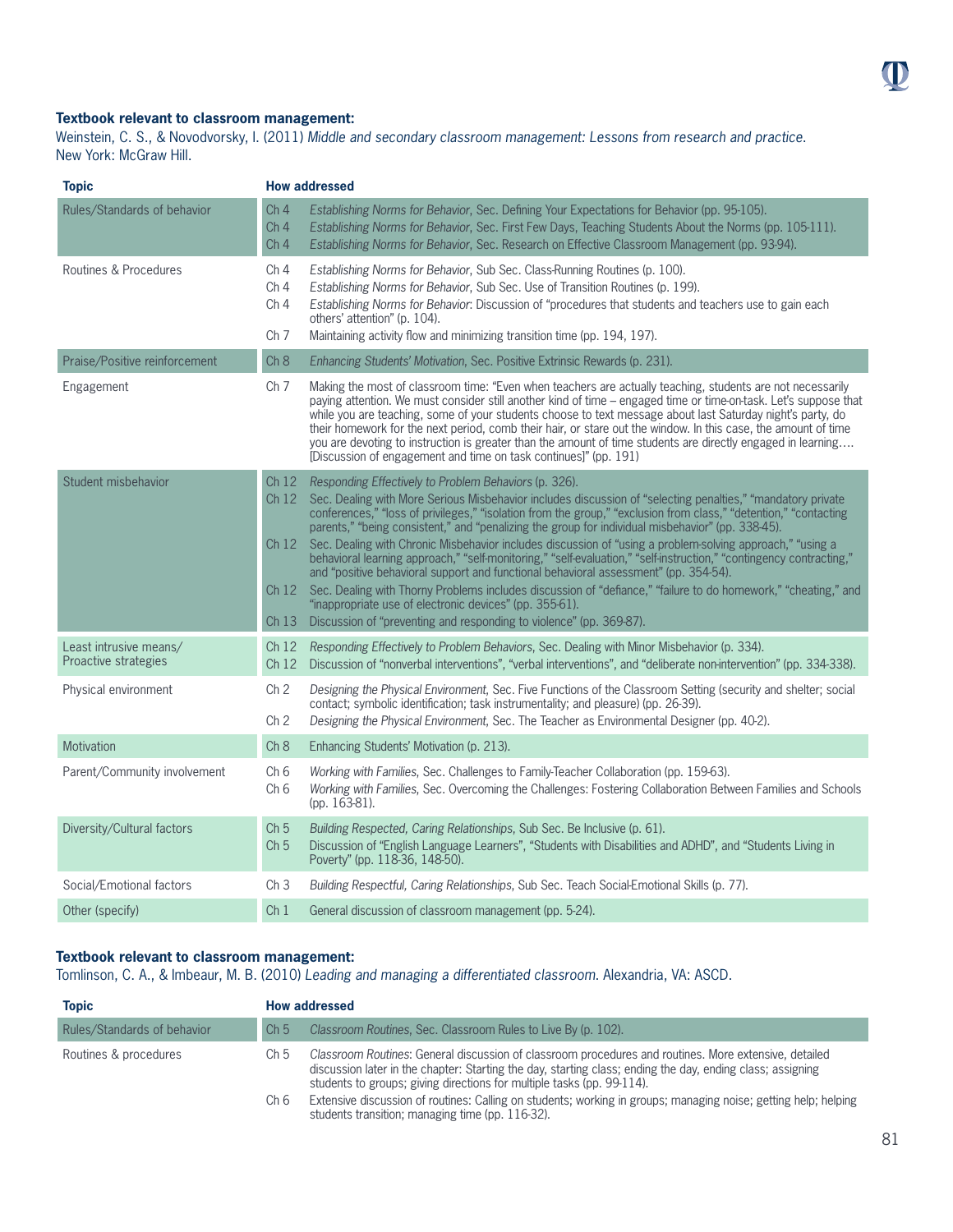| Praise/Positive reinforcement                  |                                                                          | Not addressed                                                                                                                                                                                                                                                                                                                                                                                                              |
|------------------------------------------------|--------------------------------------------------------------------------|----------------------------------------------------------------------------------------------------------------------------------------------------------------------------------------------------------------------------------------------------------------------------------------------------------------------------------------------------------------------------------------------------------------------------|
| Engagement                                     | Ch <sub>7</sub><br>Ch <sub>1</sub>                                       | Sec. Calling on Students (p. 116).<br>Very brief discussion of engagement and motivation: "When student interest is engaged, motivation to learn is<br>heightened, and learning is enhanced" (pp. 116-17).                                                                                                                                                                                                                 |
| Student misbehavior                            | Ch <sub>7</sub>                                                          | Sec. Invest in Understanding student's misbehavior, Sec. Be proactive, Sec. Pick Your Battles, Sec. Don't Be<br>Afraid, Sec. Demonstrate Empathy (pp. 142-3).                                                                                                                                                                                                                                                              |
| Least intrusive means/<br>Proactive strategies | Ch <sub>7</sub>                                                          | Sec. Invest in Understanding student's misbehavior, Sec. Be proactive (p. 142)<br>Very brief discussion of the need to "Be proactive" and the utility of delaying "handling a tense situation" (pp.<br>$142-43$ ).                                                                                                                                                                                                         |
| Physical environment                           | Ch <sub>4</sub><br>Ch <sub>1</sub><br>Ch <sub>4</sub><br>Ch <sub>4</sub> | Learning Environment, Sec. Designing a Physical Environment to Support Learning Environment (p. 92).<br>Brief discussion (pp. 19-20).<br>Generally concerns "Learning Environment": Brief discussion of the use of bulletin boards (p. 82).<br>Extensive discussion of the physical environment: Furniture arrangement and floor plan; wall space and bulletin<br>boards; materials, supplies, and organizers (pp. 92-98). |
| Motivation                                     | Ch <sub>1</sub>                                                          | Understanding Motivation in Order to Lead, Sec. Interest: Very brief discussion of engagement and motivation:<br>"When student interest is engaged, motivation to learn is heightened, and learning is enhanced" (p. 16).                                                                                                                                                                                                  |
| Parent/Community involvement                   | Ch <sub>3</sub>                                                          | The Invitation to be Part of a Vision, Sec. Teachers as Leaders of Parents in Understanding Differentiation<br>$(p. 63)$ .                                                                                                                                                                                                                                                                                                 |
| Diversity/Cultural factors                     | Ch <sub>2</sub><br>Ch <sub>7</sub>                                       | Teaching What You Believe, Sec. Diversity is inevitable and positive (p. 27).<br>Very brief discussion of "warm demanders" in dealing with "students from low-income or African American<br>backgrounds" (p. 141).                                                                                                                                                                                                         |
| Social/Emotional factors                       | Ch <sub>1</sub><br>Ch <sub>7</sub>                                       | Understanding Motivation in Order to Lead, Sec. Affect (p. 16).<br>Sec. Demonstrate Empathy and Respect (p. 143).                                                                                                                                                                                                                                                                                                          |
| Other (specify)                                |                                                                          |                                                                                                                                                                                                                                                                                                                                                                                                                            |

# Program H **Course:** *Teaching Associateship – Science Education*

**Classroom management strategies**

| <b>Big Five</b>                      |                                |                                            |                                |                            |                                                  |                         |            |                                 | <b>Other strategies</b>           |                             |                                                                            |                                                |
|--------------------------------------|--------------------------------|--------------------------------------------|--------------------------------|----------------------------|--------------------------------------------------|-------------------------|------------|---------------------------------|-----------------------------------|-----------------------------|----------------------------------------------------------------------------|------------------------------------------------|
| Standards<br>behavior<br>Rules/<br>ð | Sə.<br>చ<br>ocedur<br>Routines | $\omega$<br>einforcement<br>ositiv<br>aise | ngagement<br>$\mathbf{\omega}$ | isbehavior<br>Student<br>는 | east intrusive means,<br>strategies<br>Proactive | environment<br>Physical | Motivation | Parent/Community<br>involvement | Cultural<br>Diversity/<br>factors | Social/Emotional<br>factors | gement<br>(Vilipiy<br>studer<br>e.g<br>school<br>respon<br>plans,<br>Other | General references<br>management:<br>Classroom |

### **LECTURES RELEVANT TO CLASSROOM MANAGEMENT**

### **None**

### **LECTURES NOT RELEVANT TO CLASSROOM MANAGEMENT**

**Introduction/Lesson Plan Review Open Portfolio Workshop/Lesson Plan Workshop and review Resume writing and job search/ Guest speaker**

**Visit to HS/Lesson Plan Review**

**Parent communication/ Lesson plan review**

**Visit to MS/Lesson Plan Review**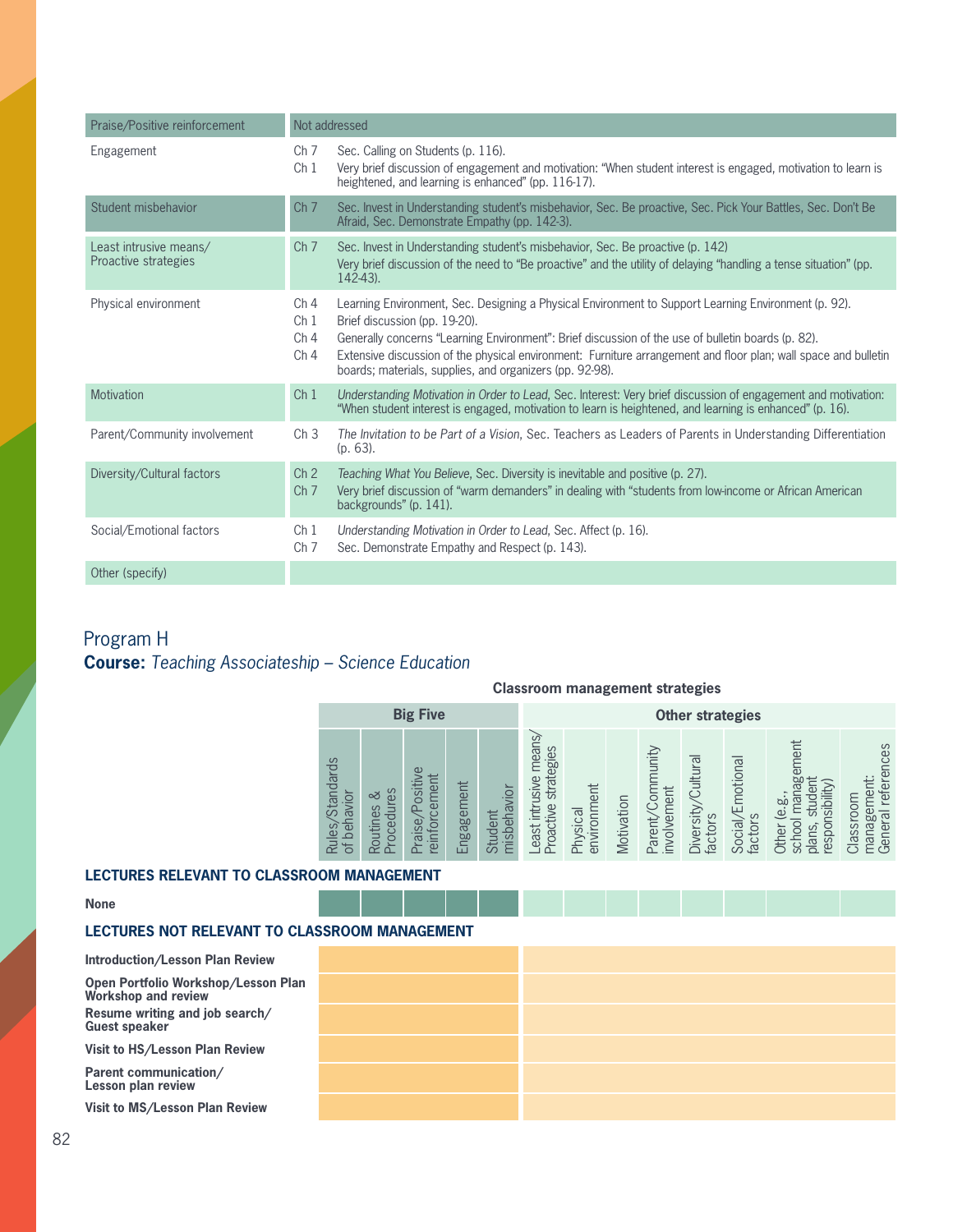

**VAST Presentation Prep/Lesson Plan Review (5 sessions)**

**Visit to HS/VAST Presentation Prep**

**VAST Conference Attendance**

### **ASSIGNMENTS RELEVANT TO CLASSROOM MANAGEMENT**

**Specific Reflection Assignments - Classroom Management** (final version)

### **ASSIGNMENTS NOT RELEVANT TO CLASSROOM MANAGEMENT**

**Specific Reflection Assignments –**  Nature of Science (final version), Technology Integration (final version)

**Student Teaching Lesson Plans**

**Resume** (final version)

**VAST Presentation**

### **Textbook relevant to classroom management:**

Lemov, D. (2010) *Teach like a champion: 49 techniques that put students on the path to college*. San Francisco: Jossey-Bass.

| <b>Topic</b>                  | <b>How addressed</b>                                                                                                                                                                                                                                                                                                                                                                                                                                                                                                                                                                                                                                                                                                                                                                                                                     |
|-------------------------------|------------------------------------------------------------------------------------------------------------------------------------------------------------------------------------------------------------------------------------------------------------------------------------------------------------------------------------------------------------------------------------------------------------------------------------------------------------------------------------------------------------------------------------------------------------------------------------------------------------------------------------------------------------------------------------------------------------------------------------------------------------------------------------------------------------------------------------------|
| Rules/Standards of behavior   | Ch <sub>6</sub><br>Setting and Maintaining High Behavioral Expectations: Discussion of the<br>"100 Percent" principle: "There's one acceptable percentage of students following a direction: 100 percent.<br>Less, and your authority is subject to interpretation, situation, and motivation" (pp. 167-70).<br>Setting and Maintaining High Behavioral Expectations: Discussion of the principle of "threshold": "The most im-<br>Ch <sub>6</sub><br>portant moment to set expectations in your classroom is the minute when your classroom students enterThe<br>first minute, when students cross the threshold into the classroom, you must remind them of the expectations"<br>(pp. 197-8).                                                                                                                                          |
| Routines & Procedures         | Discussion of the Entry Routine: "Entry Routine is about making a habit out of what's efficient, productive and<br>Ch <sub>5</sub><br>scholarly after the greeting and as students take their seats and class begins" (p. 151).<br>"Students should never have to ask themselves, "What am I supposed to be doing?" when they enter your<br>Ch <sub>5</sub><br>classroomDo Now, a short activity that you have written on the board or is waiting at their desks before they<br>enter" (p. 152).<br>Discussion of transitions: "Having quick and routine transitions that students can execute without extensive<br>Ch <sub>5</sub><br>narration by the teacher-that is, Tight Transitions-is a critical piece of any highly effective classroom" (p. 153).                                                                              |
| Praise/Positive reinforcement | Discussion of "Precise Praise." Key principles are: "Differentiate acknowledgment and praise"; "Praise (and<br>Ch <sub>7</sub><br>acknowledge) loud; fix soft."; and "Praise must be genuine." (pp. 210-213).<br>Extended discussion of "positive framing," which may be considered relevant but is explicitly distinguished from<br>Ch <sub>7</sub><br>reinforcement of positive behavior. Its key principles are: "Live in the now": "assume the best": "Allow plausible<br>anonymity"; "Build momentum, and narrate the positive"; "Challenge!"; and "Talk expectations and aspirations"<br>(pp. 204-9).<br>Discussion of "props"-"public praise for students who demonstrate excellence or exemplify virtues" (pp. 163-<br>Ch <sub>5</sub><br>5). [Examples seem geared toward rewarding academic achievement, not proper behavior.] |

O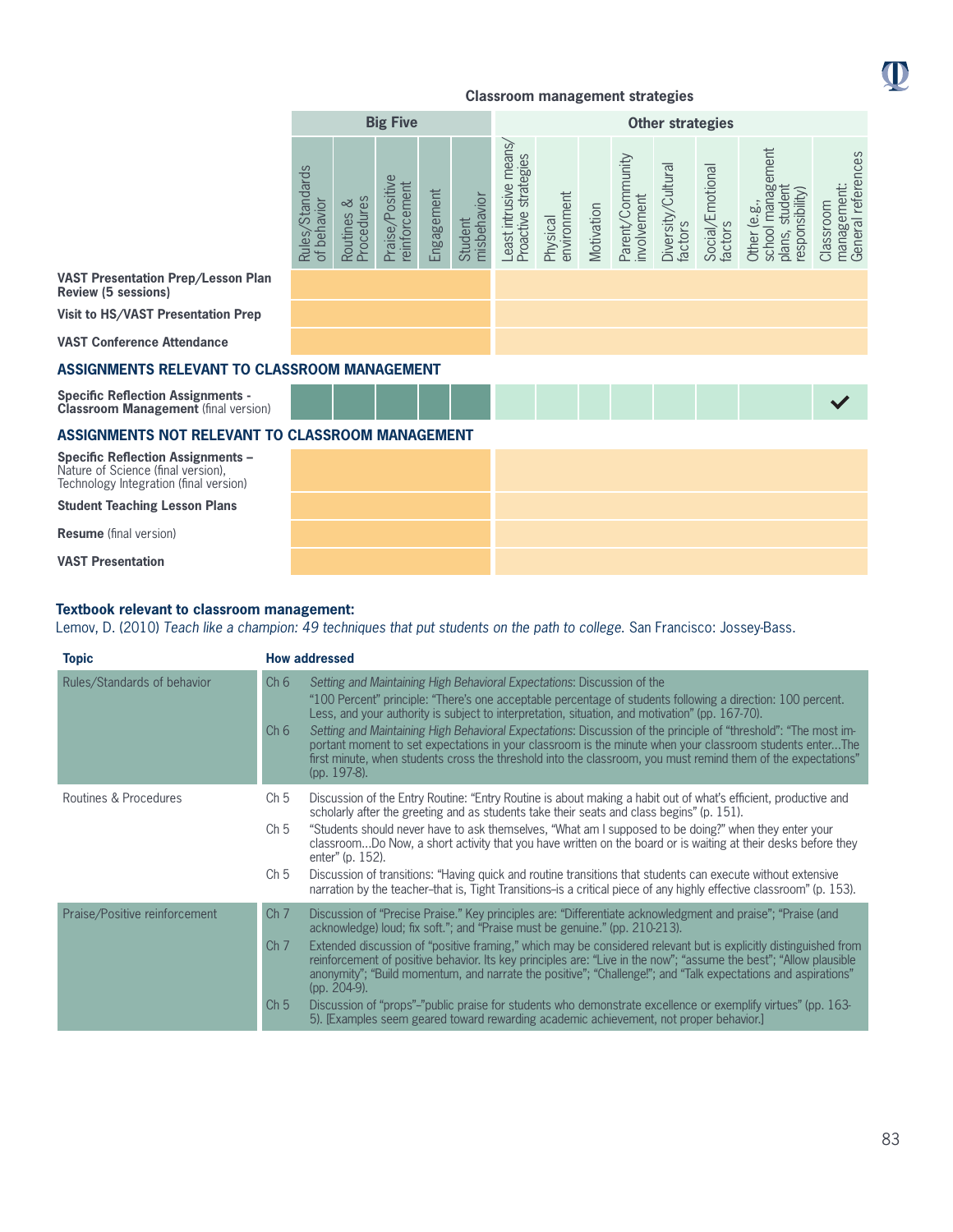| Engagement                                     | Ch <sub>3</sub><br>Ch <sub>3</sub>                    | Brief discussion of "the hook", i.e. initiating student interest & attention (pp. 75ff.).<br>Discussion of circulation and engagement: "If you're teaching activelymake frequent verbal and nonverbal<br>interventionsas you circulate" (p. 86).                                                                                                                                                                                                                                                                                                                        |
|------------------------------------------------|-------------------------------------------------------|-------------------------------------------------------------------------------------------------------------------------------------------------------------------------------------------------------------------------------------------------------------------------------------------------------------------------------------------------------------------------------------------------------------------------------------------------------------------------------------------------------------------------------------------------------------------------|
|                                                | Ch <sub>4</sub>                                       | Engaging Students in Your Lessons, addresses various engagement techniques: "Cold Call"; "Call and<br>Response"; "Pepper"; "Wait Time"; "Everybody Writes"; "Vegas" (pp. 111ff-141ff).                                                                                                                                                                                                                                                                                                                                                                                  |
|                                                | Ch <sub>5</sub>                                       | Discussion of the SLANT technique: "Five key behaviors that maximize students' ability to pay attention are in<br>the acronym SLANTSit up; Listen; Ask and answer questions; Nod your head; Track the speaker" (p. 159).                                                                                                                                                                                                                                                                                                                                                |
| Student misbehavior                            | Ch <sub>6</sub><br>Ch <sub>6</sub><br>Ch <sub>6</sub> | Brief discussion of consequences: "if a situation cannot be addressed quickly and successfully without<br>a consequence, the consequence must be given so that instruction is not interrupted" (p. 174).<br>Extended discussion about distinguishing between "incompetence" and "deviance" (see pp. 180-2).<br>Extended discussion of the "no warnings" principle: "act early"; "act reliably"; "act proportionately"; "Giving a<br>warning is not taking action; it is threatening that you might take an action and therefore is counterproductive"<br>(pp. 199-201). |
| Least intrusive means/<br>Proactive strategies | Ch <sub>6</sub><br>Ch <sub>6</sub>                    | Brief discussion of "nonverbal intervention": "Gesture to or eye contact with off-task students while doing<br>something else, preferably teaching the others" (p. 172).<br>Discussion of circulation and engagement: "If you're teaching activelymake frequent verbal and nonverbal<br>interventionsas you circulate" (p. 86).                                                                                                                                                                                                                                         |
| Physical environment                           | Ch <sub>2</sub>                                       | Planning to Ensure Academic Achievement, Sec. Draw the Map (p. 67).                                                                                                                                                                                                                                                                                                                                                                                                                                                                                                     |
| Motivation                                     | Ch <sub>7</sub>                                       | Building Trust and Character, Sec. Positive Framing (p. 204).                                                                                                                                                                                                                                                                                                                                                                                                                                                                                                           |
| Parent/Community involvement                   |                                                       | Not addressed                                                                                                                                                                                                                                                                                                                                                                                                                                                                                                                                                           |
| Diversity/Cultural factors                     |                                                       | Not addressed                                                                                                                                                                                                                                                                                                                                                                                                                                                                                                                                                           |
| Social/Emotional factors                       | Ch <sub>7</sub>                                       | Building Trust and Character, Sec. Emotional Constancy (p. 219).                                                                                                                                                                                                                                                                                                                                                                                                                                                                                                        |
| Other (specify)                                |                                                       |                                                                                                                                                                                                                                                                                                                                                                                                                                                                                                                                                                         |

### **Textbook relevant to classroom management:**

Thompson, J. G. (2010) *Discipline survival guide for the secondary teacher* (2nd ed). San Francisco: Jossey-Bass. NOTE: Course assigns the following pages in the textbook: pp. 39-46, 104-112, 174-178, 274-277. Most of these pages do not cover classroom management topics, with the exception of "general discipline" – pp. 91-130

| <b>Topic</b>                                   | <b>How addressed</b>                                                                                         |
|------------------------------------------------|--------------------------------------------------------------------------------------------------------------|
| Rules/Standards of behavior                    | Not addressed                                                                                                |
| Routines & Procedures                          | Not addressed                                                                                                |
| Praise/Positive reinforcement                  | Not addressed                                                                                                |
| Engagement                                     | Not addressed                                                                                                |
| Student misbehavior                            | Not addressed                                                                                                |
| Least intrusive means/<br>Proactive strategies | Not addressed                                                                                                |
| Physical environment                           | Not addressed                                                                                                |
| Motivation                                     | Not addressed                                                                                                |
| Parent/Community involvement                   | Not addressed                                                                                                |
| Diversity/Cultural factors                     | Not addressed                                                                                                |
| Social/Emotional factors                       | Sec. 5, How to Help Impulsive Students; How to Assist Students with Attention Deficit Disorders (pp. 104-5). |
| Other (specify)                                | Sec. 5, Promote Self-Discipline: General discussion of discipline/classroom management (pp. 91-130).         |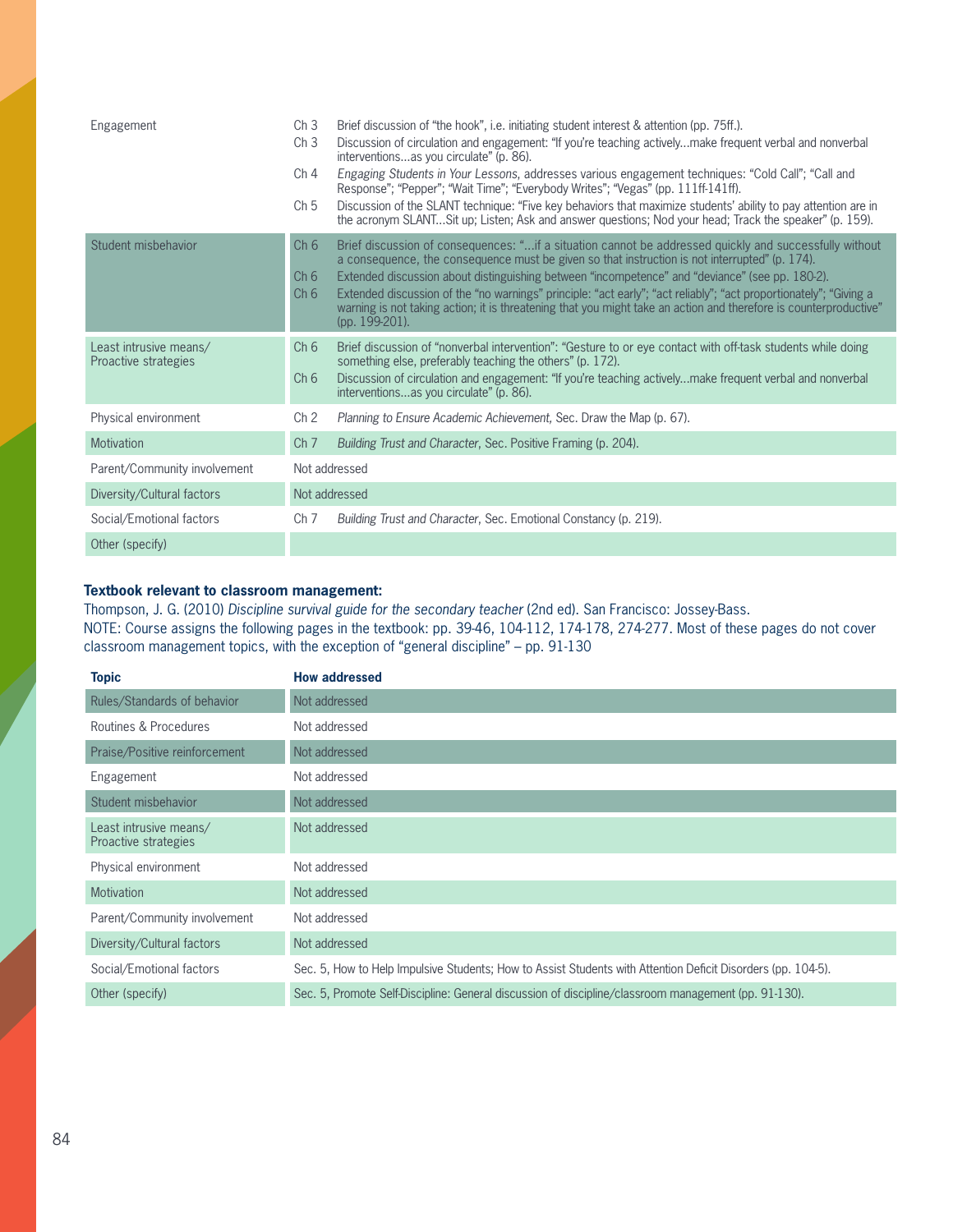O

management: General references

management:<br>General references

# Program H **Course:** *Field Project*

|                                                      |                                                     |                                     |            |                   | <b>Classroom management strategies</b>               |                         |            |                                         |                                  |                             |                                                                            |           |
|------------------------------------------------------|-----------------------------------------------------|-------------------------------------|------------|-------------------|------------------------------------------------------|-------------------------|------------|-----------------------------------------|----------------------------------|-----------------------------|----------------------------------------------------------------------------|-----------|
|                                                      |                                                     | <b>Big Five</b>                     |            |                   |                                                      |                         |            |                                         | <b>Other strategies</b>          |                             |                                                                            |           |
| $\omega$<br><b>Standard</b><br>behavior<br>es.<br>of | చ<br>es<br>rocedur<br>Routin<br>$\overline{\Delta}$ | ositive<br>ement<br>aise<br>reinfor | Engagement | misbehavior<br>මි | mean<br>strategies<br>usive<br>roactive<br>east intr | Physical<br>environment | Motivation | yinun<br>/Com<br>involvement<br>Parenty | Cultural<br>Diversity<br>factors | Social/Emotional<br>factors | gement<br>sibilit<br>рō<br>نه<br>school<br>aspor<br>plans,<br><b>Other</b> | Classroom |

### **LECTURES RELEVANT TO CLASSROOM MANAGEMENT**

#### **None**

### **LECTURES NOT RELEVANT TO CLASSROOM MANAGEMENT**

**All lectures focus on study design, data collection methods, and related issues.**

### **ASSIGNMENTS RELEVANT TO CLASSROOM MANAGEMENT**

#### **The Case Study**

Systematically observe these three children classroom. The goal of these observations is to note specific learning and emotional strengths and needs, academic and social behavior in class, etc.

#### **Final Paper**

The Case Studies: You will do three case studies. Two will be mini-studies; one will be in-depth. For each case, provide contextual information about the student (demographics, class behaviors, etc.); what you learned about each student; and how you learned about each student.

#### **Final Presentation**

This formal presentation is the culmination of your field project.

### **ASSIGNMENTS NOT RELEVANT TO CLASSROOM MANAGEMENT**

| <b>Research Exercise #1:</b><br><b>Identification of Students</b> |  |  |
|-------------------------------------------------------------------|--|--|
| <b>Research Exercise #2:</b><br><b>Observation Activity</b>       |  |  |
| <b>Research Exercise #3:</b><br><b>Interview Protocol</b>         |  |  |
| <b>Research Exercise #4:</b><br>Best Practice Literature          |  |  |
| <b>Research Exercise #5:</b><br><b>Student Work Sample</b>        |  |  |

**No textbook relevant to classroom management assigned in this course.**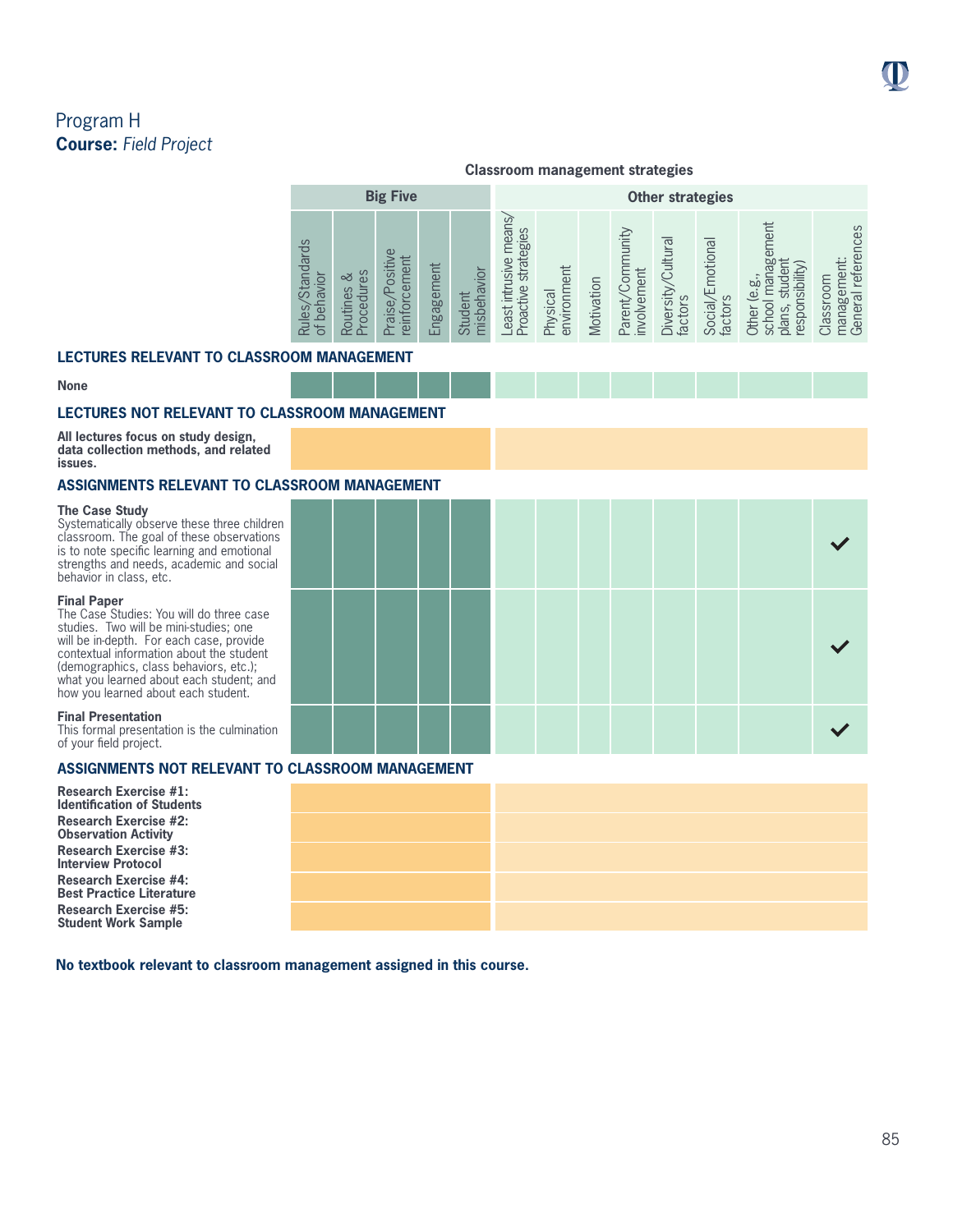# Program H **Student teaching observation/evaluation instruments**

### **Instrument titles:**

Teaching Associate Midterm Evaluation; Teaching Associate Final Evaluation; Collaborative Assessment Log; Collaborative Assessment Log Feedback Guide; Middle/Secondary Descriptors for My Teaching Partner – Classroom Assessment Scoring System (CLASS); Behavioral Observation Form; Engagement Patterns Observational Form; Verbatim Observation Form; Open Observation Form

| <b>Strategy</b>                                | <b>How addressed</b>                                                                                                                                                                                          |
|------------------------------------------------|---------------------------------------------------------------------------------------------------------------------------------------------------------------------------------------------------------------|
| Rules/Standards of behavior                    | 'Enforces classroom rules; reminds students of rules."<br>"Makes management and behavioral expectations clear."                                                                                               |
| Routines & Procedures                          | "Manages classroom procedures to maximize academic learning time."                                                                                                                                            |
| Praise/Positive reinforcement                  | "Gives specific behavior praise."                                                                                                                                                                             |
| Engagement                                     | Not addressed                                                                                                                                                                                                 |
| Student misbehavior                            | "Consistent with consequences (follows through)."<br>Makes management and behavioral expectations clear (e.g., responds to inappropriate behavior, implements<br>behavior management plan when appropriate)." |
| Least intrusive means/<br>Proactive strategies | "Uses surface level management techniques (proximity, redirect, "the look," calls student's name, states expected<br>behavior)."                                                                              |
| Physical environment                           | Not addressed                                                                                                                                                                                                 |
| <b>Motivation</b>                              | Not addressed                                                                                                                                                                                                 |
| Parent/Community involvement                   | No (parental involvement is related to student learning only).                                                                                                                                                |
| Diversity/Cultural factors                     | Not addressed                                                                                                                                                                                                 |
| Social/Emotional factors                       | "Shows respect for student's varied talents, perspectives and background."                                                                                                                                    |
| Other (specify)                                | "Develops and maintains rapport with students."                                                                                                                                                               |